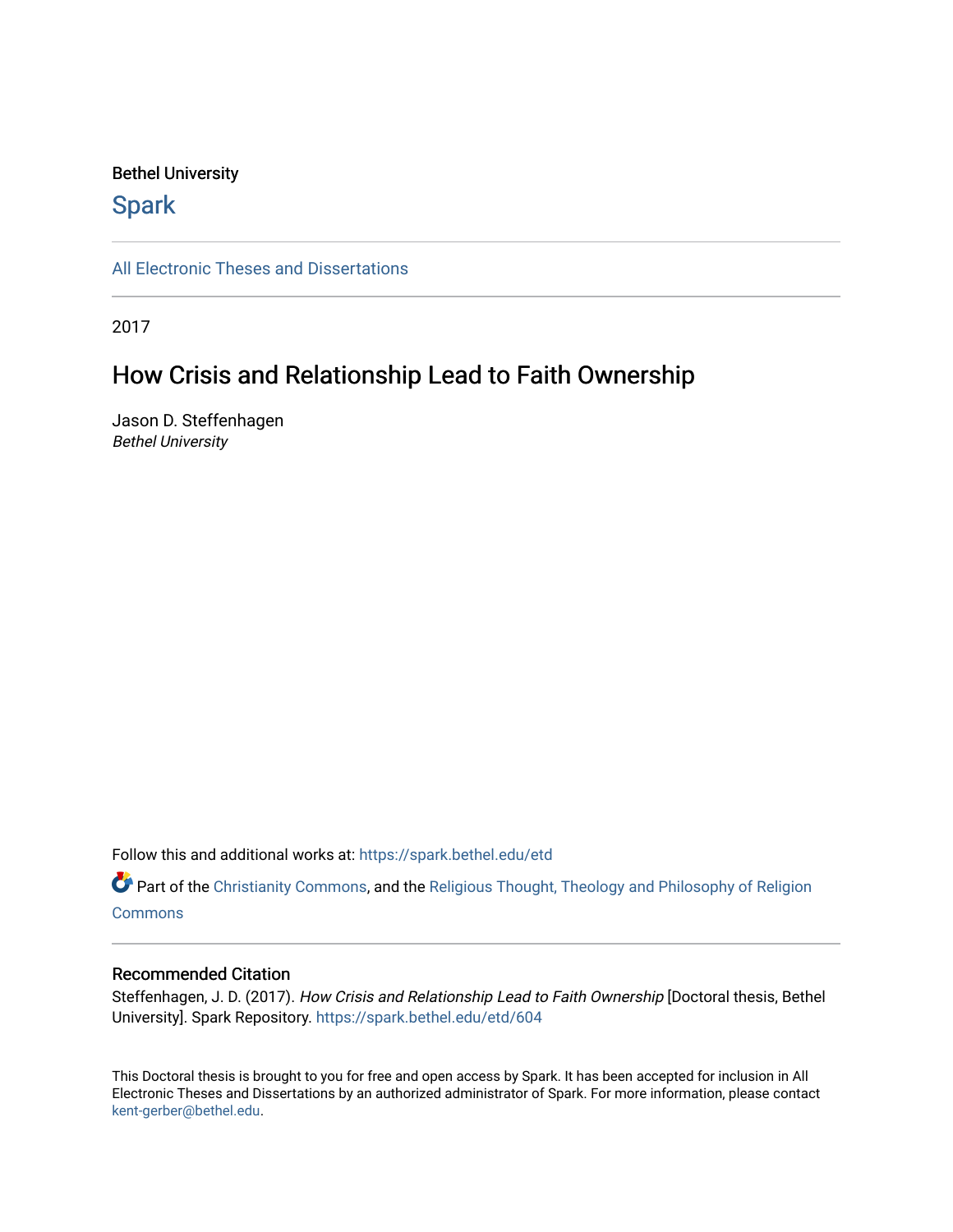## BETHEL UNIVERSITY BETHEL SEMINARY ST PAUL

### HOW CRISIS AND RELATIONSHIP LEAD TO FAITH OWNERSHIP

## A THESIS PROJECT REPORT SUBMITTED IN PARTIAL FULFILLMENT OF THE REQUIREMENTS FOR THE DEGREE OF DOCTOR OF MINISTRY IN CHURCH LEADERSHIP

BY

JASON STEFFENHAGEN ST. PAUL, MINNESOTA

MAY 2017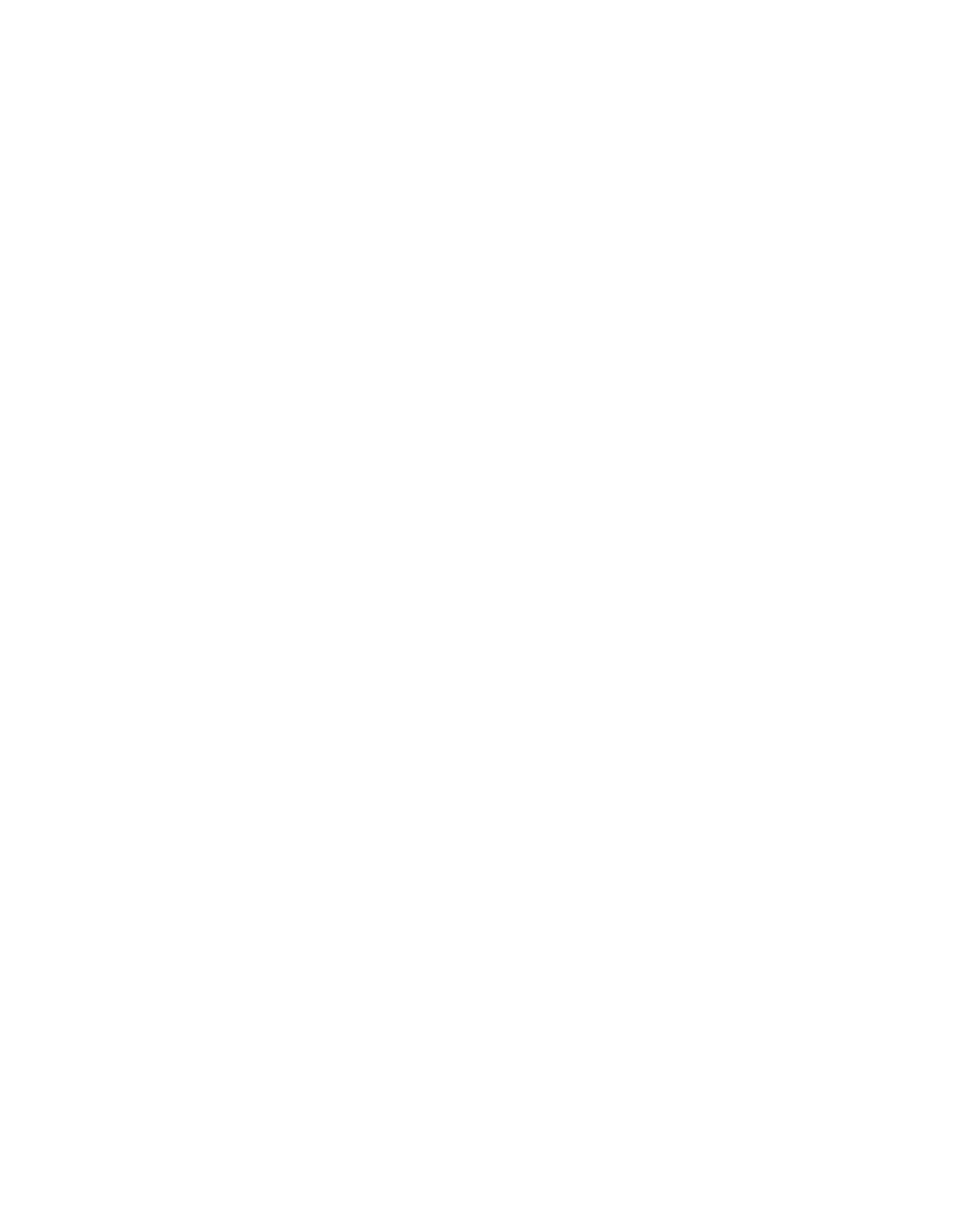## **CONTENTS**

| CHAPTER ONE: THE PROBLEM OF HOW COLLEGE STUDENTS TAKE    |
|----------------------------------------------------------|
|                                                          |
|                                                          |
|                                                          |
|                                                          |
|                                                          |
|                                                          |
|                                                          |
|                                                          |
|                                                          |
|                                                          |
|                                                          |
|                                                          |
| CHAPTER TWO: THE BIBLICAL AND THEOLOGICAL FOUNDATION FOR |
| SPIRITUAL FORMATION AS A DEVELOPMENTAL ENDEAVOR  18      |
|                                                          |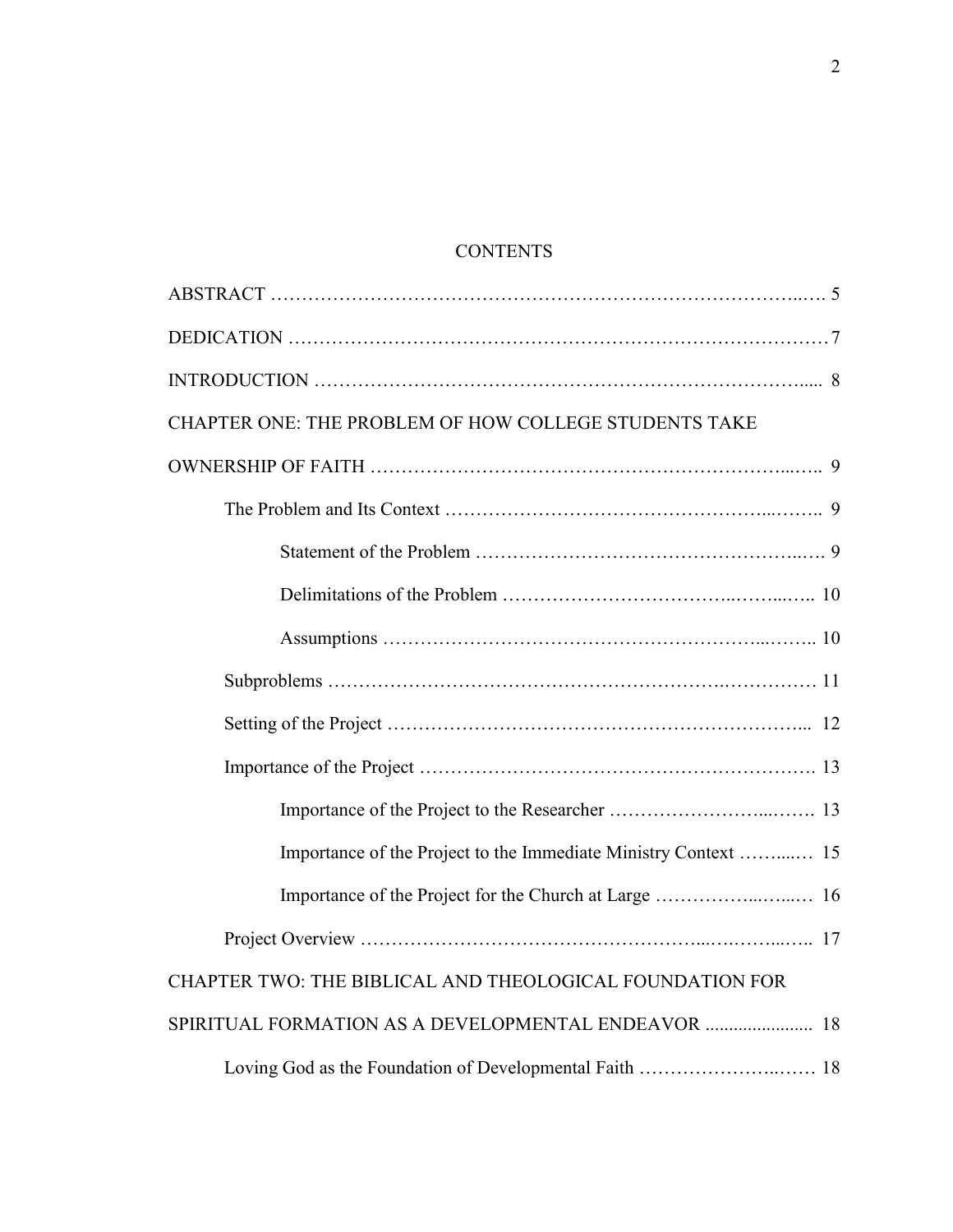| CHAPTER THREE: REVIEW OF RELATED RESEARCH CONCERNING THE |  |
|----------------------------------------------------------|--|
|                                                          |  |
|                                                          |  |
|                                                          |  |
|                                                          |  |
|                                                          |  |
| CHAPTER FOUR: PROJECT METHODOLOGY AND IMPLEMENTATION  83 |  |
|                                                          |  |
|                                                          |  |
|                                                          |  |
|                                                          |  |
|                                                          |  |
|                                                          |  |
|                                                          |  |
|                                                          |  |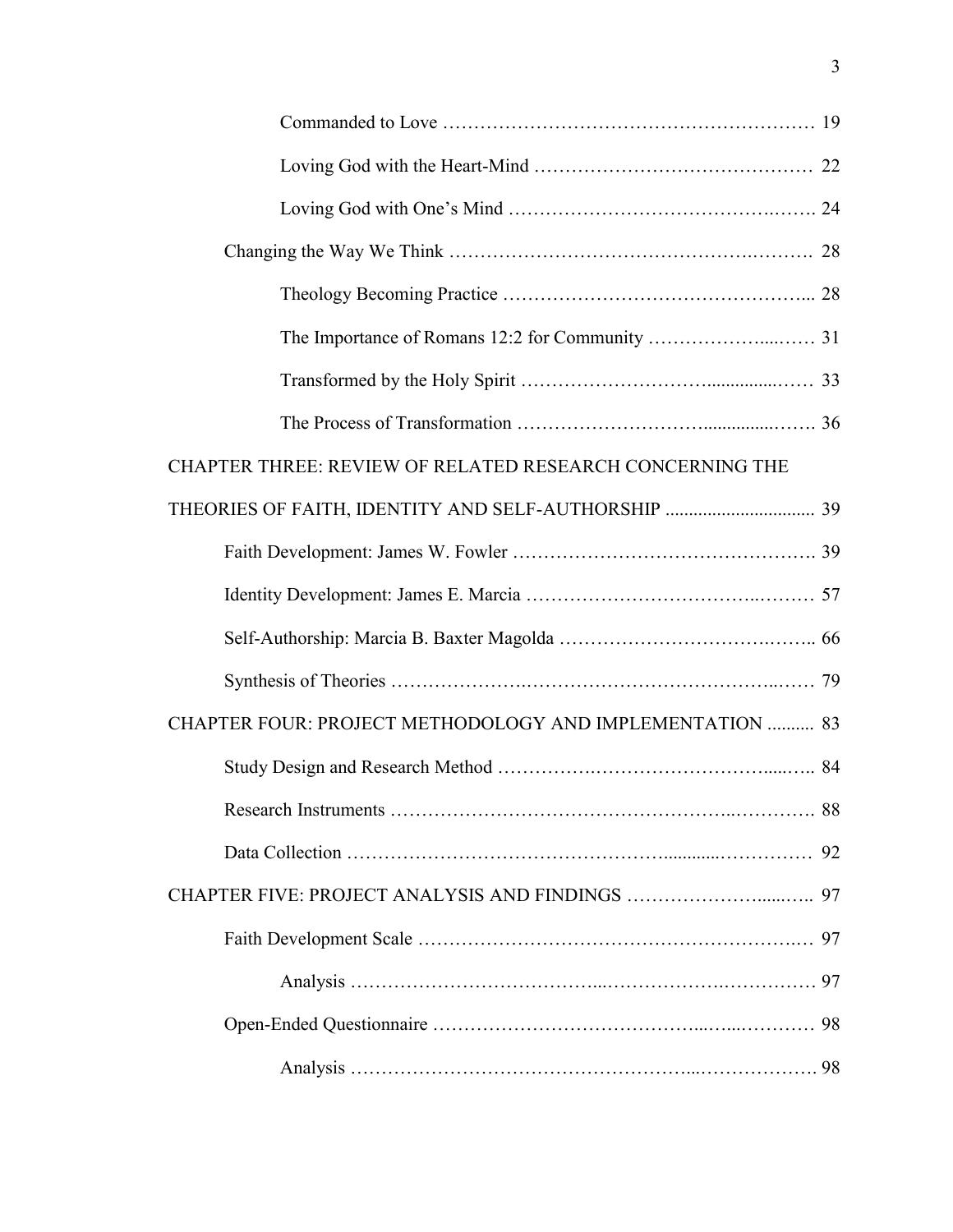| CHAPTER SIX: PROJECT DISCUSSION AND EVALUATION  121 |
|-----------------------------------------------------|
|                                                     |
|                                                     |
|                                                     |
|                                                     |
|                                                     |
|                                                     |
|                                                     |
|                                                     |
|                                                     |
|                                                     |
|                                                     |
|                                                     |
| 153                                                 |
|                                                     |
|                                                     |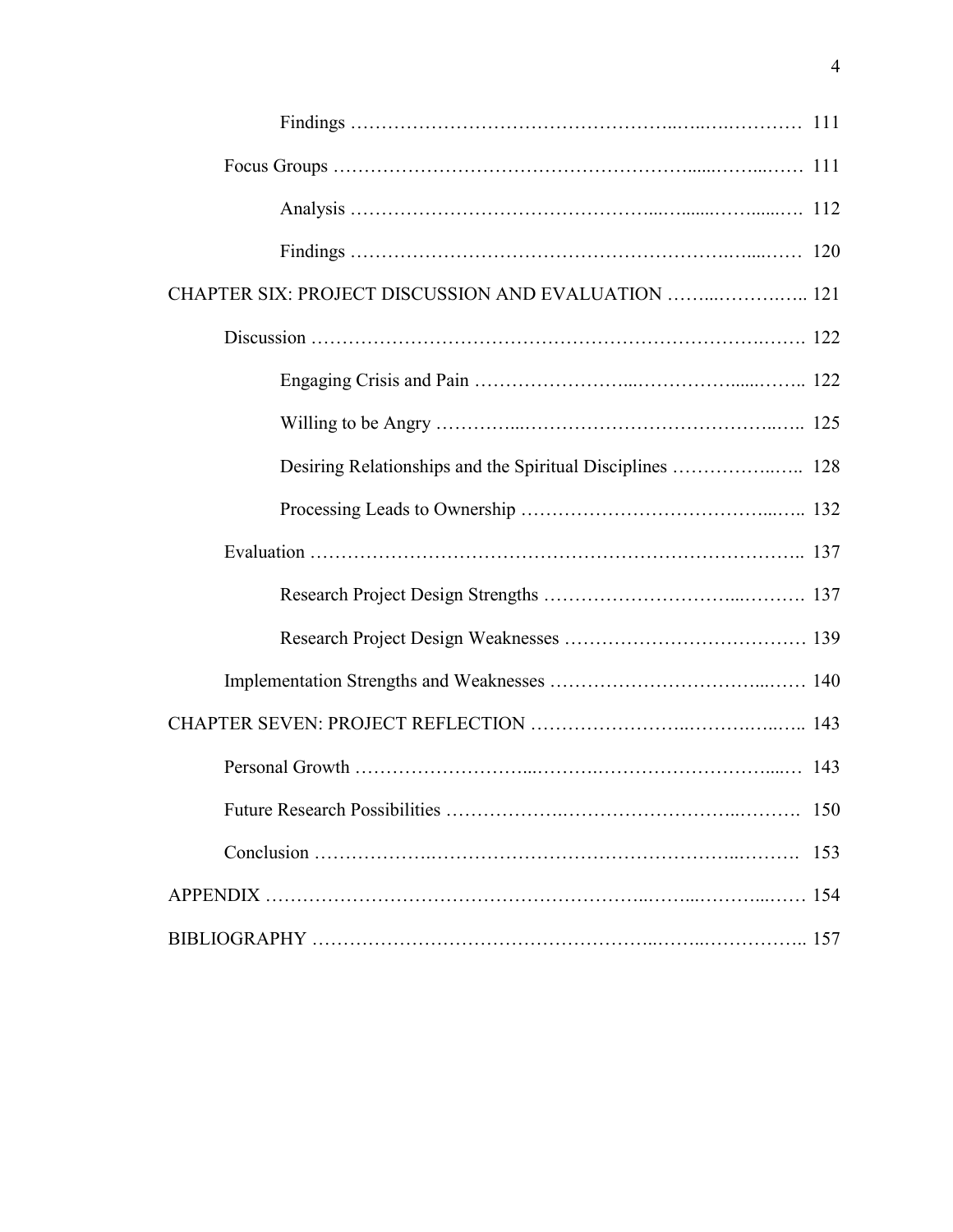#### **ABSTRACT**

College is often the time when students are asking questions about their identity and worldview. These questions are brought on by conflicting authority figures and institutions while experiencing a location change and significant transition. The painful circumstances within someone's life can also play a significant role in a student attempting to resolve tension and make sense of previously unchallenged belief systems. The question this project engaged is how college students take ownership of their faith. The methodology for the project was mixed methods with a qualitative emphasis. The research instruments utilized were the Faith Development Scale, an online open-ended questionnaire, and semi-structured focus groups. The study sample included 92 current student leaders from a Midwestern Christian liberal arts university. James Fowler's faith development theory, James Marcia's identity development theory and Marcia Baxter Magolda's self-authorship work were all utilized to develop the open-ended questionnaire. A review of Deuteronomy 6:5 and Romans 12:2 provided the foundation of a biblical and theological understanding of faith as developmental.

The researcher used a grounded theory approach to synthesize and analyze the data, creating categories and subcategories from each stage of the qualitative process in order to arrive at four primary principles for how college students can take ownership of their faith. Students with a mature understanding of their faith were able to see painful experiences as opportunities for faith exploration and faith ownership. The primary painful experiences in the research participants were either a significant loss in one's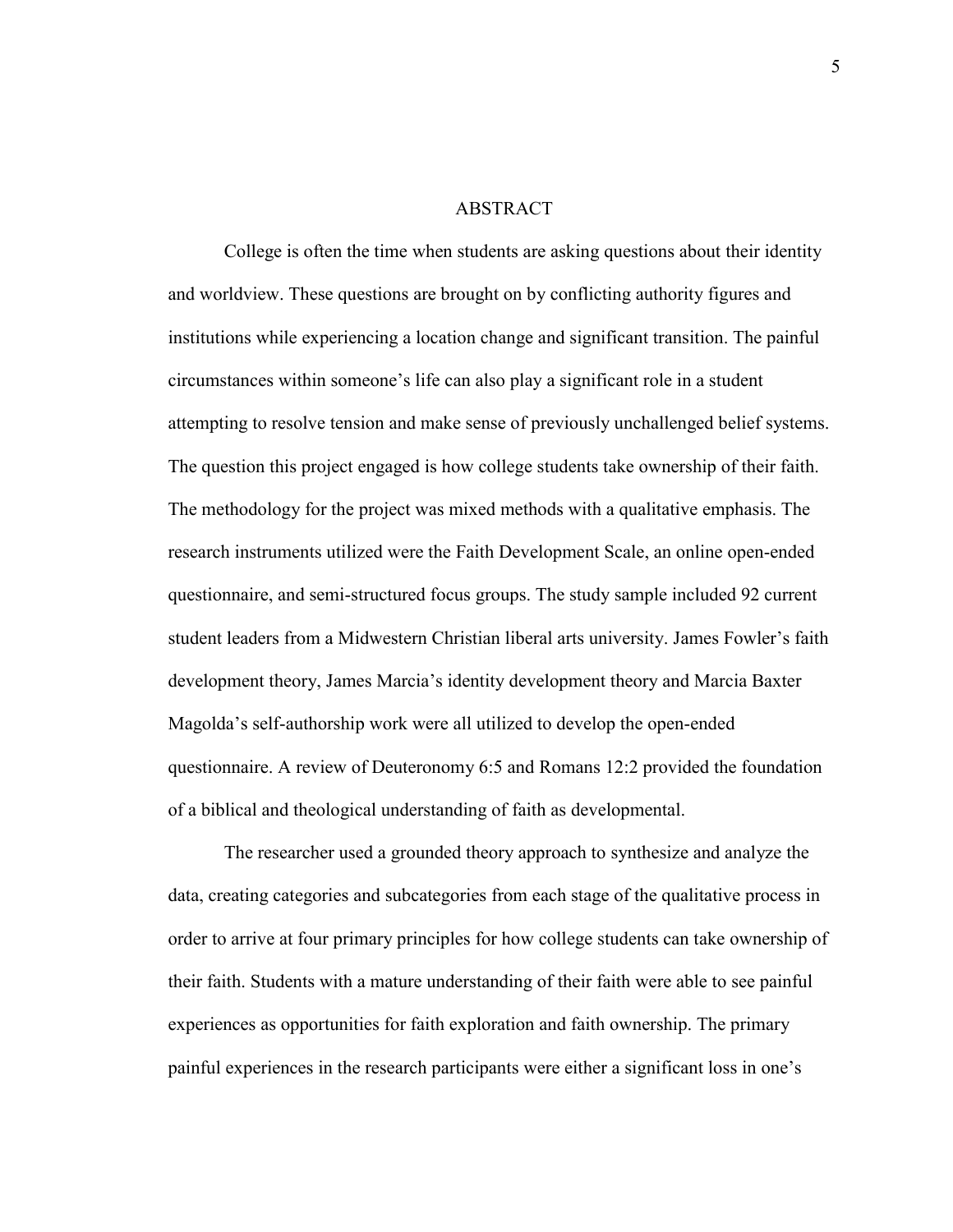family or a significant failure in one's faith community. Students presenting a mature faith were also willing to express anger and doubt honestly when they experienced a painful circumstance. Anger and doubt were honestly engaged with a significant spiritual partner who was willing to listen while encouraging engagement in spiritual disciplines. Spiritual partners were also found to emphasize process oriented relationships where support for one's own development was primary.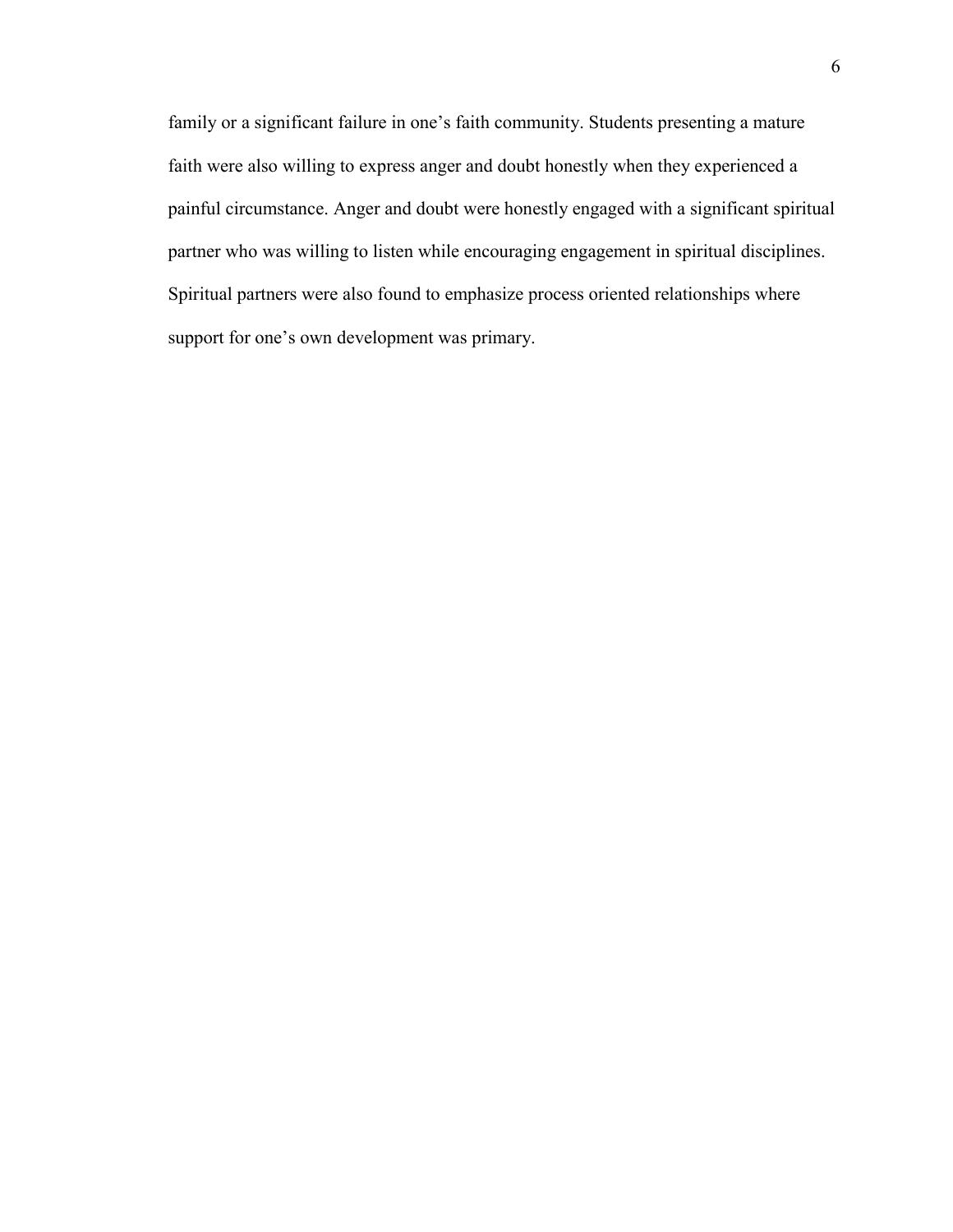## DEDICATION

*To Michelle. Thank you for choosing me, teaching me, and growing with me.* 

*Who I am is primarily because we are.*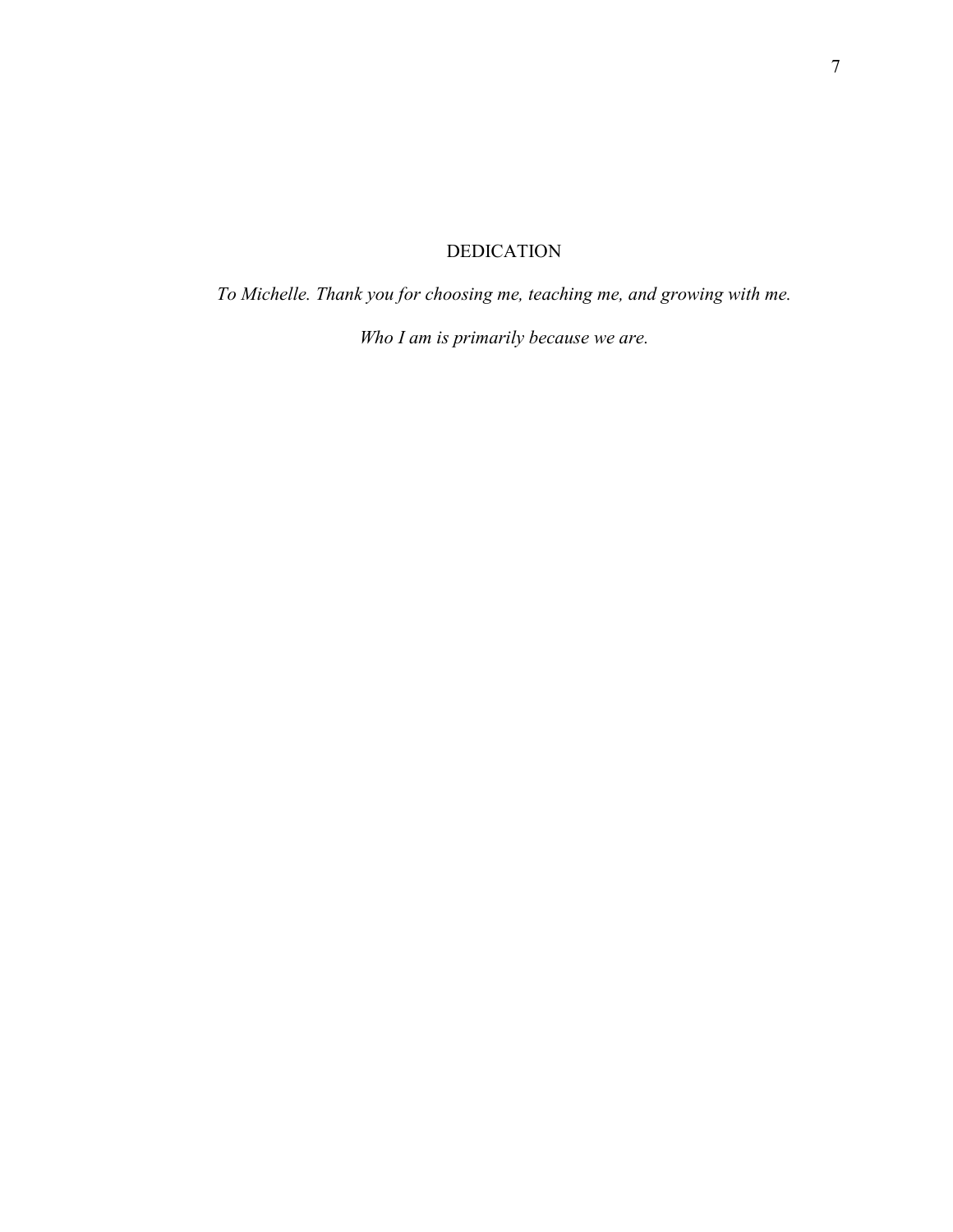#### INTRODUCTION

James Fowler first posited his stage theory of faith development in 1981, utilizing and building on the work of Jean Piaget, Lawrence Kohlberg and Erik Erikson. The unique theoretical approach of Fowler, especially for young adults transitioning to college, converges well with James Marcia's identity development theory and Marcia Baxter Magolda's self-authorship work. However, the general applicability of Fowler's theory must be explicitly explored for college students in a Christian liberal arts university to better understand how students are taking ownership of their faith. Understanding the principles for how students are moving towards faith maturity would allow collegiate ministries to determine appropriate programming and types of relationships that foster the most growth. Utilizing painful experiences, and the accompanying anger and doubt, is a catalyst for faith exploration. Relationships that openly engage spiritual disciplines and prioritize the need to process one's experiences, beliefs and worldview are foundational for helping a person take ownership of his or her faith.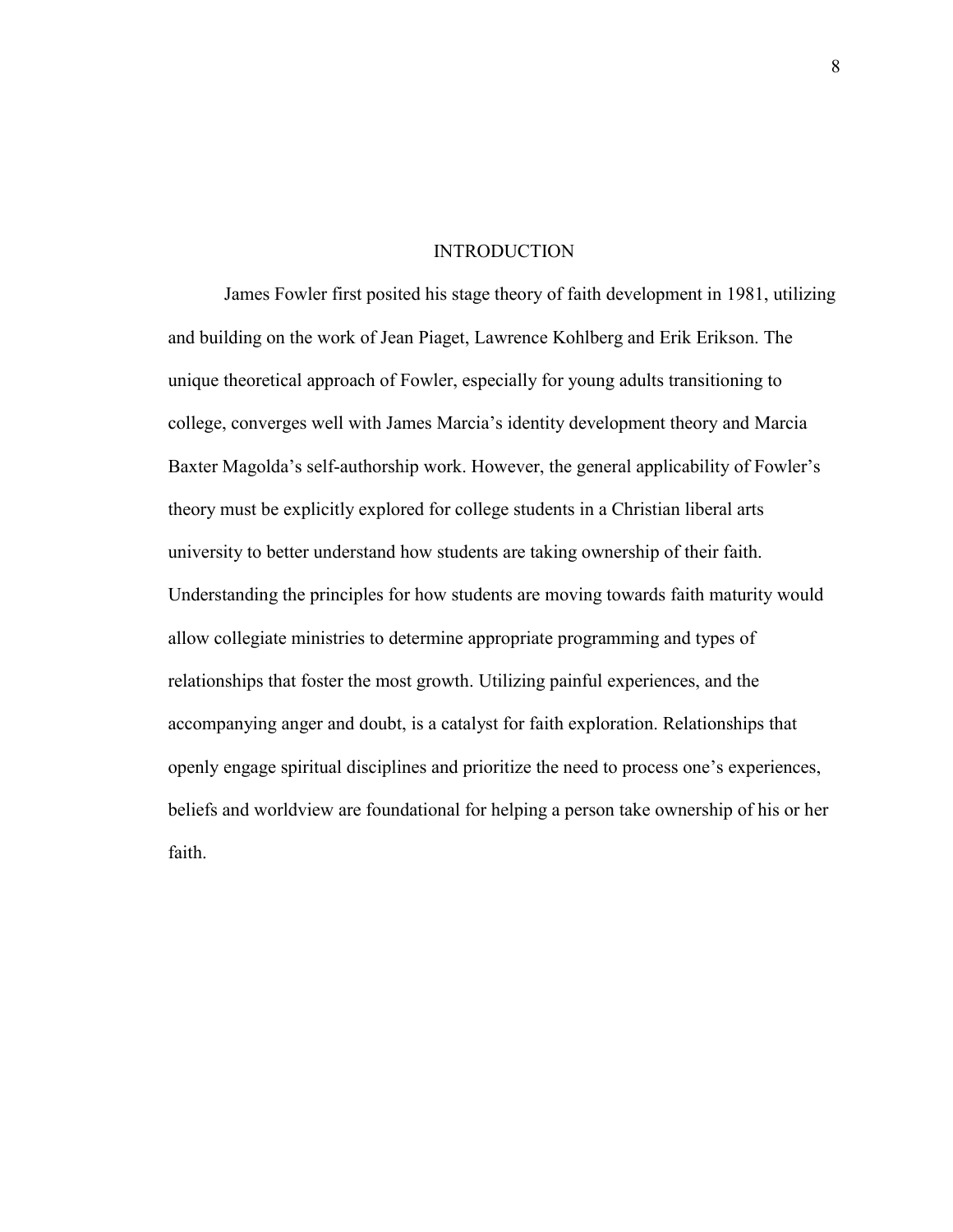# CHAPTER ONE: THE PROBLEM OF HOW COLLEGE STUDENTS TAKE OWNERSHIP OF FAITH

## **The Problem and Its Context**

#### *Statement of the Problem*

Most often people are concerned with the theological beliefs a person claims to have, forgetting that faith ownership and maturity are as important, if not more important, than simply the theological beliefs a person claims. For those who present a mature faith that truly represents values and principles that exemplify the best of their worldview, it is essential that one knows how a person arrived at such a place. The problem this project addressed was identifying how students at a Christian liberal arts institution have progressed in their faith to a place of faith and identity ownership. In response to this problem the researcher (a) examined theological and biblical resources that inform the process of faith development, (b) reviewed the relevant literature relating to faith development, identity development, and self-authorship, (c) conducted an assessment of college students at Bethel University who have taken ownership of their faith by using the Faith Development Scale (FDS), (d) produced an open-ended questionnaire and conducted focus groups for students who scored in the seventy-fifth percentile or better on the FDS regarding their habits and experiences that have led to their level of faith ownership, and (e) analyzed the data to determine trends and patterns, and (f) determined a set of principles and strategies based on those trends and patterns that will help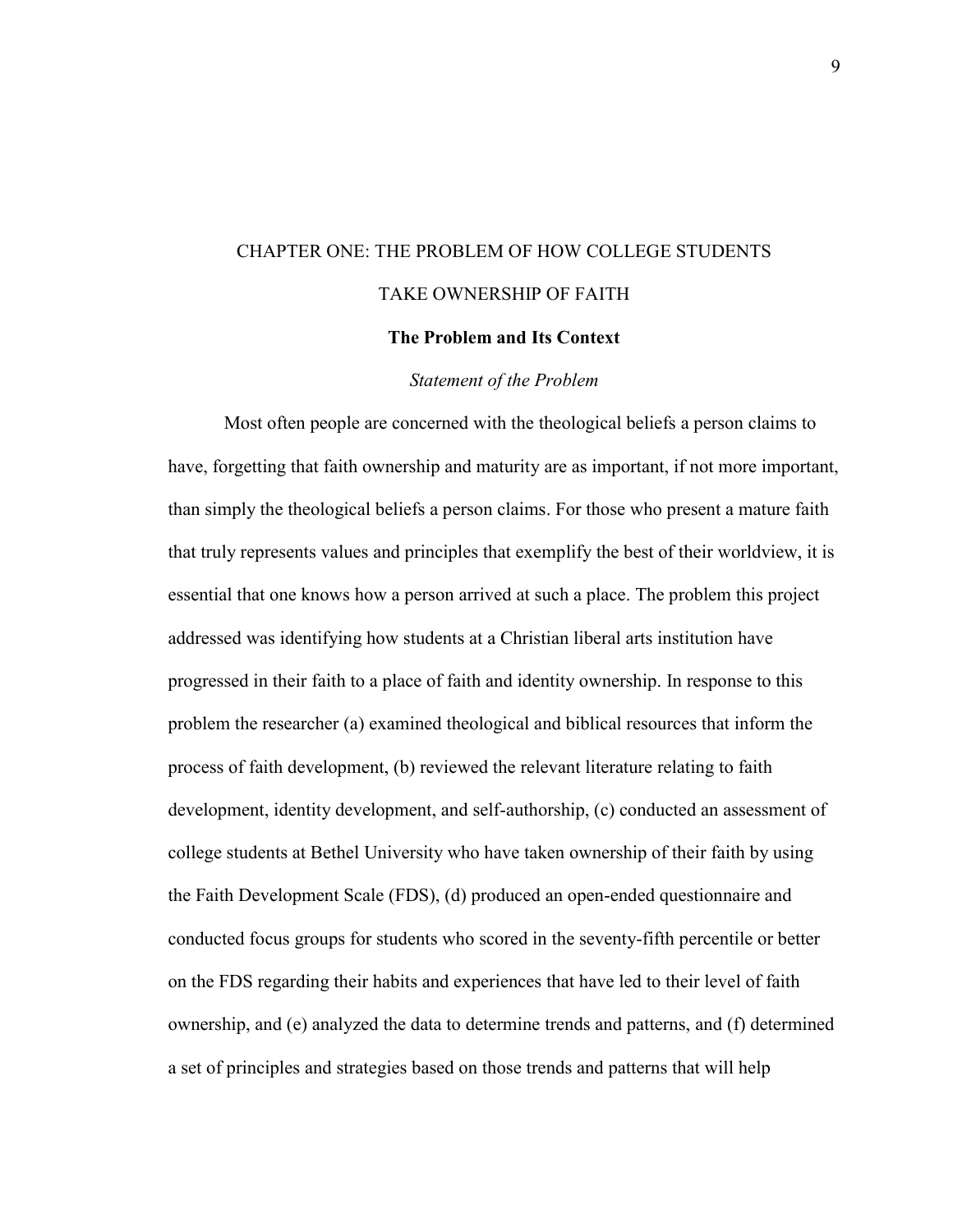educators improve their ministry and faith development practices at similar institutions of higher education.

#### *Delimitations of the Problem*

The research was limited to the students at a Midwestern Christian liberal arts university who were involved in leadership opportunities, such as: resident assistants, student government, ministry leaders, and diversity club leaders during the 2015-2016 academic school year.

The research was limited to literature pertaining to faith development, spiritual formation, identity development, and self-authorship. Areas such as cognitive development, moral development and behavioral development were not included.

The open-ended questionnaire and focus groups were limited to those students who were in the seventy-fifth percentile or better on the Faith Development Scale.

#### *Assumptions*

Four assumptions have shaped the trajectory of this project. The first assumption is that the Bible provides wisdom and examples of a thought-provoking faith that develops over time. Examples of this assumption will be utilized in the second chapter. The second assumption is that humans are not born with a mature understanding of self or faith and instead require development, a process that doesn't necessarily have an endpoint. The third assumption is that a person's identity development and faith development can be measured through the use of a quantitative instrument. The use of a quantitative measurement tool has helped categorize the level of faith ownership of the research participants in this project. The fourth assumption is that identity development and faith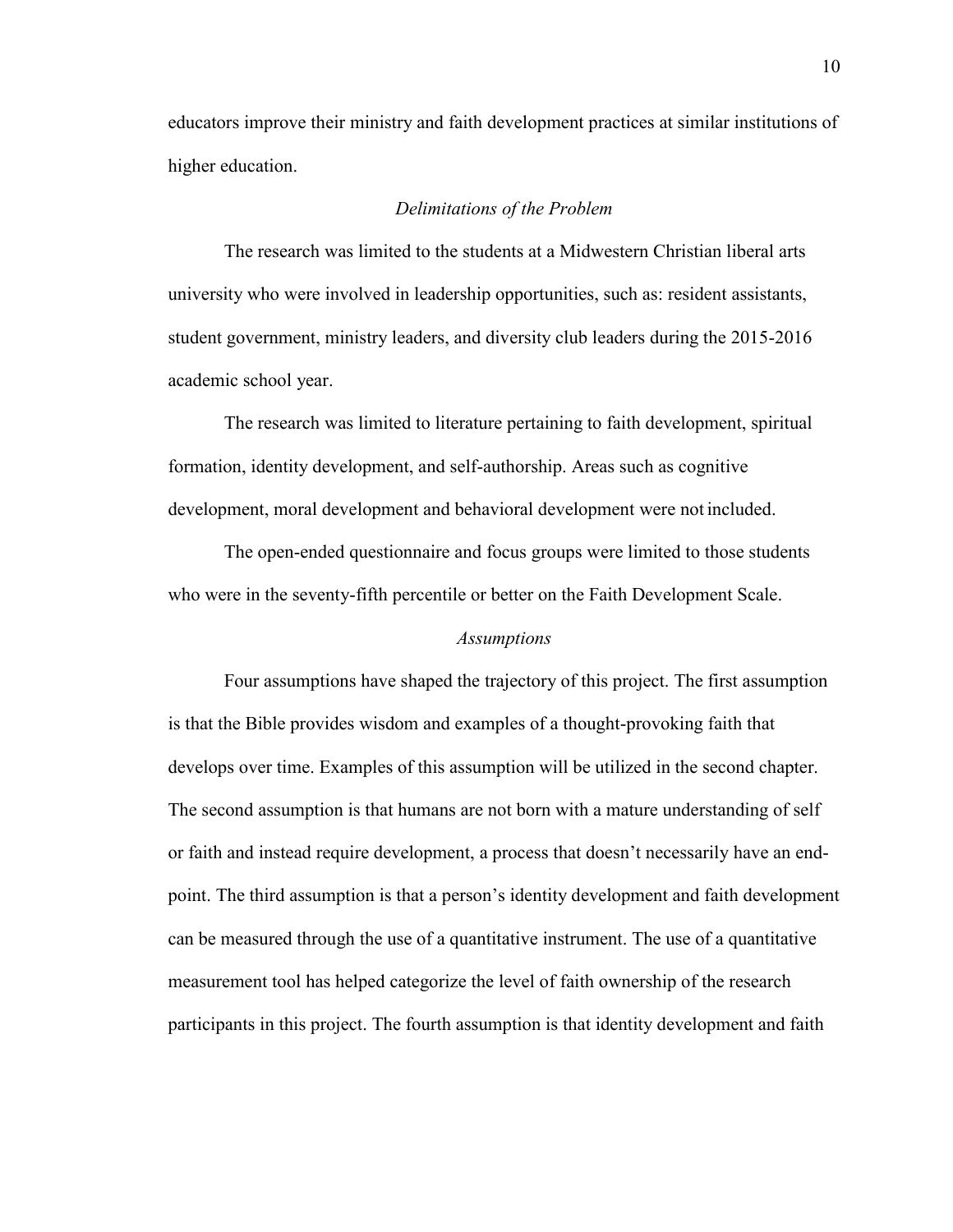development are similar endeavors. A person's faith is characteristically intrinsic to his or her personal identity, making developmental patterns similar.

#### **Subproblems**

The first subproblem was to identify the ways in which the Bible has articulated a developmental faith and the need for faith to include critical thinking and the engagement of the mind.

The second subproblem was to utilize recent literature to show that identity development and faith development are similar endeavors, while using self-authorship to articulate the need for the creation of principles for how a student takes ownership of his or her faith.

The third subproblem was to use the FDS as a quantitative assessment to discover which students at Bethel University report a higher global faith development score.

The fourth subproblem was to conduct qualitative research to understand factors contributing to the faith development of those participants with a higher global faith development score. An open-ended questionnaire was used to distinguish important themes and trends using research from identity development theory, self-authorship, and spiritual formation. Focus groups have also been used to further delineate specific principles and trends from the research participants based on the feedback given in the open-ended questionnaire.

The fifth subproblem was to create a set of principles for how faith development can be conducted at a Christian institution of higher education by synthesizing the three primary streams of data: biblical and theological resources, related literature resources, and the field research conducted in this project.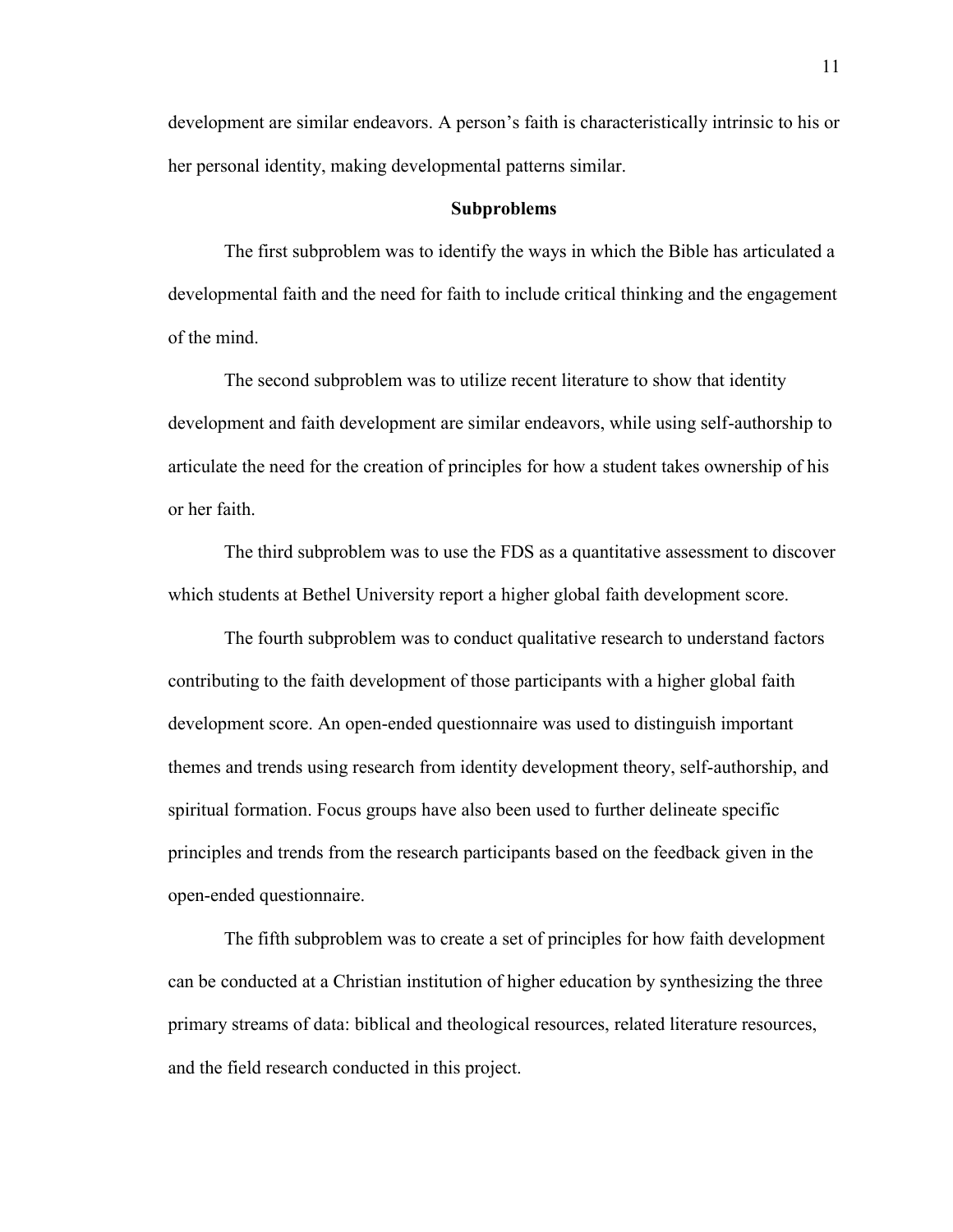#### **Setting of the Project**

Bethel University is one of the leading Christian liberal arts institutions in the country, with a long history of faith formation and academic achievement. The College of Arts and Sciences has an annual enrollment near 2,800 students. This number does not include roughly 3,200 students who are enrolled in the College of Adult and Professional Programs, the Graduate School, Bethel Seminary St. Paul, and Bethel Seminary San Diego. According to the enrollment data found on Bethel's home page, students attending the College of Arts and Sciences for the 2015-16 year were 68.5 percent female and 31.5 percent male.<sup>1</sup> Students attending Bethel come from a wide range of denominational backgrounds including Converge Worldwide (formally Baptist General Conference, the sponsoring denomination of the university), Baptist, Evangelical Free, Methodist, Lutheran, Assemblies of God, Catholic, Christian Missionary Alliance, Covenant, Presbyterian, Non-Denominational, and other Protestant denominations. Bethel falls in the predominantly white category of higher education institutions. About 90 percent of Bethel's students at the College of Arts and Sciences are white, with just more than 10 percent being of minority ethnicities, including: Hispanic, Asian, Black/African American, and two or more races. Similarly, Bethel students predominantly come from Minnesota, with over 2,200 staying in-state for their collegiate experience. The nearest neighboring states (Iowa, Wisconsin, South Dakota and Illinois) are home to over 330 additional students, making Bethel almost completely a mid-western school.

Bethel's culture is often described by faculty, staff, and alumni as a family atmosphere that enriches the student experience beyond the classroom. The residence

<sup>&</sup>lt;sup>1</sup> Bethel University, "Student Profile," Bethel University, https://www.bethel.edu/institutionaldata-research/institutional-data/databook/student/ (accessed November 14, 2015).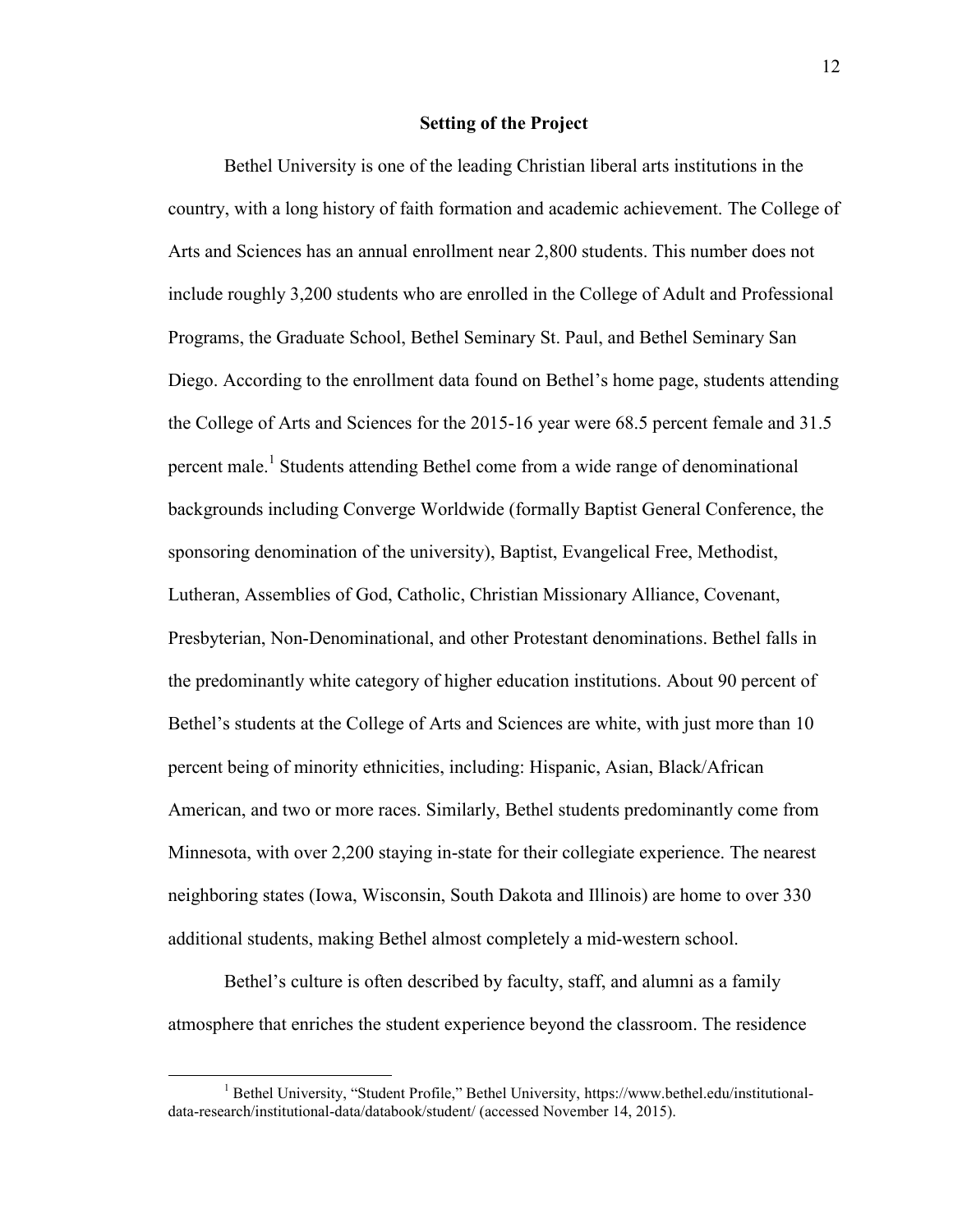halls and academic buildings are centrally located, maximizing student and faculty/staff contact. The academic buildings are connected, with the Brushaber Commons building located at the heart of campus. Bethel has added buildings and some residence halls, but each has fit the structural context of Bethel's culture – the residence halls are within walking distance of the academic buildings, and the newer common spaces are connected to the original buildings. The newest addition to Bethel, the Anderson Center, is a large office building about a mile from the main campus. This addition poses an interesting challenge to the structure and culture of the university. In the years ahead it will be important to monitor the effect of the use of the Anderson Center on the culture of the university.

Chapel has been the heart of Bethel's student experience. Each Monday, Wednesday, and Friday, students, staff and faculty are encouraged to gather together for a time of musical worship and the preaching of God's Word. Attendance at chapel is voluntary, which adds to its place as a center of student and community culture. There is also a rock that sits in the heart of the common area at Bethel. This rock has been a place for students to express themselves and the things they most care about. Finally, freshmen and sophomore students are not allowed to have cars on campus or to live off campus. These two limitations encourage the communal nature of Bethel's campus and the dependence upon Bethel for almost every function of life.

#### **Importance of the Project**

#### *Importance of the Project to the Researcher*

"Whose script are you living?" This question has been guiding the researcher for nearly seven years. Implied in this question are many ideas, from theological articulations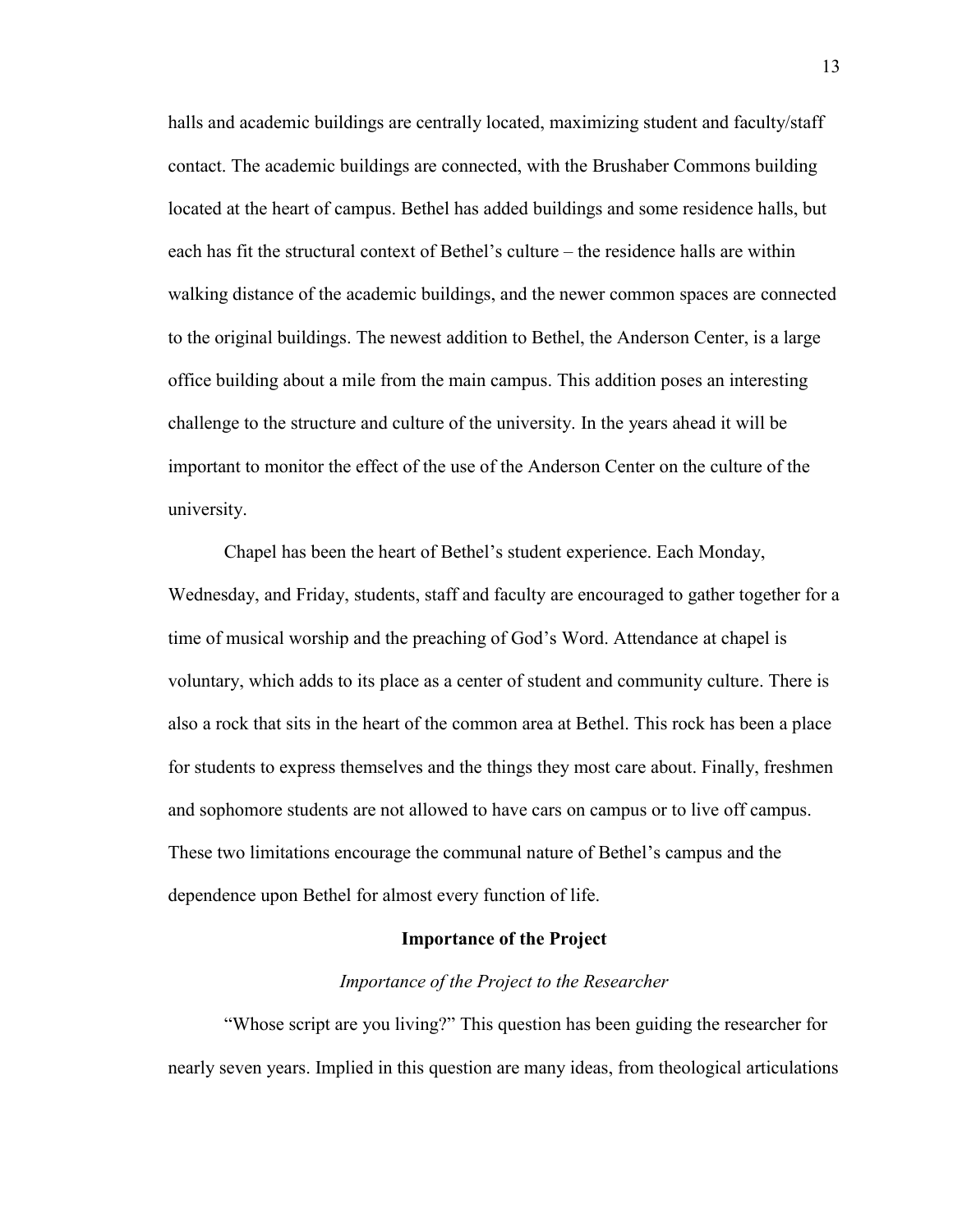to personal endeavors. This question has been asked of groups and congregations, of individuals, and of couples. This question has become one of the foundational questions for the researcher in training and articulating the methodological mission of spiritual formation. For over ten years the researcher has been leading and developing discipleship ministries on two college campuses: Lee University (Cleveland, Tennessee) and Bethel University. At first, the ministry of developing small groups for college students on a Christian campus was the attempt to disseminate information. But as the researcher learned more about identity development, moral development, self-authorship, cognitive development and faith development, it became clear that spiritual growth was not something that happened through the transference of knowledge, but through the mindful and courageous journey of exploration and faith ownership.

The professional journey of discipleship ministry creating has mirrored the author's own spiritual journey towards faith ownership. Asking hard questions, reflecting on past experiences, and examining theological arguments have led the researcher to a more reasoned and passionate faith that matches orthodoxy and orthopraxy. Thus, the question, "whose script are you living?" implies both a grounded understanding of what is known with recognition of what must be acted upon.

The personal journey of faith for the researcher has indeed impacted the professional questions and endeavors, not only in the methodological positions of two discipleship ministries, but also in the personal mentoring relationships with college students. The researcher has witnessed firsthand the power of questions, the need for a reasoned and well-articulated faith, and the necessity of a lived experience of grace and discipline.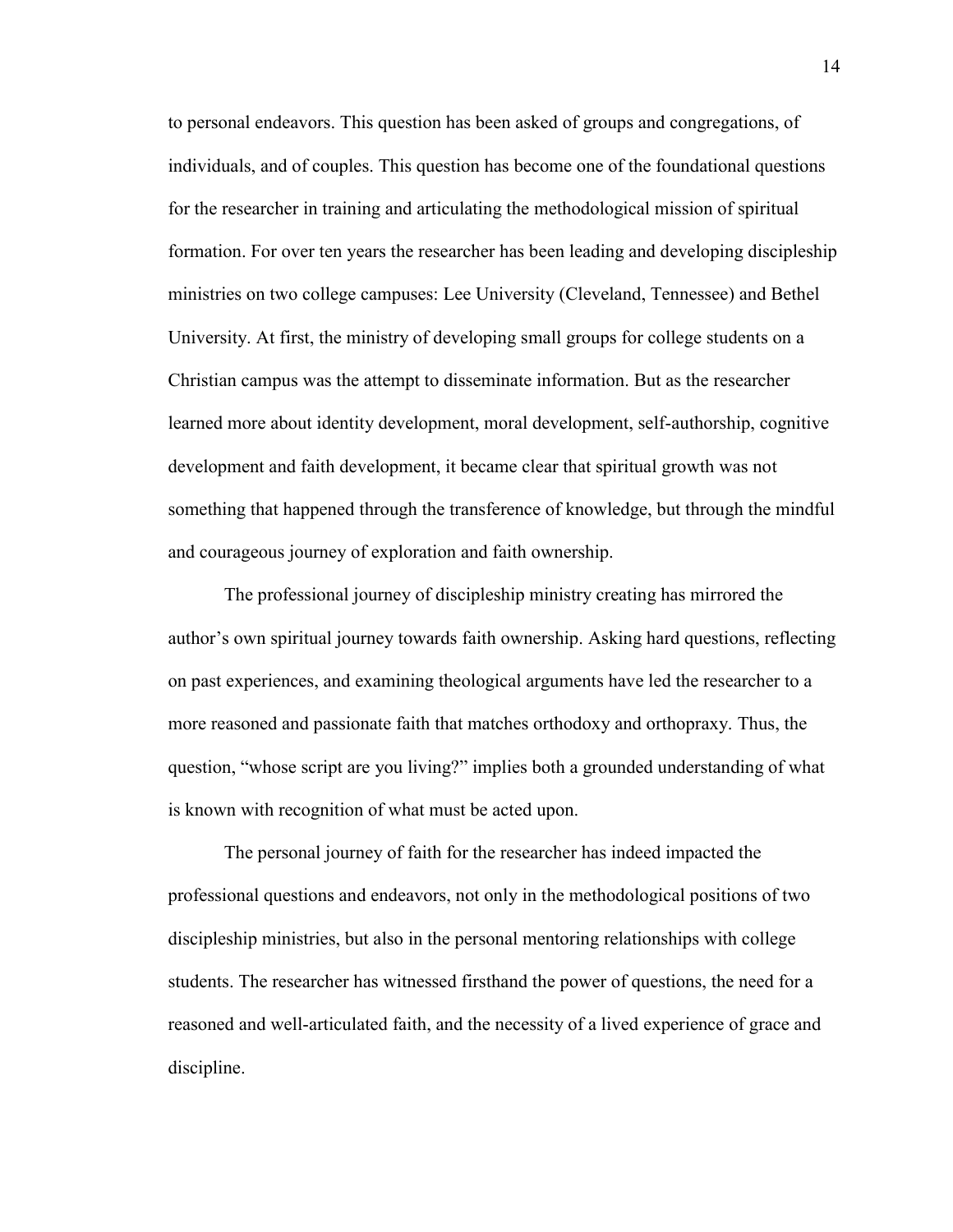The researcher hopes to better understand and articulate the specifics of what it means for college students to take ownership of their faith. Mentoring relationships with leaders and students, the methodological decisions of the discipleship program and other faith development venues, and the researcher's own faith development can all be impacted by this research.

#### *Importance of the Project to the Immediate Ministry Context*

Discipleship is at the heart of the ministerial endeavors of the Campus Ministries Office at Bethel University. The common theme around the office is the desire to create a culture of discipleship, where students are passionately engaged in their faith development, openly expressing their praise and adoration for God, and actively pursuing knowledge of who God is. College is the time in a young person's life where identity and worldview are being formed and molded into personal ideals that can shape who they become for the rest of their lives. More than simply transferring certain doctrinal beliefs or dogmas of faith, the hope of Bethel is to create lifelong learners who will continue to grow into Christ-likeness, evaluating and discerning the many turns that living in a complex world can create.

Knowing how college students take ownership of their faith will impact all aspects of spiritual formation on Bethel's campus. It will potentially impact the way in which chapel settings facilitate learning and spiritual challenge. It will enhance and mold the way in which mentoring groups and discipleship ministries are structured. It will possibly impact the way students in the classroom are instructed. Each of these areas contributes to creating a discipleship culture on Bethel's campus. Each of these areas impacts how college students view their identity development and their worldview. And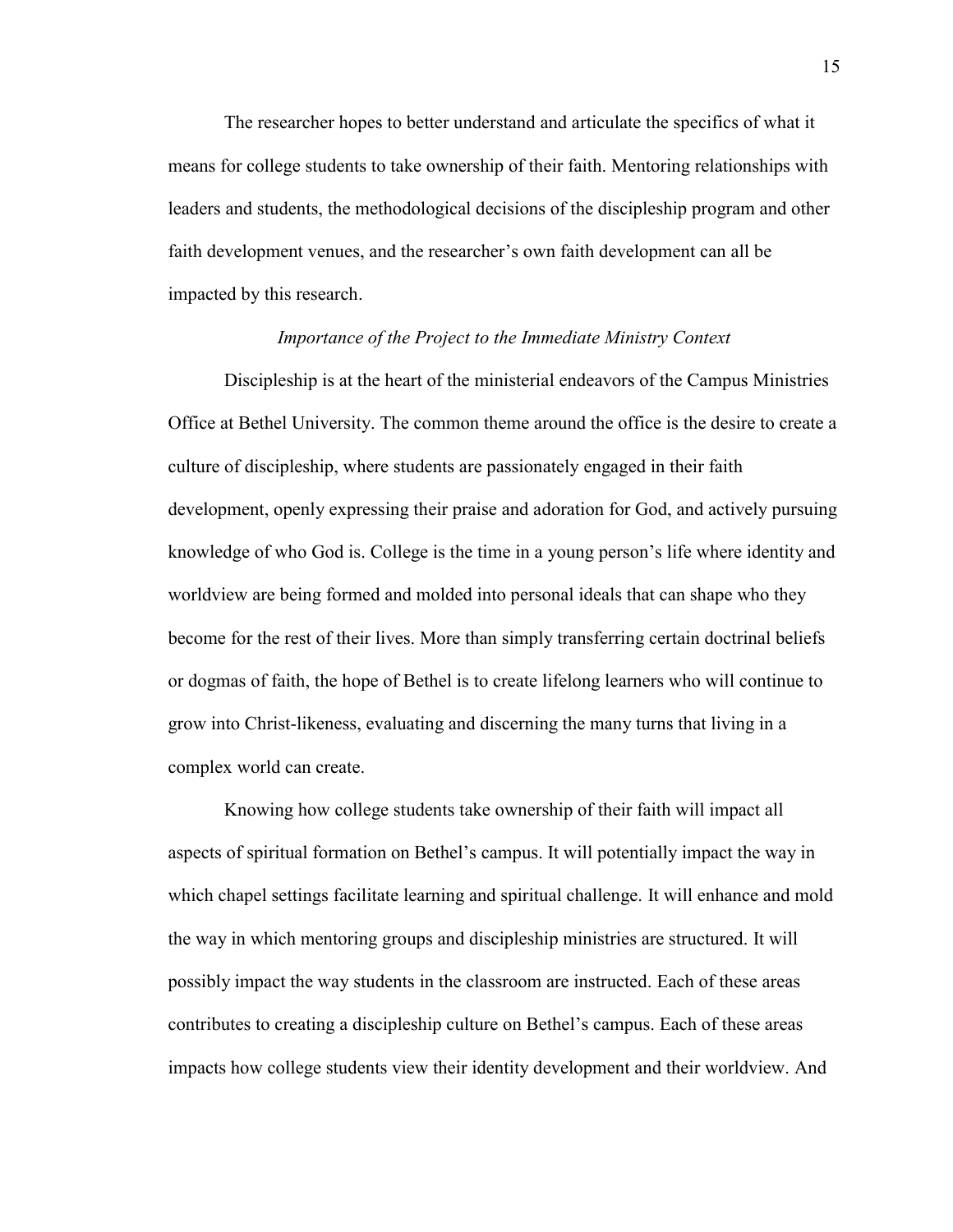each of these areas prepares students to live as critical thinking learners in a world that is increasingly chaotic.

#### *Importance of the Project to the Church at Large*

The prevailing philosophy that emanates from the Church is that if people just knew and believed the correct doctrines or principles then they would understand and incorporate them into their lives. As prevalent as this has been in churches and on Christian college campuses, this idea implies an underlying assumption that truth can be transmitted from person to person like the memorizing of spelling words in grade school. The problem with this assumption is that it seemingly seeks to remove the life of the mind and the discerning work of the Holy Spirit from the development of a person's faith and worldview. Instead of leading a person through a series of questions and circumstances that require contemplation through disequilibrium, the "answers" are readily available, circumventing the actual discovery of truth.

Truth, according to Scripture, is found in a relationship with Jesus Christ, "I am the way, the truth, and the life." This relational dynamic of faith requires more than just transference of knowledge. Instead, the paradigms of faith development and spiritual formation require not simply an aspect of relational tension, but necessitate the personal discovery and life-long journey of crisis and commitment. It is in this tension and this paradigm that the research of this project will speak loudest.

The research done in this project has implications for how the Church views their philosophies for each interaction, both formal and informal, with their congregants. This research will likely impact how Christian college campuses view their methodology for helping students discover and enhance their relational understanding of faith. Finally, this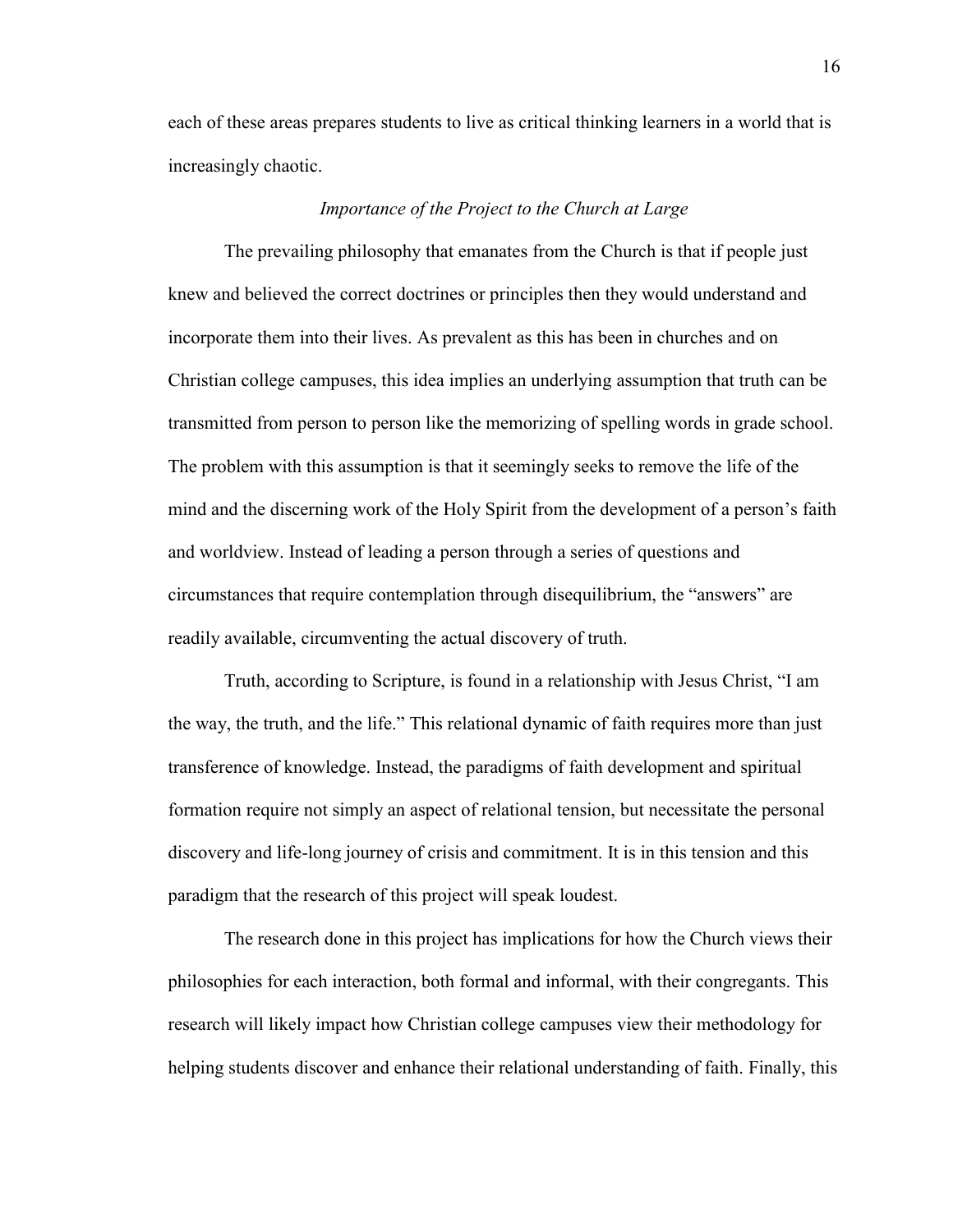research could have implications for how learning takes place. The paradigm for most education is the transference of knowledge, when ownership and the internalizing of material and the ability to critically think are the actual goals of education. This research could help create methodologies that extend beyond the realm of spiritual formation and into the educational process.

#### **Project Overview**

The research project is divided into six steps, most easily divided into two sections: data streams and principle development. In the next three chapters the researcher has elaborated on three primary data streams: (1) engaging the biblical and theological literature surrounding the themes of the power and importance of engaging the mind and the developmental nature of faith maturity, (2) engaging the current literature related to the study, which includes identity development theory, faith development theory and self-authorship, and (3) conducting a mixed methods approach to the field research by conducting a quantitative assessment of student's faith ownership, followed by a two-part qualitative assessment of how students arrived at their level of faith ownership.

Following the collection of data for the three streams, the researcher has analyzed, synthesized, and created principles for faith development that will be discussed in the subsequent chapters. It is in these final chapters that readers will be able to see how faith ownership happens for students at Bethel. The researcher's principles for faith ownership will provide key insights for further development in the area of spiritual formation and faith development.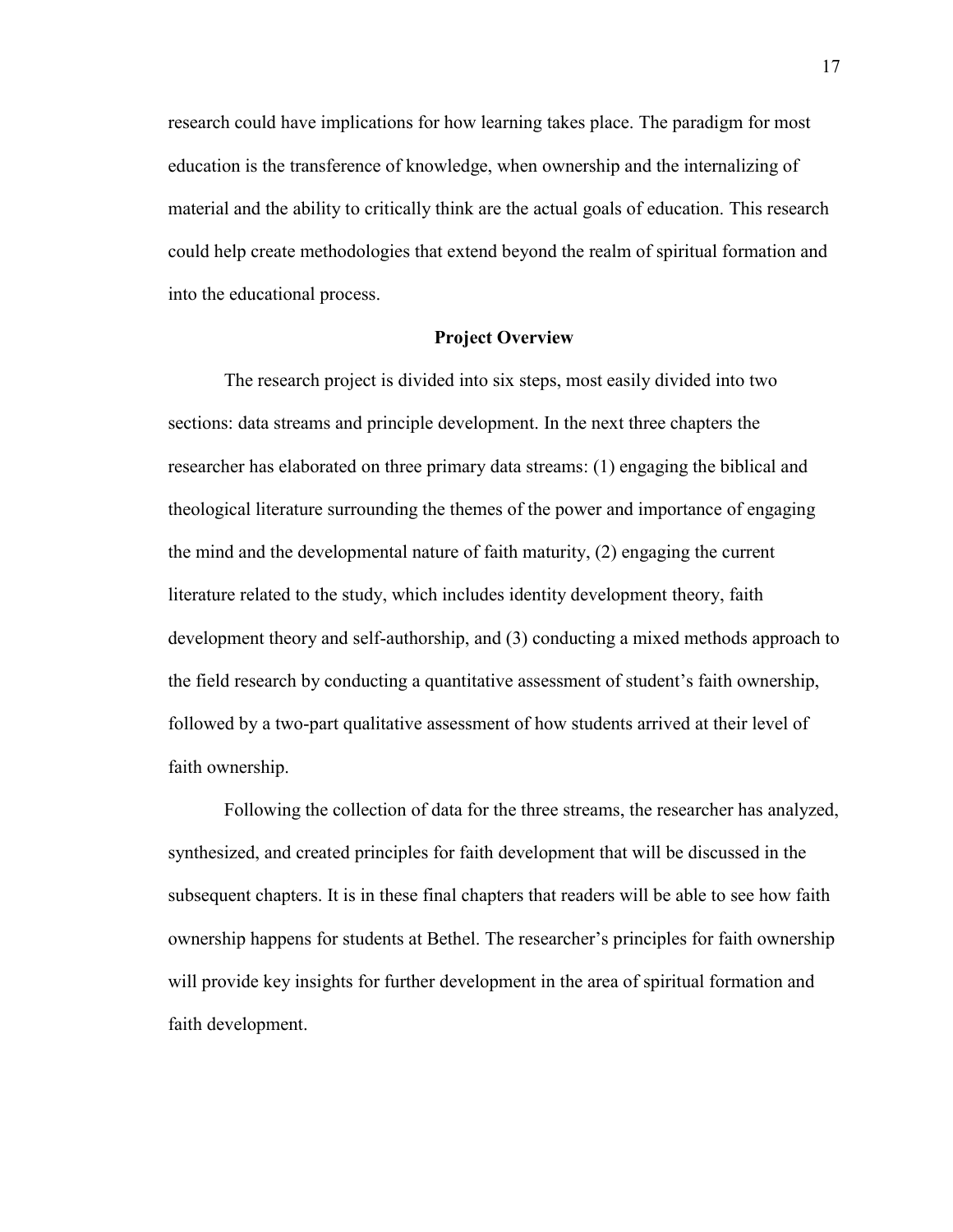# CHAPTER TWO: THE BIBLICAL AND THEOLOGICAL FOUNDATION FOR SPIRITUAL FORMATION AS A DEVELOPMENTAL ENDEAVOR

### **Loving God as the Foundation of Developmental Faith**

Taking ownership of one's faith does not happen instantaneously when a person becomes aware of his or her need for faith or begins a faith journey. Instead, ownership of one's faith, or the maturing of one's faith, takes time. The Christian faith is not simply a religion with rules and codes of proper conduct. Instead, the Christian faith is centered on the relational dynamic of a self-giving God who desires to be reconciled with all of creation, including humanity, which God created in his own image. Because relationship is the essence of faith, it becomes necessary for faith to be seen as developmental. As a relationship grows and matures over time, so does a person's faith in relationship to a God who seeks to know and be known. But what are the expressions of this relationship? And how does this relationship progress and grow? To engage these questions and others, the author has chosen to explore the importance of engaging faith with the mind. Joseph A. Fitzmyer understands the mind to be "that aspect of the human being which is considered the seat of intellectual and moral judgment."<sup>1</sup> R. LaMon Brown, in his article "On Loving God with Our Minds," writes that loving God with one's mind is partially accomplished through memory, imagination and reason.<sup>2</sup>As the seat of intellectual and moral judgment and the space of memory, imagination and reason, one can see the

<sup>&</sup>lt;sup>1</sup> Joseph A. Fitzmyer, *Romans*, ed. William Foxwell Albright and David Noel Freedman, The Anchor Bible (New York: S.J. Doubleday, 1993), 641.

<sup>2</sup> R. LaMon Brown, "On Loving God with Our Minds," *The Theological Editor*, 56 (1997): 3.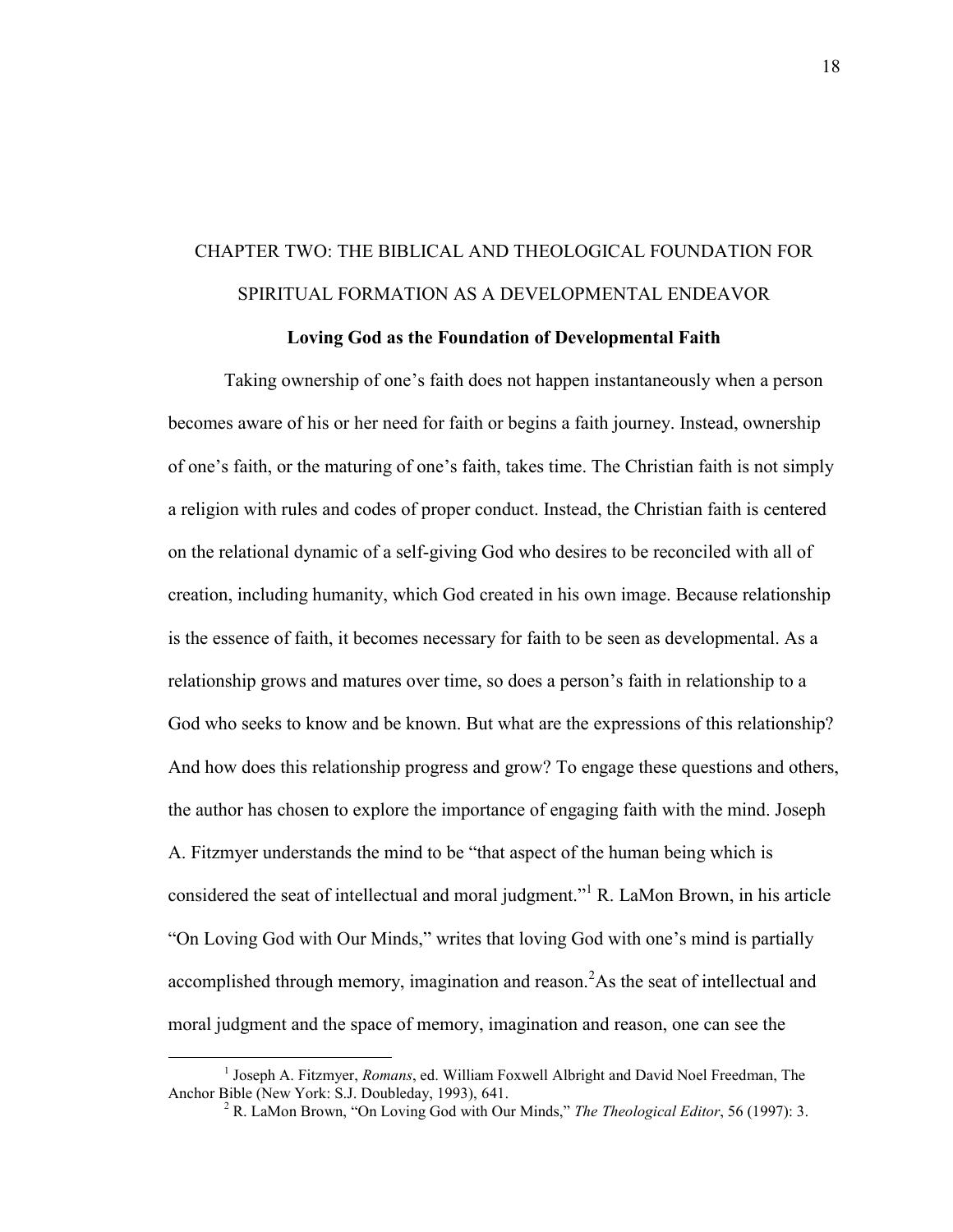transformation of the mind as the most important and most necessary endeavor as one takes ownership of faith.

Deuteronomy 6:4-9, the *Shema*, is the foundation for a developmental faith. The liberation of God's people from Egyptian slavery placed the nation of Israel in a position to understand the nature and character of the God who liberates. The words of God, through God's servant Moses, express the desire of God for a relational faith, an intimate knowing between an individual and God. When sacred vulnerability and willful trust come together in the life of an individual, God works to transform a person, who becomes an ambassador for God's kingdom. Ultimately, God desires a relational faith because it is only through the self-giving nature of relational, self-sacrificial love that the kingdom will flourish in the lives and communities of this world. The people of Israel were called to love God with their entire beings (Deut. 6:5). Understanding why God explains love in this manner will provide the foundation for recognizing faith as something that necessitates development in the life of the believer.

#### *Commanded to Love*

The *Shema* does not communicate a philosophical view of Israel's belief in a monotheistic religion, though it does exclude any polytheistic concept by calling God one.<sup>3</sup> Instead, the *Shema* of Israel is God's command to the people, which impacts the people of Israel's experiences with God, or as William Lasor and others state, "Their faith was the result of experience and not the conclusion of abstract logic."<sup>4</sup> The *Shema*

<sup>3</sup> William Sanford Lasor, David Allan Hubbard, and Frederic Wm. Bush, *Old Testament Survey: The Message, Form, and Background of the Old Testament*, 2nd ed. (Grand Rapids, MI: William B. Eerdmans Publishing Company, 1996), 119.

<sup>4</sup> Lasor, 119.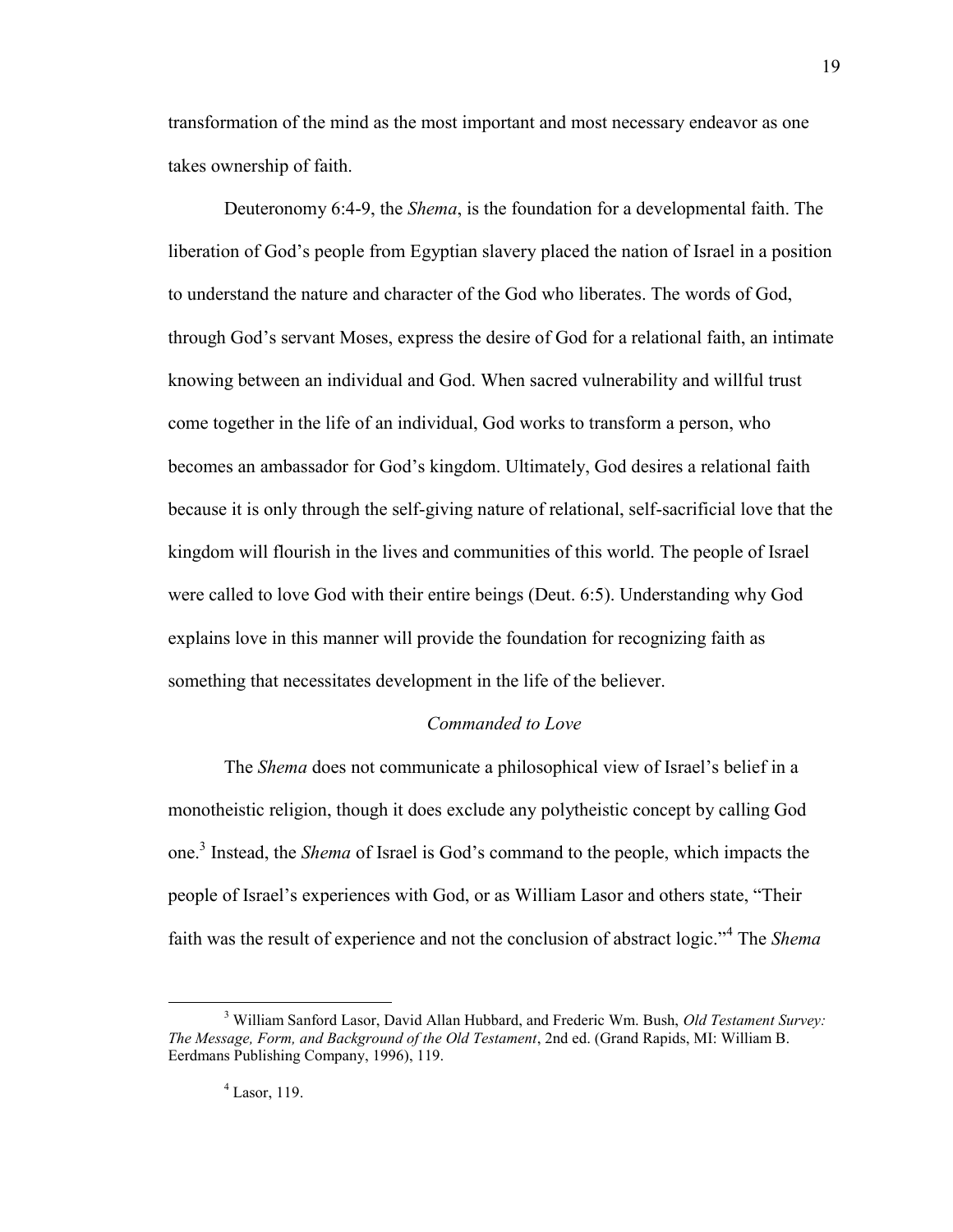became the measuring point or the "plumb line" for Israel's relationship with  $God<sup>5</sup>$ Because loving God with one's whole heart (which primarily emphasizes the mind) is part of this declaration, it is logical to believe that an intentional, developmental approach to faith existed in connection to the experiences of each member of the community.

Patrick D. Miller writes, "The initial function of the *Shema* is to identify the one who for this people will be the center of being and value and to begin to characterize the nature of the relationship between God and people. It also serves to create an identity for this people."<sup>6</sup> The *Shema* doesn't simply begin to explain the types of action which would be deemed appropriate for God's people; instead, the *Shema* explains the character and relational dynamic of God, who desires relationship with creation. The centrality of this relationship is love. As Telford Work writes, "The love of God is the specific eternal reality from which Israel originates and into which Israel is invited."<sup>7</sup>

The *Shema*, according to Daniel I. Block, "functioned as Israel's pledge of allegiance."<sup>8</sup> The importance of this pledge is found in the uniqueness of a God who desires covenantal relationship, indicating the approachability of God and the people.<sup>9</sup> The concept of "love" becomes an important shift or turning point in how humanity relates to God.<sup>10</sup> Block defines love more specifically: "Speaking biblically, 'love' is not

 $\overline{a}$ 

20

 $10$  Block, 188.

<sup>5</sup> Patrick D. Miller, *Deuteronomy*, ed. James Luther Mays, Interpretation: A Bible commentary for teaching and preaching (Louisville: John Knox Press, 1990), 98.

<sup>6</sup> Miller, 98.

<sup>7</sup> Telford Work, *Deuteronomy*, ed. R. R. Reno, Brazos Theological Commentary on the Bible (Grand Rapids, Michigan: Brazos Press, 2009), 96.

<sup>8</sup> Daniel I. Block, *Deuteronomy*, ed. Terry Muck, The New Application Commentary (Grand Rapids, Michigan: Zondervan, 2002), 186.

<sup>&</sup>lt;sup>9</sup> Block, 186.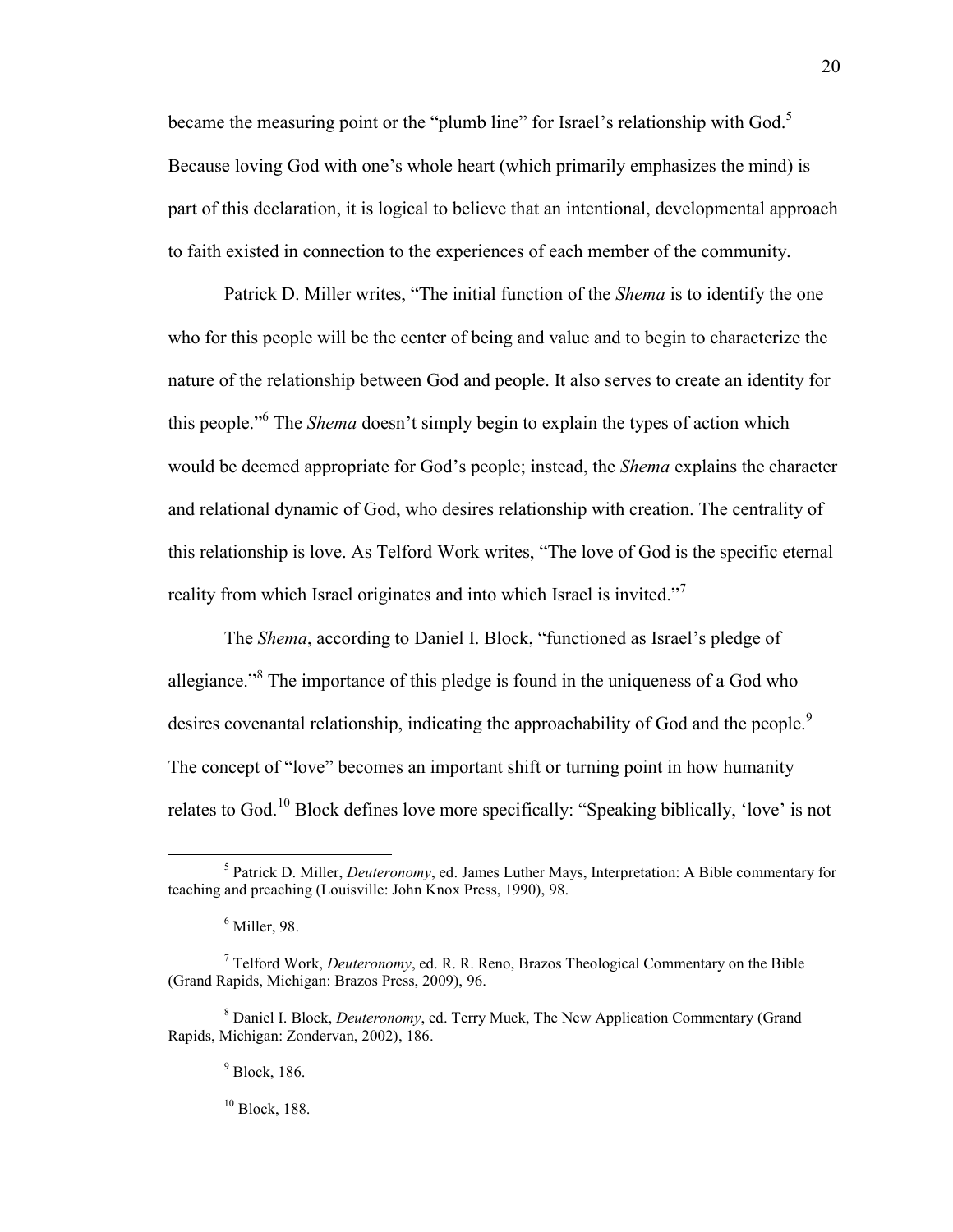merely an emotion, a pleasant disposition toward another person, but covenant commitment demonstrated in actions that seek the interest of the next person."<sup>11</sup> Because the passages of Scripture are calling upon one to love God, it is only appropriate that it be recognized that loving God requires a relationship, which by definition cannot be done in isolation.<sup>12</sup> It is within relationship and not out of personal achievement that one's faith is grown.

Before one can parse out the meaning of the word "heart" in the *Shema*, it is necessary to understand the importance of God being understood as "one" and the necessity of God demanding "love." Patrick D. Miller writes that God as one is "ultimate or absolute – the power that undergirds all reality is one and not multiple, faithful and not capricious, a whole and not divided, and therefore capable of purpose and power because this one is not controlled and limited by other forces."<sup>13</sup> This all-powerful oneness is only limited when God self-limits in the act of creation.<sup>14</sup> The self-limiting of God in creation, therefore, demands, or commands, love; not because God is dependent upon human love, but as the "ground of existence," God is "what keeps life from being chaotic and divided beyond the limits of human management."<sup>15</sup> This is why it is necessary to love God with all of one's heart, soul and strength; or in other words, "the most important word, therefore, in its character as a demand that shapes our identity is, Love the Lord your God

 $11$  Block, 189.

<sup>12</sup> Gerald R. Cragg, "On Loving God with Our Whole Minds," *Andover Newton Quarterly* 16, no. 3 (1976): 209.

<sup>&</sup>lt;sup>13</sup> Miller, 103.

 $14$  Miller, 103.

 $15$  Miller, 104.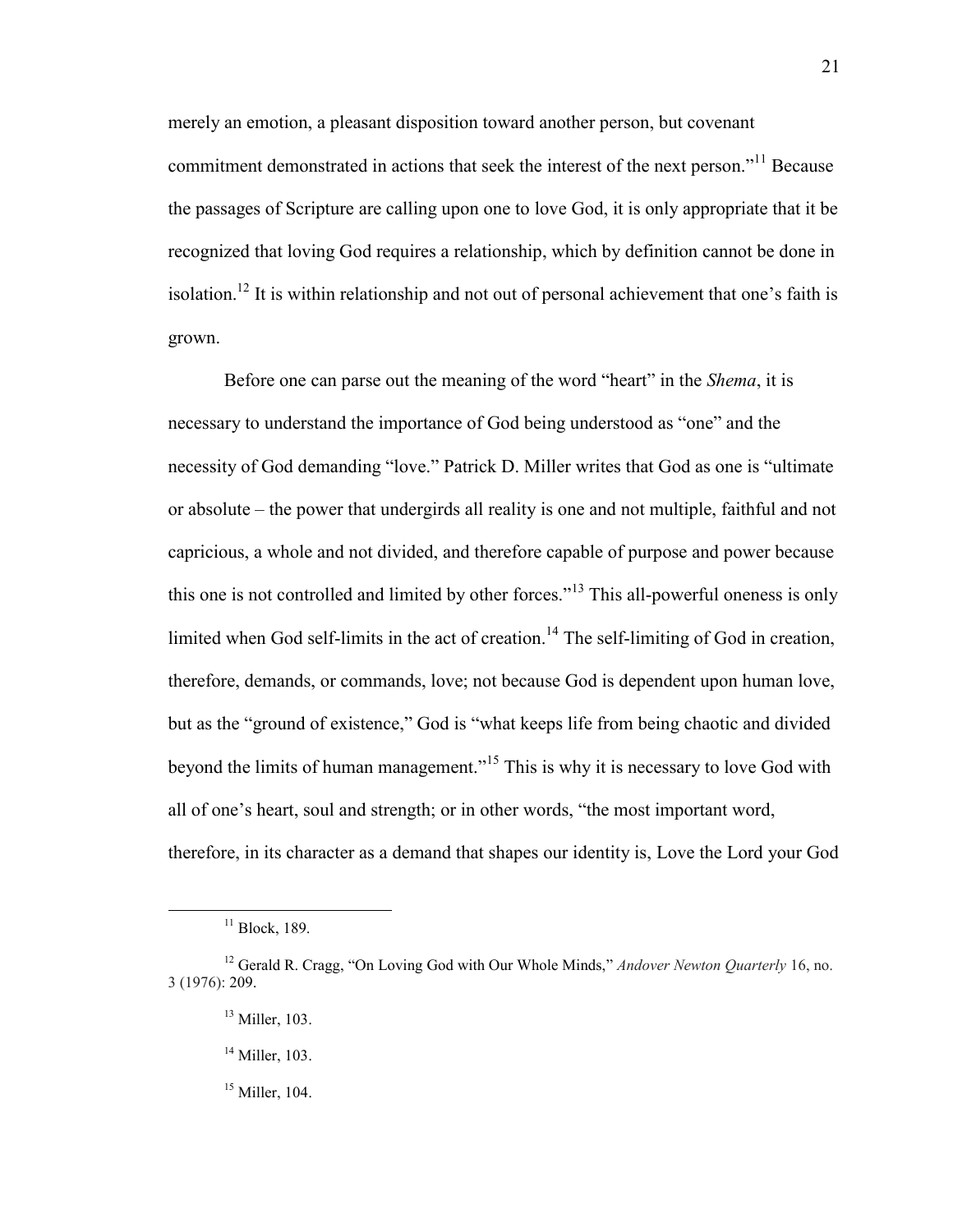wholeheartedly, with your whole self, with all your capacity. The oneness of the Lord your God is matched by the oneness and totality of your devotion."<sup>16</sup>

For some, the word "obedience" becomes an acceptable way of understanding the love that God demands from humanity. A. D. H. Mayes writes, "Love of God is an attitude which can be commanded. For Deuteronomy it is virtually synonymous with 'obedience.'"<sup>17</sup> Duane L. Christenson writes that love of God is a responsible action that the religion of Israel is founded upon.<sup>18</sup> Eugene H. Merrill takes the understanding of love being more than an emotional or sensual connotation in a slightly different direction by calling it "the nature of obligation, of legal demand," a demand of "unqualified obedience."<sup>19</sup> For Merrill, the initial command for Israel "to hear," carries a specific and important appeal beyond merely listening. Merrill writes, "'To hear,' in Hebrew lexicography, is tantamount to 'to obey,' especially in covenant contexts such as this. That is, to hear God without putting into effect the command is not to hear him at all."<sup>20</sup>

#### *Loving God with the Heart-Mind*

The command of God in the *Shema* is to love God with all of one's heart, with all of one's soul, and with all of one's strength. This command becomes particularly intriguing when the Hebrew word for "heart" is investigated more closely. The Hebrew

<sup>16</sup> Miller, 103.

<sup>17</sup> A. D. H. Mayes, *Deuteronomy*, New Century Bible (Greenwood, South Carolina: The Attic Press, Inc., 1979), 176.

<sup>18</sup> Duane L. Christensen, *Deuteronomy 1:1-21:9*, ed. Bruce M. Metzger, Word Biblical Commentary, 2nd ed. (Nashville: Thomas Nelson Publishers, 2001), 142..

<sup>19</sup> Eugene H. Merrill, *Deuteronomy*, ed. E. Ray Clendenen, The New American Commentary: An exegetical and theological exposition of Holy Scripture (Nashville: Broadman and Holman Publishers, 1994), 164.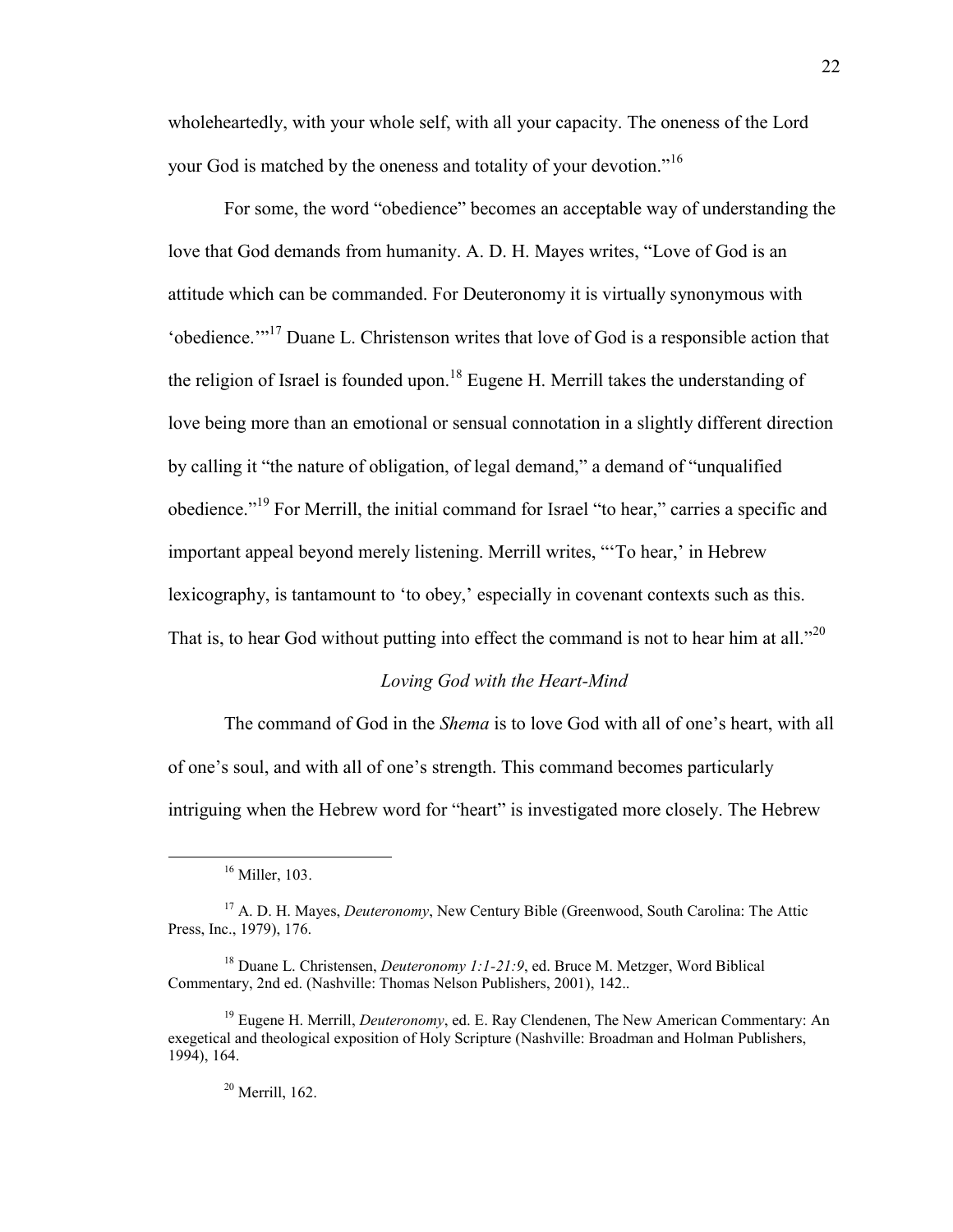word *lebab*, which is often translated as "heart," more fully represents the idea of "heartmind."<sup>21</sup> According to James L. Bruckner, Jesus correctly adds the Greek word *dianoia* ("mind") with the word *kardia* ("heart") when translating the *Shema* for the Pharisees.<sup>22</sup> These expressions were "attempting to describe a complete representation of a whole person."<sup>23</sup> Bruckner places a person's intellect and passions within the *lebab*; and states that "if one's intellect and passions are divided, one has a weak or confused *lebab*."<sup>24</sup> A healthy *lebab* allows a person to keep God's commands, consciously choose to follow God, and to be whole or complete in doing so.  $2^5$ 

In describing the different uses of the Hebrew word *leb*, Christine Mitchell articulates four categories: "vital center" (physical nature of a person), "affective center" (emotional core), "noetic center" (thoughts, cognition, memory, understanding, wisdom), and "voluntative center" (planning and conceiving).<sup>26</sup> Jesus and the authors of the New Testament not only used Deuteronomy 6:4-5, but they did so without subtracting from the original meaning; instead, "Mark and Luke fleshed out the original text by dividing the Hebrew term *leb* into its proper semantic categories of emotion (or feeling) and mind (the intellect)."<sup>27</sup> Recognizing the complicated nature of the Hebrew term used in this passage

9.

<sup>&</sup>lt;sup>21</sup> James K. Bruckner, "A theological description of human wholeness in Deuteronomy 6,"  $Ex$ *Auditu* 21 (2005): 4.

<sup>22</sup> Bruckner, 4.

 $23$  Bruckner, 4.

 $24$  Bruckner, 6.

 $25$  Bruckner, 6.

<sup>26</sup> Christine Mitchell, "Heart and Mind in the Hebrew Scriptures," *Touchstone* 23, no. 1 (2005): 8-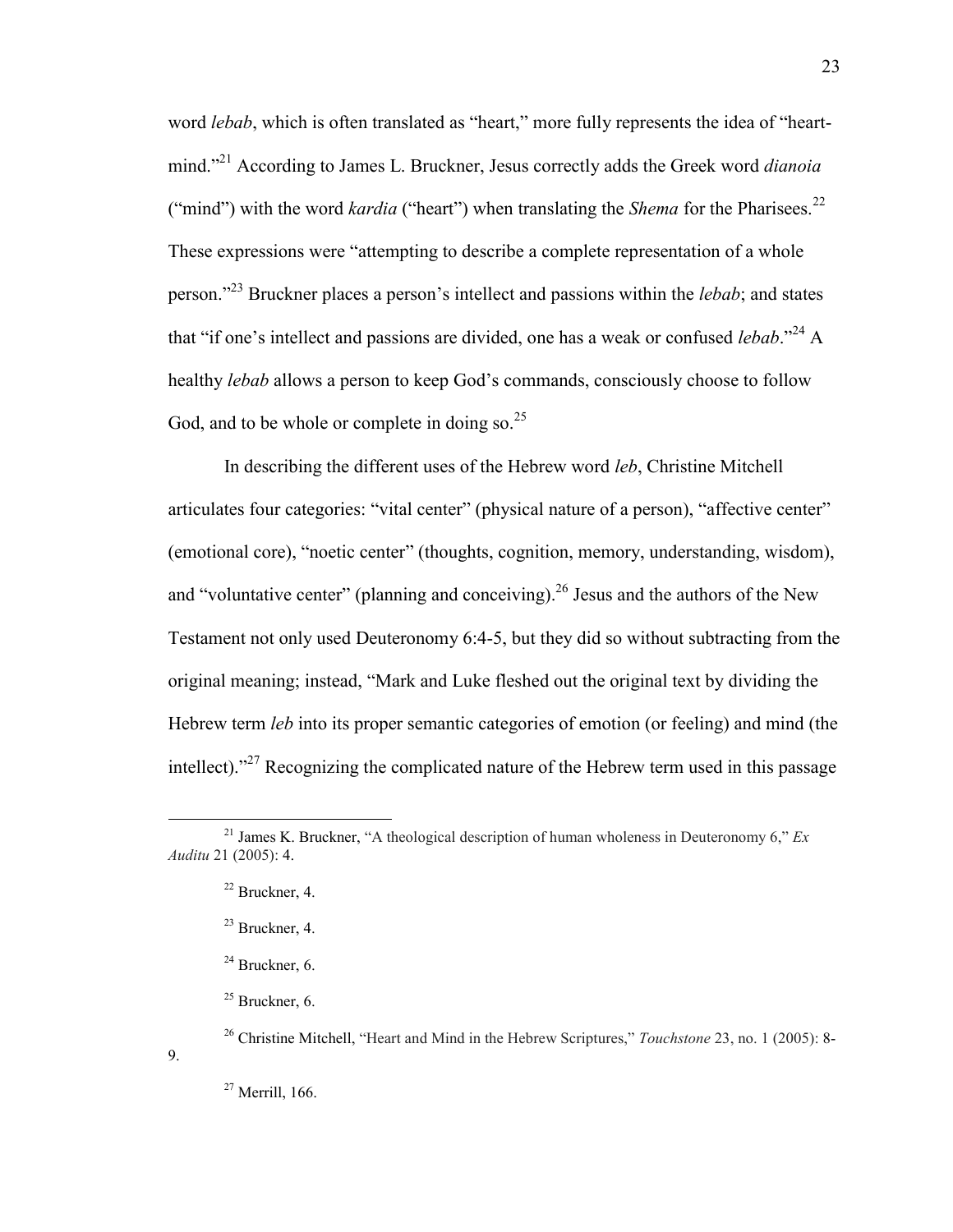allows one to not only understand the multifaceted definition of the term and the differences between Deuteronomy 6:5 and the parallel versions in the Synoptic Gospels, but it also emphasizes the importance of mindful love of God, which creates space for a developmental understanding of one's spiritual formation.

Mayes writes that the heart is to be understood as the "seat of man's intellect and will."<sup>28</sup> Duane L. Christenson, regarding Deuteronomy 6:5, writes that "our love for God is to embrace the whole of our mind, both conscious and unconscious."<sup>29</sup> Christine Mitchell writes that one is "to feel your love for God and also to *think* your love for God. We are commanded not only to love God emotionally, but to love God rationally."<sup>30</sup> Mitchell goes on to write that it is "imperative to know why one loves God."<sup>31</sup> The question of why is a critical question at the heart of spiritual formation and faith development. Only with loving God with one's mind can this question be asked.

#### *Loving God with One's Mind*

Loving God with one's mind is a frequent refrain within the church, but rarely do leaders spend sufficient time explaining the importance or discussing practical pursuits for how congregants can engage the life of the mind. According to John Piper, the command to love God with all of one's mind is to "direct our thinking in a certain way; namely, our thinking should be wholly engaged to do all it can to awaken and express the heartfelt fullness of treasuring God above all things.<sup>32</sup> According to J.P. Moreland, the

 $\overline{a}$ 

 $31$  Mitchell, 13.

 $28$  Mayes, 156.

<sup>29</sup> Christensen, 143.

<sup>30</sup> Mitchell, 13.

<sup>32</sup> John Piper, *Think* (Wheaton, Illinois: Crossway, 2010), 83.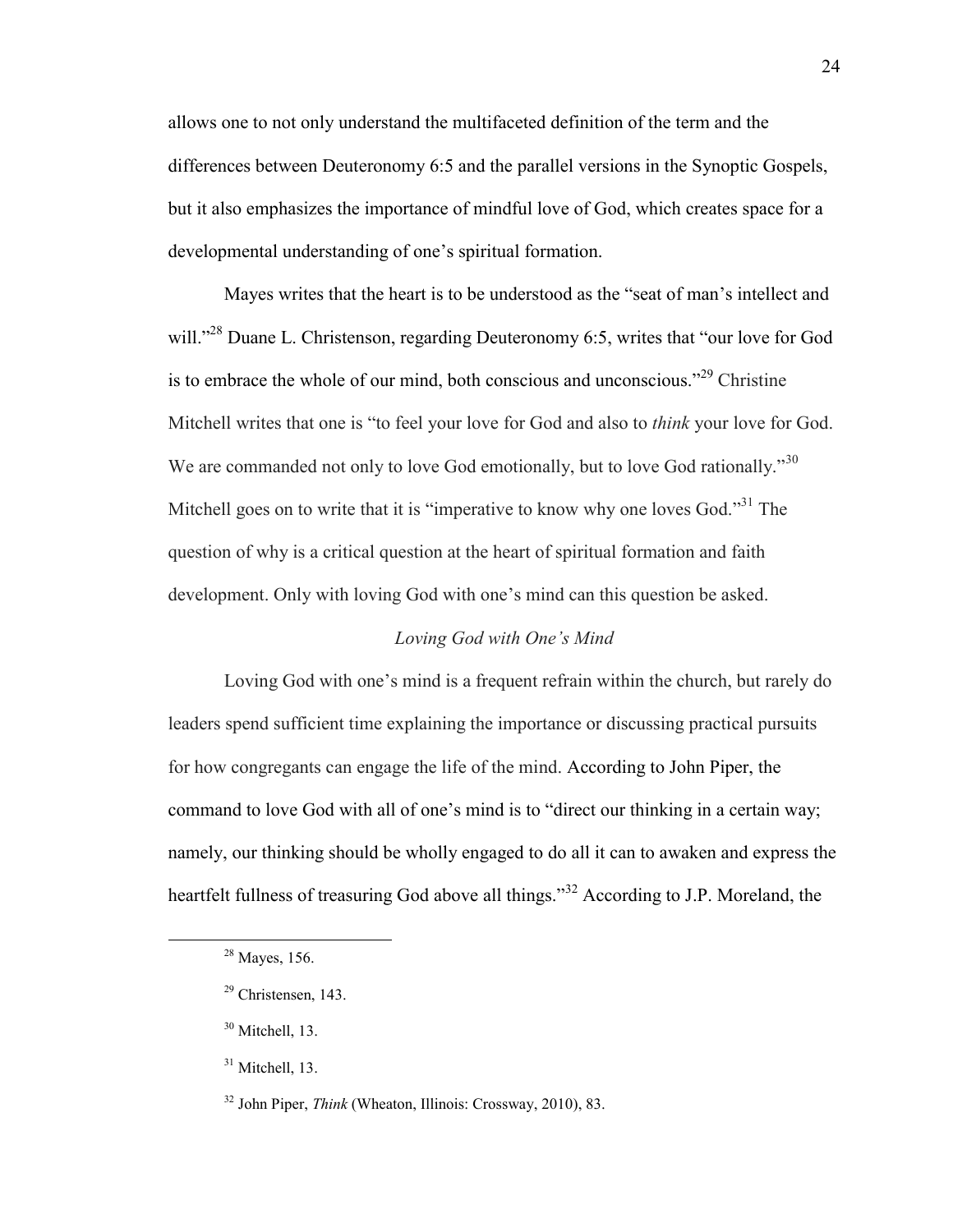calling of Christ to love God with our heart, soul, strength and mind means that "God is worthy of being loved with every single facet of human personality, not simply with one or two aspects of our nature."<sup>33</sup> Loving God with one's mind is an aspect of full devotion. One cannot love completely without engaging the mind.

But a cognitive pursuit of God is not entirely sufficient either. Gerald R. Cragg argues that Christ's words about how one is to love God is not about a pursuit of intellectualism, but instead calls a person to love God with the entirety of one's being.<sup>34</sup> The difficultly lies not in doing one aspect of love for God well, but being able to love God wholly. The church in North America often vacillates from one predominant type of love to another, or the mode of love depends on a denominational preference. Too often an intellectual pursuit of love for God is ignored. Moreland specifically notes that Jesus intentionally includes an intellectual love for God.<sup>35</sup> "If we are to be formed in Christ, we must realize the work of God in our minds and pay attention to what a Christlike mind might look like."<sup>36</sup>

Robert E. Dunham, in writing about the importance of engaging our minds in regards to our faith comments that "mindful Christianity can still be a force for redemption, for healing the breaches that divide people, for restoring civility and understanding to our speech and our encounters with those who think differently than we

<sup>33</sup> J. P. Moreland, *Love Your God with All Your Mind: The role of reason in the life of the soul* (Colorado Springs: NAVPRESS, 1997), 50.

<sup>34</sup> Cragg, 209.

<sup>&</sup>lt;sup>35</sup> Moreland, 50.

<sup>&</sup>lt;sup>36</sup> Moreland, 22.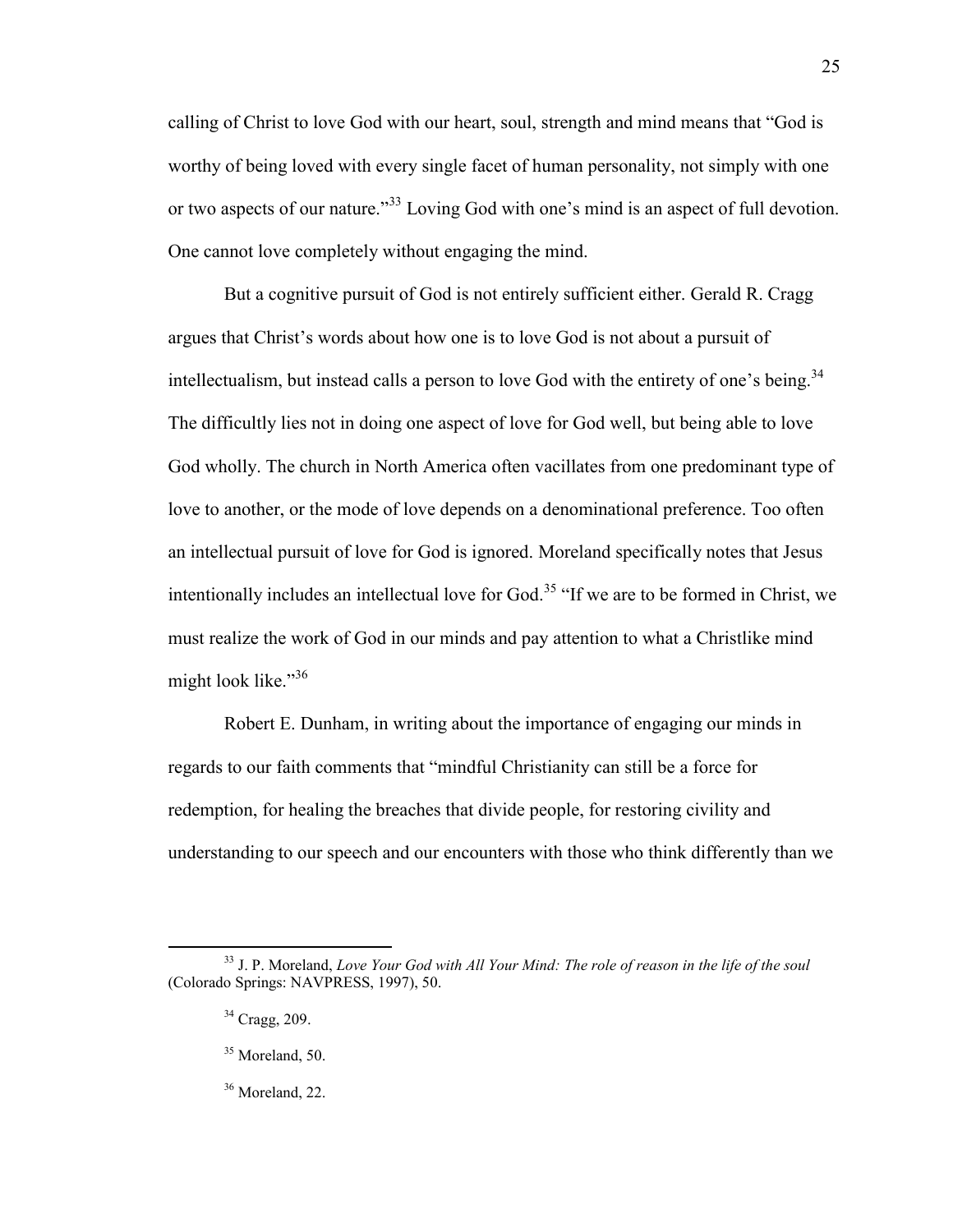do."<sup>37</sup> Concerned for the historical impact of a mindful faith, Dunham writes, "From our roots we have been shaped as a people for whom the life of the mind was an appropriate and faithful venue for stewardship and discipleship."<sup>38</sup> Dunham cautions having an overly emotional passionate heart towards one's love of God with the importance of loving God with one's mind: "When passion seems often disconnected from reason, the church needs more than ever to embrace the life of the mind as a form of faithful service to God."<sup>39</sup> It is dangerous to disconnect the heart from the mind (or vice versa) when loving God. Dunham summarizes this idea: "Mindless passion threatens to undo the world. But the life of the mind disconnected from the human heart and soul is empty and devoid of promise."40

To people in ministry who may be struggling with congregations that don't appreciate the intellectual pursuit of God, Gerald R. Cragg writes, "If Christians seem somnolent it is because they have never been stabbed awake. If you do not love the Lord with all your mind and help others to do so too, you will be failing your people."<sup>41</sup> There is often a distrust of reason within Christianity. Robert J. McCracken writes that such a distrust of reason creates an unnecessary schism between head and heart, the result of which is "an attempt to fetter free inquiry and to keep belief fixed and static."<sup>42</sup>

 $\overline{a}$ <sup>37</sup> Robert E. Dunham, "Loving God with All Our Minds: A reminder for preachers," *Journal For Preachers* 34, no. 2 (2011): 19.

 $38$  Dunham, 20.

 $39$  Dunham, 21.

 $40$  Dunham, 24.

 $41$  Cragg, 208.

<sup>42</sup> Robert J. McCracken, "Let Us Love God with Our Minds," *Theology Today* 5, no. 4 (1949): 472.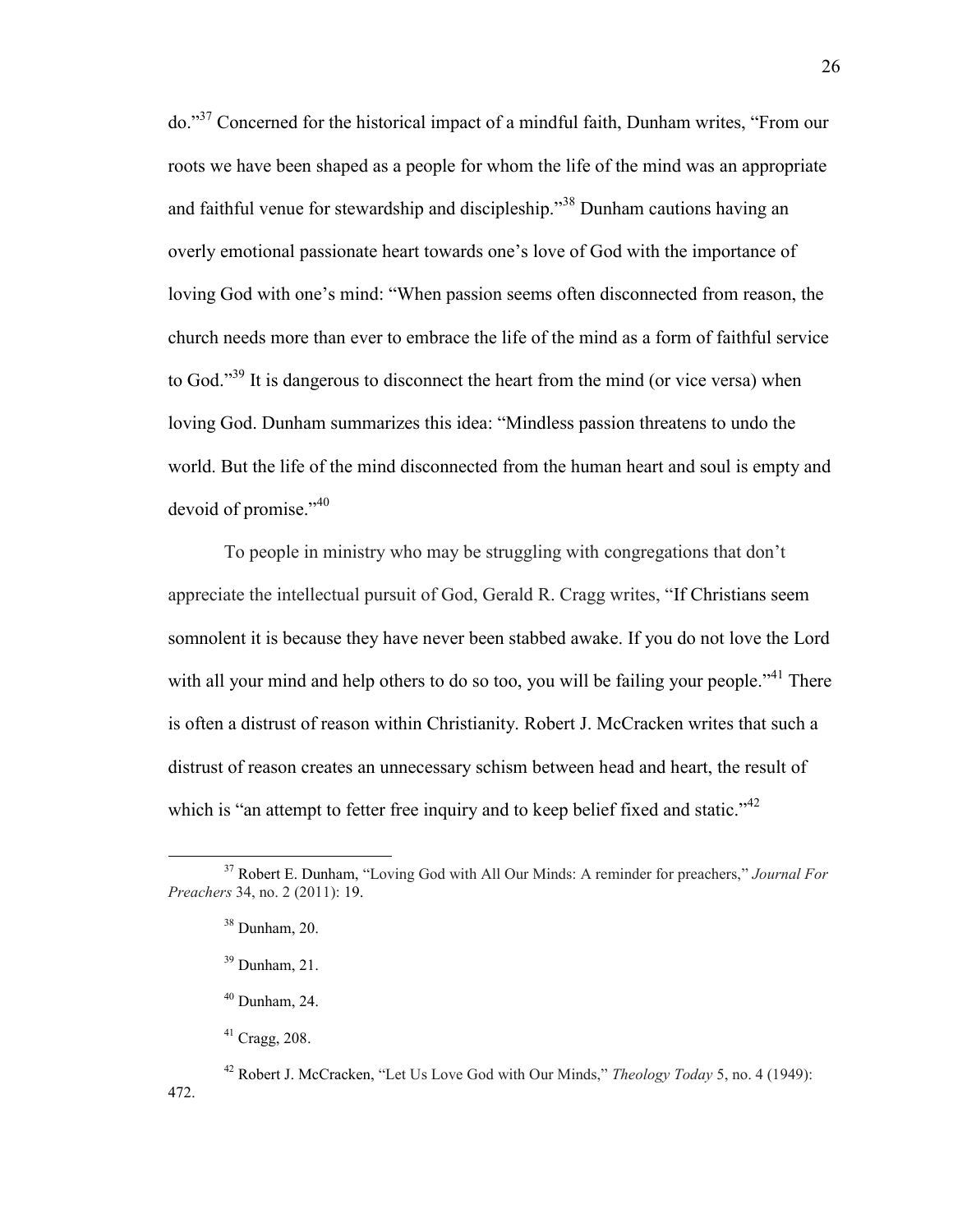McCracken recognizes that for many the Christian Church has failed because it has not continued to educate or nurture intellectual growth in its followers.<sup>43</sup> In many respects people still reflect a faith of their childhood and not a faith that has grown in similar respects as their understanding of other matters in the world – science, mathematics, music, and culture.<sup>44</sup> But McCracken does not place the blame solely on the shoulders of the clergy, but also on the shoulders of individuals who have settled for a version of faith that any informed, mature follower "would repudiate with even greater finality."<sup>45</sup>

McCracken compares loving God with one's mind to "thinking hard," as a religious duty on the same level as prayer and public worship.<sup>46</sup> McCracken writes that the authors of the New Testament and the theologians of the second and third centuries used their minds to "commend the Christian faith to the intelligence of their contemporaries."<sup>47</sup> He goes on to write that these men "honored the mind as the instrument that apprehends and appropriates truth," and that they were aware of and shaped the best thinking of their day, becoming the intellectual leaders of their time.<sup>48</sup> The church would do well to regain its place as a critical thinking community, willing and leading the development of complex intellectual thought instead of protecting the status quo of religious idealism.

- <sup>45</sup> McCracken, 473.
- <sup>46</sup> McCracken, 472.
- <sup>47</sup> McCracken, 472.
- <sup>48</sup> McCracken, 472.

<sup>&</sup>lt;sup>43</sup> McCracken, 473.

<sup>44</sup> McCracken, 473.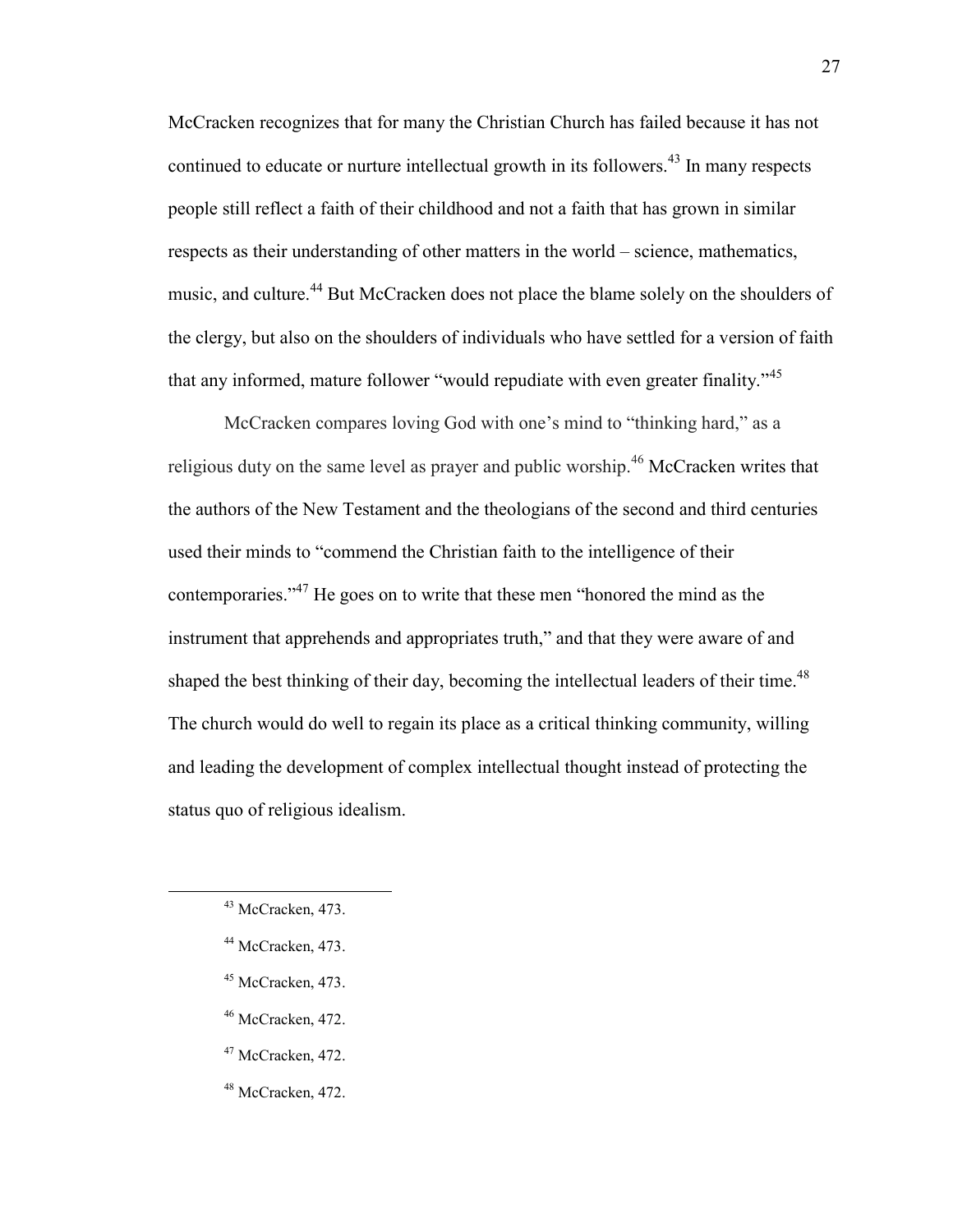The *Shema* of Israel provides the foundation for a developmental approach to faith because of the relational desire of a covenantal God. By establishing himself as a God who desires and demands love, and as a God who encourages thoughtful engagement, humanity is uniquely invited to mature and grow. Because the desire of God is relational, the responsibility for growth and maturity is mutually entrusted.

#### **Changing the Way We Think**

Daniel I. Block writes, "Deuteronomy 6:4-5 is the Old Testament equivalent of Romans 12:1-2. As is true for us, in ancient Israel the truly godly were covenantly committed to him in their inner beings, with their entire bodies, and with all their resources. Paul and Moses are on the same page."<sup>49</sup> Being grounded in a relational dynamic frames the setting for both passages. Because relationship is the foundation, it is expected that growth and development occur. Romans 12:2 will continue the work of Deuteronomy 6:5 by encouraging a transformation of one's mind in the pursuit of loving God well through a sacrificial life and fulling God's will. In order to understand God's will, to understand how God wants one to live in the world and fulfill one's calling, Paul initiates this effort by calling upon each one to renew one's mind. James D. G. Dunn writes, "For Paul spiritual renewal of the people must begin in the inwardness of a person and must include not least the person's power of thought and reason."<sup>50</sup>

#### *Theology Becoming Practice*

In order to fully appreciate Paul's command to transform one's mind by changing the way one thinks, it is necessary to first understand the important transition point that

<sup>49</sup> Block, 190.

<sup>50</sup> James D. G. Dunn*, Romans 9-16*, ed. David A. Hubbard and Glenn W. Barker, Word Biblical Commentary (Dallas, Texas: Word Books, 1988), 718.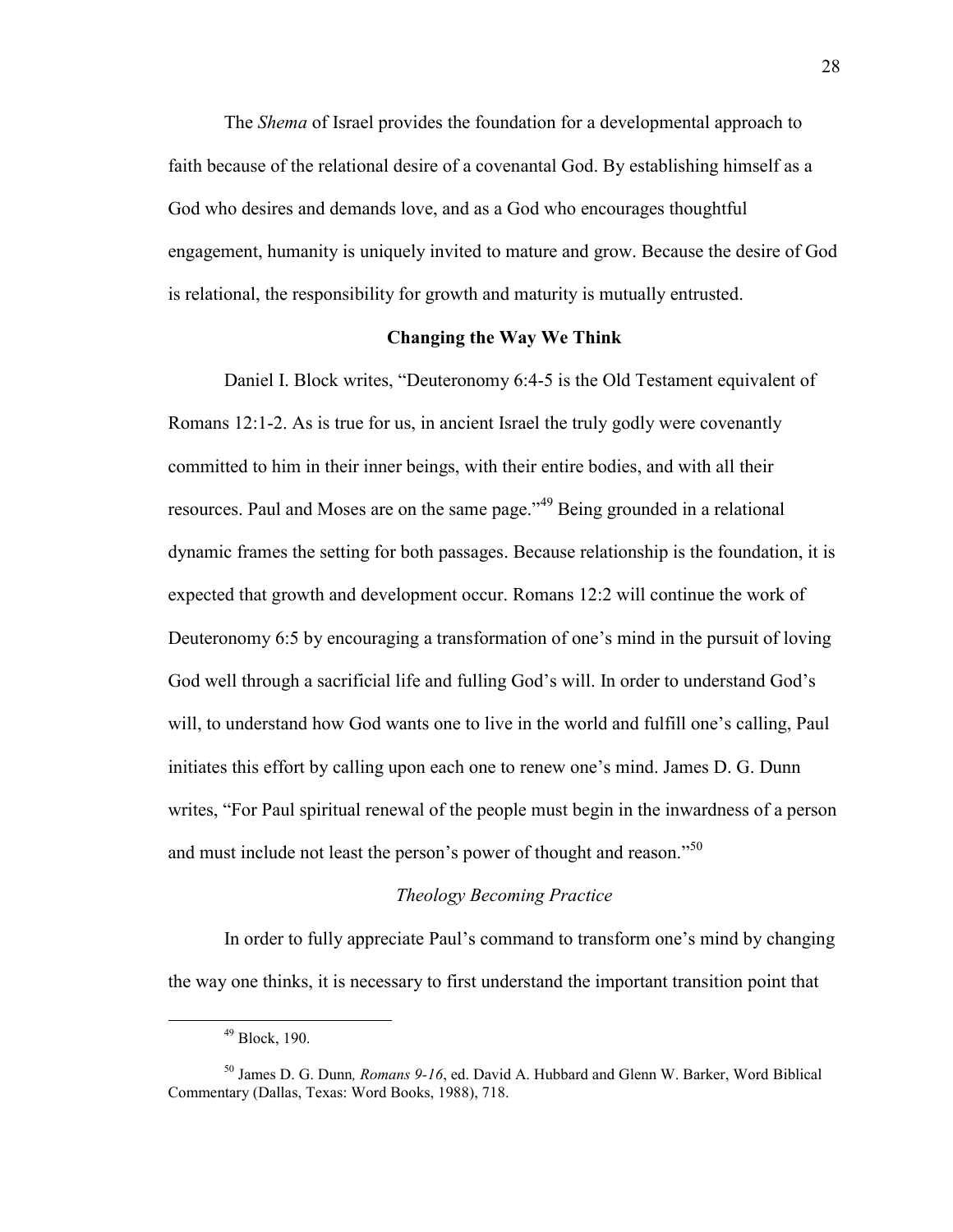Romans 12:1-2 serves in the letter to the Romans. Joseph A. Fitzmyer, in his commentary on the book of Romans, notes that chapters 12-15 describe an ethic of relationship that exemplifies the theological positions described in chapters  $1-11$ <sup>51</sup>. In many respects, because Paul had never met the people of the Roman church, their conduct (or ethic) towards one another would prove their commitment to Christ as Lord.<sup>52</sup> In consideration of this, it would stand that Romans 12:1-2 provides the necessary transition between the two endeavors of the letter. Robert H. Mounce, in his introduction to Romans 12:2, notes that transformation away from an earthly model and towards a heavenly model of ethical living, which allows the church to "stand out from the world as a demonstration of God's intention for the human race," is an important differentiation to make.<sup>53</sup> D. Edmond Hiebert articulates the transition between the first eleven chapters of Romans and the twelfth chapter as a move from the doctrinal section of Romans to the practical section.<sup>54</sup> He also comments that this transition is "a clear reminder that true Christianity involves both 'believing' and 'behaving' the gospel."<sup>55</sup> Piper, in his book *Think*, places the use of the mind and thinking at the center of knowing God and calls thinking "one of the important ways that we put the fuel of knowledge on the fires of worship and service to

 $\overline{a}$ 

<sup>55</sup> Hiebert, 309.

 $51$  Fitzmyer, 637.

<sup>52</sup> Fitzmyer, 637-638.

<sup>53</sup> Robert H. Mounce, *Romans*, ed. E. Ray Clendenen, The New American Commentary (Nashville: Broadman and Holman Publishing, 1995), 232.

<sup>54</sup> D. Edmond Hiebert, "Presentation and Transformation: An Exposition of Romans 12:1- 2," *Bibliotheca Sacra* 151, no. 603 (1994): 309.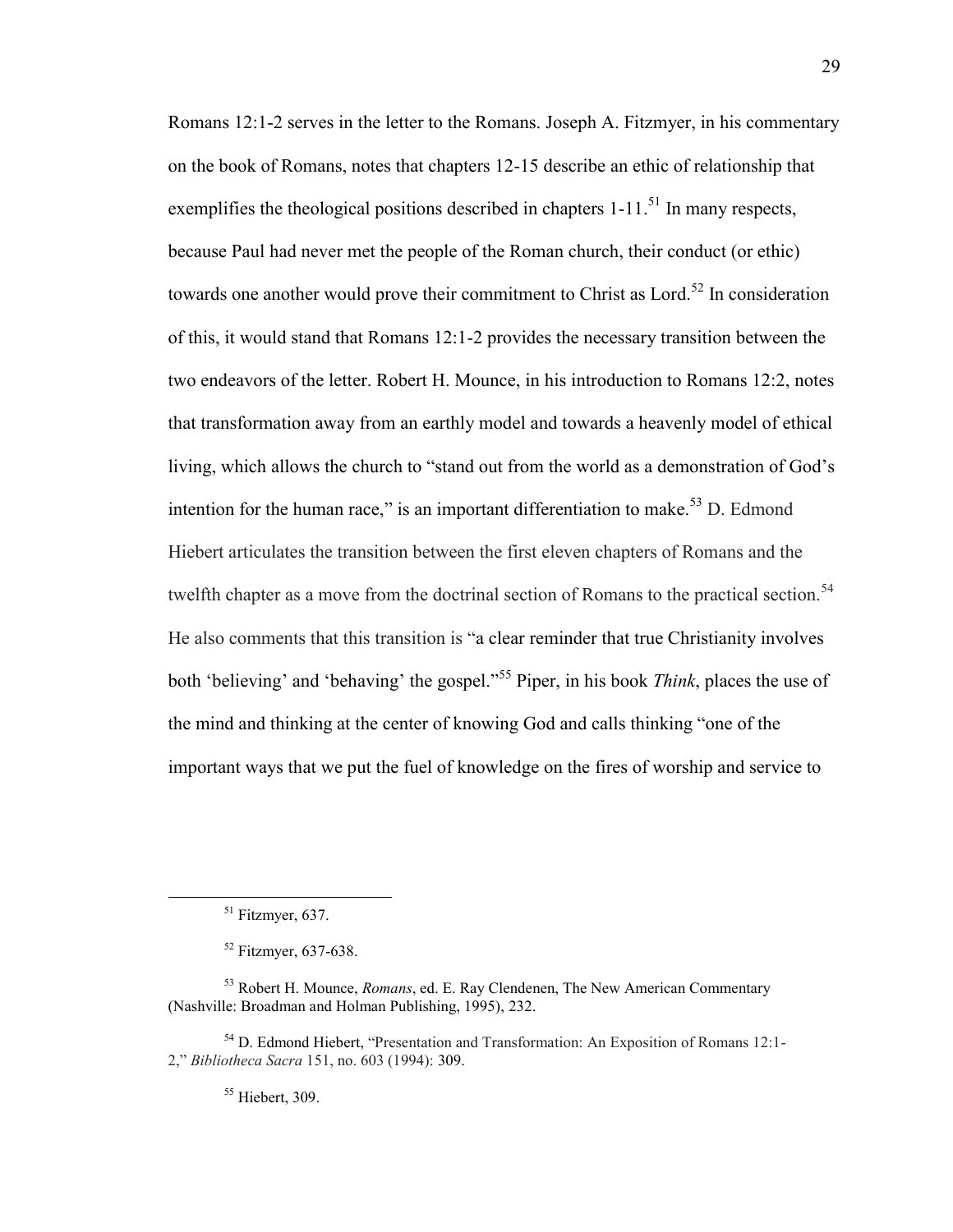the world."<sup>56</sup> This idea helps show the transition one can see Paul makes in these verses from a theological argument to the practical working out of that theology.

The concept of transformation is clearly at the center of Romans 12:1-2. Christine Ledger, in discussing the power of transformation, frames the hope of Paul in Romans 12:2 to be a transformation of one's mind to affect each person's behavior, habits, attitude, lifestyle, structure, rules, and priorities.<sup>57</sup> Ledger goes on to say that transformation simply of the mind, without transforming one's actions leads to a false perception of change which can actually damage the ability for real transformation to occur.<sup>58</sup> Romans 12 begins with Paul's summary of the gospel being a necessary balance between "personal commitment and divine enabling."<sup>59</sup> Cragg articulates the following when discussing how necessary and vital it is to integrate one's pursuit of knowledge with one's pursuit of praxis: "When your insights are woven into the substance of your life you begin to discover something of the power of the truth which sets you free.<sup>560</sup> The theological convictions of Paul's letter to the Romans in the first eleven chapters are met with the understanding that a follower of Jesus must personally commit, but also must relationally understand the transformative work of the Spirit in order to know the will of God.

<sup>56</sup> Piper, 15.

 $57$  Christine Ledger, "Be Transformed by the Renewing of Your Mind: Reflections on Romans 12:1-2," *International Review Of Mission* 80, no. 317 (1991): 71.

<sup>58</sup> Ledger, 72.

<sup>59</sup> Dunn, 707.

 $60$  Cragg, 209.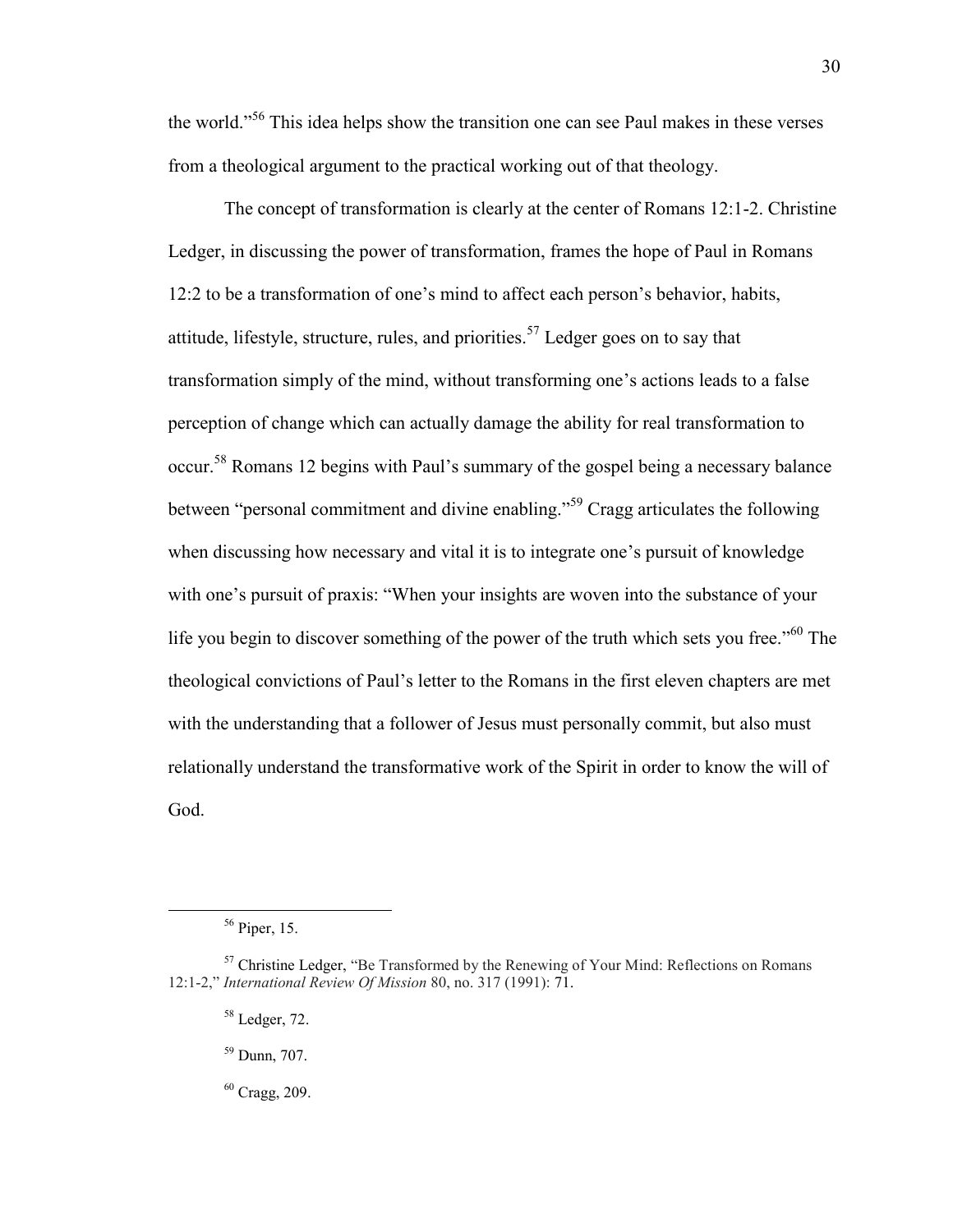The uniqueness of renewing one's mind in Romans 12:2 is not lost on J. P. Moreland, who lists various other articulations of what God could have said (many of which are reflected in church practices today above the intellectual development of believers): "Be transformed by developing close feelings toward God," or "by exercising your will in obeying biblical commands," or "by intensifying your desire for the right things," or "by fellowship and worship."<sup>61</sup> Moreland doesn't downplay the importance of these actions, but instead connects the mindfulness of habits and rationality to the working out or active service that Paul calls believers toward in Romans 12:1.<sup>62</sup> In recognizing Romans 12:1-2 is the hinge of Paul's theological and practical articulation of the Christian faith, Moreland appropriately reinforces the primary function of one's mind during this critical juncture. $63$ 

### *The Importance of Romans 12:2 for Community*

Reading Romans 12:2 can quickly result in one viewing the call to transformation as an individual endeavor between a person and God. But in order for transformation to truly occur, it is necessary to weigh the individual call in light of the communal efforts towards sacrificial transformation. George Smiga, in writing about the occasion for the letter to the Romans, sees Romans 12:1-2 as the first primary request that Paul is making to the people of Rome, to sacrifice their ideas of how the world works for the sake of unity with one another in light of the Gospel of Jesus Christ and the grace of God.<sup>64</sup>

 $<sup>61</sup>$  Moreland, 65.</sup>

 $62$  Moreland, 66.

<sup>63</sup> Moreland, 66.

<sup>64</sup> George Smiga, "Romans 12:1-2 and 15:30-32 and the Occasion of the Letter to the Romans," *The Catholic Biblical Quarterly* 53, no. 2 (1991): 267.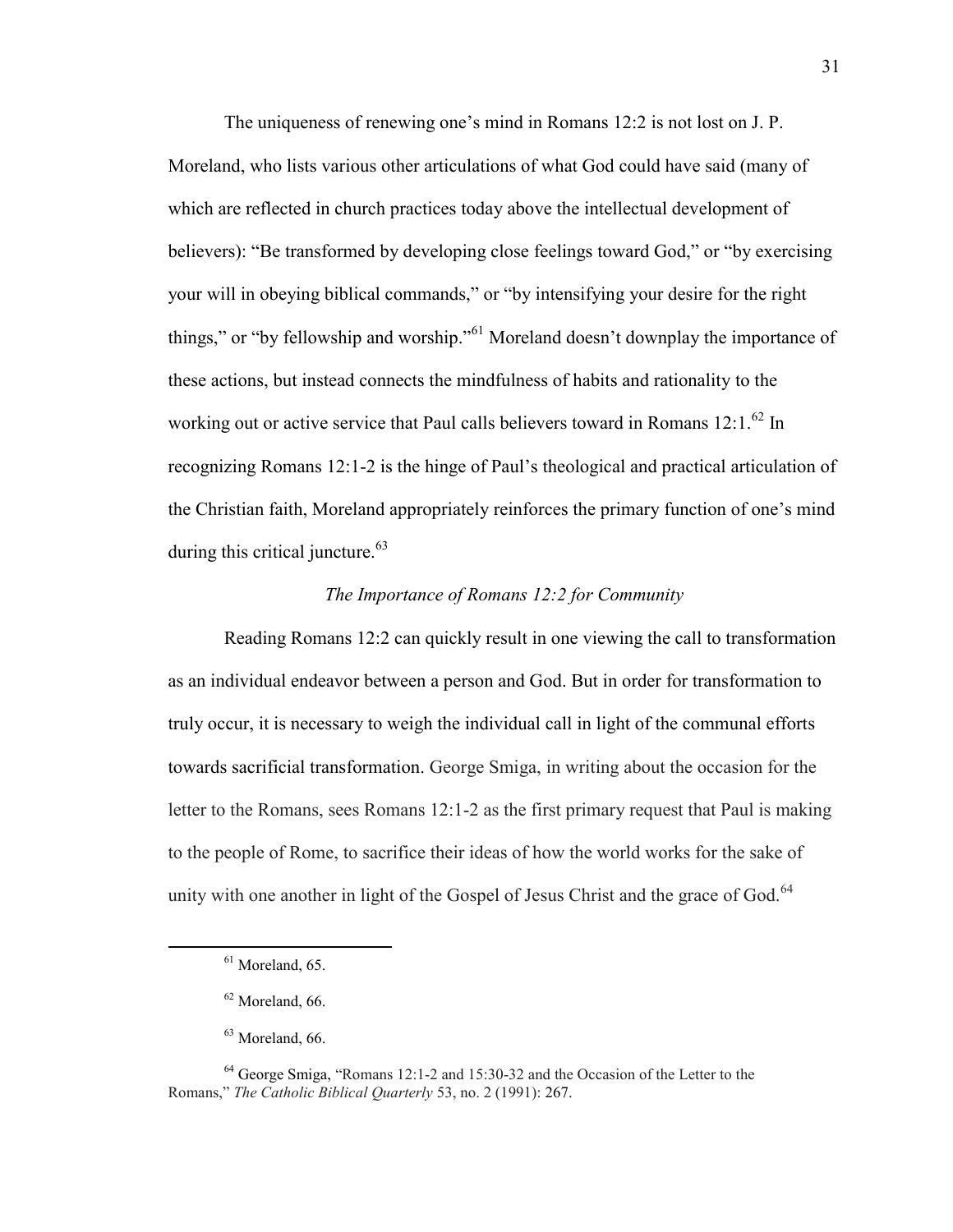Ledger writes that one's mind is constantly renewed only when he or she is in solidarity of relationship with another person, hearing his or her story and allowing that story to impact who one is in the process of becoming.<sup>65</sup> Stoessel emphasizes that the renewing of one's mind is not something that happens to a person, but something within which the individual and community are deeply involved.<sup>66</sup> Robert Jewett also emphasizes that the transformation being encouraged in Romans 12:2 is not merely of individuals, but of communities, and emphasizes the necessity of seeing this transformation in regard to being part of the new creation. He writes, "The transformation Paul has in view here is shaped by the recovery of a realistic appraisal of ethical choices in the light of the converted community's experience of the 'new creation' brought by Christ."<sup>67</sup>

Doug Heidebrecht provides an insightful account of how to understand the phrase, "renewal of the mind" in his article, "The Renewal of Perception: Romans 12:2 and Post Modernism." Heidebrecht writes that the renewing of one's mind is central to becoming part of the new creation and seeing Christ as the head of the body.<sup>68</sup> The renewing of one's mind is not simply an individual action, but the renewal of an entire communities understanding of God.<sup>69</sup> Heidebrecht, in connecting this passage with ethics, states, "The postmodern emphasis on the role of community in the shaping of one's values and beliefs finds affinity with the New Testament portrayal of the church. The renewal of the mind is

 $\overline{a}$ 

 $69$  Heidebrecht, 60.

 $<sup>65</sup>$  Ledger, 72.</sup>

<sup>66</sup> Horace E. Stoessel, "Notes on Romans 12:1-2: The Renewal of the Mind and Internalizing the Truth," *Interpretation* 17, no. 2 (1963): 162.

<sup>67</sup> Robert Jewett, *Romans: A Commentary* (Minneapolis: Fortune Press, 2007), 733.

<sup>68</sup> Doug Heidebrecht, "The Renewal of Perception: Romans 12:2 and Post Modernism," *Direction* 25, no. 2 (1996): 59.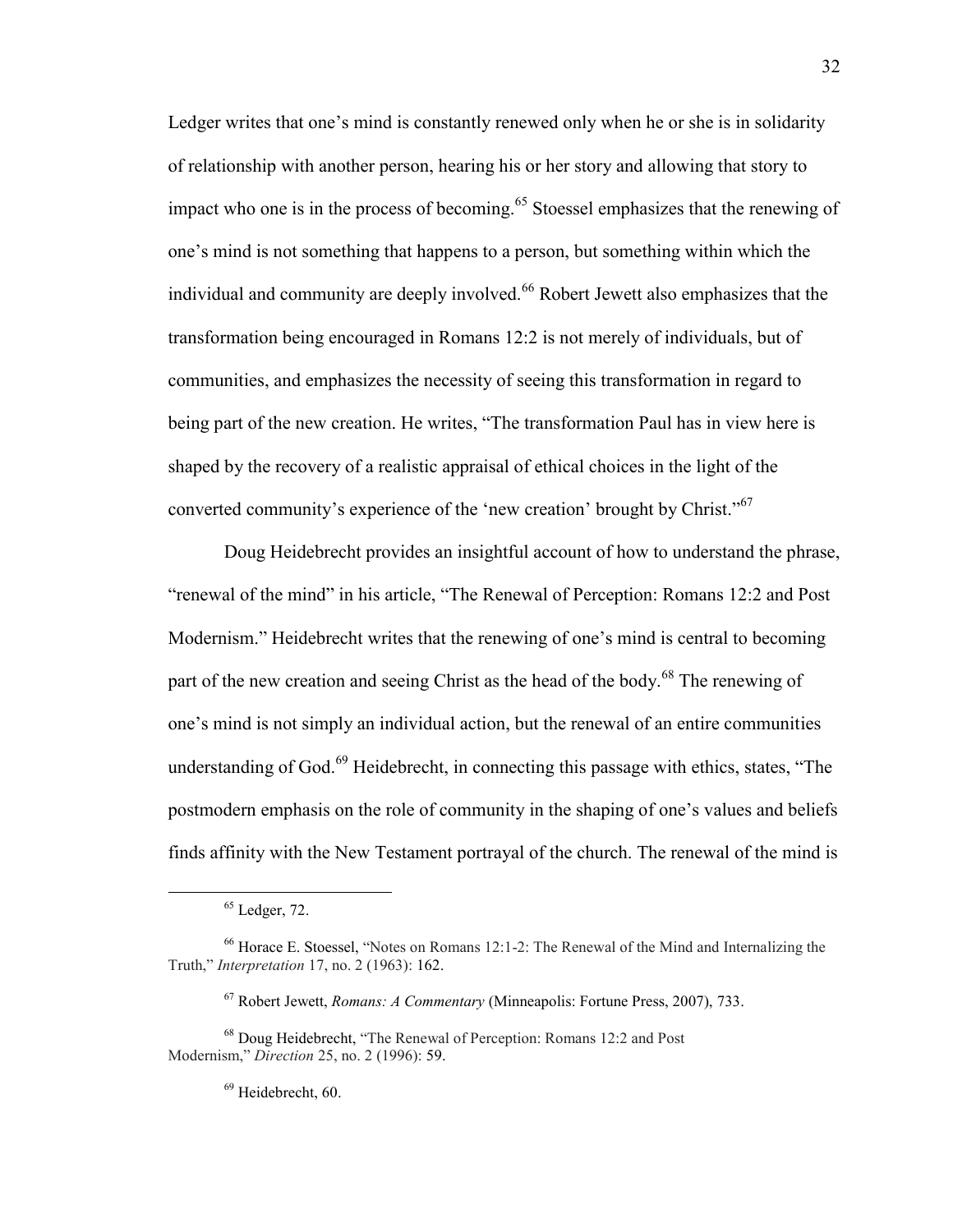a call for a shared perception and testing of God's will. Ethics is a function of the church as a community."<sup>70</sup>

According to Dunn, the transition towards presenting an ethical explanation of the faith is a common necessity of the major religions and philosophies of the first-century Mediterranean and Middle Eastern world because power and powerlessness, as well as mystery (which was frightening and unexpected), were known realities.<sup>71</sup> "Judaism in particular was as much or more a way of life than a system of belief ('faith'  $=$ faithfulness). $1^{72}$  It is from this cultural context that Paul starts to express his understanding of a Christ-centered ethic.

#### *Transformed by the Holy Spirit*

The expectation of transformation is a two-fold process of renouncing the patterns of this world, while also being renewed in one's mind. The entire process is only possible by the power of the Holy Spirit. Hiebert writes about the first part of verse two, condemning unhealthy practices as seen in the world, "Paul's prohibition is directed against a manner of life that does not come from nor is representative of what believers are in their inner being as the regenerated children of God."<sup>73</sup> Hiebert goes on to say that continued conformity to the ways of the world, a chosen decision and perspective on how one lives life, is inconsistent with the declaration to live a life of sacrificial worship.<sup>74</sup> Everett F. Harrison emphasizes that the renunciation and renewal (both found in Romans

<sup>72</sup> Dunn, 716.

- <sup>73</sup> Hiebert, 320.
- $74$  Hiebert, 319.

<sup>70</sup> Heidebrecht, 60.

 $71$  Dunn, 715-716.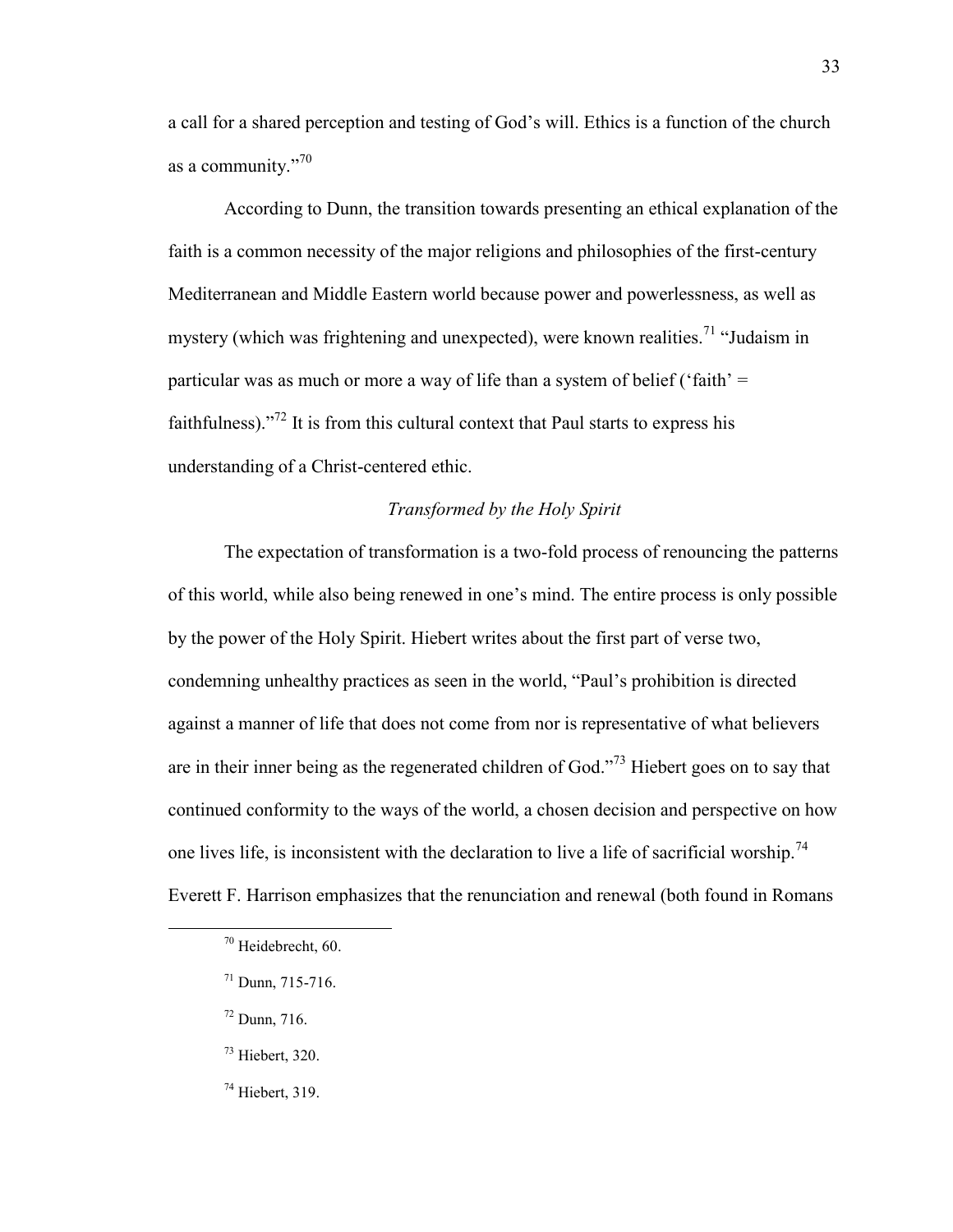12:2) are to be continuous at the same time.<sup>75</sup> The believer must renounce the patters of this present age, while also engaging in the renewing process of having a transformed mind. A transformed mind is not simply a human endeavor, but one that requires, even demands, the work of the Holy Spirit.<sup>76</sup> The insistence on the work of the Holy Spirit doesn't remove human effort, but recognizes the relational nature of such renewal.

Stoessel characterizes mind-renewal as (1) "under the guidance of and in the power of the Spirit," (2) "within the community of believers, not simply as a private transaction," (3) "a continuing process," and (4) an endeavor that "must lead to practical actions."<sup>77</sup> Heidebrecht also discusses the role of the Holy Spirit in the renewing of one's mind, clearly stating that a person who is renewing by God's Spirit has the mind of Christ and therefore can know God's will (as the passage seems to make clear).<sup>78</sup>

Dunn offers insight into understanding the type of transformation that can take place in one's life. First, there is the transformation that could be of the world: "Paul in effect recognizes the power of social groups, cultural norms, institutions, and traditions to mold patterns of individual behavior."<sup>79</sup> But Dunn then points out that "human responsibility is also involved – that the individual can accept or resist such power structures, can acquiesce in or resist such behavior patterning.<sup>80</sup> Dunn draws on the

 $\overline{a}$ 

<sup>80</sup> Dunn, 712.

<sup>75</sup> Everett F. Harrison, *Romans—Galatians*, ed. Frank E. Gaebelein, The Expositor's Bible Commentary (Grand Rapids, Michigan: Zondervan Publishing House, 1975), 128.

 $76$  Harrison, 128.

 $77$  Stoessel, 167.

<sup>78</sup> Heidebrecht, 60.

<sup>79</sup> Dunn, 712.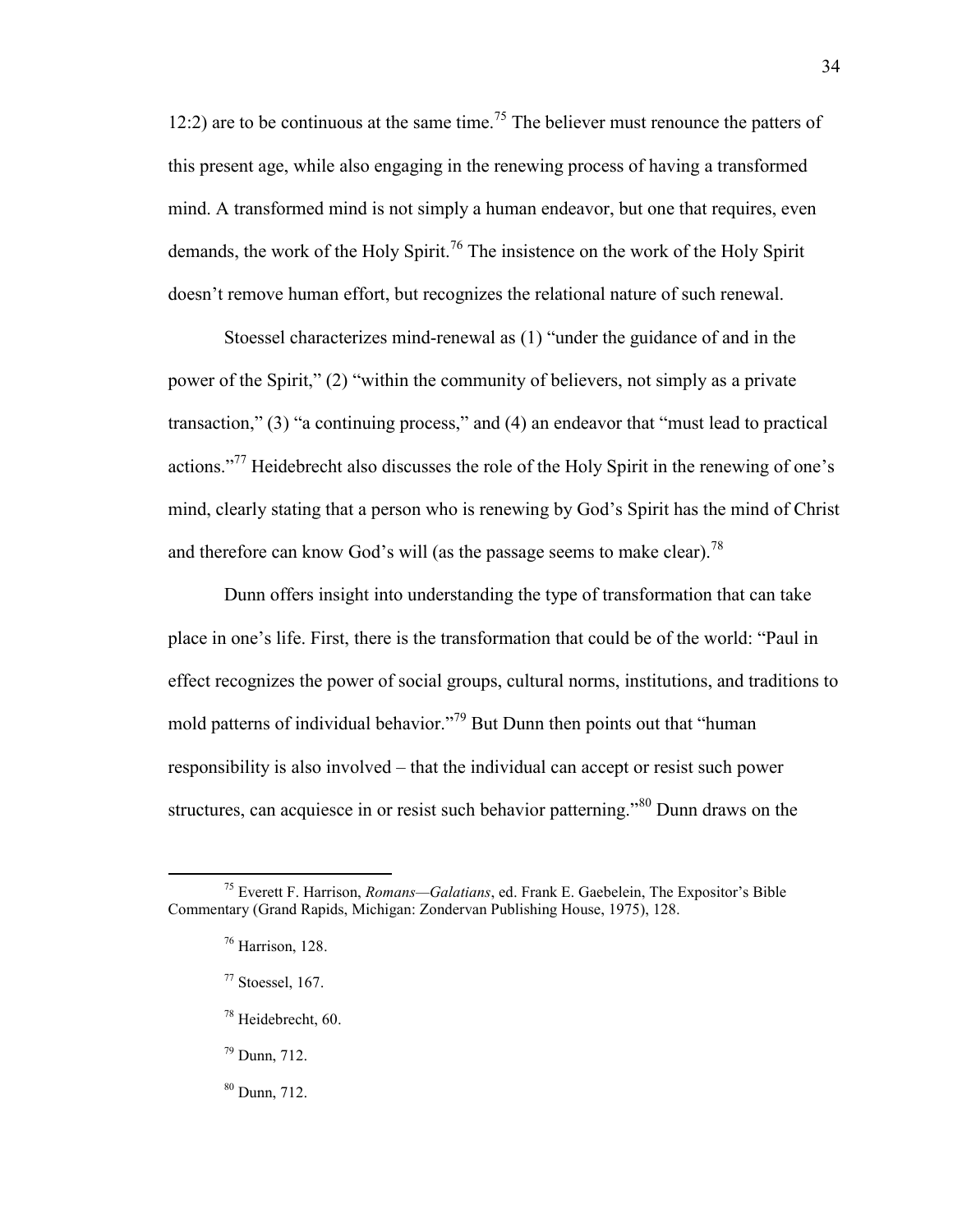insights of Roy Harrisville, who formulates a helpful differentiation between conform and transform; "'conform' refers to a posture or attitude that may be changed at will, whereas 'form' at the heart of 'transformed' refers to what grows out of necessity from an inward condition."<sup>81</sup> This differentiation further illustrates the balance between individual effort and divine enabling mentioned above, which helps emphasize the need for one to put to use one's capacity for growth through critical thinking. Dunn then emphasizes the balance of individual effort and divine enabling within each person by recommending that the balance already exists in each person, a human aspect and a divine aspect. $82$  In many regards, the human aspect is prone to conforming, especially to the patterns of this world. But it is the divine aspect, the Holy Spirit, who moves in harmony with a refocused human will towards transformation. Dunn emphasizes that this contrast reflects the prophetic mission found in the prophets, but here employed to distinguish between a culturally conformed will and a transformed will focused on the will of the divine. $83$ 

As Dunn emphasizes, transformation does not simply happen when one focuses on temporal activities of this present age, but Dunn writes that transformation is intimately concerned with the age to come. Emphasizing the two-age structure of Paul's writing, Douglas J. Moo writes, "Remembering that we belong to the new age Christ inaugurated, we must seek to live out the values of that new age, allowing the Spirit to

 $\overline{a}$ 

<sup>83</sup> Dunn, 714.

<sup>81</sup> Roy A. Harrisville, *Romans*, Minneapolis: Augsburg Publishing House, 1980, quoted in Dunn, 712.

<sup>82</sup> Dunn, 714.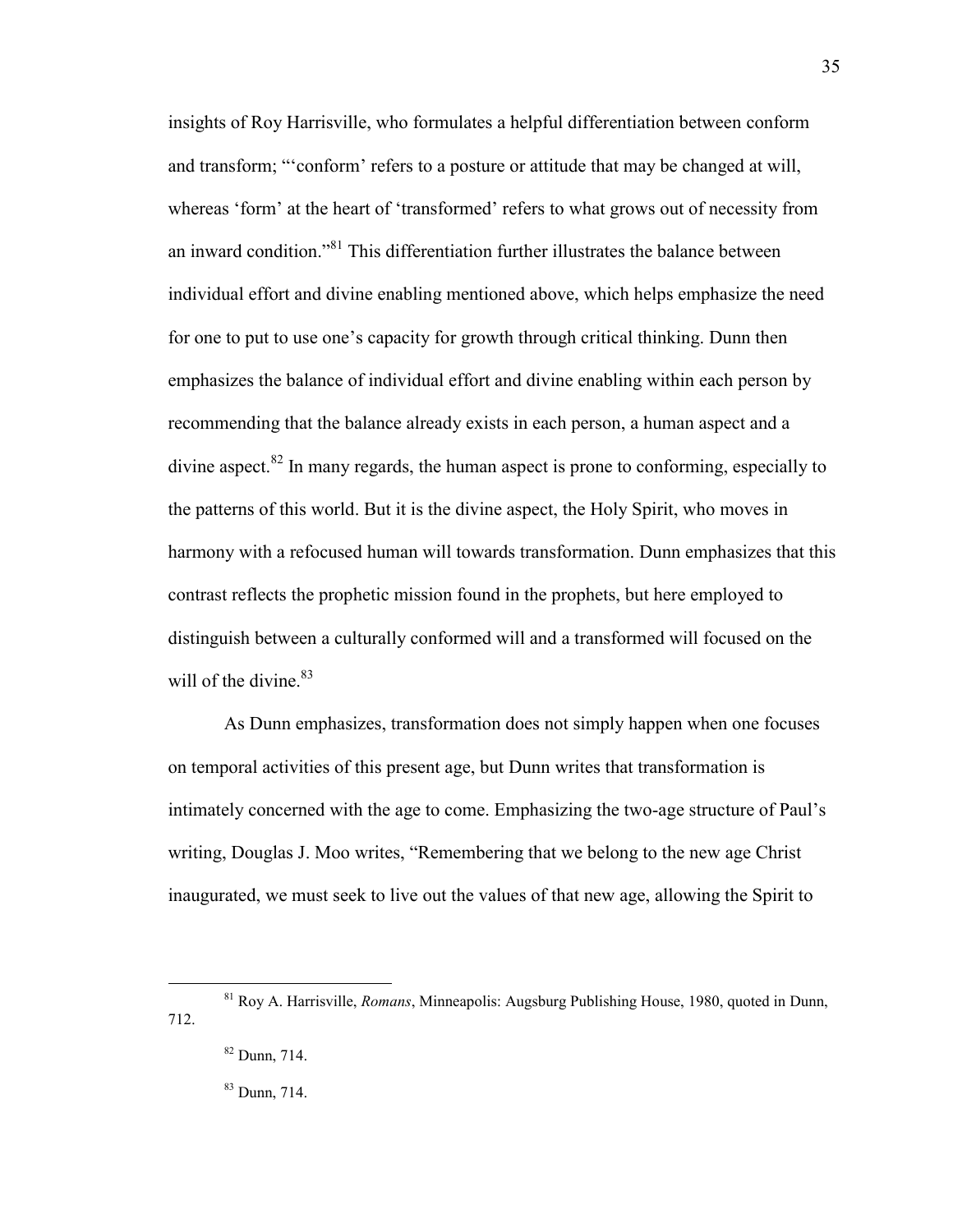transform our innermost thoughts and attitudes."<sup>84</sup> Mounce emphasizes that transformation through the renewing of one's mind is not simply taking on the mind of Christ, but is renewing one's mind by dwelling on things eternal and not things temporal.<sup>85</sup>

# *The Process of Transformation*

Does transformation happen instantly or develop over time? In some regards, Paul seems to be articulating that transformation should happen quickly and that the believer should instantly be different. But the initial turning from following the patterns of this world to the renewal of one's mind, recognizes, even necessitates, the ongoing nature of transformation. Harrison, in commenting on Romans 12:2, takes note of the verb tense change from verse one to verse two. In Romans 12:2 the use of the present tense emphasizes the "necessity of continual vigilance lest the original decision be vitiated or weakened."<sup>86</sup>

Although the world and its patterns are often experienced as part of culture making it nearly inevitable for a person to be impacted by them, Hiebert investigates the Greek in the passage to show that each person has responsibility and culpability for their succumbing to the ways of the world and not living a renewed life.<sup>87</sup> Not only does each person have responsibility for not conforming to the world, but the act of non-conformity to the patterns of the world must persist for a lifetime; meaning that it is a perpetual and

 $\overline{a}$ 

<sup>87</sup> Hiebert, 320.

<sup>84</sup> Douglas J. Moo, *Romans*, ed. Terry Muck, The NIV Application Commentary: From biblical text…to contemporary life (Grand Rapids, Michigan: Zondervan, 2000), 396.

<sup>85</sup> Mounce, 233.

<sup>86</sup> Harrison, 128.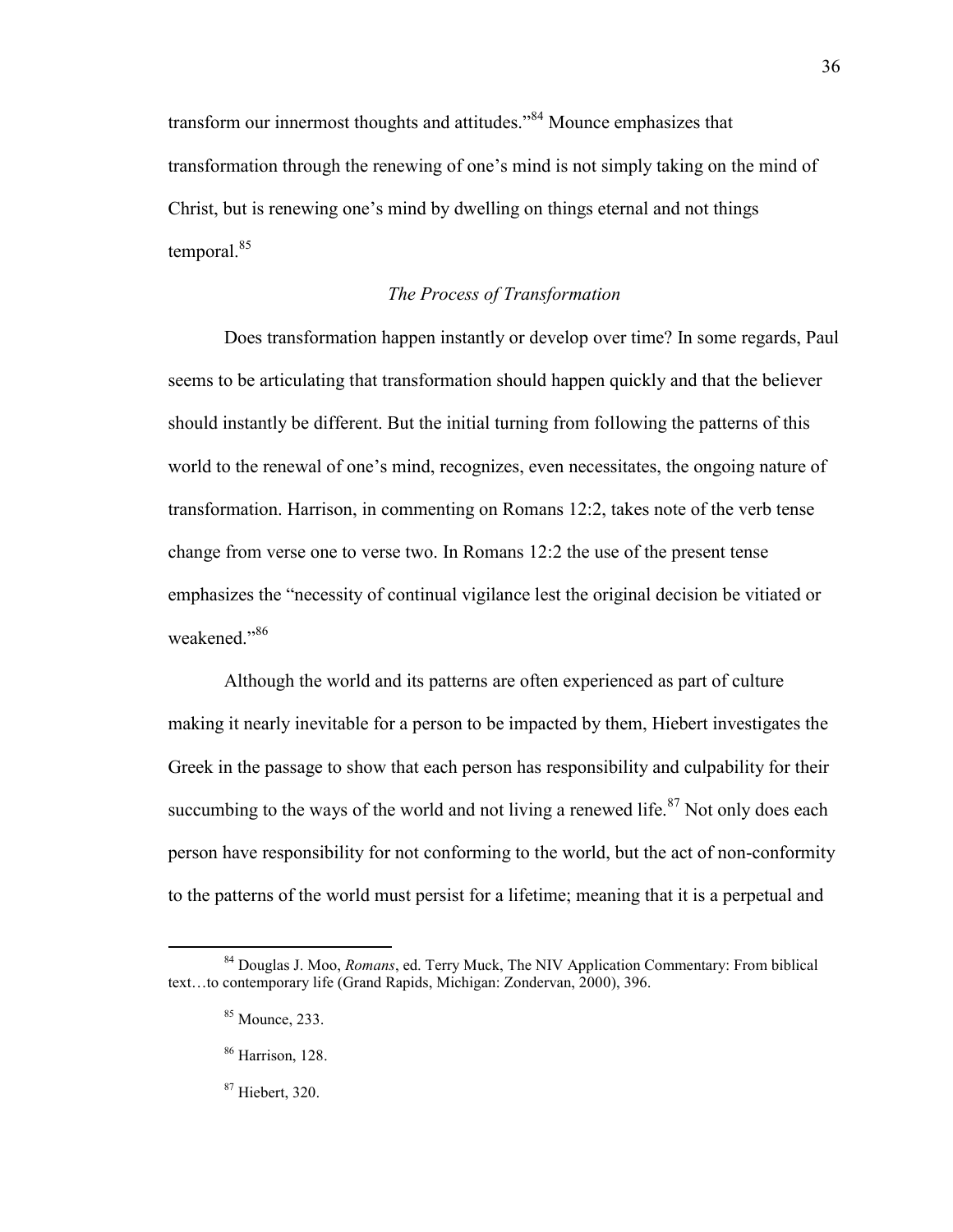on-going habit or process.<sup>88</sup> In the second half of verse two, there is a change in the verb tense that shows the strong transformation that occurs in the life of the renewed person. Hiebert writes that credit for this transformation cannot be given to the individual, but to the work of the Holy Spirit in that person's life.<sup>89</sup> Hiebert also writes that although the transformation is to the credit of God's Spirit, the continued work of transformation is also the responsibility of the individual:

The second person plural imperative 'be transformed' indicates that believers have the volitional responsibility to maintain the conditions under which God brings about the transformation. Believers are not powerless puppets in their experience of God's work of sanctification; they eagerly desire and aim to promote it in complying with God's directives for Christian living.<sup>90</sup>

Moo calls the "renewing of our minds" a "new orientation in our thinking" which

leads to a "new orientation in behavior."<sup>91</sup> Moo specifically emphasizes the

developmental nature of having one's mind renewed. Moo writes,

It is a process. The fact that Paul calls on believers to engage in this renewing of the mind shows that it does not automatically happen to us when we believe. God's Spirit comes to reside in us, and he provides a whole new orientation to our thinking. But our thinking itself is not instantaneously changed. The ruts of the old life are not always easy to get out of. Some of our ways of thinking are deeply ingrained, and they will not disappear overnight.  $92$ 

The foundation of God's desire for a loving relationship is established in the

*Shema* of Deuteronomy 6:5, where God emphasizes love through one's heart-mind. This

foundation is at the heart of Paul's writing to the people of Rome, where the mind is the

- <sup>89</sup> Hiebert, 321.
- <sup>90</sup> Hiebert, 321.
- $91$  Moo, 395.
- <sup>92</sup> Moo, 398.

<sup>88</sup> Hiebert, 320.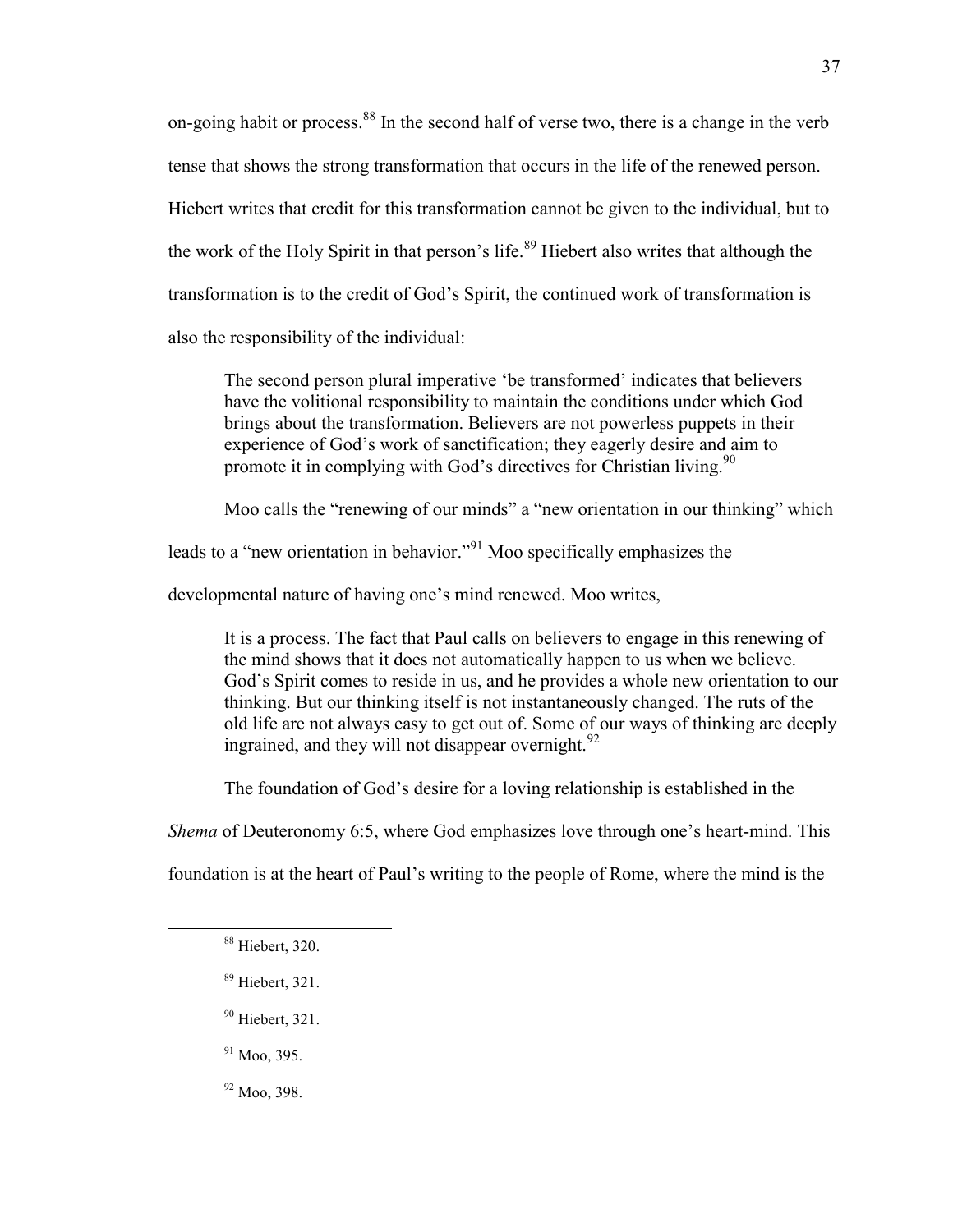necessary place from which relationship must grow and mature as the hinge between one's beliefs and one's actions. For Paul, this wasn't simply an instantaneous endeavor, but a continuous work through the efforts of the individual, within one's community, by the power of the Holy Spirit. Faith maturity is both relational and developmental. Because it is developmental, utilizing multiple theoretical approaches has provided insight into this process. Because it is relational, the people with whom one partners is of vital concern.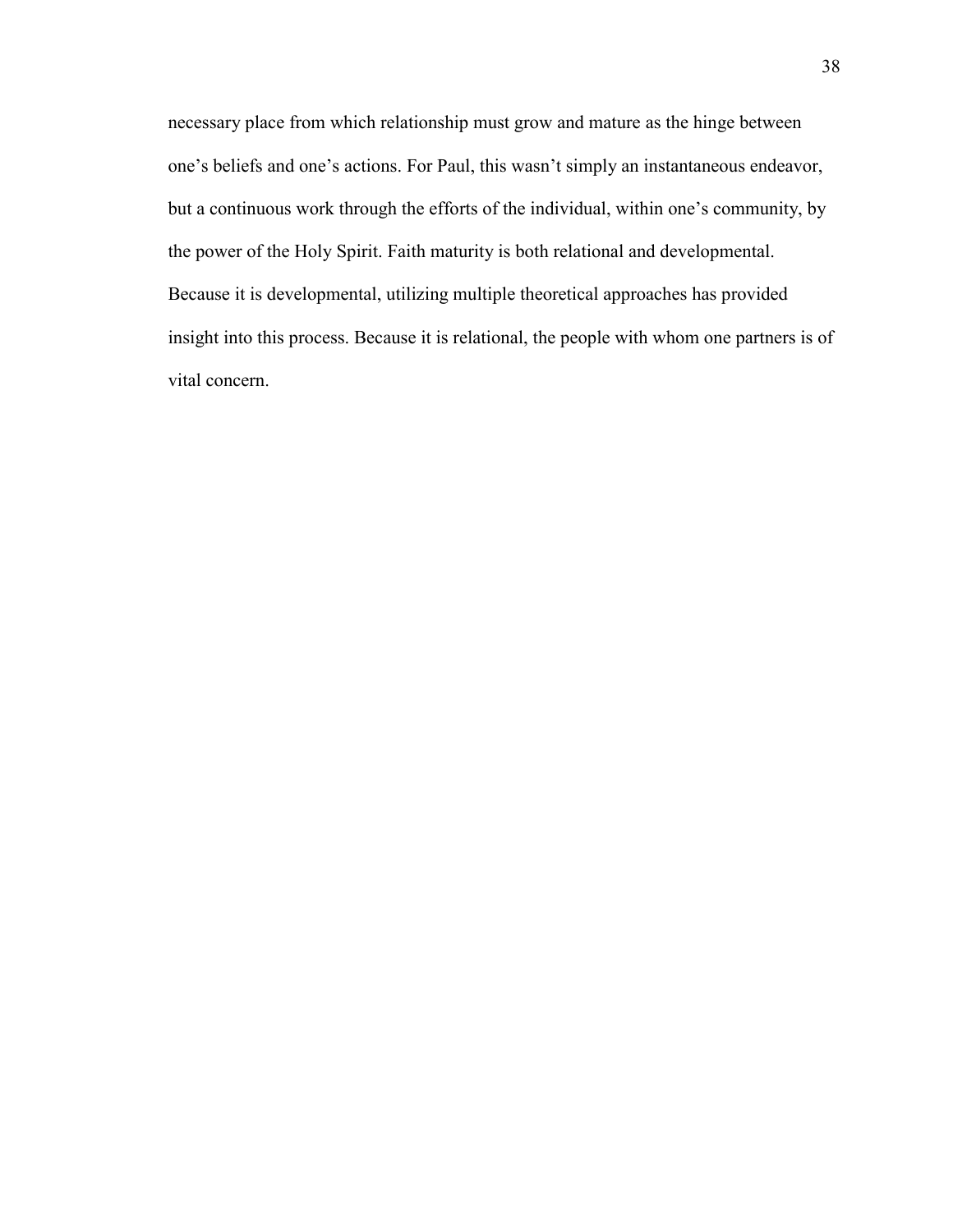# CHAPTER THREE: REVIEW OF RELATED LITERATURE CONCERNING THE DEVELOPMENTAL THEORIES OF FAITH, IDENTITY AND SELF-AUTHORSHIP **Faith Development: James W. Fowler**

How one defines faith will largely determine how one engages and takes ownership of his or her faith. If one sees faith as static, a mystical download of completed spiritual enlightenment, then faith will not only remain fixed, but will be defended as absolute. If one's faith is static or complete, it will also become the measuring line of acceptance for those desiring participation in mutual community.

However, if faith is a process or journey of gaining information from external sources, than faith presents itself as a fluid and developmental endeavor. Faith as process or journey becomes open to the experience of respected individuals or faith as process is open to the vast amounts of doctrinal or theological articulations of development. Faith as process or journey remains respectful and inclusive, at least to the extent that another person has proved responsible with their faith journey.

But there is a third understanding of faith, which closely resembles faith as journey, and that is faith as relationship. Faith as relationship has all the positives of faith as journey, but lacks the critical judgment for qualifying whose expertise is valid. Instead, faith as relationship remains uniquely humble and transformative. Faith as relationship keeps faith as an active participant in one's development. Faith as relationship doesn't get compartmentalized as a fraction of who a person is in the process of becoming but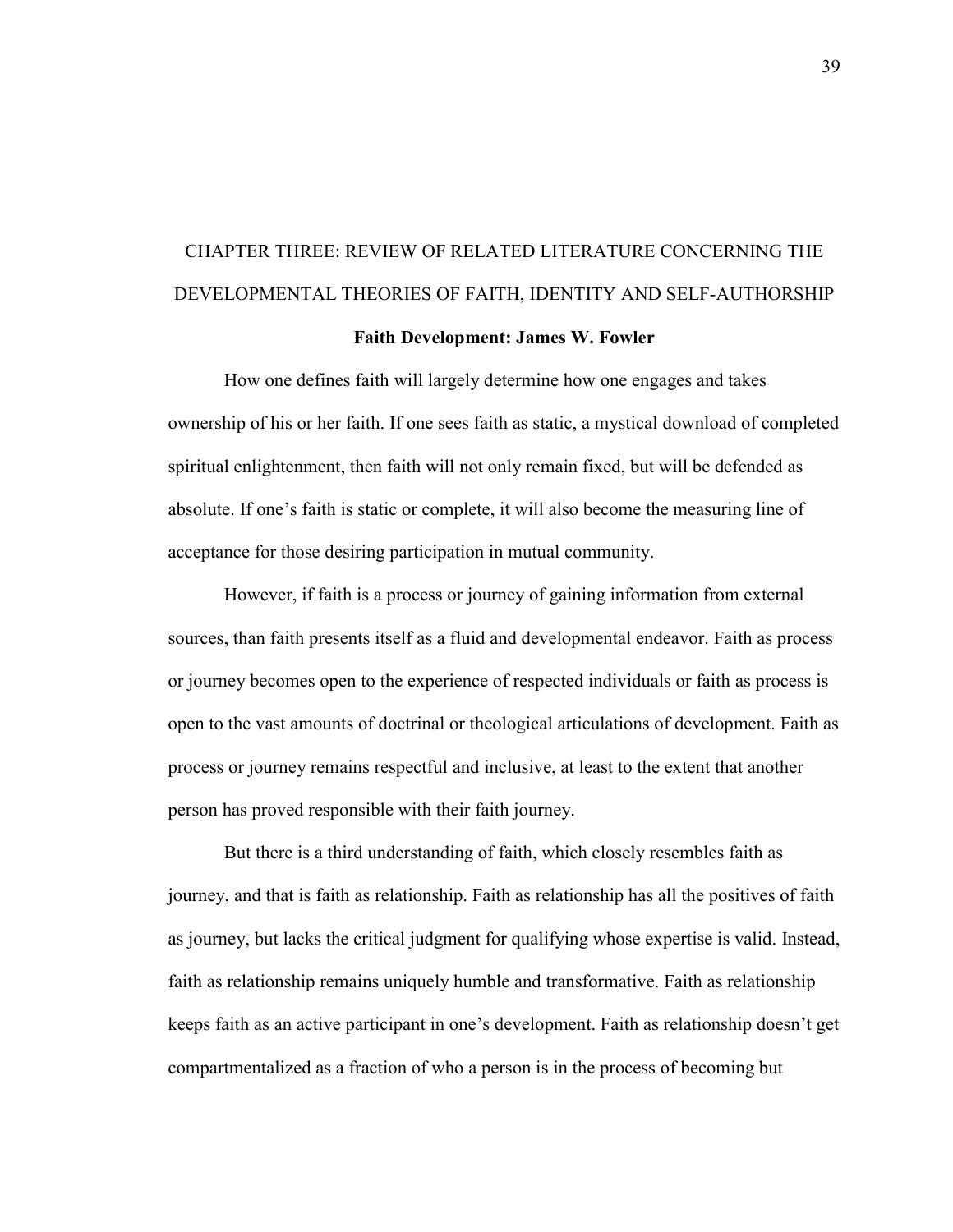instead faith as relationship permeates the entire being of a person, making transformation (whether healthy or unhealthy) truly possible. James W. Fowler paraphrases the word "faith:" "'I trust, I commit myself, I rest my heart upon, I pledge allegiance.' All of these paraphrases show us that faith is a *verb*; it is an active mode of being and committing, a way of moving into and giving shape to our experiences of life. They also show us that faith is always *relational*; there is always *another* in faith."<sup>1</sup> Faith as relationship is also supported by Kelly Cartwright, who writes, "The concept of relationship and the process of transcendence seem essential to spiritual development and appear to be necessary components of an integrative theory of this process."<sup>2</sup>

If one is able to see faith as relational and therefore requiring another, it stands that faith permeates all aspects of how one arranges himself of herself and others in society. Faith as relationship becomes more than just a system of beliefs, but the lens through which one views spiritual, personal, and communal engagement. Fowler captures the vast nature of faith in writing the following:

Faith, so Niebuhr and Tillich tell us, is a universal human concern. Prior to our being religious or irreligious, before we come to think of ourselves as Catholics, Protestants, Jews or Muslims, we are already engaged with issues of faith. Whether we become nonbelievers, agnostics or atheists, we are concerned with how to put our lives together and with what will make life worth living. Moreover, we look for something to love that loves us, something to value that gives us value, something to honor and respect that has the power to sustain our being. $3$ 

<sup>&</sup>lt;sup>1</sup> James W. Fowler, *Stages of Faith: The psychology of human development and the quest for meaning* (New York: Harper One, 1981), 16.

<sup>2</sup> Kelly B. Cartwright, "Cognitive Developmental Theory and Spiritual Development," *Journal of Adult Development* 8, no. 4 (2001): 216.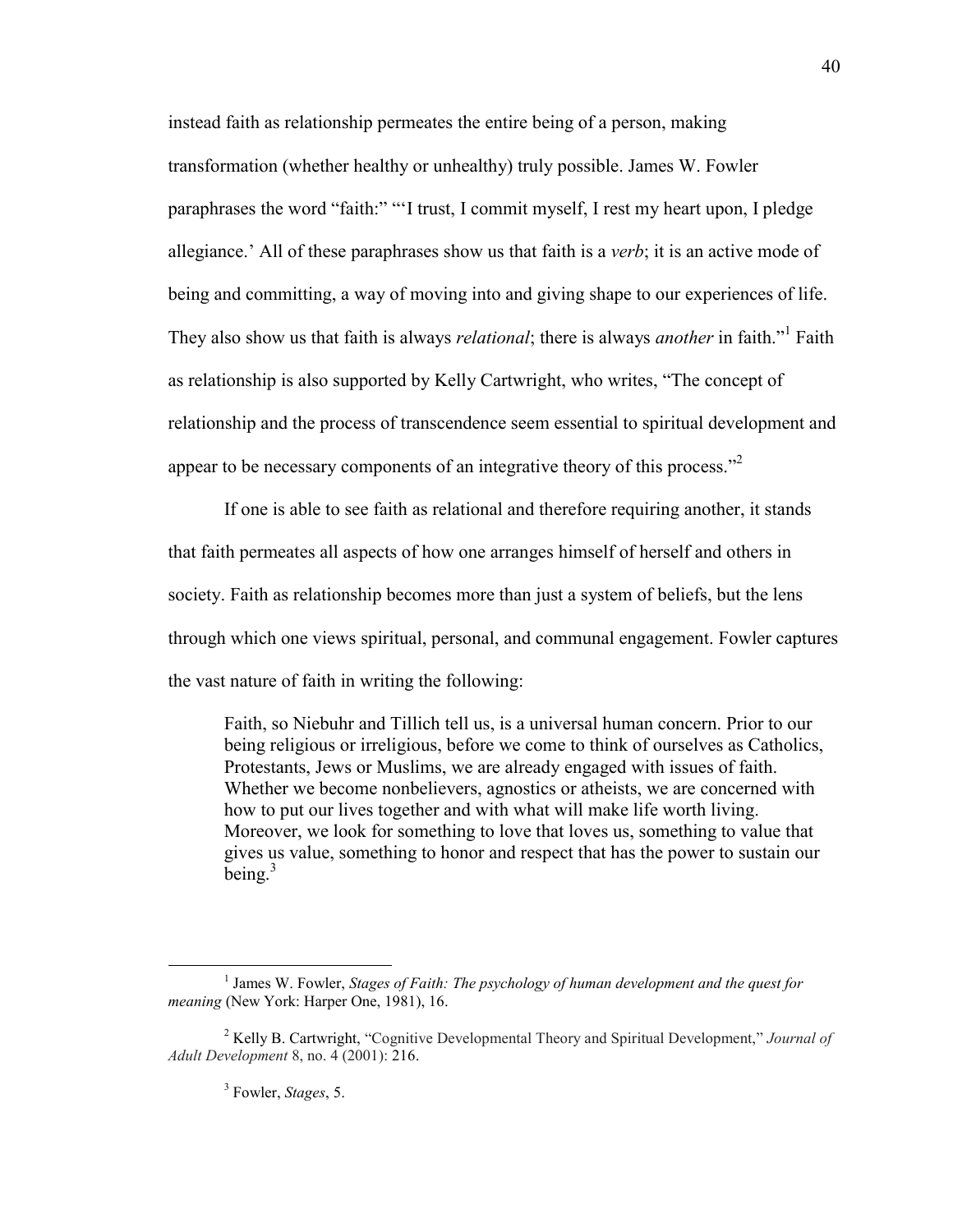Faith as relationship may be the desired goal, as it aspires to humbly transform an individual as a member of diverse community, but because faith can often be defined as static or a journey, it stands to reason that people must develop their understanding of faith. James W. Fowler proposes a stage theory of faith development that articulates how a person can reframe and reorient his or her understanding of faith and therefore the lens through which one engages the world, with faith as the primary foundation of one's identity. Fowler summarizes his understanding of faith development well in the following,

Faith, and the development of faith, has a triadic structure. There is the self, there are the primal and significant others in the self's relational matrix, and there is the third center of relational engagement—the ultimate Other, or the center(s) of value and power in one's life structure. The study of the self in faith development perspective, therefore, must attend to the process of the increasingly self-aware construction of that relational matrix and of its change over time. This includes both the self's choices and affinities with others, and with the Holy, and the transformations and changes these relationships undergo—both due to ongoing development and to changes in the content and shape of one's life experiences. Thus I will claim that the structural aspects that constitute the matrix of faith do embrace—or constitute—a theory of the self, as well as a story of the self.<sup>4</sup>

# *Moving Towards Stage Three*

James W. Fowler's theory of faith development has six stages. For the purposes of this project the author will focus primarily on stages three and four, as they are often the stages being engaged during late adolescence and early adulthood. In order to understand how a person progresses to Stage 3, it will be helpful to briefly provide some background on Fowler's theory and an explanation of stages one and two.

<sup>4</sup> James W. Fowler, "Faith Development Theory and the Postmodern Challenges," *International Journal for the Psychology Of Religion* 11, no. 3 (2001): 163-164.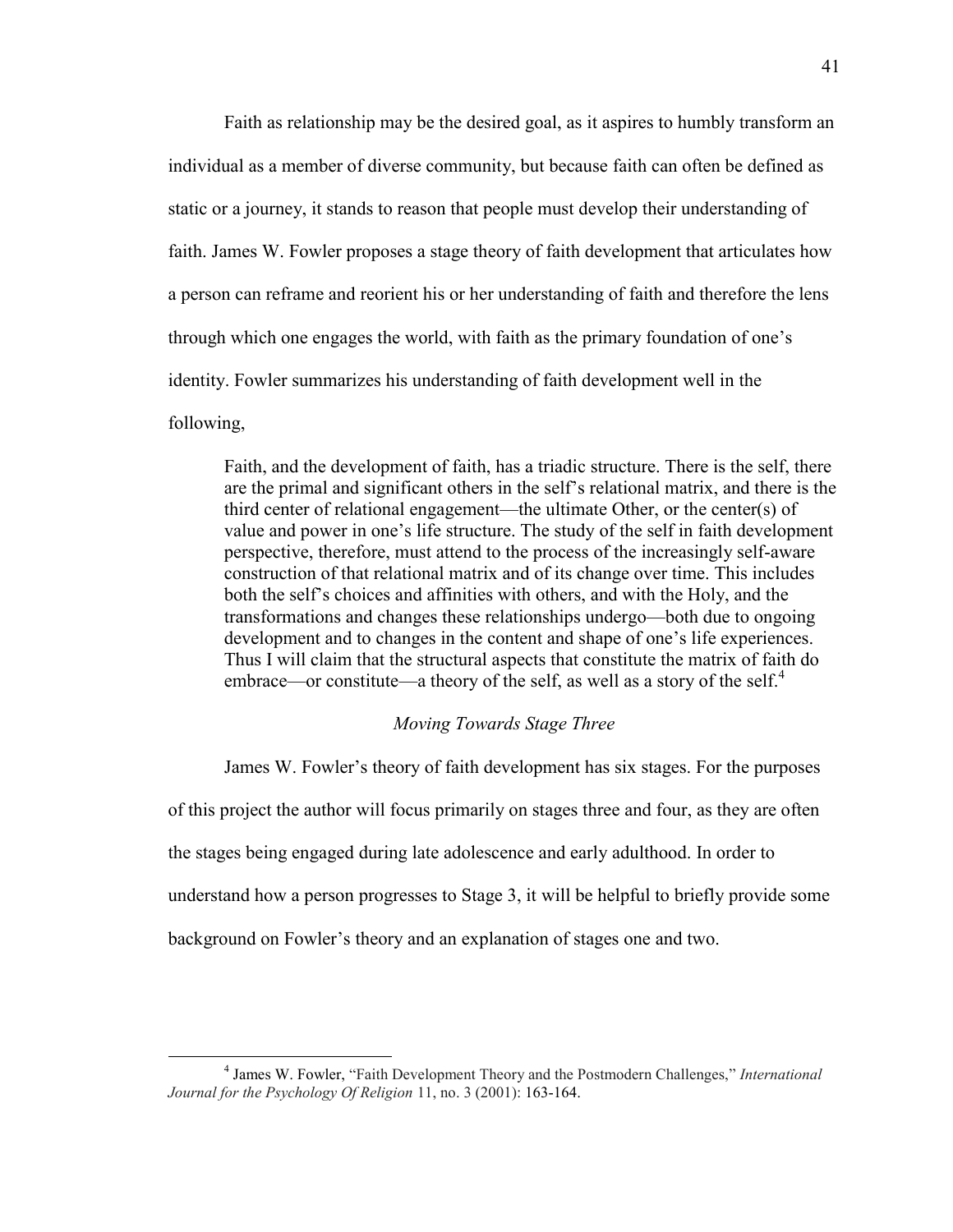#### **Theoretical Background**

Marlene M. Jardine and Henning G. Viljoen recognize the broad developmental approach that Fowler attempts to articulate in his theory. In many respects Fowler seems to focus most strongly on cognitive development, but aspects of social development can also be seen in his theory. Jardine and Vijoen write, "In bringing together important features of several developmental models, namely, those of Piaget, Erikson, Kohlberg, and Selman, Fowler has situated faith development squarely within the domain of human developmental processes."<sup>5</sup> Fowler seems to value a person's competence with psychological structures, thinking, feeling, and social processes, when trying to construct how a person connects to ideas of faith.<sup>6</sup> In the first few stages it appears that cognitive development is guiding a person's ability to grasp faith. As one matures, the cognitive approach merges with a psychosocial approach.

The cognitive aspect of Fowler's theory is strongly supported by Cartwright. She argues that Fowler is writing from a Piagetian perspective and that his stages theory follows a similar pattern to that of Piaget.<sup>7</sup> Cartwright writes, "At each stage, an individual's understanding of their relation to an External Power transcends their prior understanding by incorporating additional cognitive skills; however, their understanding is also constrained by their current level of cognitive development."<sup>8</sup> The interesting

<sup>5</sup> Marlene M. Jardine and Henning G. Viljoen, "Fowler's Theory of Faith Development: An evaluative discussion," *Religious Education* 87, no. 1 (1992): 74.

 $<sup>6</sup>$  Jardine, 75.</sup>

 $7$  Cartwright, 216.

<sup>&</sup>lt;sup>8</sup> Cartwright, 217.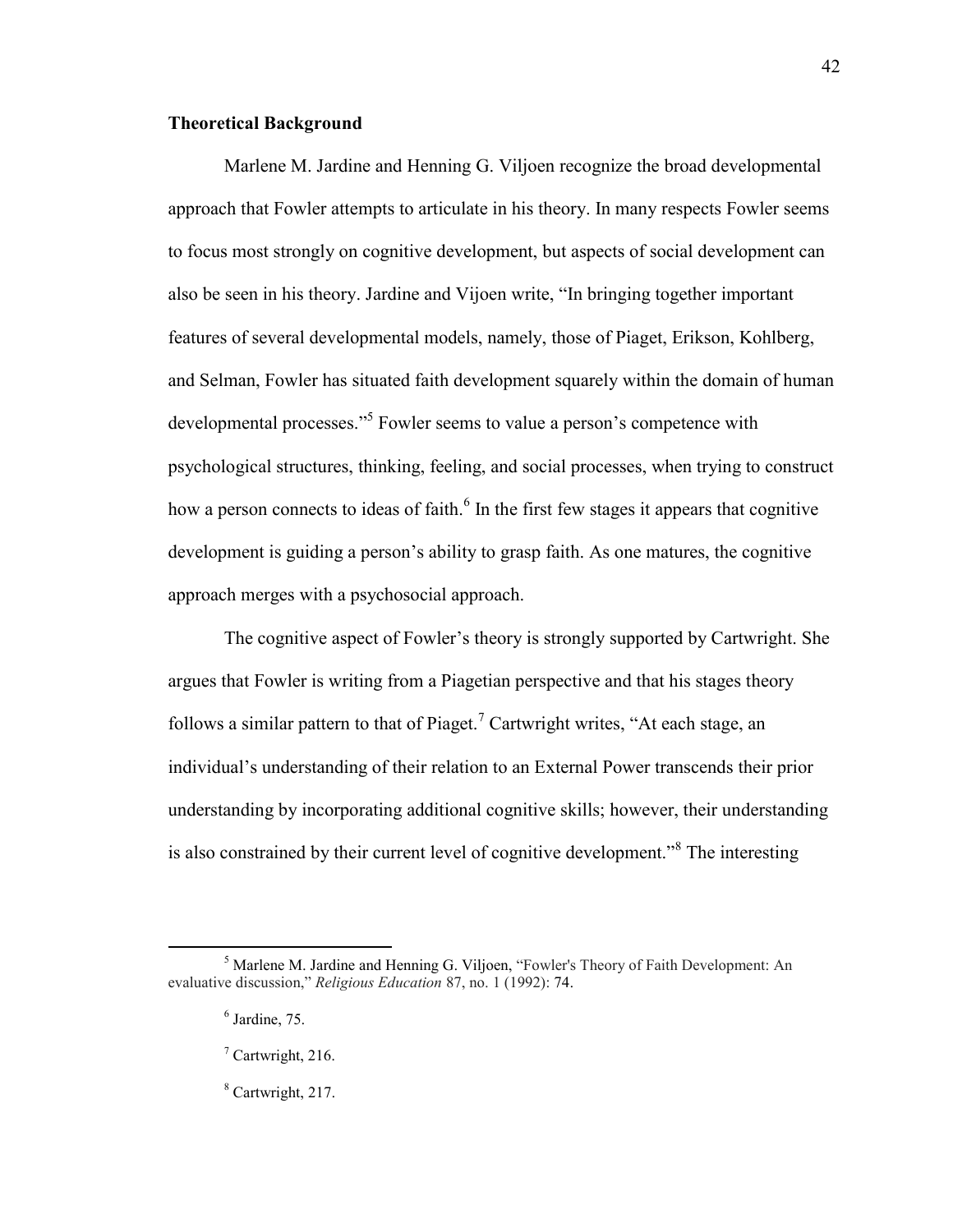notion that Cartwright addresses is that cognitive development, and faith development, can mature at any point in a person's life as their ability to reason grows.<sup>9</sup>

# **Stage One and Stage Two**

Stage 1 is the Intuitive-Projective stage of faith, most commonly found in children between ages two and six.<sup>10</sup> Early in a child's life, one lacks concrete operational thought, and therefore makes meaning of one's world based on the experiences or perceptions one encounters.<sup>11</sup> Interestingly, the experiences and perceptions do not need to be accurate and they can contradict one another, yet the child will still make meaning and trust what they have seen or perceived.<sup>12</sup> The healthy aspect of this stage is that a person develops an imagination, yet the early symbols and representations of faith can stick with a person far into adulthood because of the formative nature of these experiences.<sup>13</sup>

As a child matures he or she will develop concrete operational thought, which will have a profound effect on one's ability to understand transcendent realities. As this happens, a person is moving into the second stage of Fowler's theory, the Mythic-Literal stage of faith.<sup>14</sup> In this stage it becomes necessary to logically align specific beliefs with facts and proofs.<sup>15</sup> Stories become an important aspect of retelling and formulating one's

- <sup>12</sup> Fowler, *Stages,* 129.
- <sup>13</sup> Fowler, *Stages,* 133-134.
- <sup>14</sup> Fowler, *Stages,* 134.
- <sup>15</sup> Fowler, *Stages,* 135.

<sup>&</sup>lt;sup>9</sup> Cartwright, 216.

<sup>10</sup> Fowler, *Stages,* 123.

<sup>11</sup> Fowler, *Stages,* 123.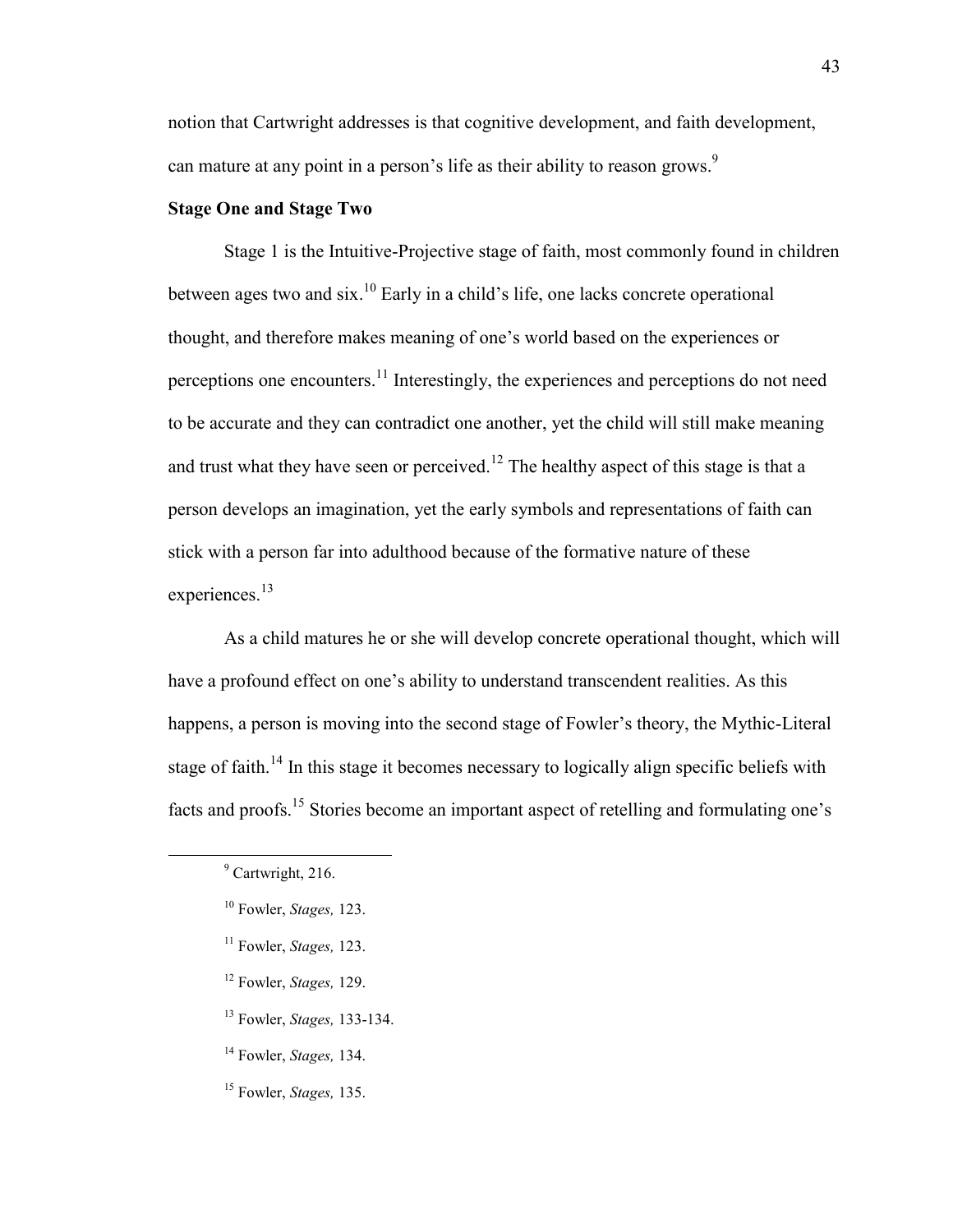beliefs about a subject.<sup>16</sup> The egocentrism found in Stage 1 is not lost on the child who matures to Stage 2, instead, it simply becomes a more logical and rational articulation.<sup>17</sup> The egocentrism in Stage 2 is understood to be a very naïve approach because the child believes he or she is capable of full understanding. Problems arise for a person in Stage 2 when the stories he or she has created don't make sense anymore and a person realizes there might be questions that do not readily have an answer.<sup>18</sup>

#### *Synthetic-Conventional Faith*

#### **Stage Three**

The naiveté of Fowler's stage two demands that as a person matures, he or she will inevitably realize that the imaginative solutions to life's more challenging questions no longer hold up. Because the solutions are not readily available, it becomes natural and necessary for a person to turn to trusted others who can shape and mold one's identity and faith; the expectations of trusted others can "help us focus ourselves and assemble our commitments to values."<sup>19</sup> For Fowler, an "individual's faith system is conventional, in that it is seen as everybody's faith system or the faith system of the entire community. And it is synthetic in that it is nonanalytical; it comes as a sort of unified, global wholeness."20

The family is the most immediate external source that a person will turn towards, but there are others from whom the individual will also seek assistance. Religious

- <sup>17</sup> Fowler, *Stages,* 136.
- <sup>18</sup> Fowler, *Stages,* 150.
- <sup>19</sup> Fowler, *Stages,* 154.
- <sup>20</sup> Fowler, *Stages,* 167.

<sup>16</sup> Fowler, *Stages,* 136.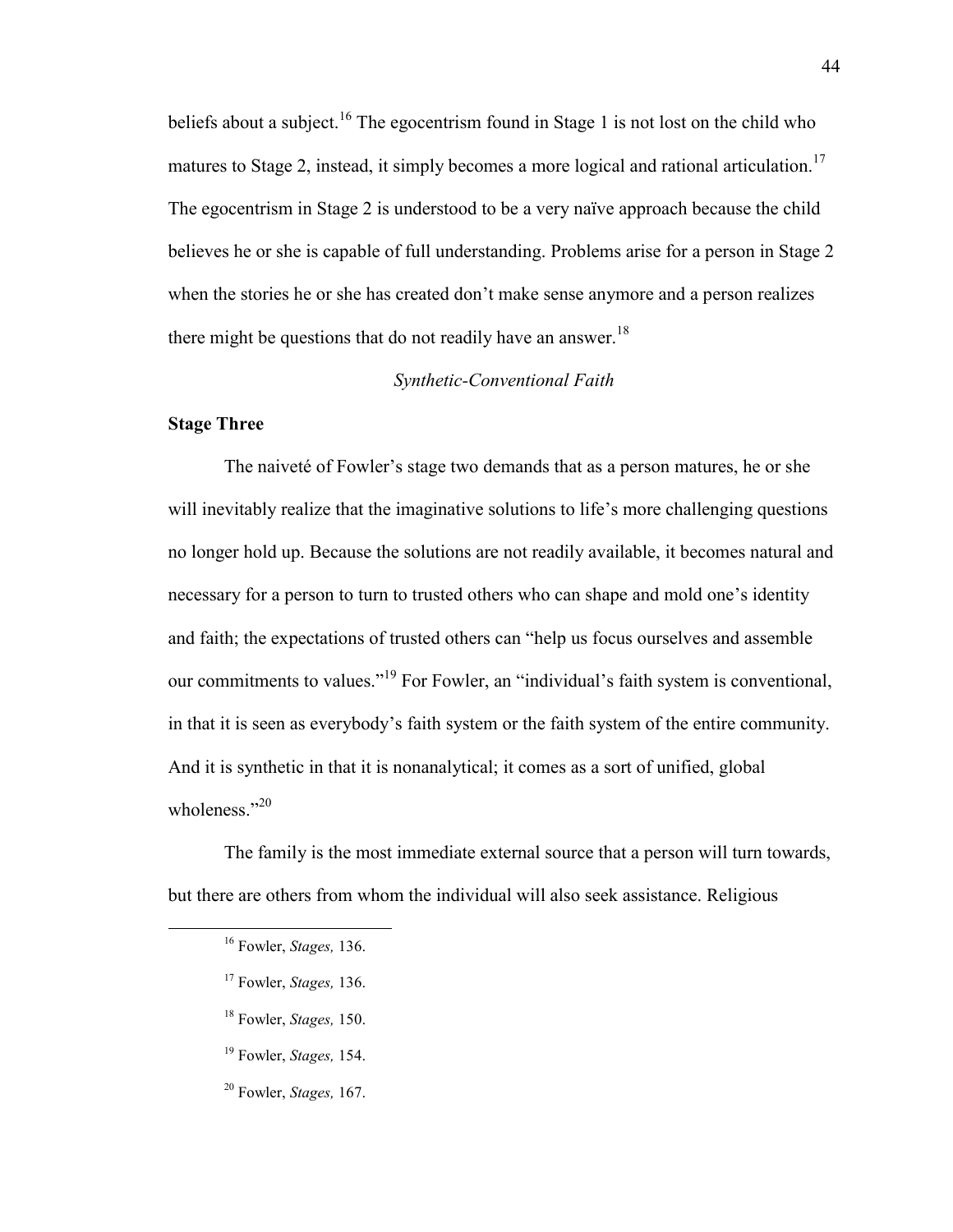communities, peers, school or work environments, even the media and popular culture become influencers on a person's identity and faith formation.<sup>21</sup> Fowler writes that the external influencers can be individuals or institutions, "For Stage 3, with its beginnings in adolescence, authority is located externally to the self. It resides in the interpersonally available 'they' or in the certified incumbents of leadership roles in institutions."<sup>22</sup>

The pitfall for this stage is that a person can become overly dependent upon the external sources of their faith identity, "subject to what Sharon Parks calls the 'tyranny of the they.'"<sup>23</sup> It may seem like a person has made objective decisions about his or her chosen path and the external sources charged with the most influence, and he or she may feel very strongly about these decisions, but "a truer reading is that their values and selfimages, mediated by the significant others in their lives, have largely chosen them.<sup>324</sup> The question for a person in this stage isn't whether or not he or she can articulate an argument or defend a position on a specific and possibly even complicated subject. Instead, the issue is whether or not the person has questioned the external source itself. "A person in Stage 3 is aware of having values and normative images. He or she articulates them, defends them and feels deep emotional investments in them, but typically has not made the value system, *as a system*, the object of reflection."<sup>25</sup> The researchers' personal story of identity and faith formation bears out this reality, as does the researchers own professional work with students at multiple Christian liberal arts

- <sup>22</sup> Fowler, *Stages,* 154.
- <sup>23</sup> Fowler, *Stages,* 154.
- <sup>24</sup> Fowler, *Stages,* 154.
- <sup>25</sup> Fowler, *Stages,* 161.

<sup>21</sup> Fowler, *Stages,* 154.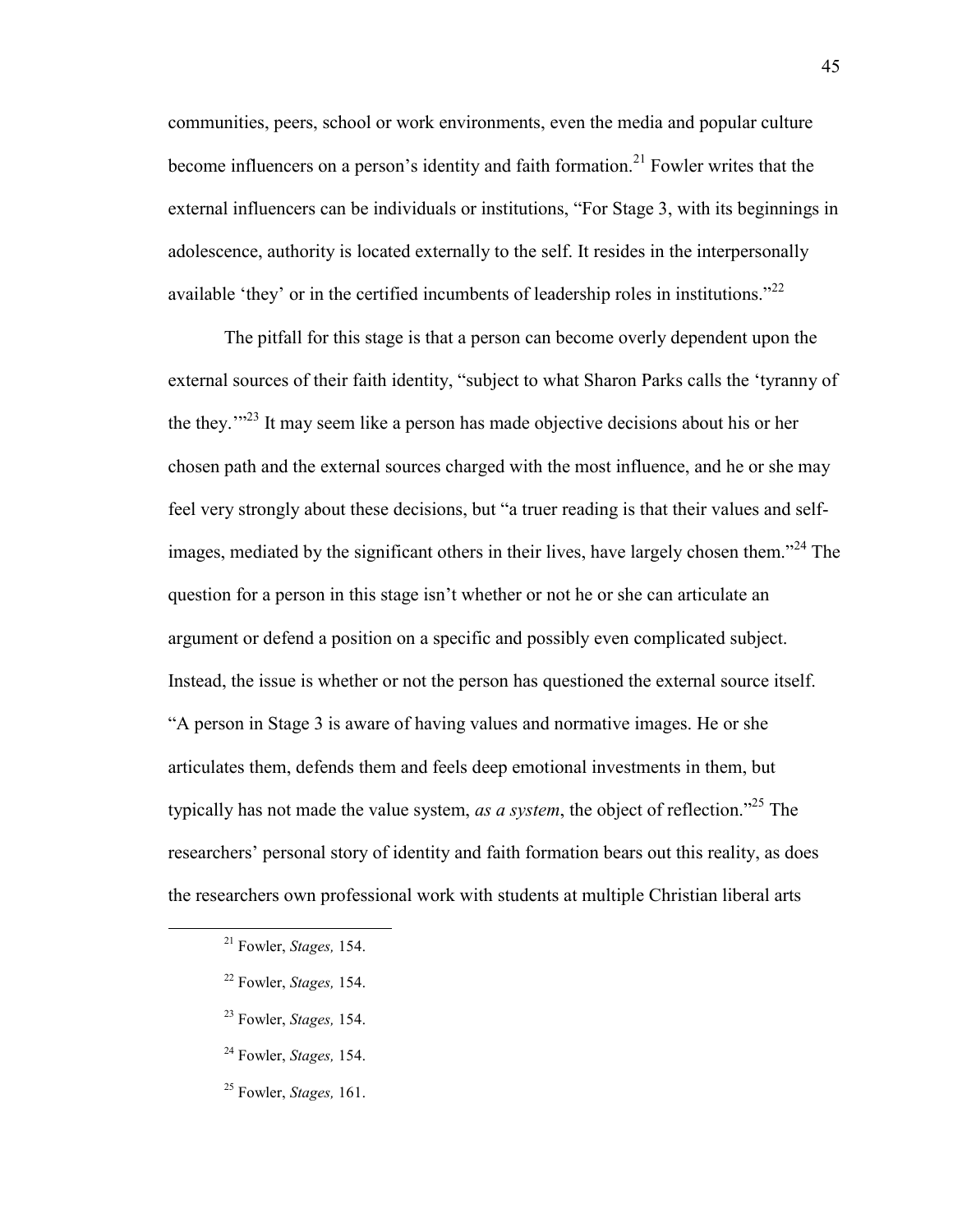universities. Arguments are readily made and emotionally defended, but when questioned about the foundation of the argument, the disequilibrium quickly presents itself. The danger is when, as Fowler helpfully writes, "The expectations and evaluations of others can be so compellingly internalized (and sacralized) that later autonomy of judgment and action can be jeopardized."<sup>26</sup>

Fowler's research revealed that many adults – both men and women – presented patterns most consistent with Synthetic-Conventional faith.<sup>27</sup> "For some adults the forming of identity and faith in Stage 3 is open-ended and clearly anticipates a transition, in the late teens or early twenties, to Stage 4. But for others it becomes a longlasting or permanently equilibrated style of identity and faith."<sup>28</sup> The potential permanency of Stage 3 is not something that merely happens to a person. When faced with an opportunity to "encounter and respond to situations or contexts that lead to critical reflection on their value system" some people "resist or avoid these invitations to awareness of and a more conscious responsibility for their beliefs and values. They reaffirm their reliance on external authority and their commitments to their particular values and images of which they are aware."<sup>29</sup> Religious institutions are one of the places where this reaffirmation and reliance on external authority is prevalent.<sup>30</sup> Fowler would even argue that religious institutions "work best" if the institution is populated by a majority of people in Stage  $3<sup>31</sup>$ 

- <sup>28</sup> Fowler, *Stages,* 161.
- <sup>29</sup> Fowler, *Stages,* 162.
- <sup>30</sup> Fowler, *Stages,* 164.
- <sup>31</sup> Fowler, *Stages,* 164.

<sup>26</sup> Fowler, *Stages,* 173.

<sup>27</sup> Fowler, *Stages,* 154.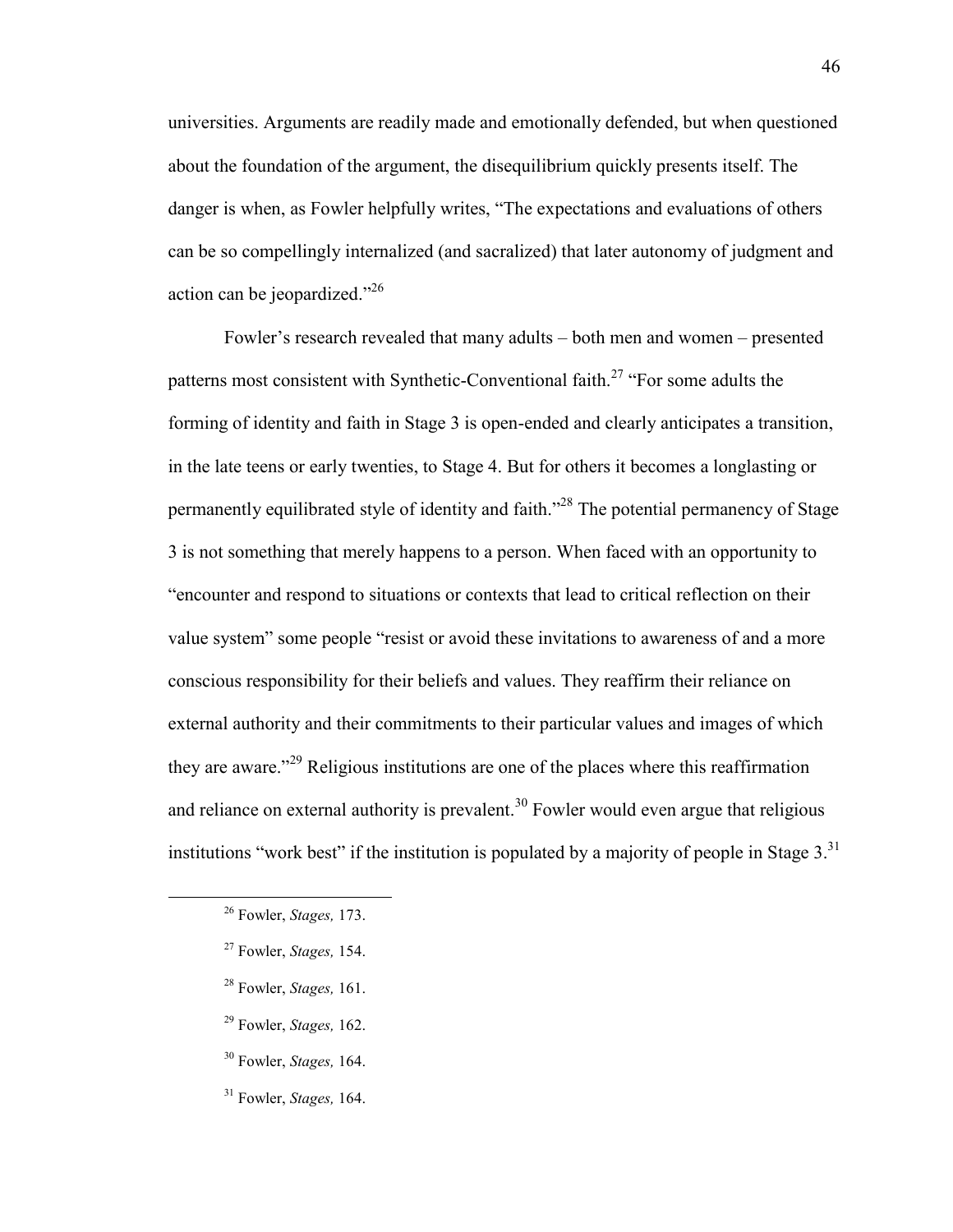Additionally, people are capable of growth without transitioning from one stage to another. Louis Hoffman writes, "It is quite possible for individuals to enhance their spirituality within a stage without progressing toward the next stage of development. For instance, one can strengthen one's beliefs, increase one's knowledge, and deepen one's spiritual community within a developmental stage.<sup>33</sup> This type of growth often happens within Stage 3, potentially solidifying one's reliance upon external sources of faith because growth has occurred.

# **Transition**

As was noted above, for some the movement to the Synthetic- Conventional stage of faith formation remains "open-ended and clearly anticipates a transition."<sup>33</sup> For others, the movement to the Synthetic-Conventional stage could become the permanent place of identity and faith congruence. There are specific factors that can lead towards a transition. Some of these factors are anticipated, cultivated, and even sought by those who enter Stage 3 with a sense of open-mindedness. For others, possibly those who are susceptible to permanently identifying with Stage 3, these factors can be so severe that they seemingly force transition. But at all times, it is the person who must engage and enter into the tension of transition.

Fowler describes the circumstances for transition well,

It is significant when persons at Stage 3 encounter and respond to situations or contexts that lead to critical reflection on their tacit value systems. Under such circumstances they begin the transition to Stage 4's *explicit* system. A new quality

<sup>32</sup> Louis Hoffman, "Religious Experience, Development, and Diversity," *Pastoral Psychology* 61, no. 5/6 (2012): 1027.

<sup>33</sup> Fowler, *Stages,* 161.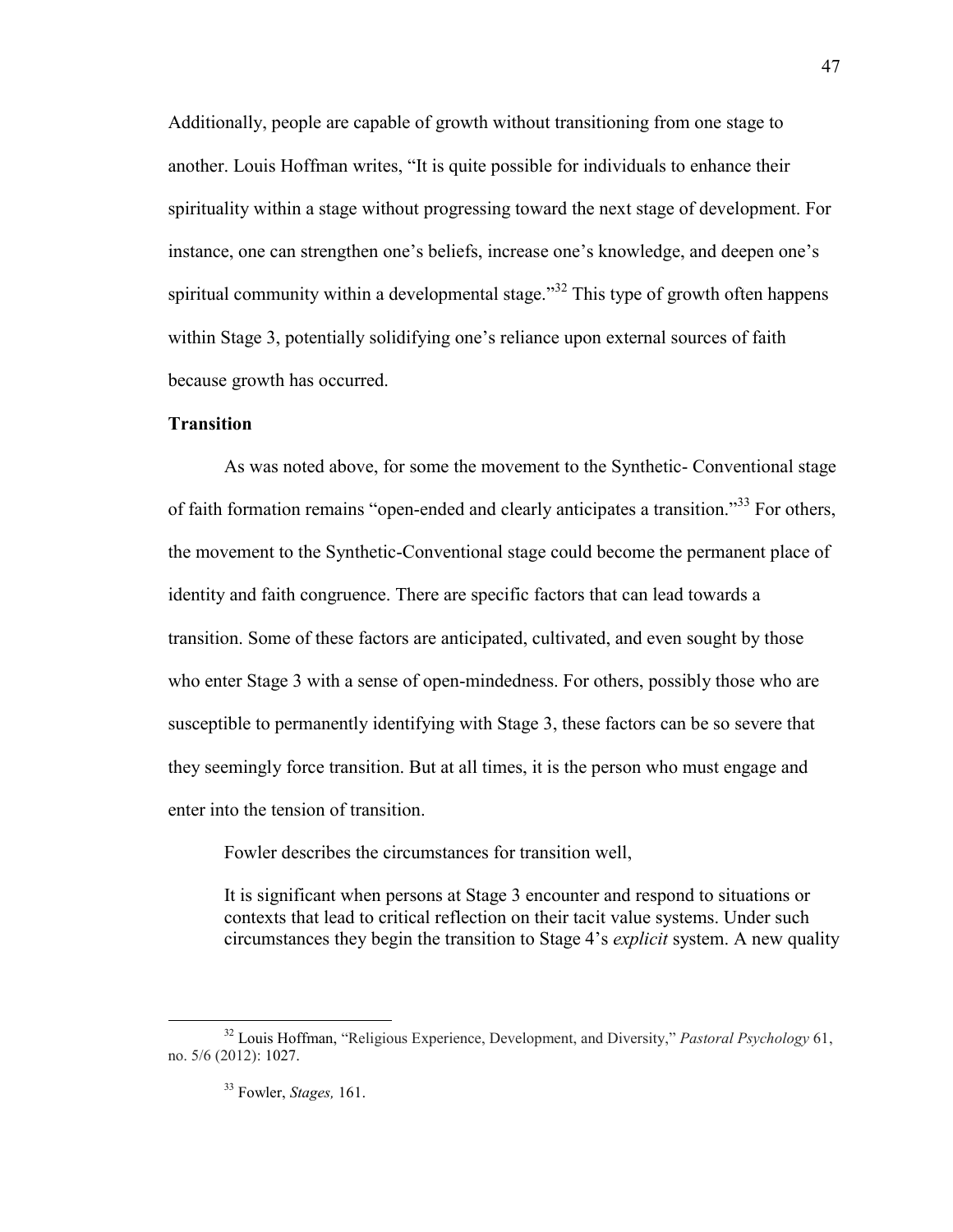of choice and personal responsibility for their values and for their membership in the communities that bear them becomes possible. $34$ 

Cartwright offers a similar expression for when a transition is ready to occur. She writes, "When individuals are faced with circumstances that are not consistent with their current conception of the world, they must look beyond their own constructions of reality to 'make sense' of the available information."<sup>35</sup>

A person who is ready for potential transition from Stage 3 to Stage 4 must be willing to take ownership of their value systems and choices, as well as for their reasons for membership in the various communities and relationships that influence one's identity and faith. It is the person who is unwilling to question the value system and the reasons for their membership in various communities that often fails to recognize the unique circumstances that could allow for transition.

Fowler writes a helpful list of factors that often contribute to stage transition,

Factors contributing to the breakdown of Stage 3 and to readiness for transition may include: serious clashes or contradictions between valued authority sources, marked changes, by officially sanctioned leaders, or policies or practices previously deemed sacred and unbreachable; the encounter with experiences or perspectives that lead to critical reflection on how one's beliefs and values have formed and changed, and on how 'relative' they are to one's particular group or background.<sup>36</sup>

In each of these factors, something external has happened to a person; trusted external sources differ, policies change, an experience affects how one views or forms his or her values. In many cases, these factors are unforeseen and could be considered traumatic. One of the more common and foreseeable factors is leaving home. "Frequently the

<sup>34</sup> Fowler, *Stages,* 162.

<sup>&</sup>lt;sup>35</sup> Cartwright, 217.

<sup>36</sup> Fowler, *Stages,* 173.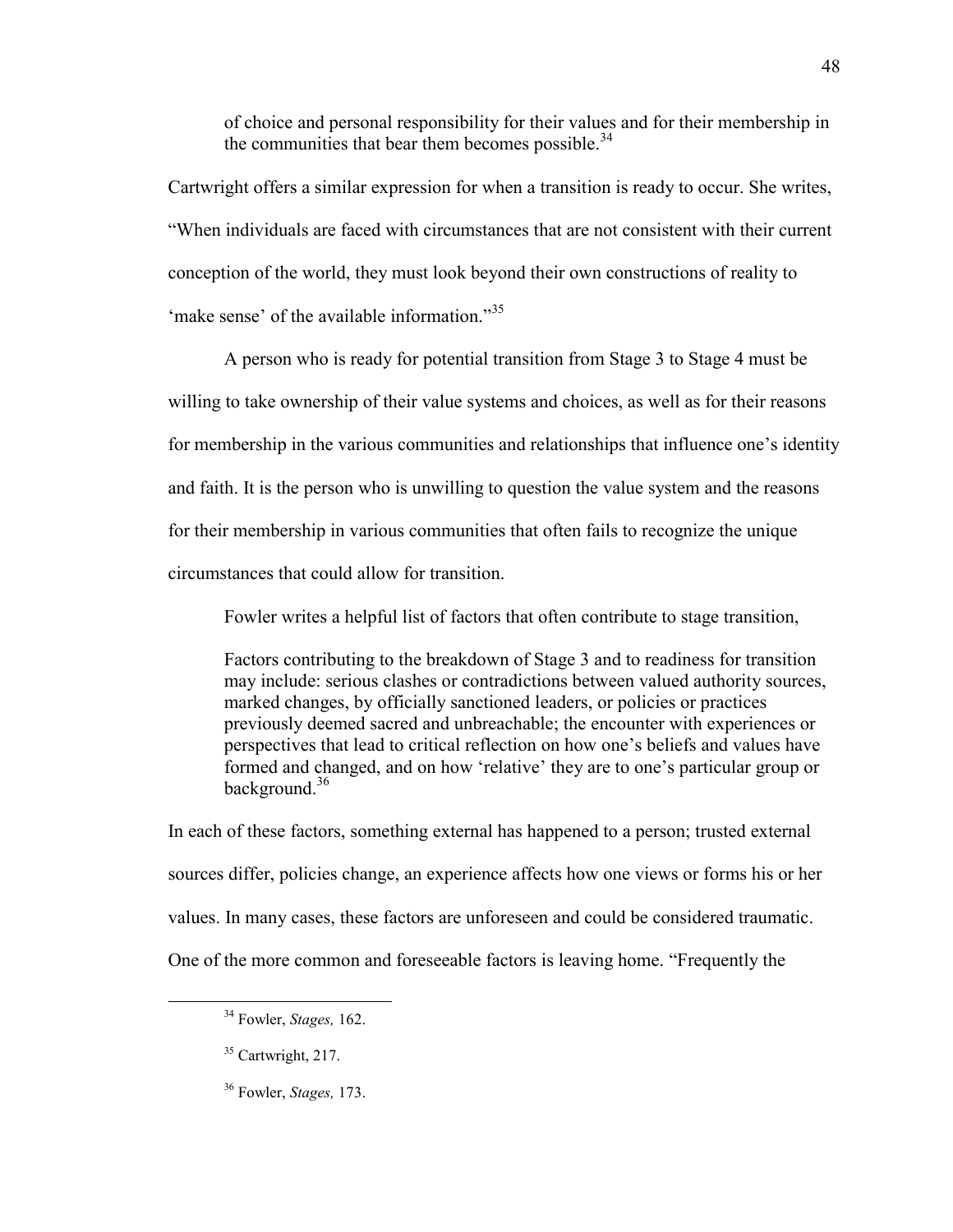experience of 'leaving home' – emotionally or physically, or both – precipitates the kind of examination of self, background, and life-guiding values that gives rise to stage transition."<sup>37</sup> The transition to college is one such "leaving home" or experience that can cause introspection of one's identity or faith.<sup>38</sup>

One of the limiting factors for transition from Stage 3 to Stage 4 is the severity of the ideology that is held by the external source from which a person must push away or question.<sup>39</sup> Some groups are more severe than others, making transition, even despite the factors being present, difficult. For instance, religious affiliation is a strong ideology that often can be reinforced by attendance at a church or place of worship similar to what a person experienced at a young age. Louis Hoffman writes, "In some instances individuals are socialized to stay at the earlier stages of development. Particular spiritual and religious communities may adhere to various religious values that are more consistent with the earlier stages of faith; therefore, members of this community are implicitly encouraged to stay at these earlier stages of development.<sup>340</sup>

Kristin Paredes-Collins and Christopher S. Collins have studied the faith development of non-white students at predominantly white evangelical schools and found that, "evangelical institutions intentionally engage students in spiritual growth and development, but lack emphasis on promoting a diverse learning community.<sup>"41</sup> They

<sup>37</sup> Fowler, *Stages,* 173.

<sup>38</sup> Fowler, *Stages,* 178.

<sup>39</sup> Fowler, *Stages,* 178.

 $40$  Hoffman, 1027.

<sup>&</sup>lt;sup>41</sup> Kristin Parades-Collins and Christopher S. Collins, "The Intersection of Race and Spirituality: Underrepresented Students' Spiritual Development at Predominantly White Evangelical Colleges," *Journal of Research on Christian Education* 20, no. 1 (2011): 74.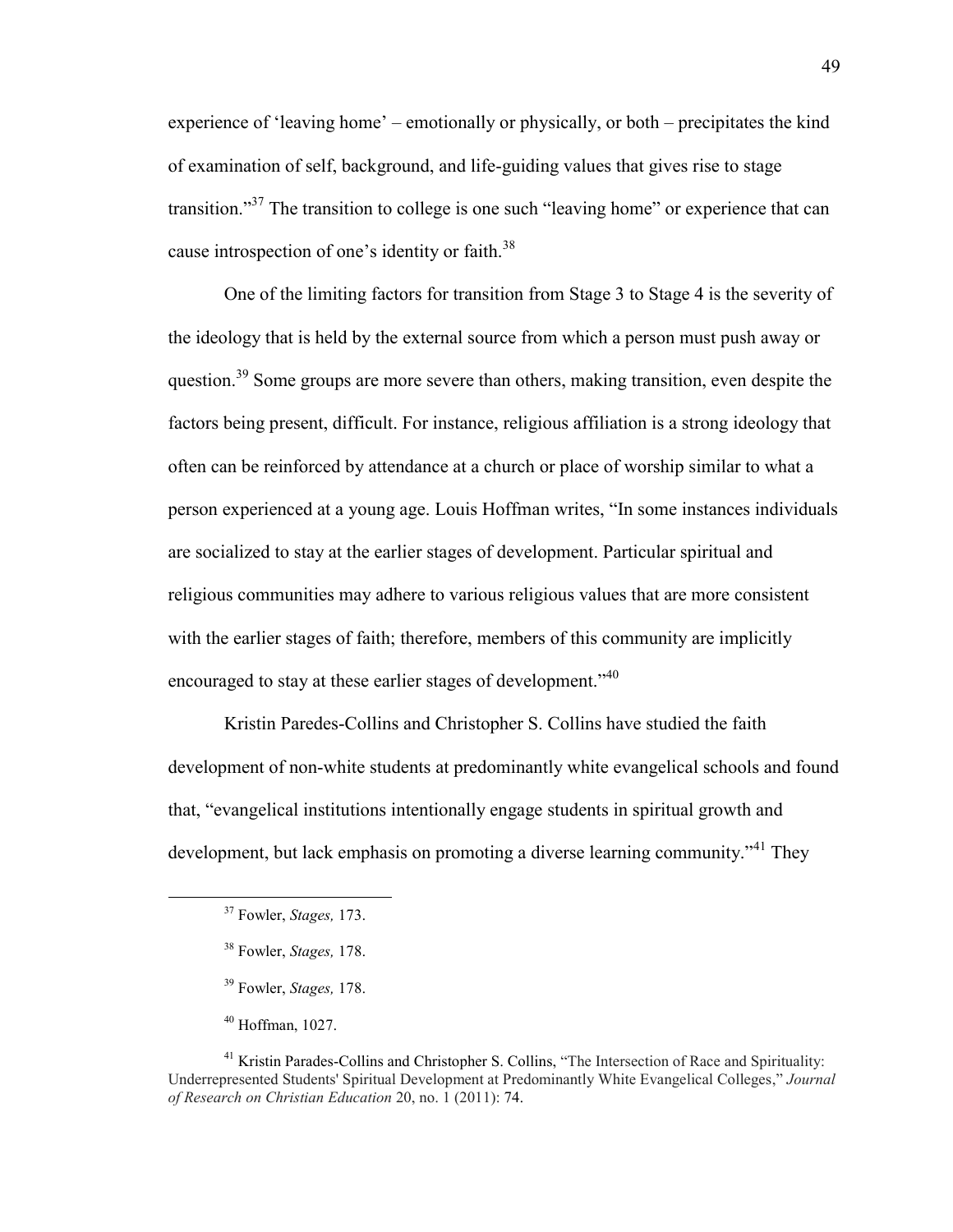also found that for many students (namely the white students) their commitment to their religion was more closely aligned with following specific doctrine or following the rules and that they did not show a desire for expressing an ethic of caring.<sup>42</sup> In essence, Paredes-Collins and Collins found that students at predominantly white evangelical schools were not living into the faith they were professing, which could have resulted from a lack of diversity being introduced to the majority culture students. Additionally, a lack of exposure to a diverse learning community would negatively affect majority culture students from growth and maturity.

Sometimes the factors are present, but the new external source is so powerful that one fails to use the factors as an opportunity for transition to the Individuative-Reflective stage, and instead remains fixed in Stage 3. This happens frequently with college students who join a fraternity or sorority. "Social fraternities or sororities in colleges often represent conventional ideological communities that in effect substitute one family group for another, making any genuinely individuative move as regards identity and outlook difficult."<sup>43</sup> Marriage, especially at a younger age, has a similar affect. "Marriage, for many young men and women, can serve to create a new Synthetic-Conventional ethos and because the couple are playing adult roles they are able, at least for a time, to evade the challenges of the individuative transition."<sup>44</sup> In each of these scenarios, the severity of the ideological position of the external sources is so strong that transition is difficult. Fowler summarizes the difficulty surrounding this transition:

<sup>42</sup> Parades-Collins and Collins, 91.

<sup>43</sup> Fowler, *Stages,* 178.

<sup>44</sup> Fowler, *Stages,* 178.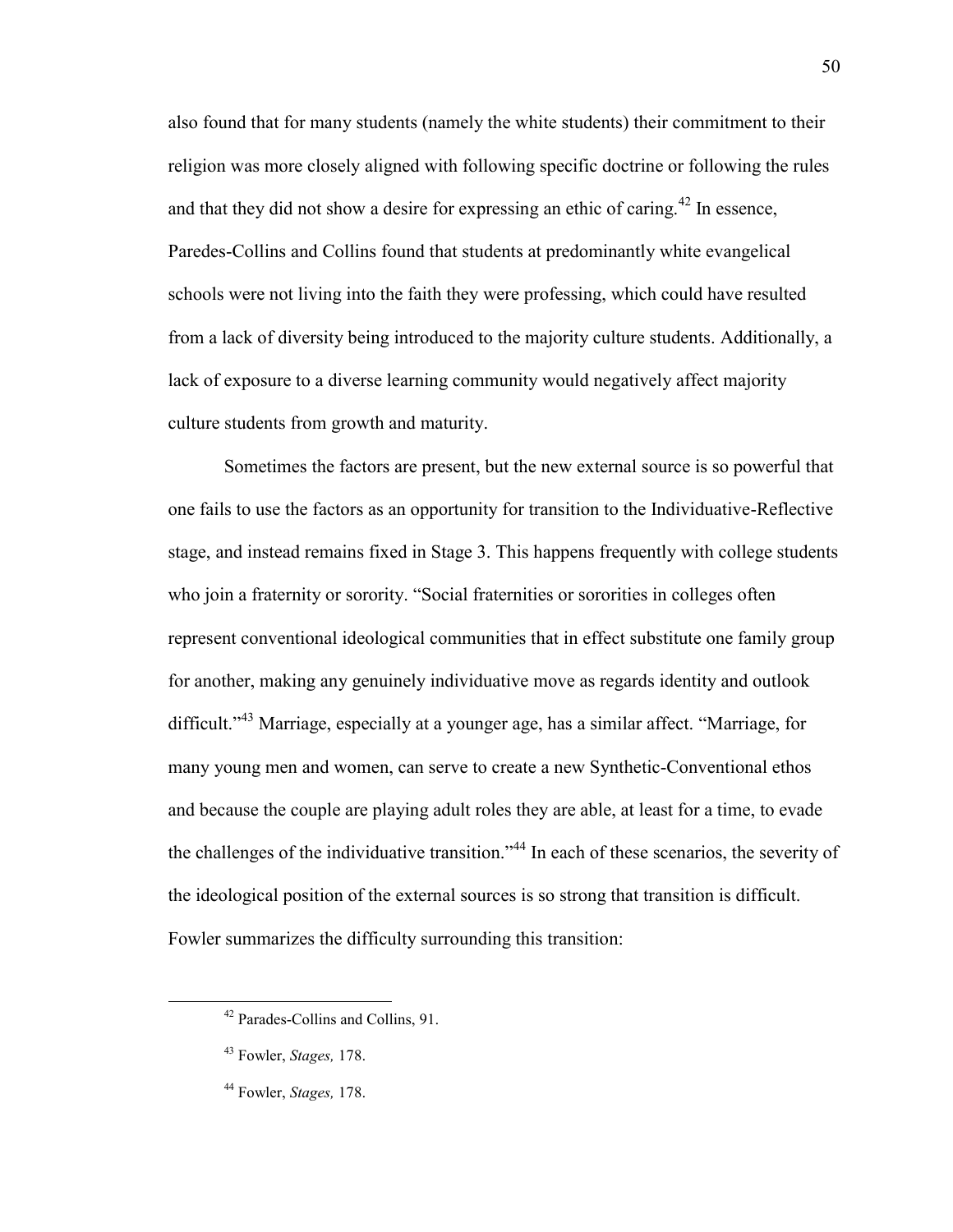As a substitute for the struggles of normal ego development, or as a response to trauma or overwhelming disruption or loss, or as a condition of membership in an ideologically defined group, such persons internalize a set of rigid beliefs, taboos, and prescribed patterns of thought and action. Emotional rigidity combines with a legalistic spirit, oriented to a seemingly sure source of ideological truth. The locus of authority rests in a leader, a creed, or an ideology that may be externalized or internalized, and in the latter case, giving the misleading appearance of autonomy.<sup>45</sup>

# *Individuative-Reflective Faith*

Those who utilize the circumstances and factors of their life must take a necessary step for Stage 4 to become a reality. Fowler writes that, "For a genuine move to Stage 4 to occur there must be an interruption of reliance on external sources of authority. The 'tyranny of the they' – or the potential for it – must be undermined. There must be a relocation of authority within the self."<sup>46</sup> The interruption of reliance creates the space for the authority within the self. It is impossible for someone to move to Stage 4 without interruption. As was articulated above, in many cases the factors are almost exclusively external, but it is the questioning of the external sources because of the circumstances or factors that propels someone into a space where one's own intrapersonal voice and direction can be grasped and cultivated.

Fowler clearly articulates the two prominent features within Stage 4. "The two essential features of the emergence of Stage 4 are the critical distancing from one's previous assumptive value system and the emergence of an executive ego. When and as these occur a person is forming a new identity, which he or she expresses and actualizes by the choice of personal and group affiliations and the shaping of a 'lifestyle.'"<sup>47</sup> In

<sup>45</sup> Fowler, "Postmodern," 170.

<sup>46</sup> Fowler, *Stages,* 179.

<sup>47</sup> Fowler, *Stages,* 179.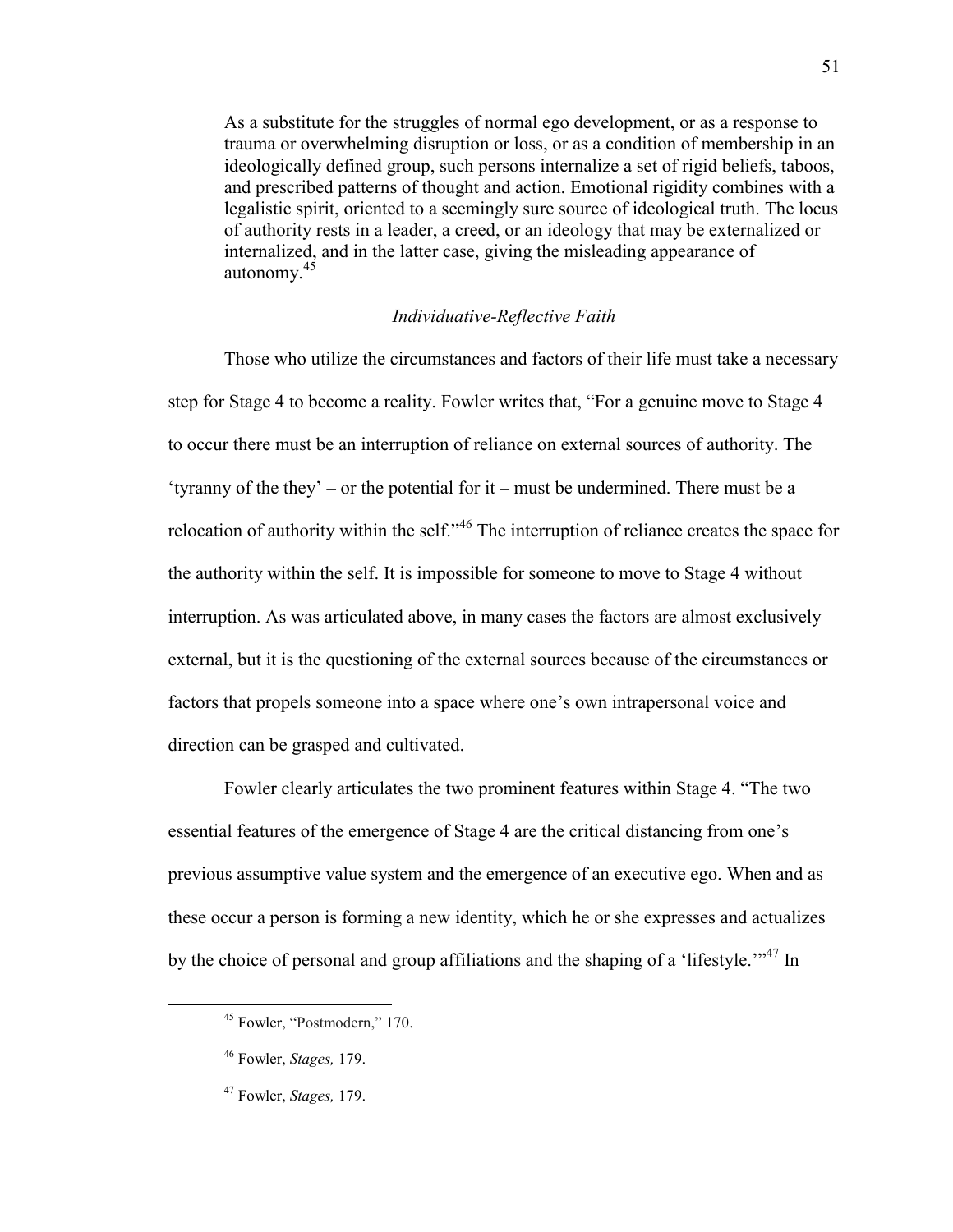many respects, Fowler encourages a person to critically think and distance oneself from one's previously held values or beliefs, in order to evaluate and create. The distancing allows space for a person's executive ego to form and cultivate authority within the self for decisions that impact one's values and actions.

For Fowler, this movement towards an executive ego that helps express the authority within does not simply mean that one entirely moves away from the values and commitments that had been important during the Synthetic-Conventional stage. Instead, Fowler writes, "While others and their judgments will remain important to the Individuative-Reflective person, their expectations, advice and counsel will be submitted to an internal panel of experts who reserve the right to choose and who are prepared to take responsibility for their choices."<sup>48</sup> The "internal panel of experts" or the executive ego does not instantly replace one set of external sources or influences for another set. This is not a realignment with new values simply for the sake of being different. Instead, the values expressed during the Synthetic-Conventional stage are questioned and examined, scrutinized by the individual himself or herself. In essence, the internal process of reviewing one's potentially competing values could result in similar affiliations and external influences. Change of values and relationships are not the desired end, change of ownership and final source are the desired end. As the circumstances and factors that lead to the transition are external to the person, the results of Stage 4 are an internal locus of control for one's values.

<sup>48</sup> Fowler, *Stages,* 179.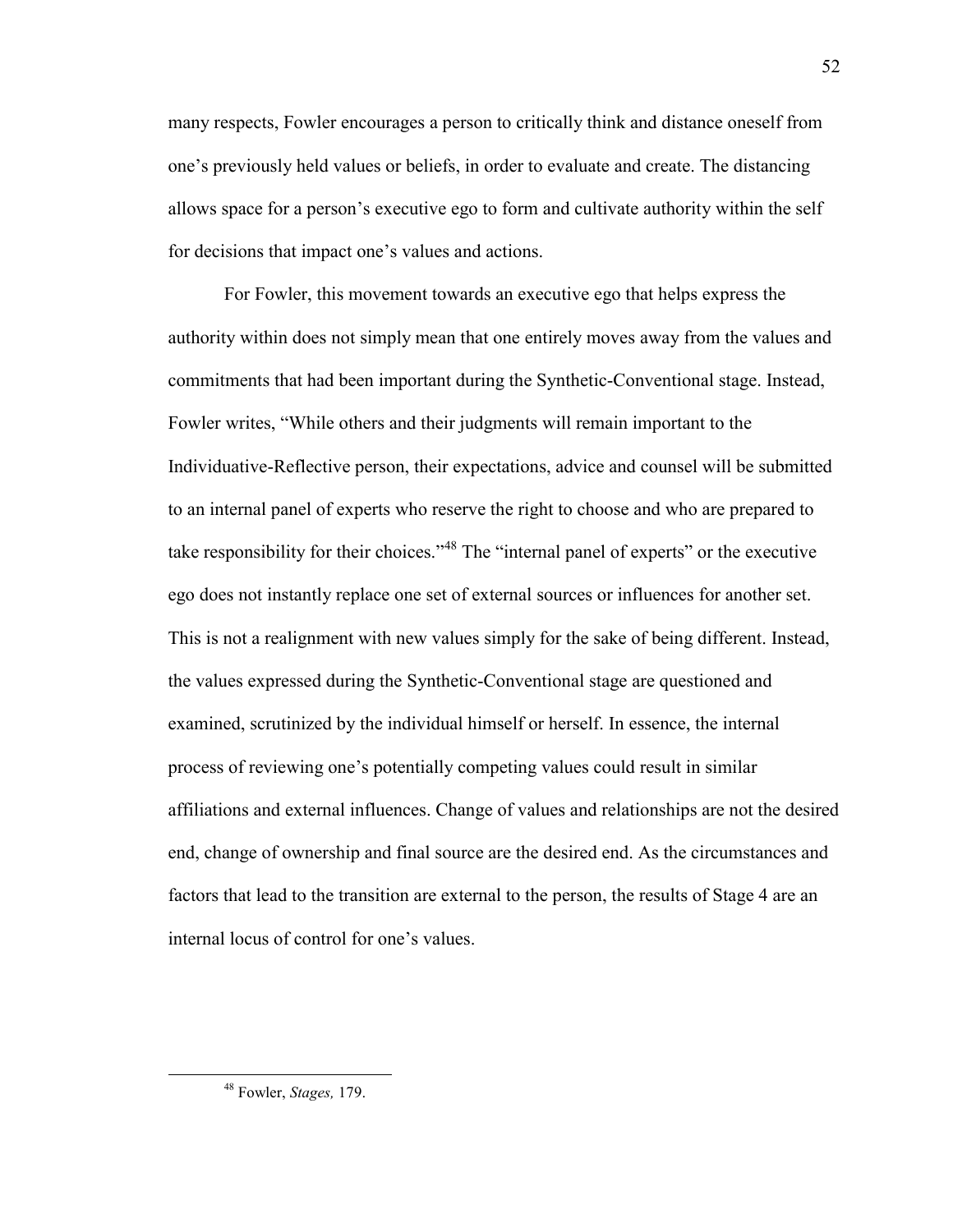One of the difficulties found within Stage 4 is that many people are not able to complete one of the two steps towards internal control. Instead, some people seem capable of only one step. Writes Fowler,

We find that sometimes many persons complete half of this double movement, but do not complete the other. They come face to face with the relativity of their perspectives and those of others to their life experience. But they fail to interrupt their reliance on external sources of authority – and may even strengthen their reliance upon them – in order to cope with this relativity.<sup>49</sup>

Recognizing that one's external sources may conflict with one another is important, but it must lead to the formation of the executive ego. Without doing so a person will never fully reach or flourish in Stage 4.

A person, who has reached Stage 4 and has embraced their own executive ego, has the ability to evaluate individuals and institutions for the value that the individual or institutions provide. Fowler writes that a person operating within Stage 4 is "aware that the self has an ideology that it has formed and re-formed over time, works at apprehending other persons in terms of their personal qualities as well as taking into account the determinative shape of their ideologies and the group experiences that fund them."<sup>50</sup> It is this "taking into account" that exemplifies the intention of Stage 4 in contrast to Stage 3.

### *Journeying Beyond Stage Four*

The creation of an executive ego in the face of overwhelming pressure to conform is a major step towards faith maturity. Fowler articulates that for many people Stage 4 is

<sup>49</sup> Fowler, *Stages,* 179.

<sup>50</sup> Fowler, *Stages,* 180.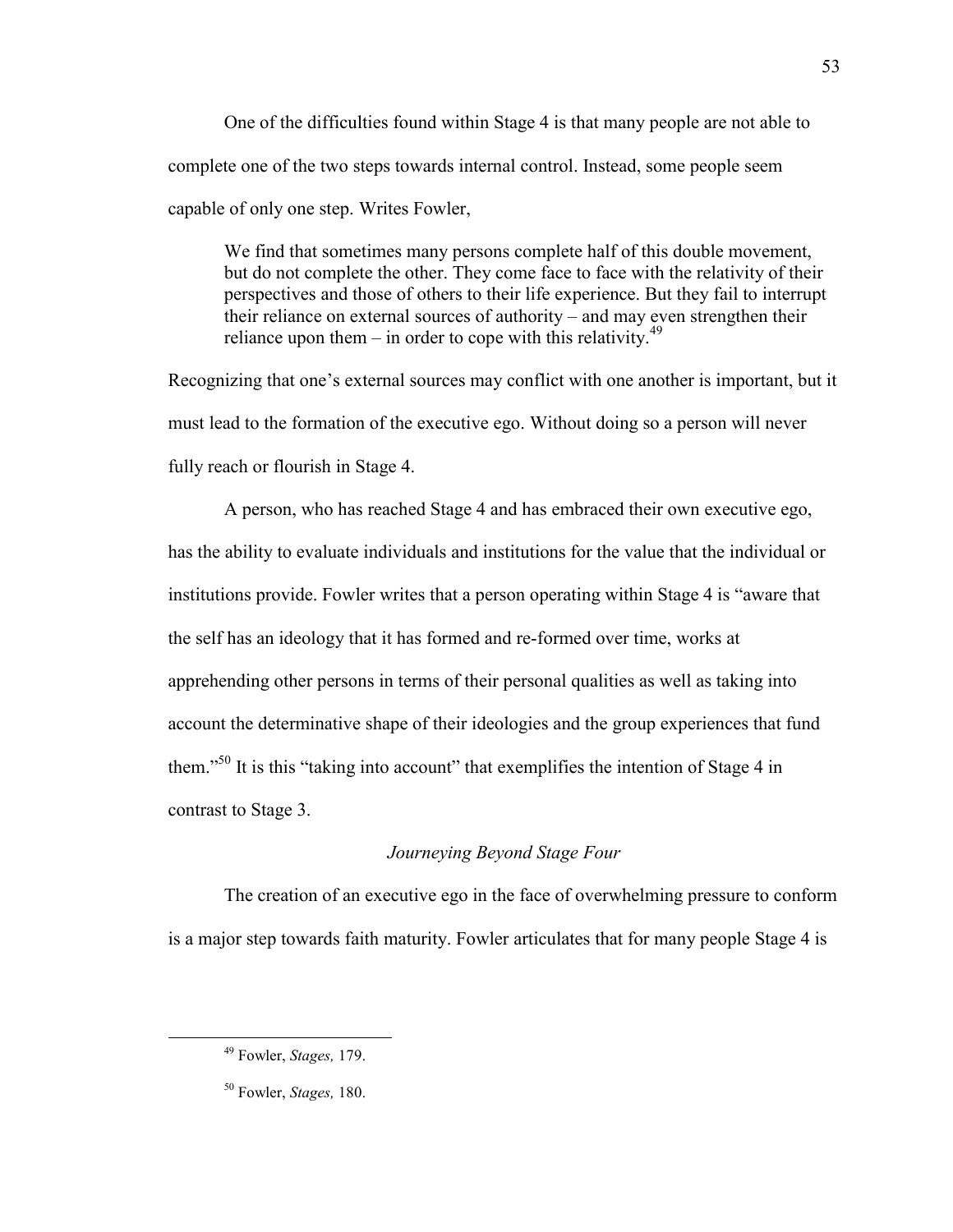either never achieved or can take until middle-age.<sup>51</sup> But Stage 4 does not equate to the highest form of faith maturity according to Fowler. Initially, the formation of identity and the clarity of ideology are positive steps, but these strengths can quickly turn into areas of weakness and vulnerabilities.<sup>52</sup> A person in Stage 4 adopts what Fowler calls a "second" narcissism," wherein an individual believes that he or she, because of the journey he or she has endured and because of the executive ego that has been created, has arrived at the essential understanding of one's faith tradition and demands that others come to the same conclusions  $53$ 

It is the contention of the researcher that many people can achieve a Stage 4 faith, but because the second narcissism is so strong, one can either remain fixed in one's mindset and belief system, or when contradictions arise, he or she finds external sources that also project a similar belief system. The newly acquired external sources can often cause a person to slip back into a Stage 3 pattern of faith. This view necessitates the question of whether or not a person actually achieved a Stage 4 faith. Instead, it may be that a person simply took a prolonged time to switch external sources. The researcher would argue that many start the journey into a self-reflective faith where one establishes an executive ego, but due to the reasons soon to be mentioned, does not allow Stage 4 to be a transitional stage, and therefore moves back to a more permanent and comfortable stage.

<sup>51</sup> Fowler, *Stages,* 182.

<sup>52</sup> Fowler, *Stages,* 182.

<sup>53</sup> Fowler, *Stages,* 182-183.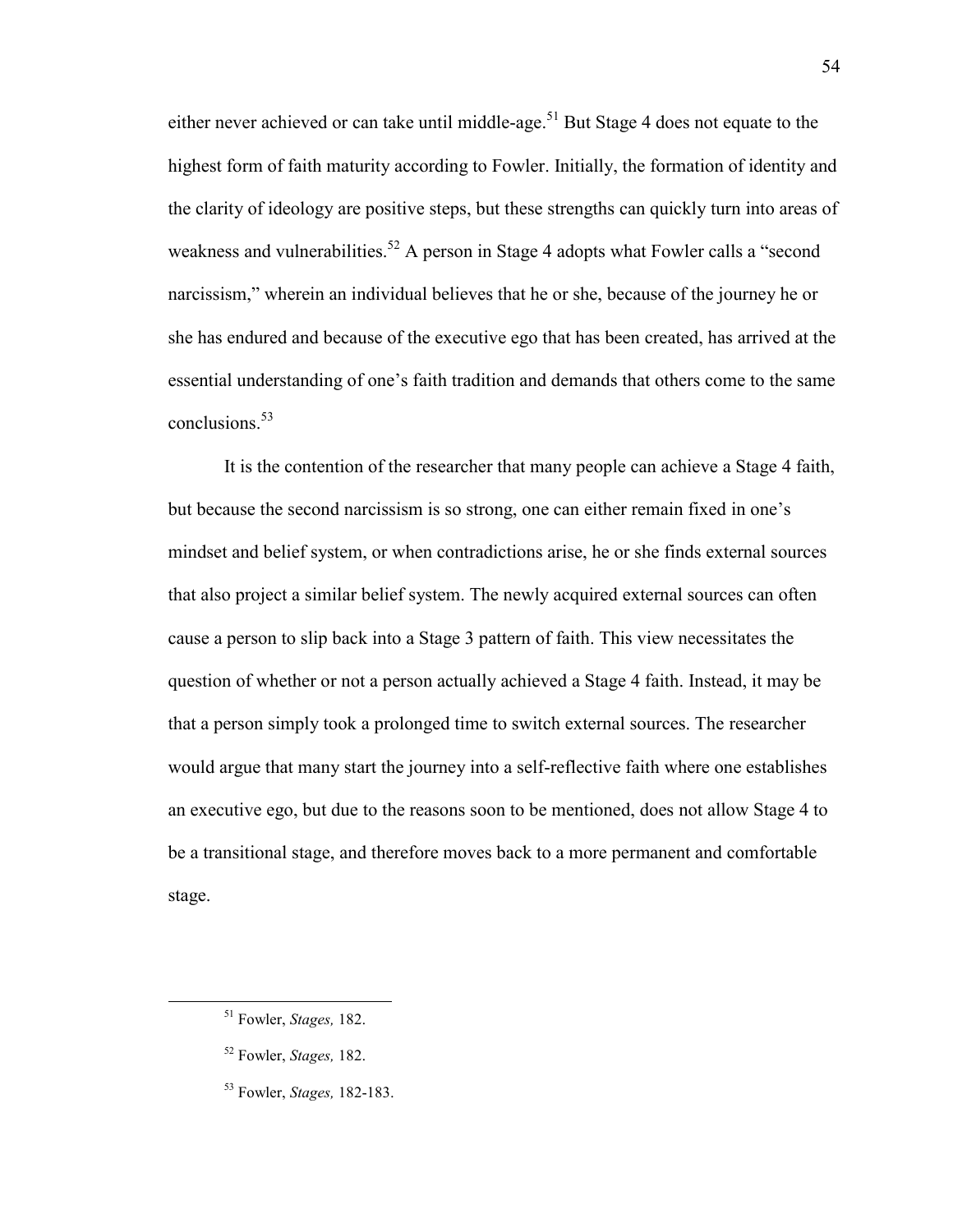There are two possible, but equally inevitable, outcomes for a person in Stage 4. Either a person will recognize the internal tension that can arise due to a limited ability to understand truth fully, or a person will be externally confronted by other symbols, traditions, or myths that will threaten the narcissism of Stage  $4.54$  In each case a person must either retreat to a more comfortable faith or move forward into the ambiguity of a dialectical understanding of faith.<sup>55</sup>

The names that Fowler gives Stages 5 and 6 are Conjunctive Faith and Universalizing Faith, respectively.<sup>56</sup> The simple understanding of Stage 5 is that a person recognizes the need to limit one's understanding of faith to one's own experiences, while remaining open and accepting of another's experiences.<sup>57</sup> The naïve approach of Stage 4 falls away and a person seeks to find value in another's faith journey. Cartwright writes, "Once individuals can step away from and out of the culturally transmitted views that have constrained them, they are able to consider those views as potential alternatives rather than absolute truth."<sup>58</sup> Cartwright is explaining the transition from Stage 3 to Stage 5, through Stage 4. It is a move away from "culturally transmitted views" (Stage 3) and towards views that are "potential alternatives" (Stage 5), instead of views that are "absolute truth" (Stage 4).

The difficulty of Stage 5 is that it does not have an easy landing spot; it is hard to explain the parameters. In essence, it is easier to explain through analogy or experience

- <sup>56</sup> Fowler, *Stages,* 184, 199.
- <sup>57</sup> Fowler, *Stages,* 185.
- <sup>58</sup> Cartwright, 218.

<sup>54</sup> Fowler, *Stages,* 183.

<sup>55</sup> Fowler, *Stages,* 183.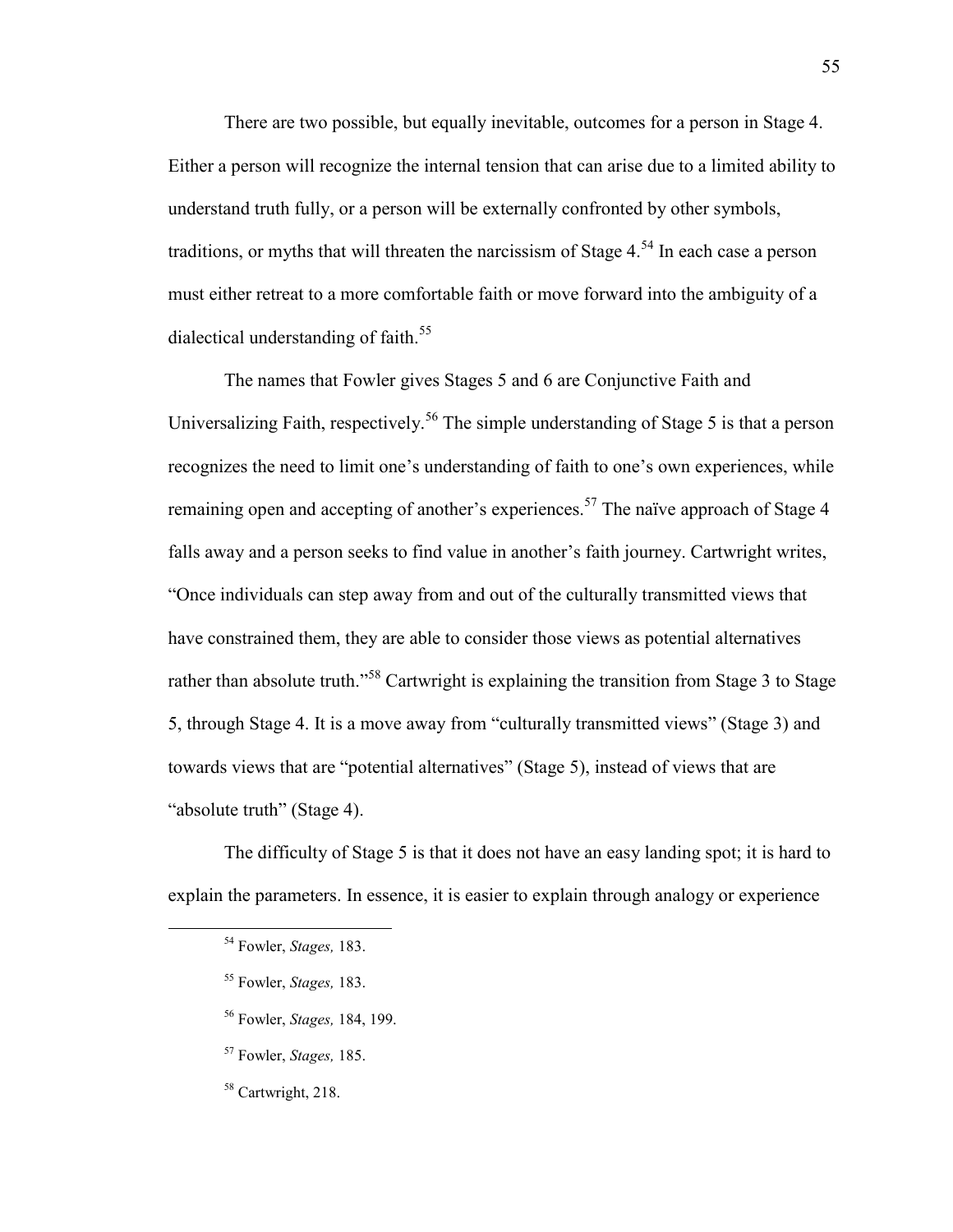than it is through logic. Fowler attempts to explain the parameters: "Conjunctive faith suspects that things are organically related to each other; it attends to the pattern of interrelatedness in things, trying to avoid force-fitting to its own prior mind set."<sup>59</sup> Hoffman writes about this well: "The paradoxical nature of the higher stages of development frequently entail a quality of deep conviction despite being less dependent upon the correctness of belief and being less tied to specific beliefs."<sup>60</sup> The ambiguity of specific beliefs by embracing paradox and the willingness to openly respect others makes a Conjunctive faith both beautiful and highly rare.

Stage 5 in many regards is the final stage of cognitive faith development. But Fowler theorizes that there must be an additional stage, one that ultimately embodies the transformation being echoed in Stage  $5<sup>61</sup>$  Fowler calls this stage, "Universalizing Faith." Stage 6 is the rarest form of faith.<sup>62</sup> It is not a cognitively held stage, but an embodied stage of faith. It is reserved for people who do not simply recognize the need for transformation, but actualize the transformative nature of one's beliefs.<sup>63</sup> Fowler writes, "Stage 6 becomes a disciplined, activist *incarnation*—a making real and tangible—of the imperatives of absolute love and justice of which Stage 5 has partial apprehensions."<sup>64</sup>

What is the goal of faith development? Is the goal to arrive at Stage 6? The definition of Stage 6 would imply that Stage 6 is not something one can arrive at, but

- <sup>61</sup> Fowler, *Stages,* 198.
- <sup>62</sup> Fowler, *Stages,* 200.
- <sup>63</sup> Fowler, *Stages,* 199.
- <sup>64</sup> Fowler, *Stages,* 200.

<sup>59</sup> Fowler, *Stages,* 185.

 $60$  Hoffman, 1028.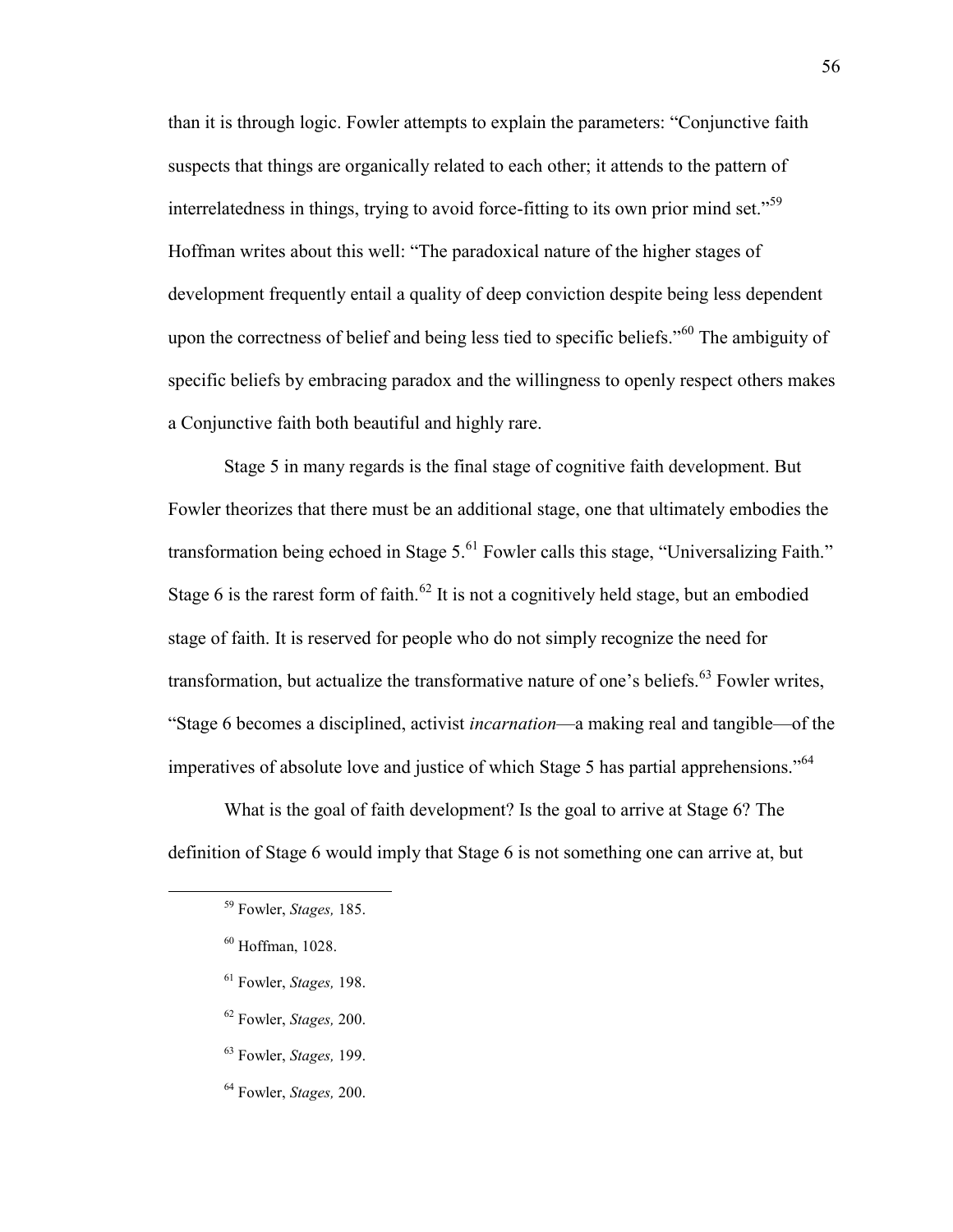simply embody. In many regards, although much of Fowler's work can be characterized as a parallel of cognitive development, the embodied nature of faith is what sets it apart as a way to understand one's self. Faith as relationship has the power to transform. When understood through the lens of faith as relationship, the actualizing definition of Fowler's Stage 6 comes to life. Faith as relationship also requires that one remains open in all stages of one's development. To develop is to remain open to the possibility of change and growth. This is true in all forms of development, including identity development.

#### **Identity Development: James E. Marcia**

The simplest of questions about one's identity and worldview can be the catalyst for a lifetime of frustration, discovery and joy. Faith development is synonymous with identity development. The forming of one's faith as the core relational component of one's self that guides all aspects of one's life is a journey of self-discovery as Fowler articulates.<sup>65</sup> Looking at identity development theory, and specifically the work of James E. Marcia, will allow one to understand from a theoretical perspective how closely linked the two journeys have become. In doing so it will become not only plausible but expected that one uses identity development theory to learn more about faith development.

Identity development theory has a rich history. Erik Erikson's psychosocial theory heavily impacted the direction of Marcia's identity research.<sup>66</sup> Marcia's identity development theory also utilizes the work of Piaget, namely the principles of assimilation, disequilibrium, and accommodation.<sup>67</sup> Marcia presents a model of identity

<sup>65</sup> Fowler, "Postmodern," 163-164.

<sup>66</sup> James E. Marcia, "Development and Validation of Ego-Identity Status," *Journal of Personality and Social Psychology*, Vol. 3, No. 5 (1966): 551.

<sup>67</sup> James E. Marcia and Ruthellen Josselson, "Eriksonian Personality Research and Its Implications for Psychotherapy," *Journal of Personality* 81, no. 6 (2013): 619.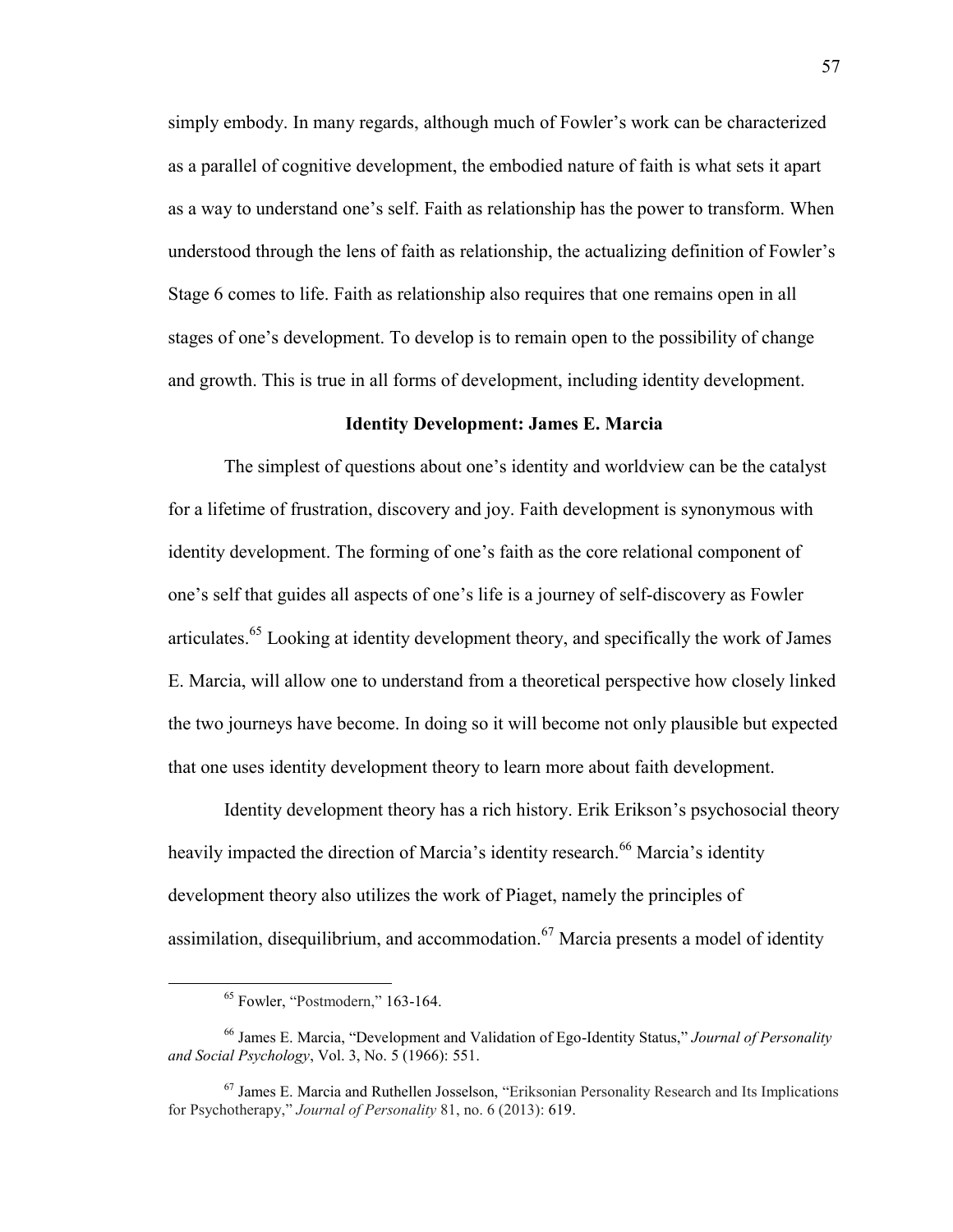formation that has four identity statuses, which are based or predicated on the level of engagement one has with two factors, crisis (or exploration) and commitment.<sup>68</sup> A summary of the identity development theory of Marcia is described in this way, "The emphasis of this theory is on the process through which identity is developed; identity is not necessarily viewed as occurring in stages. It assumes that commitments may be manifest even though we cannot see the identity structure. It also assumes that identity can exist even though we do not see the commitments we have made."<sup>69</sup> Marcia's identity development model is in Figure 3.1.



Figure 3.1. James E. Marcia's Identity Development Model.

The process of identity formation has reaching implications. Marcia writes,

The four identity statuses are based on the dual criteria of exploration (active search among alternatives) and commitment (demonstrated investment) in important life areas including occupational choice, ideology (religious and political beliefs), and ideas about relationships (sexuality, sex roles, etc.).<sup>70</sup>

The area of ideology is specifically of interest for this project.

 $68$  Marcia, "Development and Validation," 551.

<sup>&</sup>lt;sup>69</sup> ASHE-ERIC Higher Education Report, "Theoretical Frameworks of Identity Development Theory: Foundational Theories." *ASHE-ERIC Higher Education Report* 29, no. 6 (2002): 11.

 $^{70}$  Marcia and Josselson, "Eriksonian," 619-620.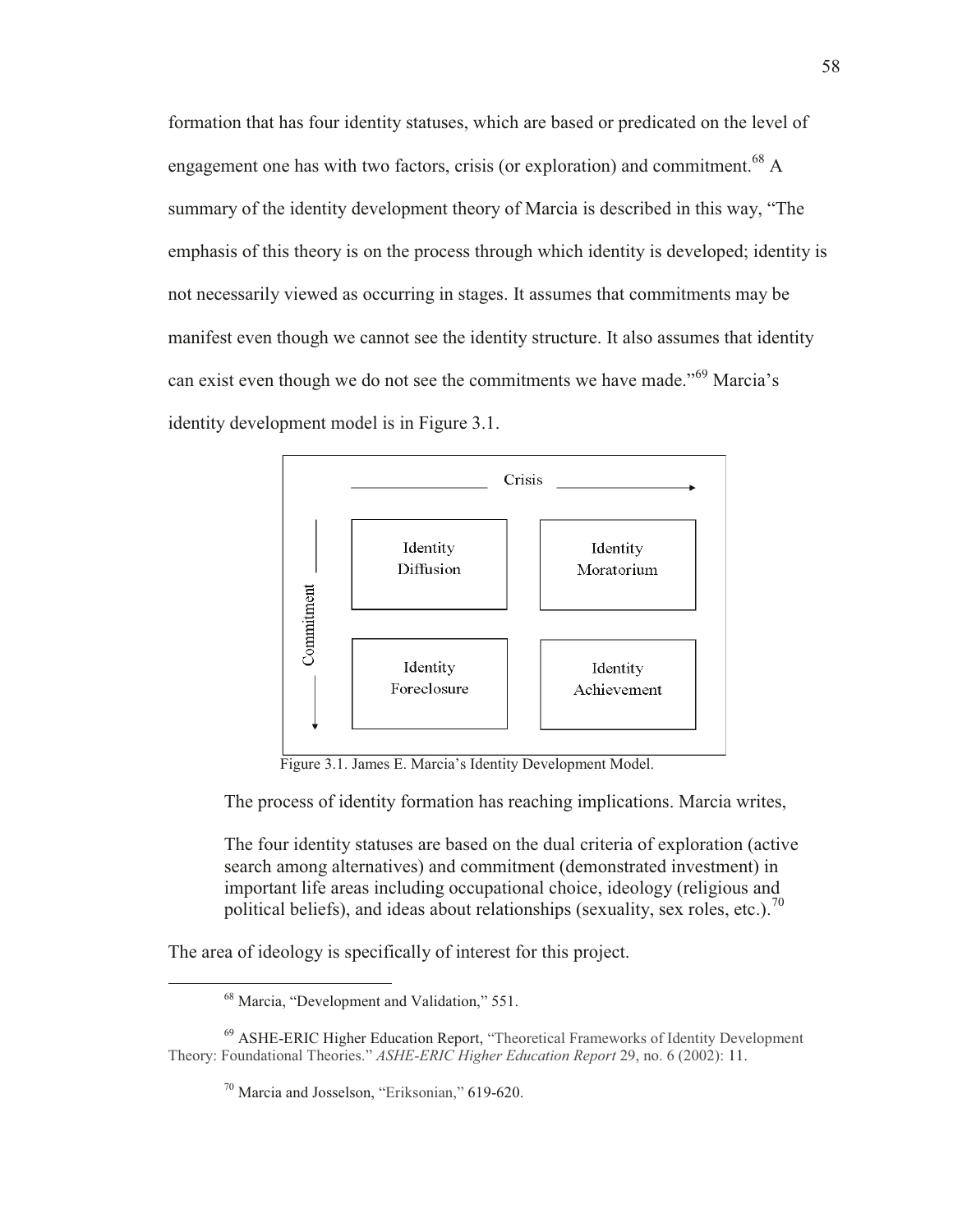Questions about one's identity and the formation of a consistent personal narrative do not happen in early childhood. Marcia writes,

Issues of identity first become predominant at late adolescence because this is when the necessary physiological, cognitive, and social expectational factors are present. Societies expect, and adolescents expect of themselves, that the young person will make occupational and ideological commitments that will bridge the gap between dependent childhood and mutually interdependent adulthood.<sup>71</sup>

It is this phase of development that impacts the research being conducted in this project.

# *Identity Diffusion*

The first identity status that Marcia describes is Identity Diffusion. "Although there are varieties of Identity Diffusion, they have in common a lack of commitment and meaningful exploration."<sup>72</sup> For many, there is not a pursuit of difference, which would instigate meaningful exploration, and there is also not a significant amount of difference or crisis happening in one's life that would cause the type of questions and longing that one finds with those in Moratorium. Meaningful exploration can be a personally explored desire or it can be the result of circumstances that happen to a person.

In describing how adolescents and teens experience Identity Diffusion, Marcia writes, "Young people in states of Identity Diffusion find it impossible to locate themselves meaningfully in a social matrix and may drift from one endeavor to another, unable to integrate a sense of purposefulness or coherence.<sup>773</sup> Unfortunately, those who find themselves in identity diffusion are susceptible to many different persuasions, some of which have unhealthy consequences. It should also be noted that for many the journey

<sup>71</sup> Marcia and Josselson, "Eriksonian," 619.

<sup>72</sup> Marcia and Josselson, "Eriksonian," 621.

<sup>73</sup> Marcia and Josselson, "Eriksonian," 621.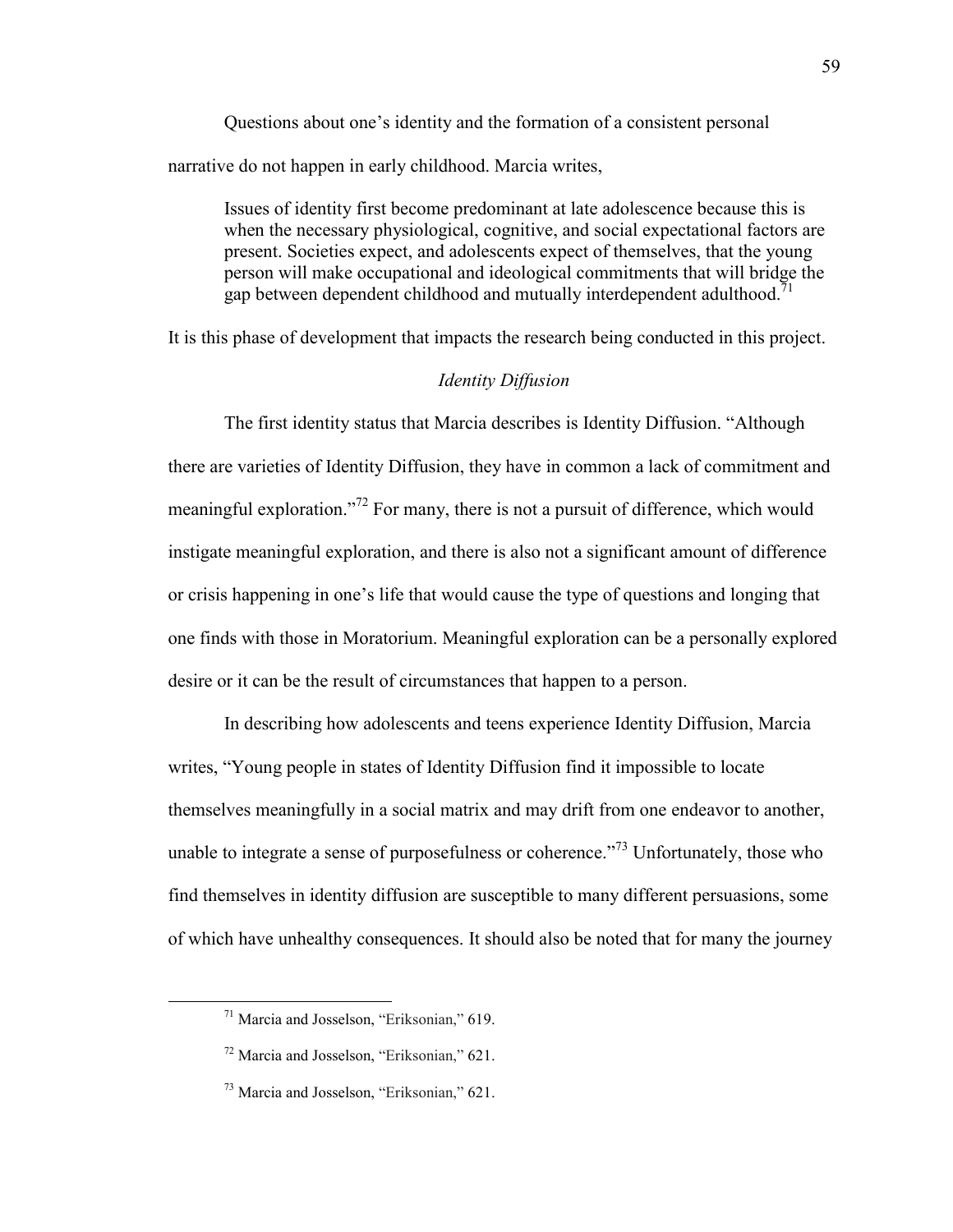away from identity diffusion is often a highly committed indoctrinated belief system, which results in foreclosure. In light of identity achievement, with its focus on selfdetermination, foreclosure can seem like a dangerous or warped status. But for someone meandering through identity diffusion, foreclosure may be life-saving given the other options that vie for a person's attention and commitment.

Identity diffusion has many different causes. Some of these causes can be internal to the person. In other cases the cause may be the environment in which one is supposed to develop a sense of identity. Marcia writes,

Identity diffusion is often experienced as a sense of meaninglessness, as the individual is unable to find a place in an ordered universe. These deficits may be the result of objectively inadequate facilitating environments or some constitutional deficiencies which interfere with attachment, bonding, and the formation of internal representations.<sup>74</sup>

For the purposes of this project, the cause of most concern is the environments that should facilitate one's identity formation. These are the factors that are influenced by and at times under the control of external sources and influencers. Knowing how these environments contribute to identity formation is foundational for the development of healthy spiritual formation practices.

#### *Identity Foreclosure*

When a person is presented with or searches out an ideology that confirms his or her thinking, the result is often a sense of foreclosure around that position. In Foreclosure, a person is deepening his or her understanding of self in relation to people and institutions that agree with one's desired identity. Foreclosures are not people who

<sup>74</sup> Marcia and Josselson, "Eriksonian," 621.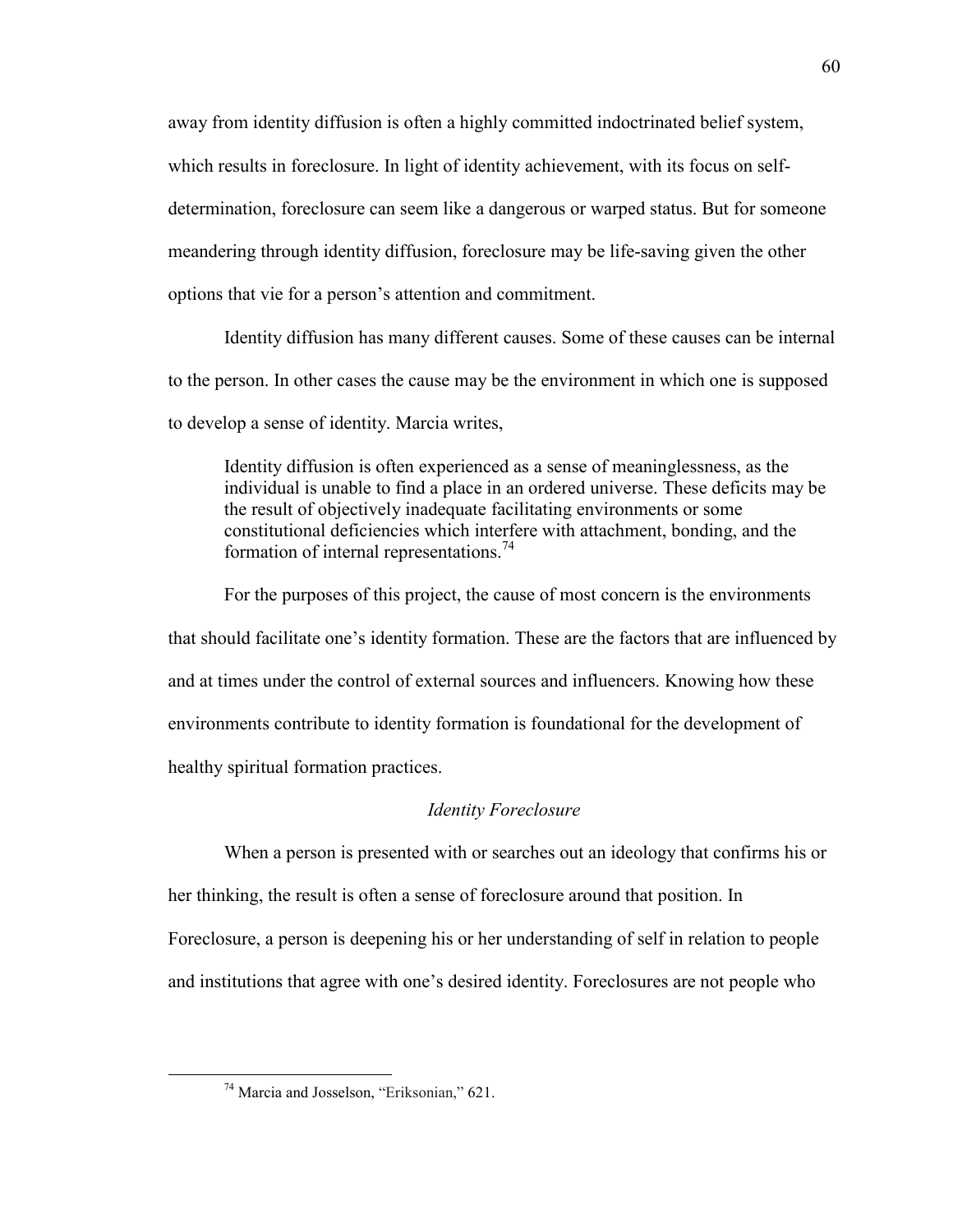are searching for difference through meaningful exploration.<sup>75</sup> Crisis and difference have yet to either be pursued or happened upon a person who identifies with the foreclosed status.

Many people do not arrive in the foreclosed status through an objective process of exploration. Instead, Marcia writes, "Foreclosures are strongly committed to their identity positions, but they have adopted unquestioningly beliefs and values that have been bestowed upon them by authority figures."<sup>76</sup> A person who experiences foreclosure is understood to hold onto social or family norms without questioning them.<sup>77</sup> Marcia adds, "While Foreclosures' self-esteem may sometimes be brittle, it is firmly embedded in whatever belief system or set of goals they have carried forth from childhood."<sup>78</sup> Many of the young people in Christian higher education could tell a story similar to that of a foreclosed person. The values and principles of their identity were handed to them through parents and trusted authorities within a religious setting, which engendered trust and reliance upon such values.

Marcia summarizes foreclosed people well when he writes,

In interviews, foreclosures impress one as being firm in their beliefs and certain of their life directions. However, they usually do not locate the source of these commitments as issuing from themselves. Rather, they tend to ascribe who they are now rather directly to influences from the past. One gets a certain sense of rigidity and brittleness about them; they are reluctant to consider seriously alternatives to their current positions.<sup>79</sup>

 $\overline{a}$ 

 $79$  James E. Marcia, "Education, Identity and iClass: From education to psychosocial development," *Policy Futures in Education* vol. 7 no. 6 (December 2009): 672.

<sup>75</sup> Marcia, "Development and Validation," 552.

<sup>76</sup> Marcia and Josselson, "Eriksonian," 620.

<sup>77</sup> ASHE-ERIC Higher Education Report, 11.

<sup>78</sup> Marcia and Josselson, "Eriksonian," 620.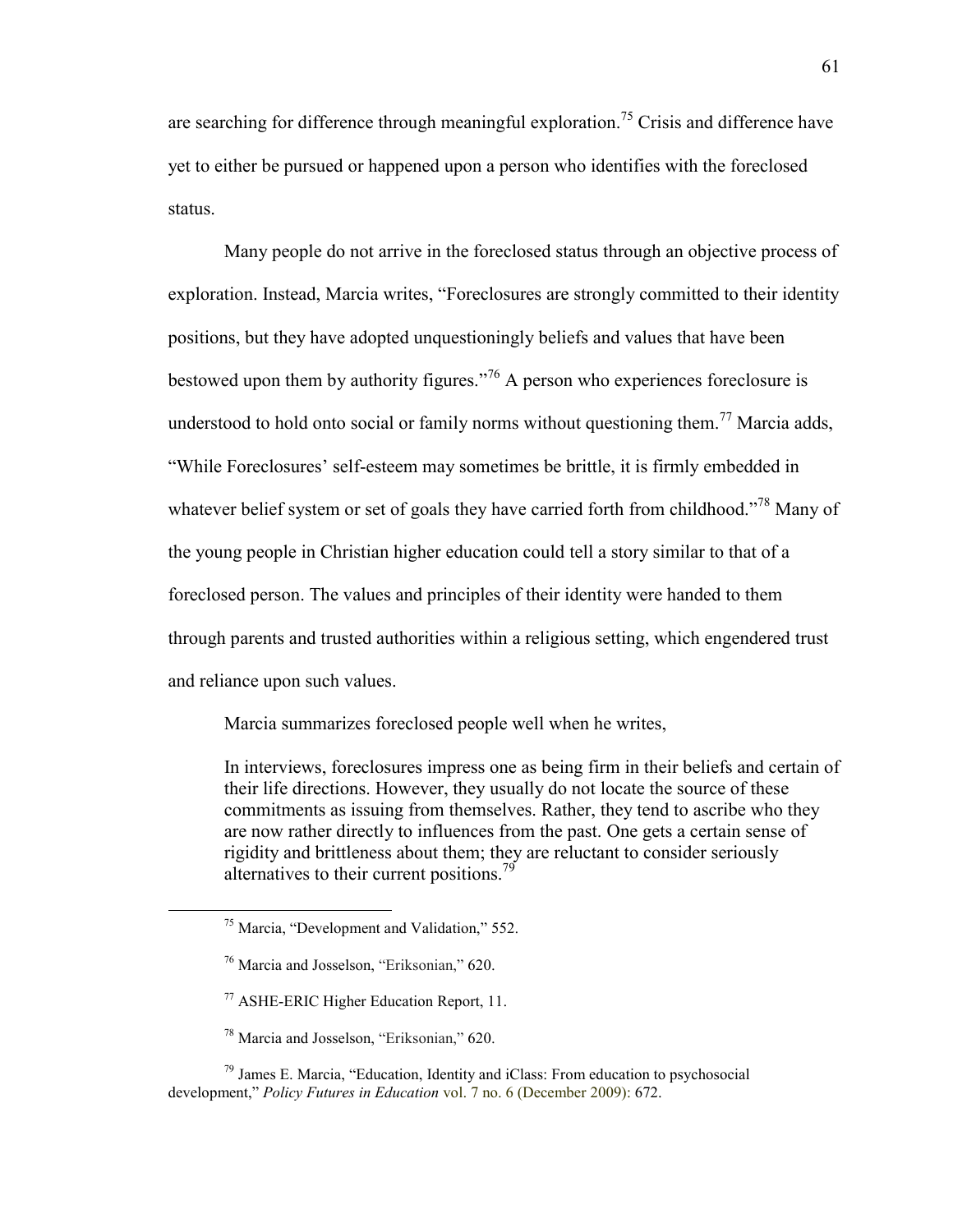It is not easy to attempt to change or challenge a person who is deeply rooted in a foreclosed position. Most objections only cause further distancing and retreat into safe spaces or safe relationships that reinforce commonly held narratives. For people in the Foreclosure phase of identity development "their wish is usually to change external conditions rather than themselves."<sup>80</sup> Not only could a challenge push a foreclosed person deeper into the proverbial corner, ${}^{81}$  but a significant challenge could also push someone into an unhealthy place of despair. Marcia writes, "When attempting to challenge a Foreclosure's entrenched position, it is important to proceed gently and cautiously. A tooabrupt disequilibration can leave the patient with no internal standards for positive selfevaluation and, hence, empty and despairing.<sup>382</sup> This space of tension and disequilibrium is not in and of itself bad. The problem is that a person could move towards hopelessness, where identity is being negated. The goal in challenging a person is for that person to engage meaningful exploration that can eventually produce Identity Achievement.

# *Identity Moratorium*

Meaningful exploration and the willingness to engage difference can lead to the identity status of Moratorium. A person can find himself or herself in this status for many reasons. One reason could be a self-inflicted cause; he or she starts to question the nature or value of their chosen identity. Another reason could be a tension between trusted authority figures (people or institutions). When the tension becomes prevalent, the person can find himself or herself unsure of what to believe or where to place trust. Finally, a

<sup>80</sup> Marcia and Josselson, "Eriksonian," 620.

<sup>81</sup> Marcia, "Development and Validation," 552.

<sup>&</sup>lt;sup>82</sup> Marcia and Josselson, "Eriksonian," 621.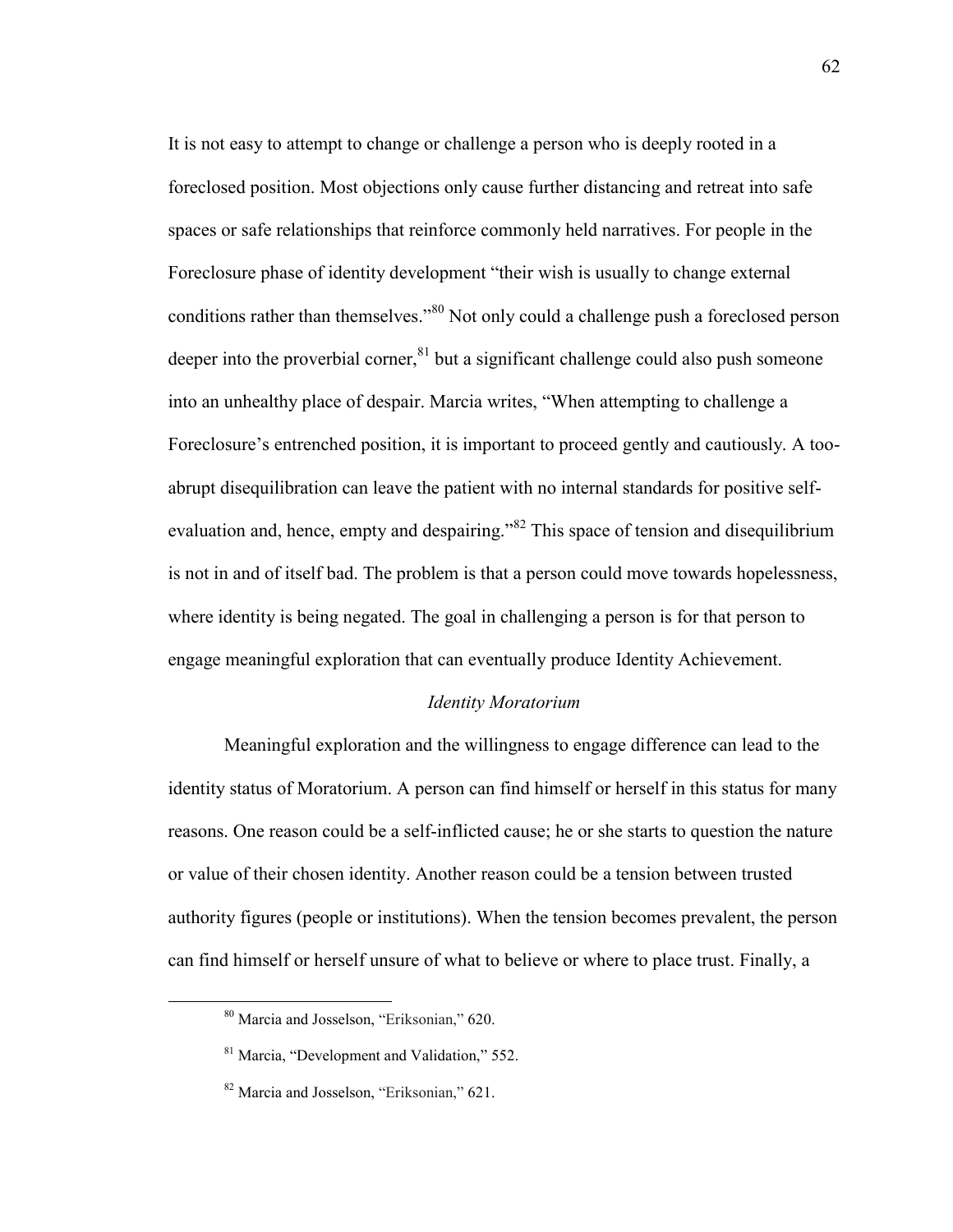third reason is that life circumstances could force or necessitate questions and disequilibrium. The failure of a person, a relationship, or an institution can cause one to meaningfully explore his or her identity. Ultimately, a person in Moratorium is in the process of finding a compromise between many influences, namely, authority figures (parents especially), societal expectations, and oneself. $83$ 

In this status a person is questioning their commitments, which includes one's values and the relationships (with individuals and institutions) that have shaped those values. Marcia writes,

People in the Moratorium status are currently in an identity crisis. They are struggling to find positions to commit to. For people in the Moratorium status, guilt and anxiety can become so overwhelming that the clear thinking necessary to exploration becomes clouded or blocked. Or the young person in a Moratorium phase may become stuck and despairing of ever finding a social choice that 'feels right. $^{84}$ 

When engaging a person who finds himself or herself in this space, it is imperative to come alongside and not simply attempt to solve the question at hand. A person in Moratorium has been facing significant questions about his or her commitment to certain authority structures and people and could easily slip back into reliance upon an authority structure as opposed to moving towards an internal sense of identity formation. In writing about how a therapist can assist someone in the status of Moratorium, Marcia writes,

"Although the presence of excessive guilt, anxiety, or depression within the Moratorium group may signal pathological processes at work, some internal struggle that creates these affects is developmentally necessary and should be validated, not 'solved' by the

<sup>83</sup> Marcia, "Development and Validation," 552.

<sup>84</sup> Marcia and Josselson, "Eriksonian," 620.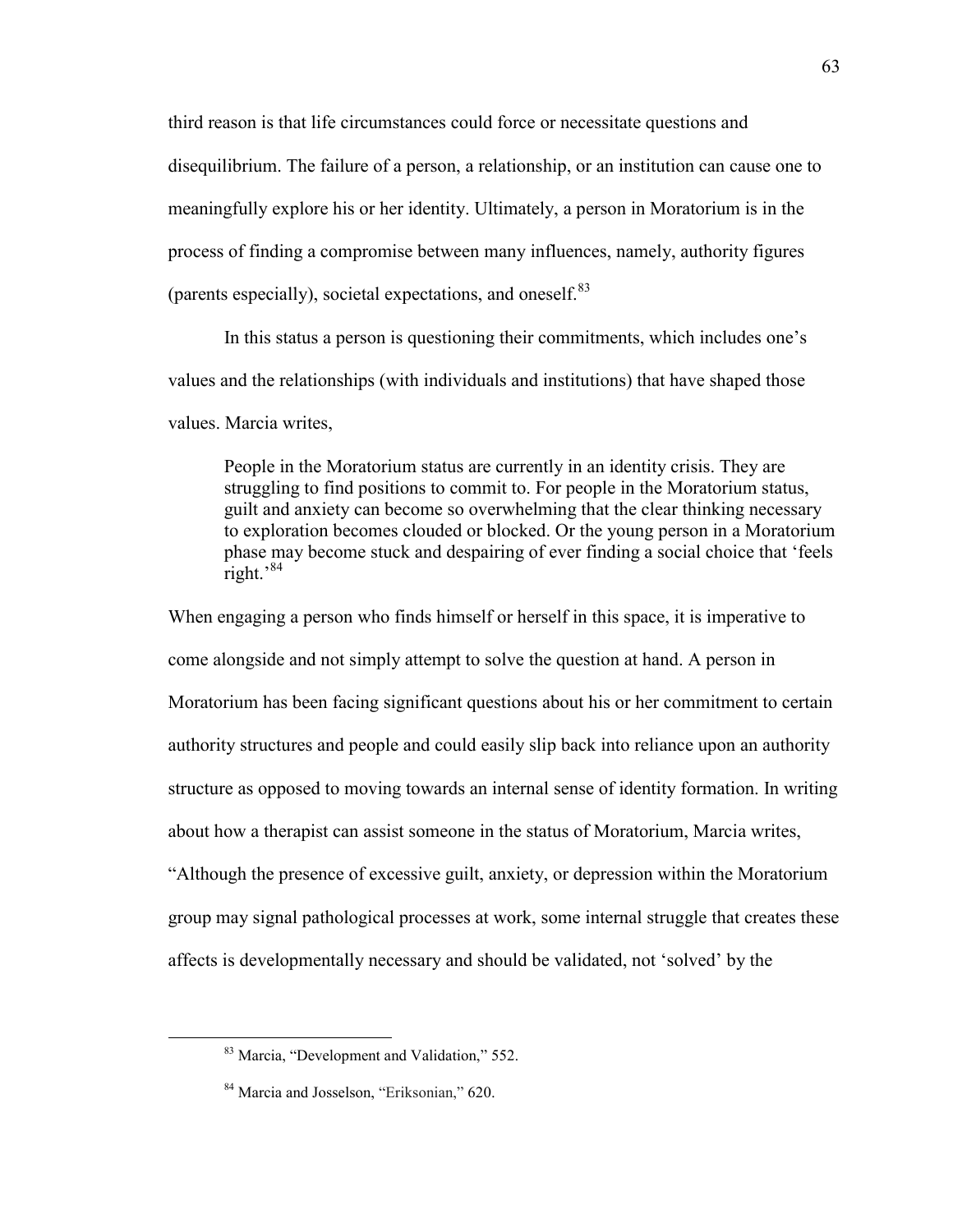therapist."<sup>85</sup> The first step toward engaging with a person in Moratorium is to validate his or her struggle, to honor the space in which the question or disequilibrium has become a reality. The second step is to refrain from solving and instead become a fellow explorer within the disequilibrium. Marcia goes on to write, "It is a challenge to sit through the obvious pain these persons experience and not try to intervene. But the last thing individuals in a Moratorium phase need is an overly 'helpful' therapist. They are undergoing a meaningful, though uncomfortable, crisis which the thoughtful therapist can help them to contain and explore."<sup>86</sup>

In order for a person to move through Moratorium, one must learn to trust his or her internal voice. External authority structures or people are no longer able to provide the stability needed to arrive at equilibrium, and therefore the person must look inside himself or herself. Marcia writes, "The process of identity formation requires sufficient personality structuralization and management of internal conflict for the individual to be able to attempt joining the self to a larger purpose."<sup>87</sup>

# *Identity Achievement*

A person reaches Identity Achievement when he or she "has experienced a crisis period and is committed to an occupation and ideology."<sup>88</sup> The evaluation of one's ideological beliefs and the ability to come to a place of congruence allows the person to

<sup>&</sup>lt;sup>178</sup> Marcia and Josselson, "Eriksonian," 620.

<sup>86</sup> Marcia and Josselson, "Eriksonian," 620.

<sup>87</sup> Marcia and Josselson, "Eriksonian," 620.

<sup>88</sup> Marcia, "Development and Validation," 551.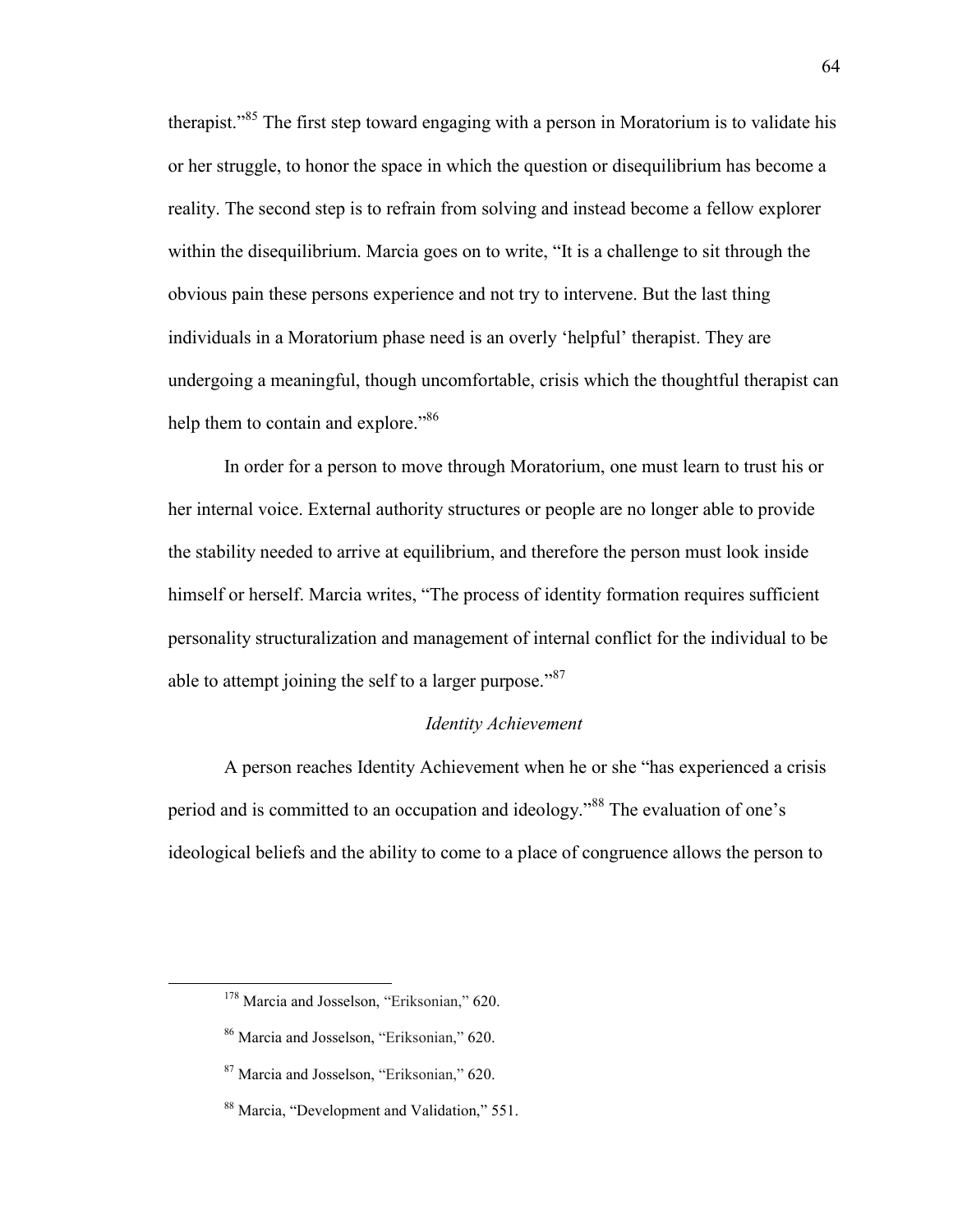act confidently.<sup>89</sup> It is this step of acting confidently that Marcia finds particularly important as identity development theory is closely aligned with psychosocial theory.<sup>90</sup>

Identity Achievement is also concerned with how one learns to think and process. "Advanced identity formation is associated with advanced reasoning ability. It seems that adolescents and adults who can take multiple perspectives on themselves and others also have a firmer and more flexible sense of who they are."<sup>91</sup> The ability to analyze and synthesize information allows one the space to journey through crisis and disequilibrium while staying connected to important commitments.

The crises and questions that can arise in a person's life can often lead to times of anxiety and debilitating worry. The ability to rationalize and name the fear, as well as trust one's own capabilities, is essential as one moves towards Identity Achievement. Marcia writes, "An Identity Achieved individual is reasonably integrated and self-aware, possessing an inner world and a sense of self, having adequate defenses against overwhelming anxiety.<sup>"92</sup> A person who is capable of handling the inevitable tensions of life without retreating to institutional or externally sourced safe spaces is exemplifying the type of internal self-reliance that characterizes a clear and thoughtful understanding of one's identity.

<sup>89</sup> Marcia, "Development and Validation," 551.

<sup>90</sup> Marcia, "Development and Validation," 551.

<sup>&</sup>lt;sup>91</sup> James E. Marcia "Treading Fearlessly: A Commentary on Personal Persistence, Identity Development, and Suicide," *Monographs of the Society for Research in Child Development* 68, no. 2 (2003): 133.

<sup>92</sup> Marcia and Josselson, "Eriksonian," 620.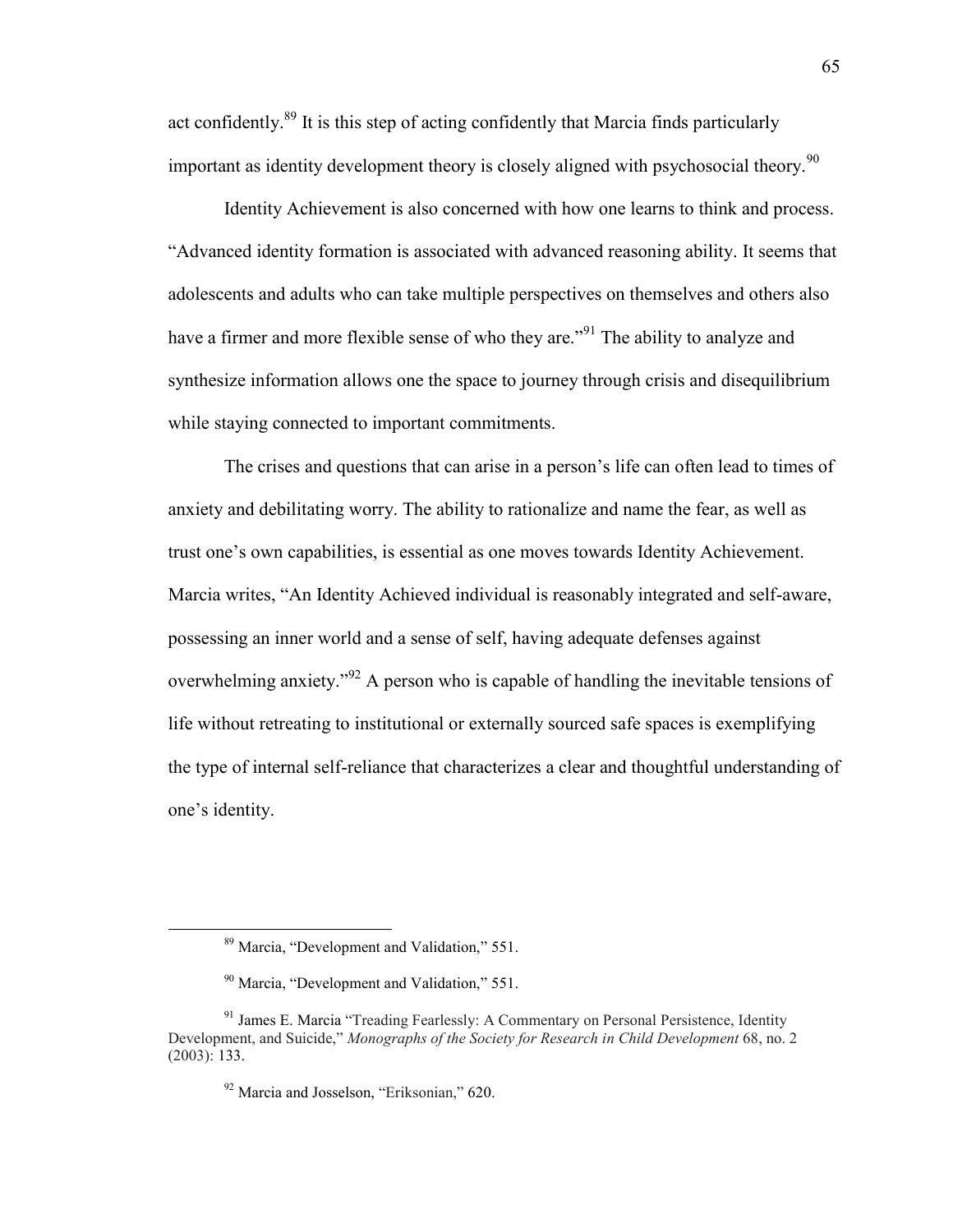#### **Self-Authorship: Marcia B. Baxter Magolda**

As intricately and synonymously as faith development and identity development seem to be, self-authorship equally helps one define and articulate the journey towards ownership. From the recognition of dependence upon external sources, through the shadowlands of pain and mystery, with the help of integral partnerships, one is able to discover and rely upon an internal voice.  $93$  This is the journey of self-authorship. And it is this journey that helps provide language and direction as one seeks to understand the process towards faith ownership.

The complexities of faith development are mirrored in the development of one's identity and in the process towards self-authorship. Terry M. Wildman captures the complex nature of development well when he writes, "Part of the mystery of learning is the question of how we move from relatively naive, shallow, or incorrect representations to scripts and schemas that are more complex and suitable for the world yet to be discovered. It turns out this is very much the developmental mystery faced along the route to self-authorship."<sup>94</sup>

Marcia B. Baxter Magolda has given definition to the concept of self-authorship. Her work has strongly impacted how researchers understand how individuals are able to move toward trusting one's internal voice as opposed to the dominating voices of trusted others. Baxter Magolda comments about participants moving from authority-dependence to self-authorship, writing, "Self-authorship requires their willingness to take increased

<sup>93</sup> Marcia B. Baxter Magolda, *Authoring Your Life: Developing an internal voice to navigate life's challenges* (Sterling, VA: Stylus, 2009), 6.

<sup>&</sup>lt;sup>94</sup> Terry M. Wildman, "Taking Seriously the Intellectual Growth of Students: Accommodations for self-authorship," *New Directions for Teaching and Learning*, no. 109 (2007): 21.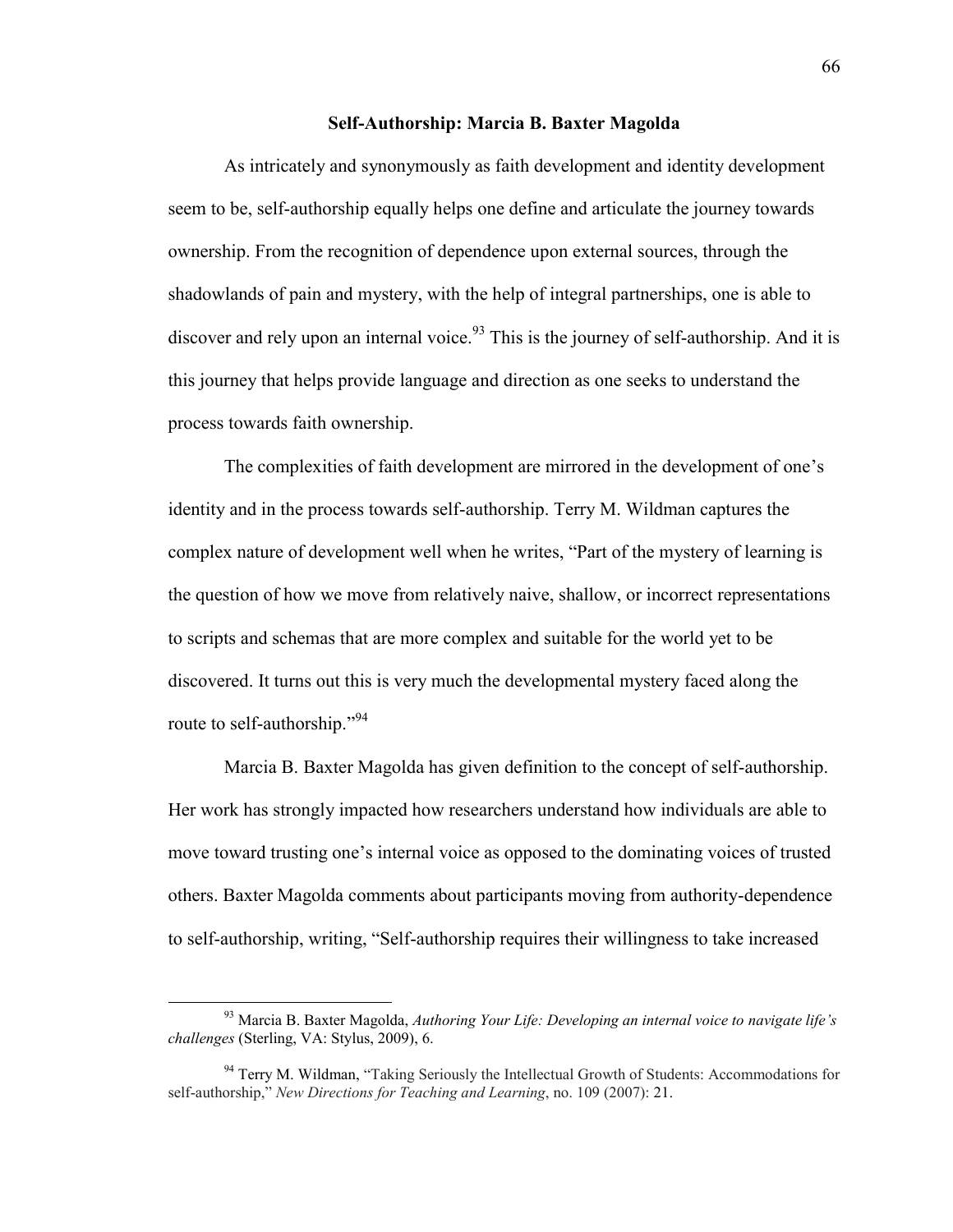responsibility for the journey, and a willingness on the part of their partners to move into a supporting role.<sup>"95</sup> One of the unique aspects of self-authorship, in contrast to faith development and identity development, is the open acknowledgment of partnerships in a favorable light. Although self-authorship is the ultimate goal, it is clear that selfauthorship does not happen independent of others. Baxter Magolda writes, "[Selfauthorship] also requires interdependence with other people to gain access to other perspectives without being consumed by them. As a result, self-authorship is more than a skill; it is a way of making meaning of one's experience."<sup>96</sup>

# *External Influence*

For her study on self-authorship, Baxter Magolda found that the participants "entered college heavily reliant on external authorities for what to believe, how to learn, how to define themselves, and how to build relationships with others. They made decisions based on what they thought others expected of them rather than on selfdetermined criteria."<sup>97</sup> Many of the students that Baxter Magolda worked with followed formulas for their success and lacked exposure to diverse perspectives, limiting their ability to think critically for themselves.<sup>98</sup> When pushed, they also had a hard time articulating their own values, beliefs and identity.<sup>99</sup>

<sup>95</sup> Baxter Magolda, *Authoring,* 250.

<sup>96</sup> Marcia B. Baxter Magolda, "Developing Self-Authorship in Graduate School," *New Directions for Higher Education*, no. 101 (1998): 41.

<sup>97</sup> Baxter Magolda, *Authoring,* 6.

<sup>98</sup> Marcia B. Baxter Magolda, *Making Their Own Way: Narratives for transforming higher education to promote self-development* (Sterling, Virginia: Stylus, 2001), 71-72.

<sup>99</sup> Baxter Magolda, *Making*, 71-72.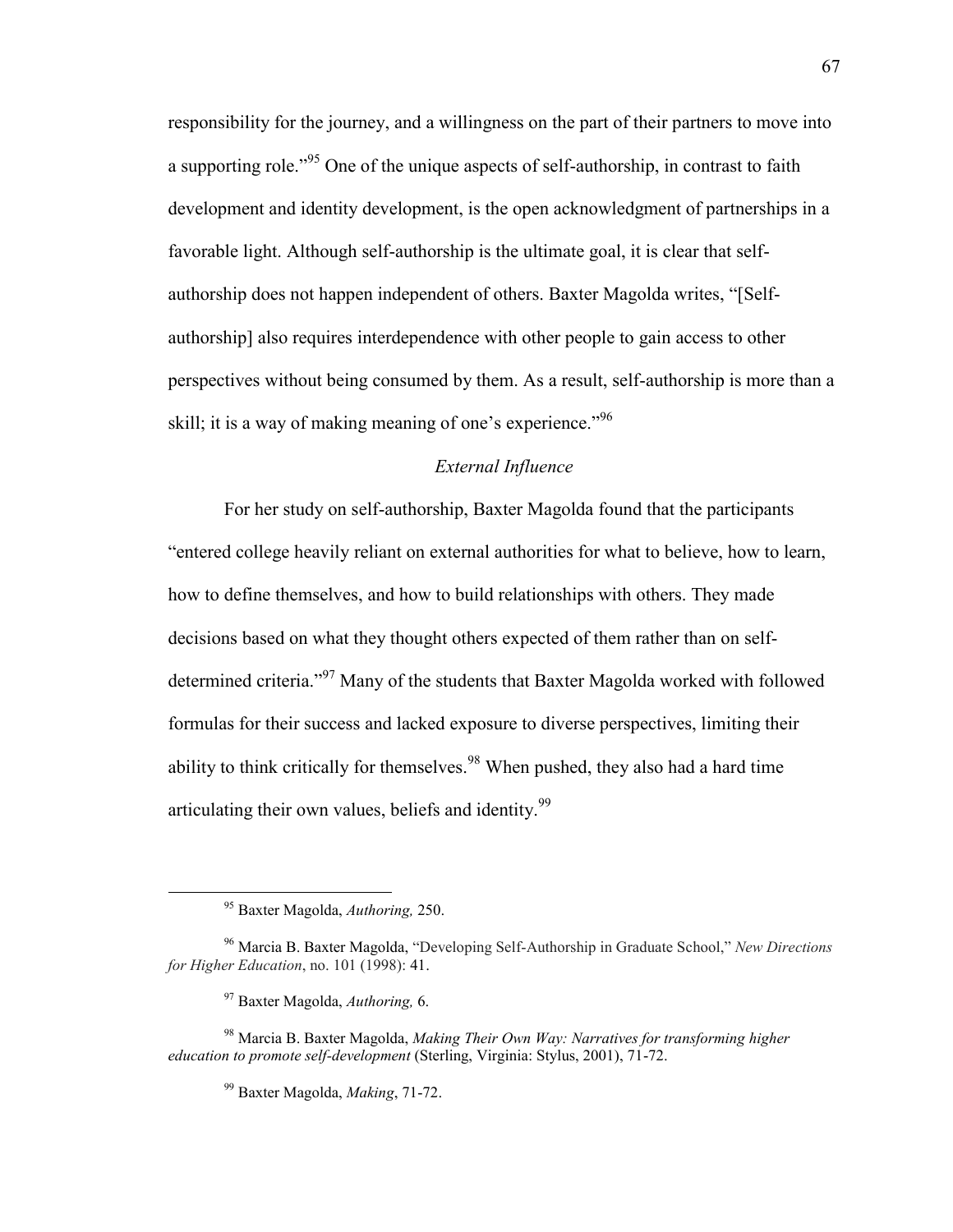Anne Laughlin and Elizabeth G. Creamer also discuss the reliance upon formulas for forming meaning. They write, "Individuals early in the developmental journey, who make meaning based on external formulas, would be expected to seek answers from authority and to uncritically follow the advice of others perceived to know the right course of action."<sup>100</sup> It is the uncritical nature of accepting direction that becomes most concerning when one desires to see another grow in maturity and ownership of one's decisions.

The landscape of higher education has not been conducive to the type of development that self-authorship would ascribe to for a young person. Instead of cultivating an internal locus of authority, much of higher education methodology seems to cultivate quite the opposite. Baxter Magolda, in writing about the specificity of education, said,

Many participants reported that in their secondary schools, and sometimes in college, knowledge was portrayed as something students acquired from teachers. Learners were viewed as receptacles of this knowledge rather than active partners in learning. As a result, learners had no idea that they should use their internal voices to form their beliefs. $101$ 

But it is not simply the methods being used (such as a knowledge acquisition methodology); instead, there is a dependence upon the people in authority to provide the correct answers. Baxter Magolda found through her research that "as college seniors, 80 percent of the group still relied heavily on external authorities to decide what to believe.

<sup>100</sup> Anne Laughlin and Elizabeth G. Creamer, "Engaging Differences: Self-Authorship and the decision-making process," *New Directions for Teaching and Learning*, no. 109 (2007): 44.

<sup>101</sup> Baxter Magolda, *Authoring,* 275.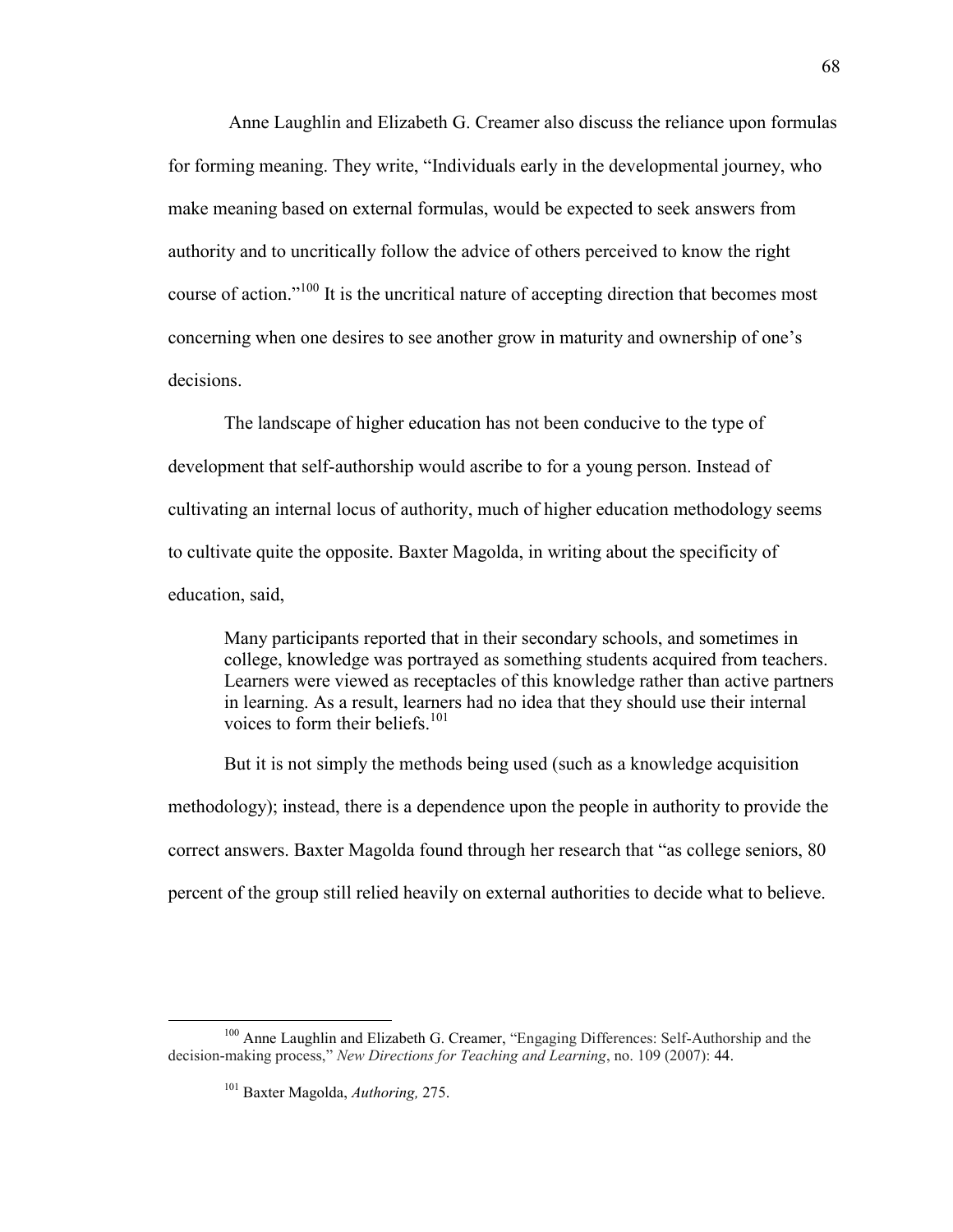Most of them left college believing that following the plans they had acquired from authorities would yield success in adult life."<sup>102</sup>

College environments do not often offer students the necessary guidance or skill development to enhance their trust in their internal voice, which only reinforces the need to rely on external formulas.<sup>103</sup> Peggy Meszaros frames the problem within higher education thusly: "What is missing in all the calls for more accountability for students' intellectual growth is an understanding of a theoretical context for developmental transformations and a model for implementing the teaching and learning process that fosters growth."<sup>104</sup> The problem in higher education is not in a lack of intellectual preparation for students, but in not creating environments that actually encourage internal growth through challenge and support. Instead, educational settings, like the family and work environments inhibit people's growth toward an internal voice.<sup>105</sup>

Baxter Magolda helpfully reappropriates the necessary transformation needed to move past an externally driven identity. Instead of simply consuming information or working on a skill, Baxter Magolda acknowledges that a transformation of how people view "knowledge, their identity, and their relations with others" is the only way to move towards self-authorship.<sup>106</sup> Laughlin and Creamer provide an important factor when initiating the journey towards self-authorship. They write, "A key feature of self-authored

<sup>102</sup> Baxter Magolda, *Authoring,* 6.

<sup>&</sup>lt;sup>103</sup> Marcia B. Baxter Magolda, "Self-Authorship: The foundation for twenty-first-century education," *New Directions for Teaching and Learning*, no. 109 (2007): 70.

<sup>104</sup> Peggy S. Meszaros, "The Journey of Self-Authorship: Why is it necessary?" *New Directions for Teaching and Learning*, no. 109 (2007): 6.

<sup>105</sup> Baxter Magolda, *Authoring,* 324.

<sup>106</sup> Baxter Magolda, "Self-Authorship," 69.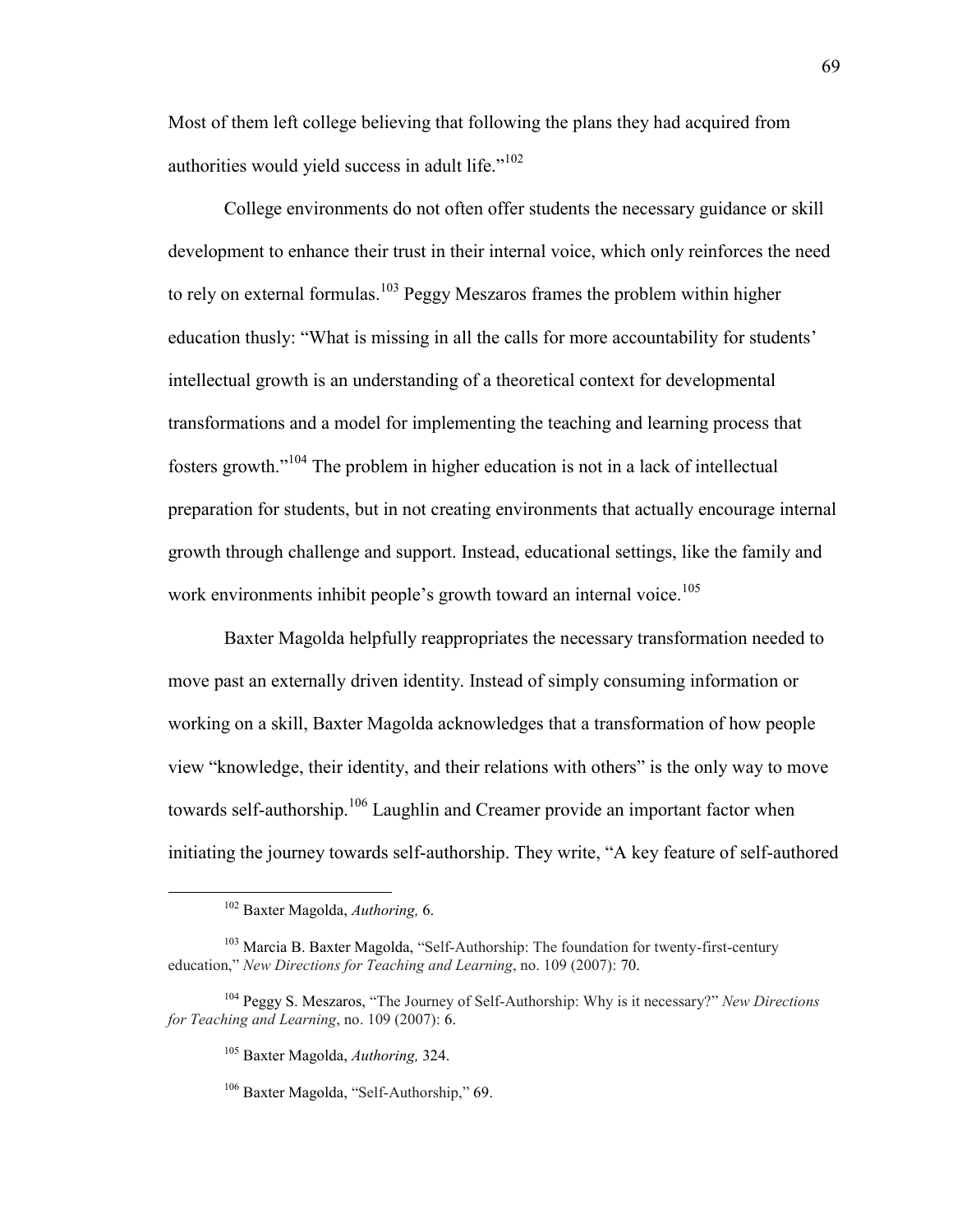decisions is the willingness to engage diverse viewpoints without losing perspective of one's own values and beliefs."<sup>107</sup> Laughlin and Creamer also emphasize that the values and beliefs that one holds are internally defined.<sup>108</sup> This ability to entertain diverse viewpoints without abandoning the inherited or established perspectives is not only necessary, but will more than likely come with some tension. It is in the tension that growth and transformation have room to take root.

#### *Shadowlands and Pain*

The participants in Baxter Magolda's research came to a crossroads when faced with the option to continue their journey as others had envisioned or to continue their journey by way of their own vision and expectation. When this crossroads took place a type of crisis or "pain" forced individuals to halt their journey to discern appropriate next steps.<sup>109</sup> When participants in Baxter Magolda's research articulated having trouble listening to their internal voice or were sidetracked in developing this habit, they were said to enter a place called the "shadowlands."<sup>110</sup>

The journey through pain and through the shadowlands is not only a positive step, but it is a normal place for those hoping to develop trust in their internal voice.<sup>111</sup> In some regards, the negative connotation of pain or a shadowland prevents or hinders development. Instead, disequilibrium, pain, doubt, questions, and the shadowlands need to be reinforced as normal and developmentally appropriate.

- <sup>108</sup> Laughlin and Creamer, 45.
- <sup>109</sup> Baxter Magolda, *Authoring,* 6.
- <sup>110</sup> Baxter Magolda, *Authoring,* 6.
- <sup>111</sup> Baxter Magolda, *Authoring,* 8.

<sup>&</sup>lt;sup>107</sup> Laughlin and Creamer, 45.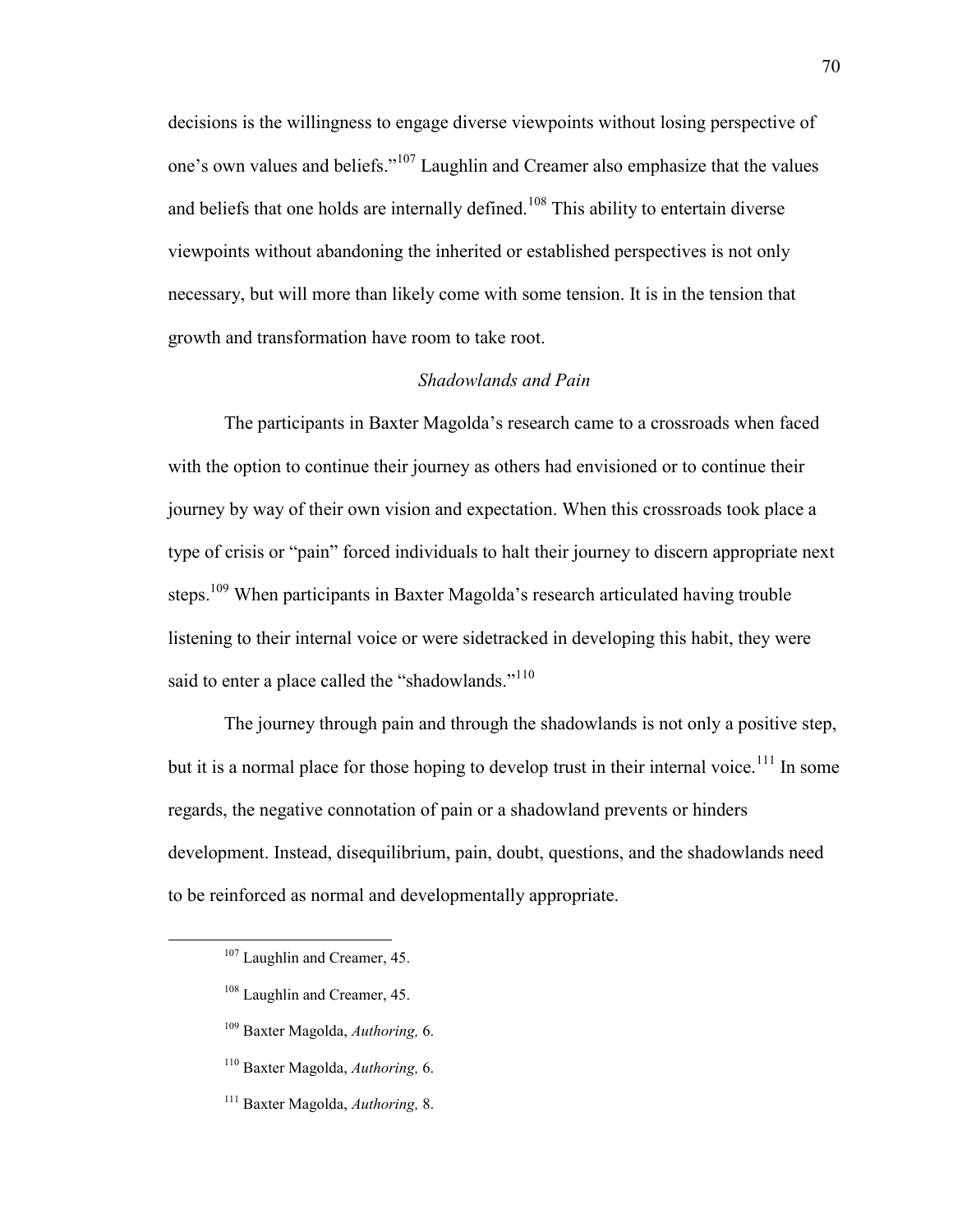A study of liberal arts college students found that students who progressed further along the self-authorship journey were more likely to have experiences of dissonance and discrepancies between what they had previously held as true and what they were recently being exposed.<sup>112</sup> "Faculty and staff expected students to question authority, learn how to critique information, craft their own views, and take personal responsibility in academic work, leadership roles, and personal relationships."<sup>113</sup> Students found support through these discrepancies when faculty and other influencers provided scaffolding, allowing them to engage in critical analysis.<sup>114</sup> Within their study, Barber, King, and Baxter Magolda identified six major themes that contributed to students' ability to move further along the journey of self-authorship. Two of the major themes directly relate to the research being done in this project. The first major theme was the necessity to "belong to a major source of support."<sup>115</sup> This support system looked different for each participant, but the major tenants of the support source were that the student felt the ability to explore their identity and meaning making.<sup>116</sup> Peers, more than any other group or personal connection, were the most influential support system.<sup>117</sup>

The second major theme which directly relates to the research being done in this project was the "exposure to tragedy of intense personal challenge that required shifting

- <sup>114</sup> Barber, King, and Baxter Magolda, 879.
- <sup>115</sup> Barber, King, and Baxter Magolda, 882.
- <sup>116</sup> Barber, King, and Baxter Magolda, 882.
- <sup>117</sup> Barber, King, and Baxter Magolda, 882.

<sup>&</sup>lt;sup>112</sup> James P. Barber, Patricia M. King, Marcia B. Baxter Magolda, "Long Strides on the Journey Toward Self-Authorship: Substantial Developmental Shifts in College Students' Meaning Making," *Journal Of Higher Education* 84, no. 6 (2013): 878.

<sup>&</sup>lt;sup>113</sup> Barber, King, and Baxter Magolda, 878.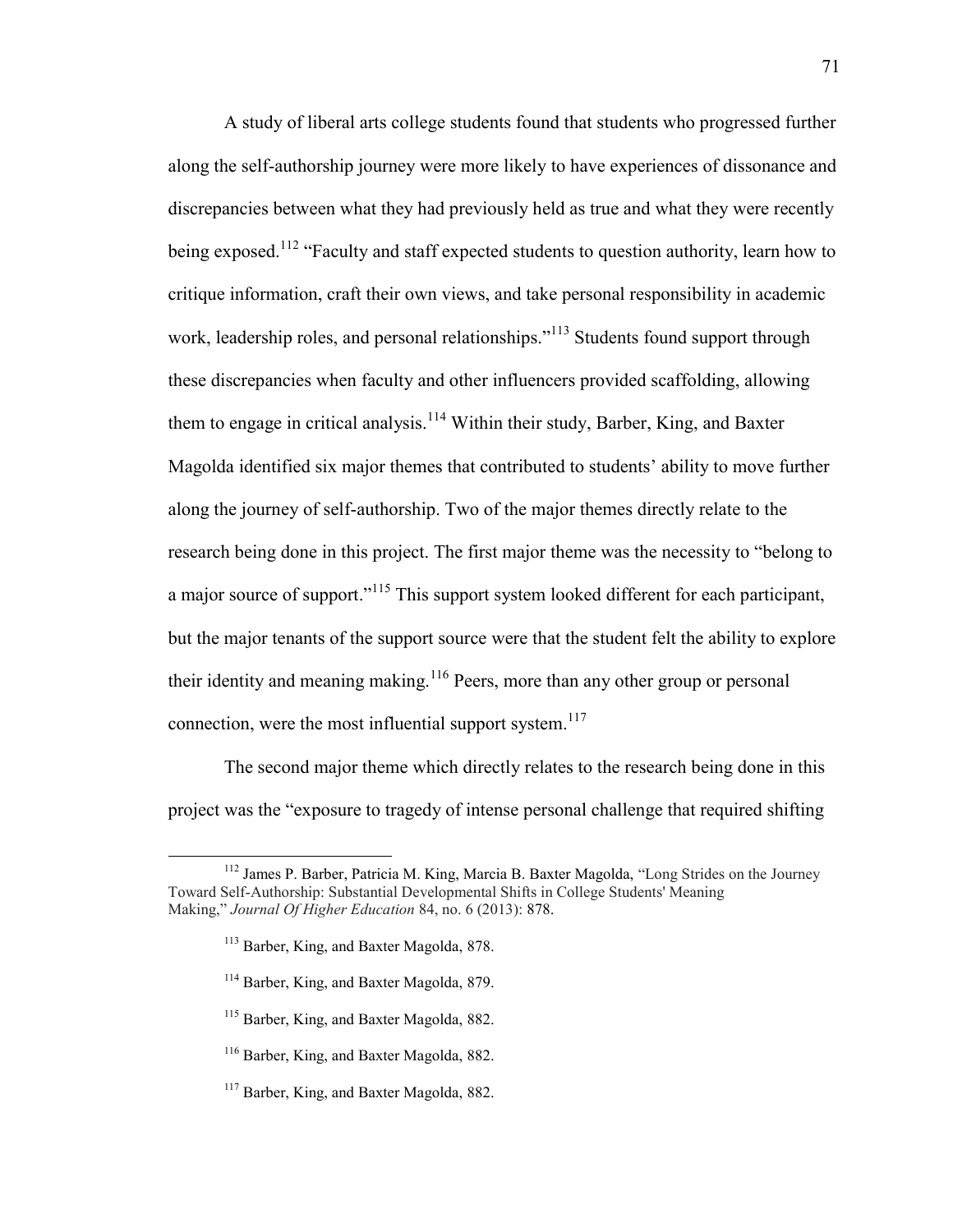perspectives."<sup>118</sup> The authors of this study reported that a death in the family, a significant diagnosis of an illness such as cancer, or the breakup of a significant personal relationship were the most likely to contribute to introspection that caused a change in how one articulated their worldview.<sup>119</sup>

For the participants in Baxter Magolda's research three experiences prompted the development of self-authorship: "some kind of 'pain' or experience of cognitive dissonance that prompted them to reevaluate their lives or beliefs, gaining perspective on the cause of the pain through this reevaluation, and having good partners (or internal support) for thinking through their issues."<sup>120</sup> In each of these experiences it is clear that pain and the shadowlands is a necessary and developmentally appropriate step. It is also clear that one never can traverse these significant moments in life alone.

# *Partnerships*

All of us become overwhelmed when our challenges far outweigh our support systems. We also become complacent when our support systems outweigh our challenges. When we are challenged, yet have sufficient support to face our challenges, we are able to grow and reframe our beliefs, identities, and relationships in more complex ways.<sup>121</sup>

For Baxter Magolda, support is often the primary function that quality partners inhabit in people's lives, but introducing challenge is a vital part of partnership that cannot be left out.<sup>122</sup> There is a healthy balance or tension when it comes to creating dynamic partnership as a person is on a journey towards self-authorship.

<sup>120</sup> Baxter Magolda, *Authoring,* 216.

- <sup>121</sup> Baxter Magolda, *Authoring,* 215.
- <sup>122</sup> Baxter Magolda, *Authoring,* 250.

<sup>118</sup> Barber, King, and Baxter Magolda, 884.

<sup>&</sup>lt;sup>119</sup> Barber, King, and Baxter Magolda, 884.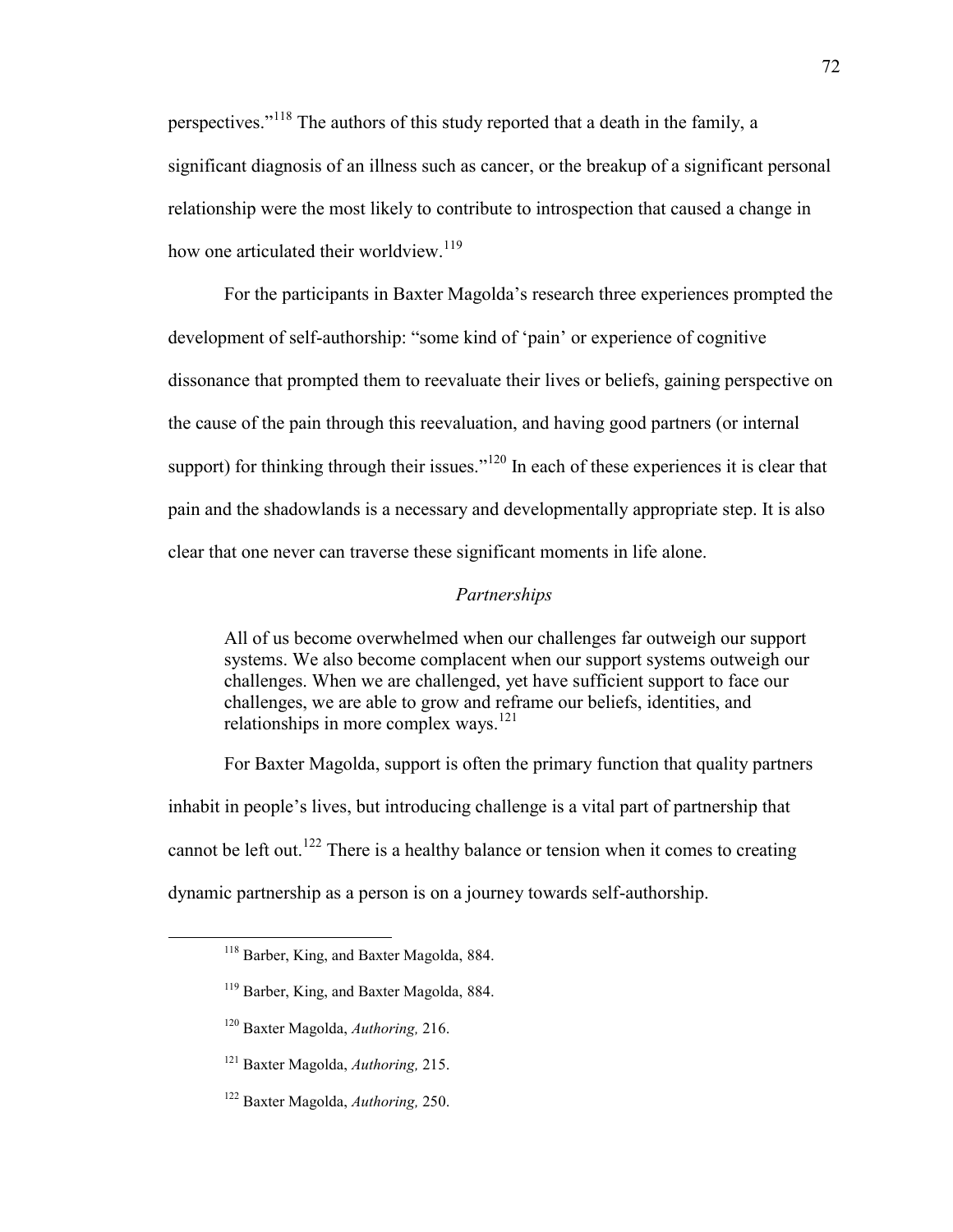The importance of support cannot be overstated. At first a person is fragile, struggling to trust his or her internal voice, making a supportive partner necessary as a person's internal voice must be cultivated and not forced.<sup>123</sup> Baxter Magolda writes about people supporting those on the journey to self-authorship,

You can help others learn to trust their internal voices (the first part of selfauthoring one's life) by creating circumstances that help them build confidence in their internal voices and supporting them in learning to control their reactions to reality. To support those who are building an internal foundation (the second part of authoring one's life), you can offer guidance for creating a philosophy for managing their reaction to reality, support integration of aspects of their identity, and offer feedback that helps them refine their internal foundation.<sup>124</sup>

Helpful partners, according to Baxter Magolda's research, also supported the development of self-authorship by expressing respect for the person's feelings and thoughts, which affirmed the developing internal voice. A helpful partner also cultivated an atmosphere where experiences were opportunities for growth and learning for both people.<sup>125</sup>

Challenging people in their journey towards self-authorship is the second, but equally important, quality with which a partner must engage. It is the duty of a respected partner to point one's attention to the "complexity of their work and life decisions, and discouraging simplistic solutions."<sup>126</sup> Instead, it is imperative to encourage people to listen to their own voice in deciding how to live their life, which will result in developing their personal authority and encourage a person to share their expertise with others.<sup>127</sup>

<sup>123</sup> Baxter Magolda, *Authoring,* 250.

<sup>124</sup> Baxter Magolda, *Authoring,* 250.

<sup>125</sup> Baxter Magolda, *Authoring,* 251.

<sup>126</sup> Baxter Magolda, *Authoring,* 251.

<sup>127</sup> Baxter Magolda, *Authoring,* 251.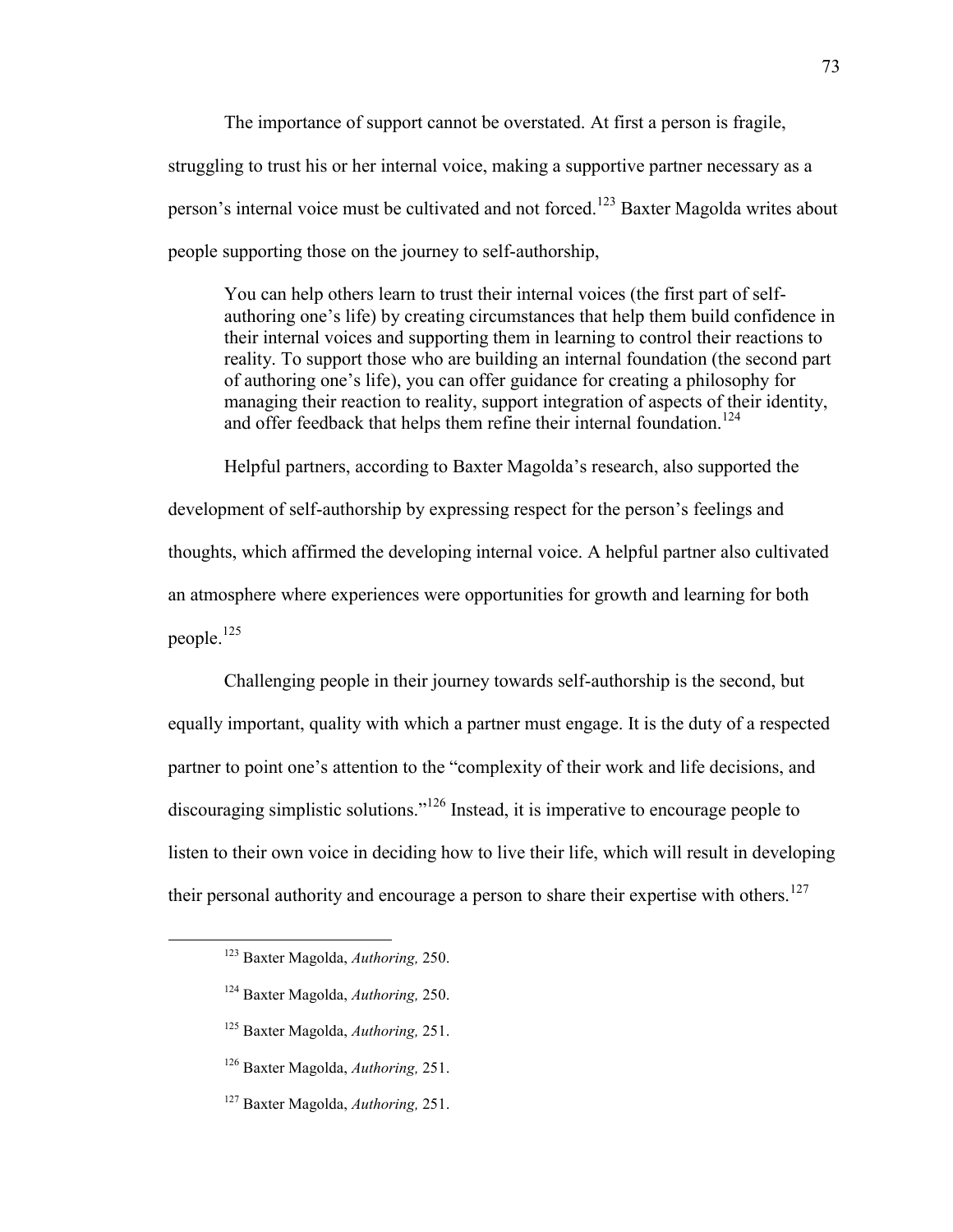For those who had a difficult time transitioning from trusting the external voices in one's life to trusting his or her own internal voice, according to Baxter Magolda's research, it depended "in large part on the quality of company available for the journey."<sup>128</sup> Participants in Baxter Magolda's research who struggled to develop an internal authority found that "significant people in their lives often tried to solve their problems rather than listen to how they felt about them."<sup>129</sup>

The participants in Baxter Magolda's research who developed an internal authority were often "fortunate to find supervisors, colleagues, friends, and family who could serve as good company for the process of using their own hands and voices to shape who they are.<sup>"130</sup> Participants reported feeling most supported when their partners had respect for their feelings and thoughts, participated in helping them sort through the experiences of their life, and were a collaborator in the problem solving efforts.<sup>131</sup>

When making decisions about their career choices, the participants in Laughlin and Creamer's study, valued the care and concern exhibited by the people they were engaging (namely parents or significant others), not simply the level of expertise held by the people they were engaging.<sup>132</sup> This seems to imply that the strength of the relationship, how well a person was known, was more impactful than whether or not the person being consulted had specific insight or expertise. Laughlin and Creamer, based on their study of college-age women who are in the process of making career decisions,

- <sup>129</sup> Baxter Magolda, *Authoring,* 11.
- <sup>130</sup> Baxter Magolda, *Authoring,* 11.
- <sup>131</sup> Baxter Magolda, *Authoring,* 12.
- <sup>132</sup> Laughlin and Creamer, 47.

<sup>128</sup> Baxter Magolda, *Authoring,* 8.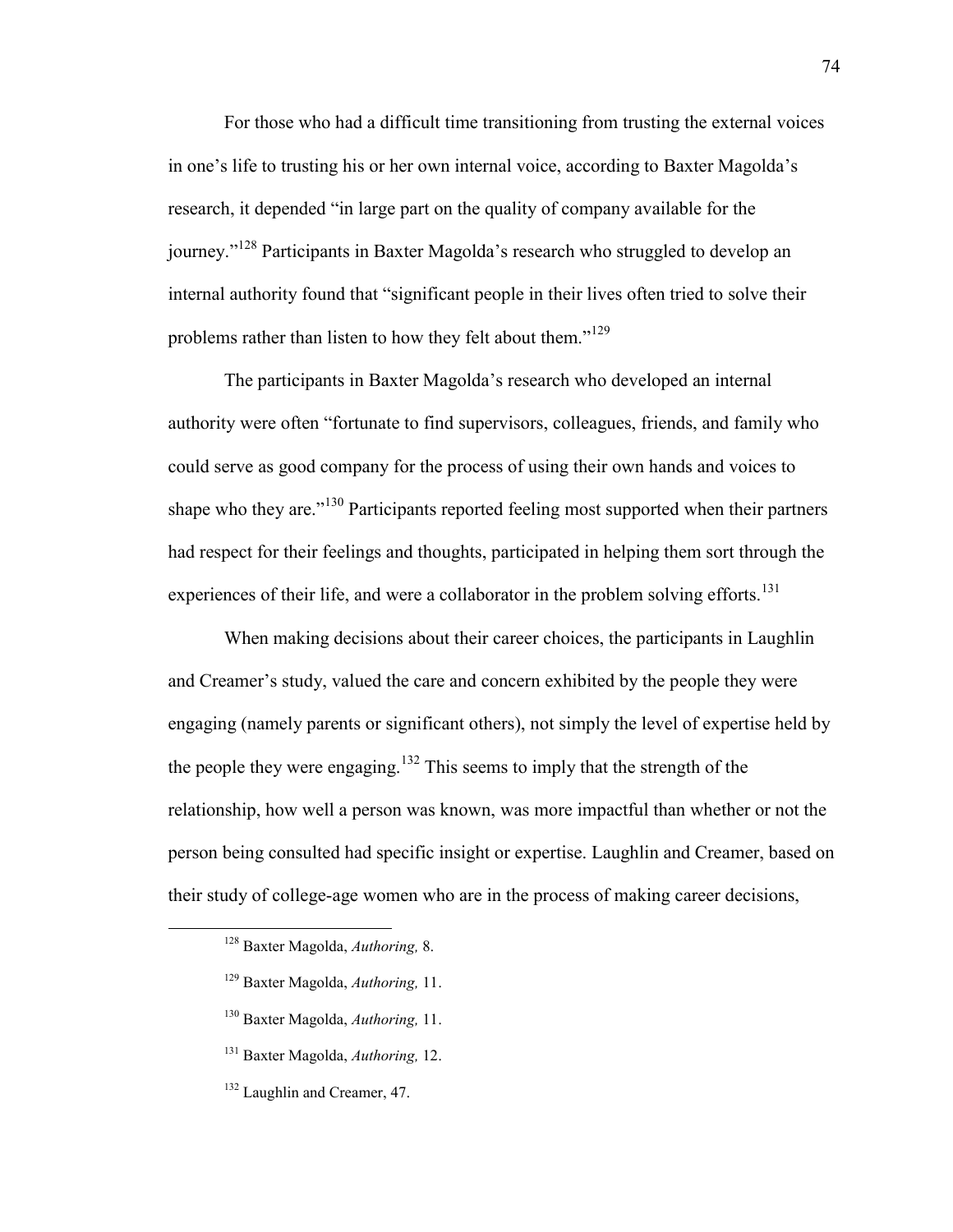suggest that those attempting to help a college student make important life decisions focus their attention on the "process students use to make important personal decisions," which will be an "effective way to open communication about developmental growth."<sup>133</sup>

The necessity of healthy partnership, as a means towards self-authorship, extends into the classrooms at colleges and universities. In discussing the intersection of intellectual education and the possibility (or necessity) of recognizing the need for selfauthorship, Wildman writes,

The transmission or dissemination models typically used to convey knowledge allow faculty members to enact a relatively safe technical practice, drawing as necessary from research and theory (behavioral and cognitive) showing how knowledge and skill development best proceeds. The addition of student development goals to the mix creates levels of uncertainty and instability that essentially require a reframing of what it means to engage in professional instructional practice. Faculty members will now be thrust into a reflective mode that is inventive in nature, decidedly nontechnical, and ultimately disruptive to the bureaucratic systems that were designed to nurture the standard technical practice.<sup>134</sup>

In essence, knowing that the research on self-authorship seemingly demands that students take ownership of their internal sense of authority in order to properly and responsibly enact what they know, educators must rethink and reimagine their instructional practices. Instead of presenting information from a hierarchical perspective, educators must learn to come alongside leaners to encourage critical thinking, processing and ownership of ideas.

Peer leadership is an important aspect of collegiate life. But as one comes alongside fellow students, it is important to lead well and not simply try to become another person's external source. Baxter Magolda specifically addresses this warning,

<sup>&</sup>lt;sup>133</sup> Laughlin and Creamer, 50.

<sup>134</sup> Wildman, 17.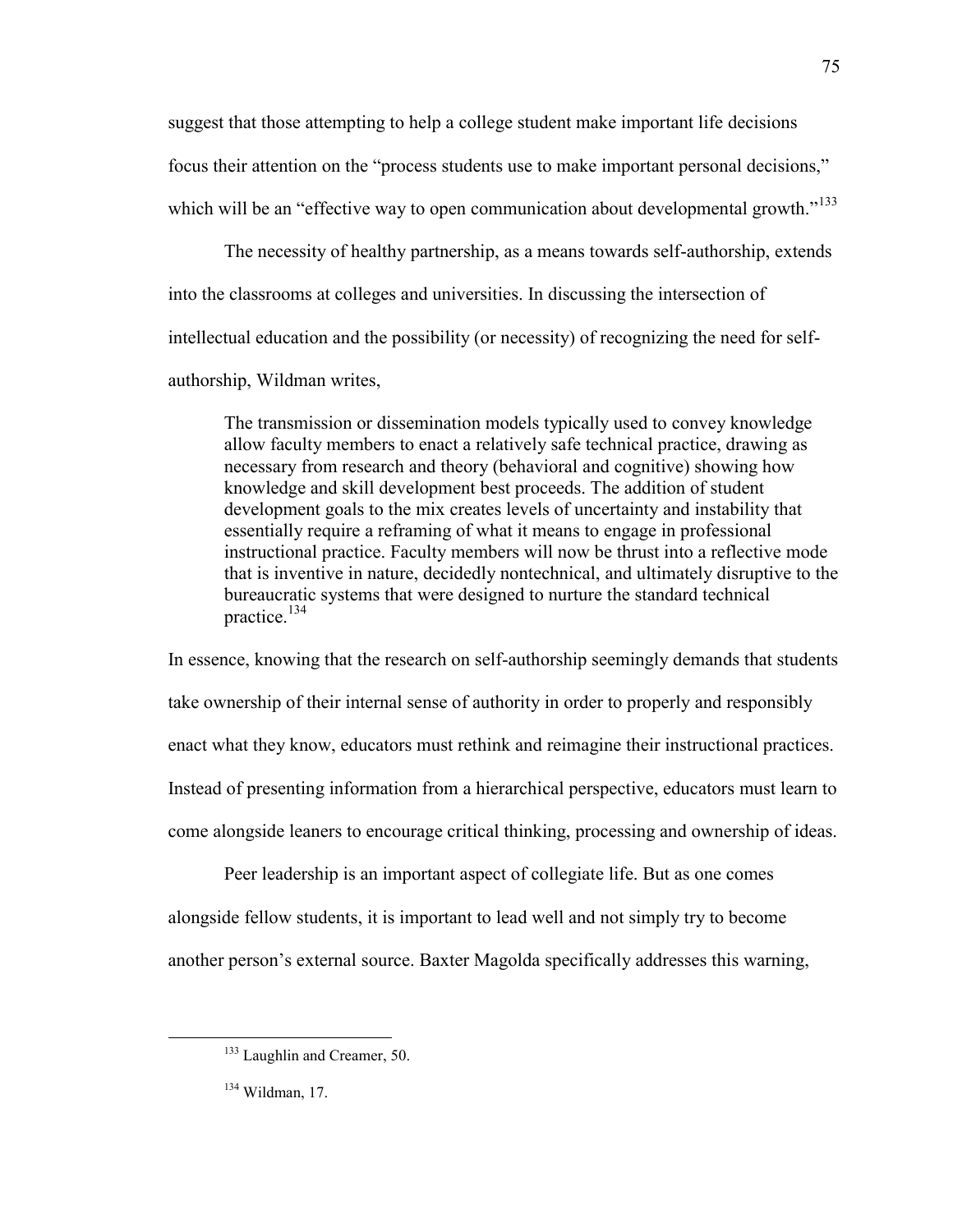As a peer, it is important to resist giving advice or turning the conversation to your concerns. Focus instead on drawing your friend's concerns and asking questions to help her or him clarify what is really at issue in a particular situation. Offering expertise that you have is appropriate as long as it does not eclipse your peer's own voice.<sup>135</sup>

The mutuality and equality of the relationship need to be enforced more than the

expertise of one's knowledge. In order to create dynamic experiences, higher education

professionals need to train their student leaders well, otherwise they will not foster

environments where their peers can recognize and live from their internal voice.

According to Baxter Magolda, developmental environments offer three things:

confirmation, contradiction, and continuity.

Confirmation provides support for the person's current meaning making and "holds on" to the person as he or she is. Contradiction challenges the person's current meaning making and "let's go," as she or he moves to a new structure. Continuity "stays with" the person as he or she reintegrates the previous self into a new self<sup> $136$ </sup>

It is important to recognize the presence of challenge and support in the midst of

the continuing relationship. A partner who can balance well the tension of challenge and

support will provide the best hope for a person to develop his or her internal voice.

# *Internal Voice*

The journey toward self-authorship is not complete once a person is able to internalize his or her decision making and differentiate between an external influence and his or her own internal voice. In order to actualize self-authorship, one must concretize his or her internal commitments which will lead to creating an internal foundation or philosophy. It is out of this internal philosophy that the internal voice will have the

<sup>135</sup> Baxter Magolda, *Authoring,* 272.

<sup>136</sup> Baxter Magolda, *Authoring,* 344.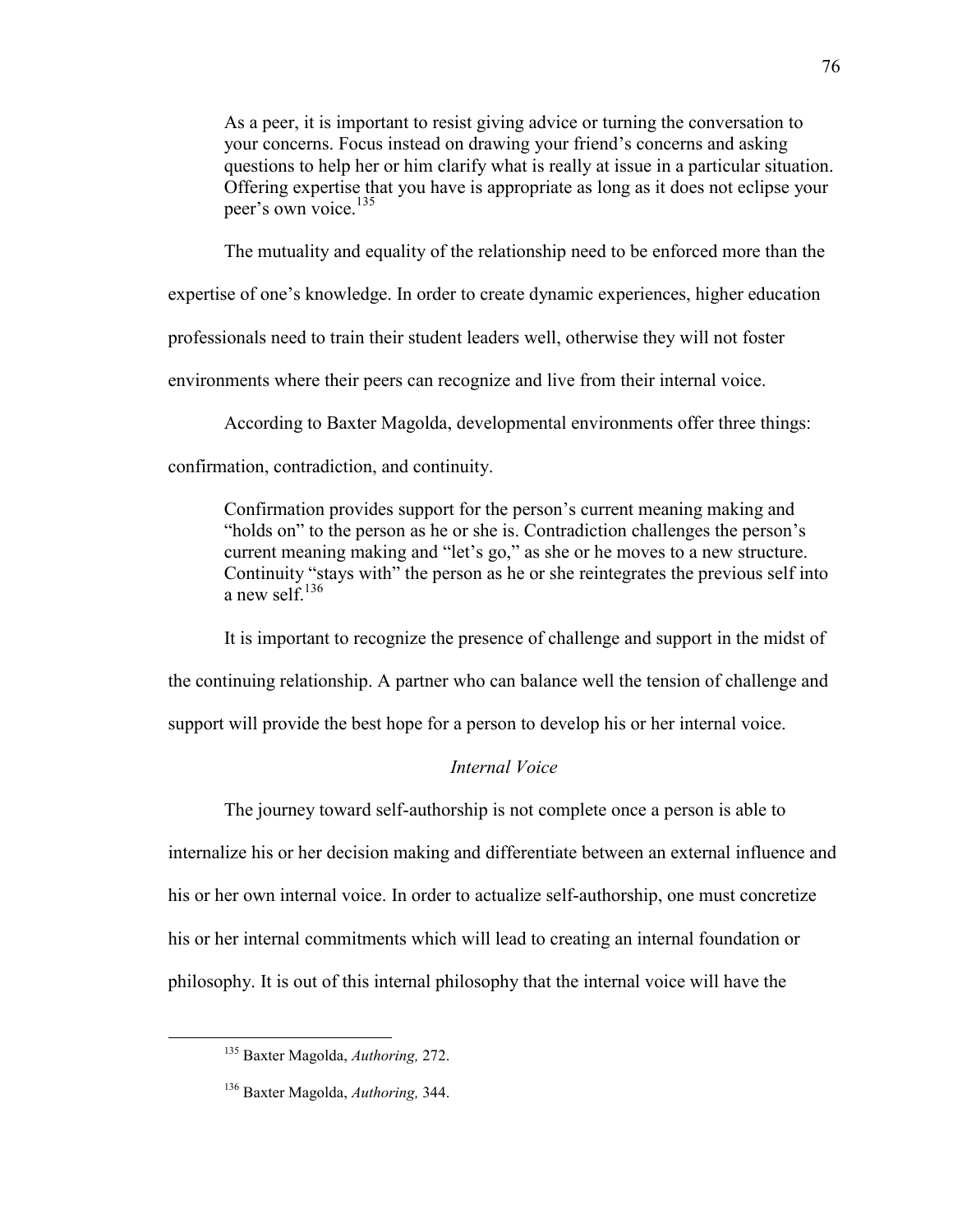strength and capacity to stand up to the external voices and influences that will continue to attempt control over the individual's mindset.

Once a person has established the ability to recognize his or her internal voice, it is necessary to understand how one creates an internal commitment. In Baxter Magolda's research, one of the significant differences between a person who trusts their internal voice and someone who does not was shown to be that for the person who trusted their internal voice it was important to acknowledge that situations or realities in life were typically out of the person's control, but the person's reaction to the reality or situation was within the person's control.<sup>137</sup> Learning what is controllable is the starting point to building an internal foundation. Without understanding this difference, the journey towards self-authorship can become defeating, giving power back to the external sources and formulas.

After learning to trust one's internal voice, the next step towards self-authorship is building an internal foundation, which includes using one's internal voice "to make internal commitments and shape them into a philosophy or a framework – an internal framework – to guide them in responding to reality.<sup>138</sup> For participants in Baxter Magolda's research, creating an internal philosophy that helps one respond to reality included examining how one "had organized their lives and rethinking attitudes or behaviors that conflicted with their internal voices."<sup>139</sup> In essence, the journey toward self-authorship must become a discipline or practice; it is not simply an achieved position

<sup>137</sup> Baxter Magolda, *Authoring,* 8.

<sup>138</sup> Baxter Magolda, *Authoring,* 8.

<sup>139</sup> Baxter Magolda, *Authoring,* 8.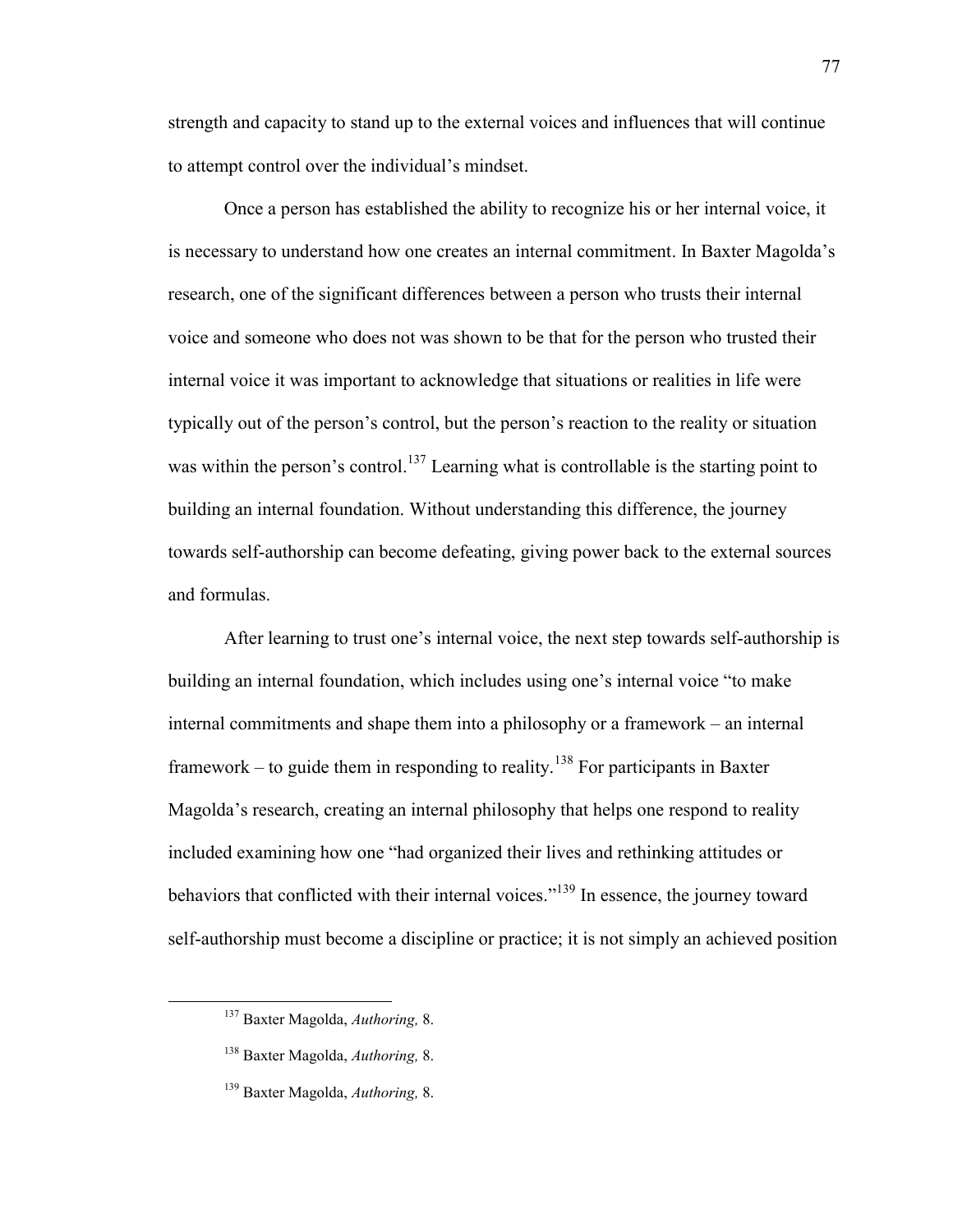of superior knowledge. Instead, a person who is journeying toward self-authorship understands and potentially redefines the nature of knowledge. Baxter Magolda writes, "Self-authorship requires complex assumptions about the nature of knowledge, namely that knowledge is constructed in a context based on relevant evidence, that evaluating evidence is necessary to decide what to believe, and that each individual has the capacity to make such decisions."<sup>140</sup>

Self-authorship becomes cyclical in nature. One develops the ability to trust his or her internal voice. Then a person reinforces this ability by continuing to practice the discipline of examining perspectives and engaging new ideas that could threaten a person's equilibrium. This discipline allows a person to build a stronger sense of commitment to one's internal voice, which then strengthens his or her internal foundation or philosophy. The philosophy or foundation being established is not a foundation about a certain type of knowledge or worldview. Instead, this foundation is that one's internal voice can be trusted and relied upon to discern what types of commitments and decisions a person should make (as opposed to simply trusting external sources or external formulas). Therefore, at the core of a self-authored person is the ability to change. But change is not whimsical because of external persuasion; change is possible because one is grounded in one's ability to critically examine perspectives against previously held perspectives. Thus, by practicing the discipline of engaging diverse perspectives, a person is able to grow and mature. Baxter Magolda summarizes this concept by recognizing that

78

<sup>&</sup>lt;sup>140</sup> Baxter Magolda, "Developing," 41.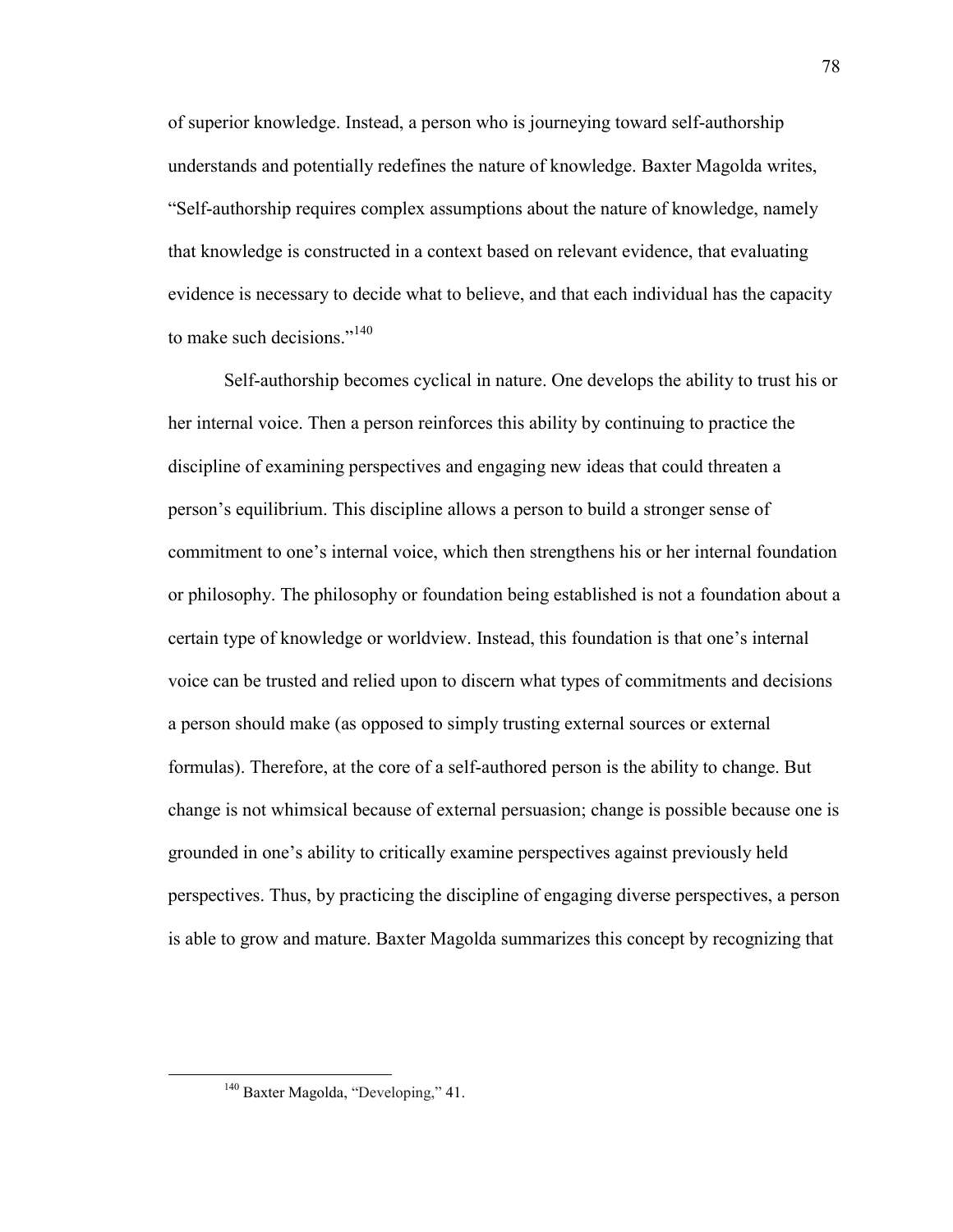a self-authored person is "open to the possibility of further reconstruction because participants had the internal security to see reconstruction as positive and exciting."<sup>141</sup>

## **Synthesis of Theories**

Faith development, identity development and self-authorship form the basis for this project's pursuit of faith ownership. In order to understand how a college student in a Christian liberal arts institution takes ownership of his or her faith, it is imperative that one not simply rely on one theoretical perspective, but engage multiple perspectives that allow for a congruence of thought on the developmental nature of persons. The theories of Fowler, Marcia, and Baxter Magolda provide a well-rounded look into the formation of a person's identity, with common themes that have impacted the field research, which will be discussed in subsequent chapters. In each of the theories, crisis, disequilibrium, and pain have been a necessary component of the ownership journey. Additionally, appropriate partnerships have been instrumental in a person formulating one's sense of ownership.

## *The Importance of Crisis, Disequilibrium, and Pain*

In the preceding sections, it was clear that each of the theorists wrote about the necessity of crisis, disequilibrium, and pain. Articulating the types of crisis, disequilibrium, and pain that people who take ownership of their faith is an important aspect of this project. But it is important to emphasize how each of the theorists ground their theory in the necessity of these experiences or tensions.

James W. Fowler acknowledged that the transition between Stage 3 and Stage 4 of his faith development theory was rooted in the disequilibrium of a person having to

<sup>141</sup> Baxter Magolda, *Authoring,* 328.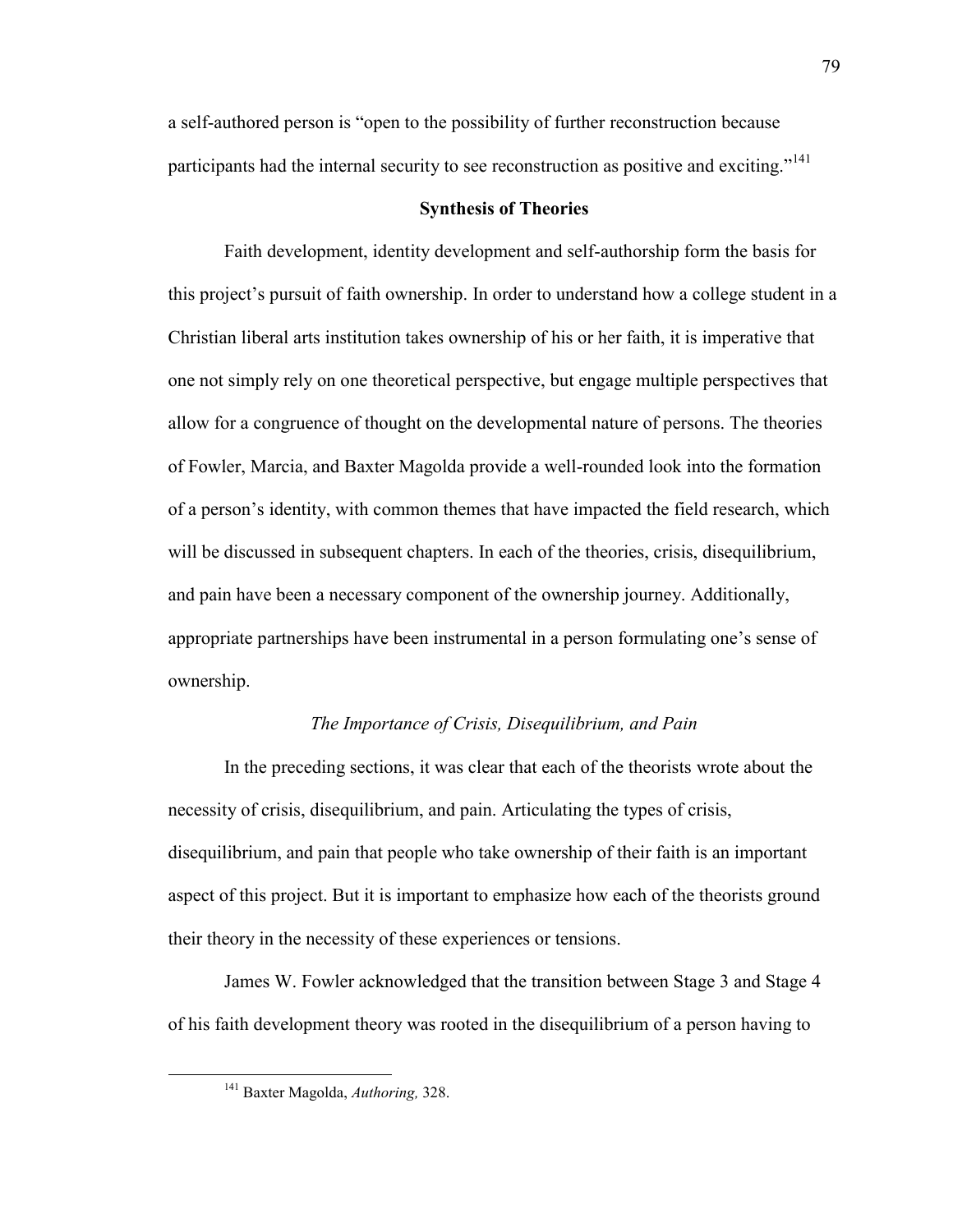contend either with divergent external sources and institutions or because a person experienced a de-centering of one's foundation (including the physical act of moving or becoming independent). Whether an existential crisis of differing worldviews from trusted sources, or the physical crisis of moving away from "home;" a person transitions to Stage 4 when placed in a position to experience the pain of being forced to own the next stage of one's growth by establishing an executive ego.

James E. Marcia places crisis as an integral component to the creation of his theoretical model. Without crisis or disequilibrium a person cannot establish a sense of Identity Achievement. The very nature of experiencing a crisis, even without having a foundational set of commitments, is a key status in the identity formation process. Experiencing Moratorium, though potentially unsettling, creates the capacity for Identity Achievement. Conversely, a lack of crisis and disequilibrium, according to Marcia, places one in either a Diffused status or a Foreclosed status. Although not abnormal or developmentally stunted, the place of Diffusion or Foreclosure is in need of crisis to move towards a more mature perspective on one's identity.

The pain of the shadowlands is a central and necessary component of Baxter Magolda's self-authorship theory. Without pain or disequilibrium, a person would lack the capacity to hold in tension the differing external influences or formulas that shape one's existence. Without acknowledging this tension and learning to name it (by embracing the pain), it is impossible to establish a commitment to one's internal voice. Once established and recognized, a person's internal voice becomes the ground for future endeavors into tension and disequilibrium. Pain can still exist, but instead of being the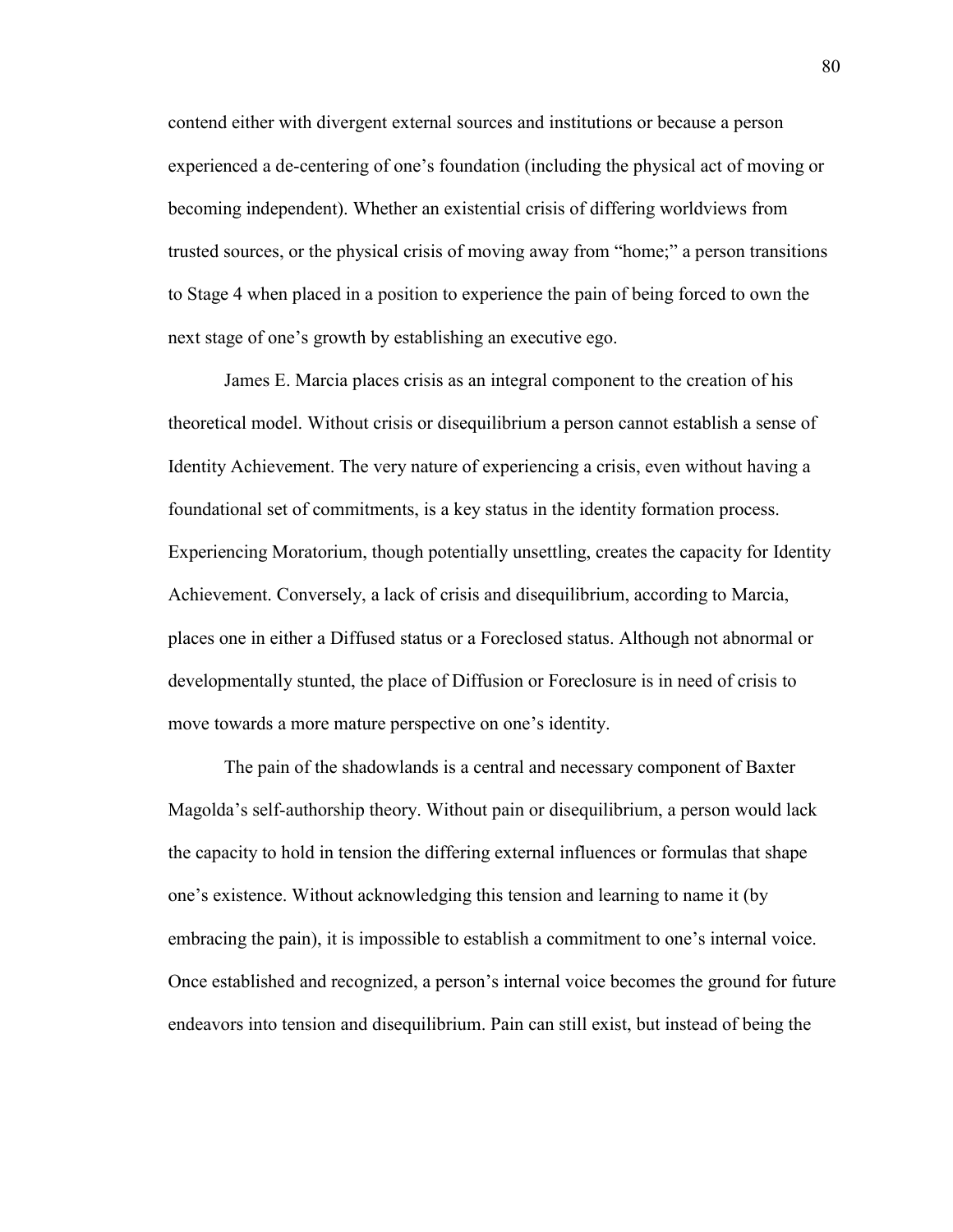reality most feared, it becomes something one can embrace because it leads to further maturity in one's thinking and understanding of self.

# *The Importance of Partnership*

In each of the three theorists discussed above, the connection to other people played a significant role in the success or hindrance of ownership. In all three theories, young people form the basis of their faith or their identity primarily based on the people closest to them or the institutions and formulas being represented by those closest to them. Even in the best cases, the connection to these people can limit one's ability to grow and take ownership of one's faith or identity because one comes to rely upon the people or formulas. In all three of these theories, we also saw that part of the transition to a more mature stage or a more internally driven identity was when other people or institutions entered a person's life. The diversity of thought or formula caused tension that would possibly lead to the type of crisis, disequilibrium, or pain that was necessary for growth.

Fowler saw that the challenge for people moving from Stage 3 to Stage 4 had less to do with not listening or engaging with specific people, but reframing who the final decision maker would become. In Stage 3, the person often lets others have the final word on what decisions need to be made. However, in Stage 4, the person trusts his or her executive ego to make decisions, while still respecting and engaging significant partners. It is important that a person continue to develop relationships, especially with those who come from diverse backgrounds, in order for true ownership to be grasped.

Partnerships are the key component to creating healthy commitments for Marcia. Without quality commitments, a person who experiences crisis and disequilibrium would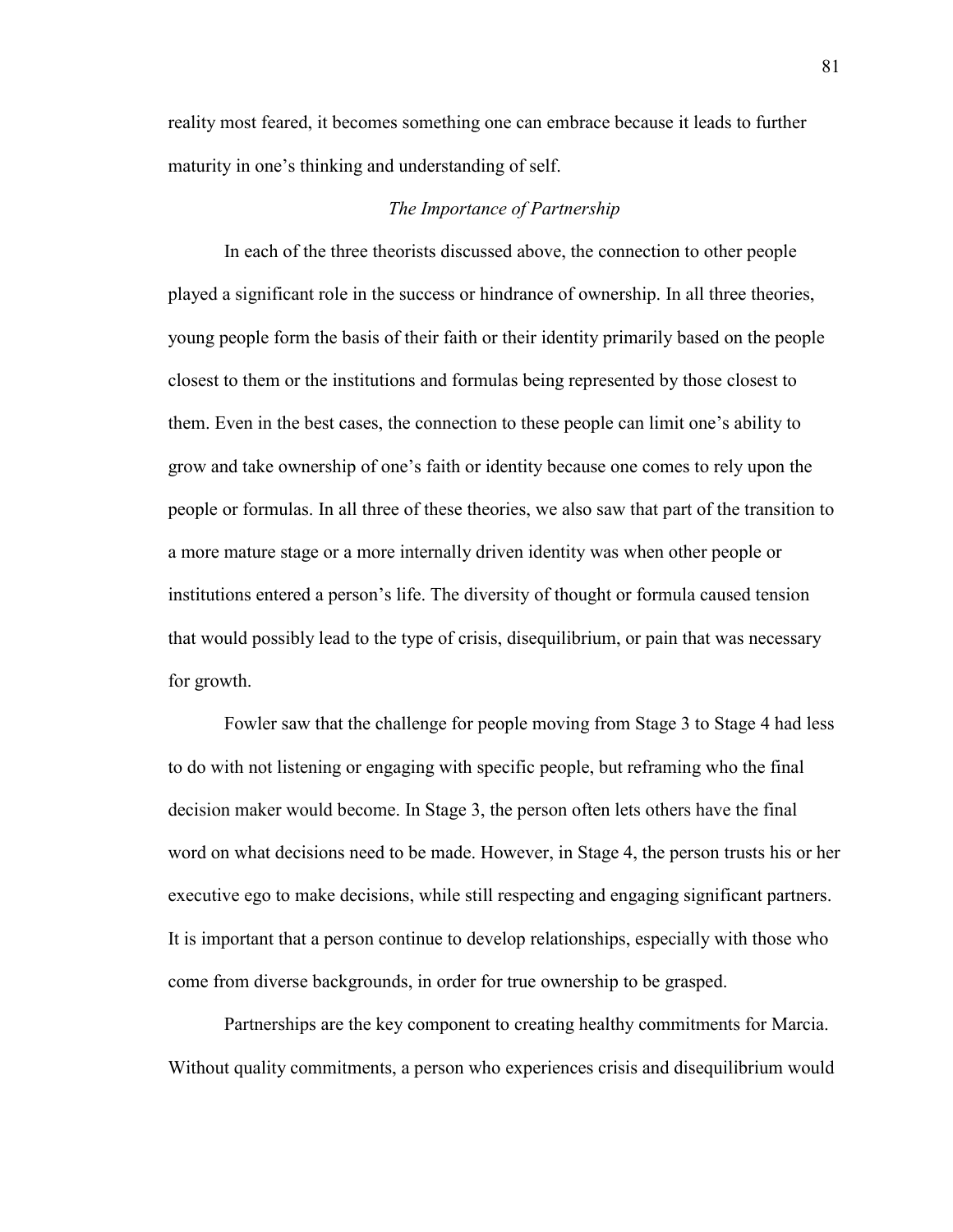remain in a place of Identity Moratorium and not come to a place of Identity Achievement. It is important to note that often the partners one chooses to help make commitments can do so in ways that avoid hard questions and disequilibrium, thus keeping a person in Identity Foreclosure. But this only emphasizes the need to create relationships with individuals who can provide the space necessary to journey through crisis and disequilibrium while helping one remain committed to one's internal voice.

Baxter Magolda emphasizes partnerships in a similar manner to Marcia. The necessity of finding quality partners, whether in the classroom or in peer relationships, is necessary for forming internal commitments that can become an internal philosophy or foundation. Partnerships allow one the space to process one's shadowland or one's pain, instead of seeking to solve one's pain. Partners create opportunities for a person to struggle well and to struggle through, instead of patching over a struggle with an unexamined formula that does not enhance a person's internal philosophy.

Fowler, Marcia and Baxter Magolda provide the necessary foundation for one to explore how a person takes ownership of his or her faith. The commonalities within their respective theoretical frameworks help clarify the direction of future research. The goal of the field research will be discovering the types of crisis and disequilibrium as well as the types of commitments necessary for faith ownership.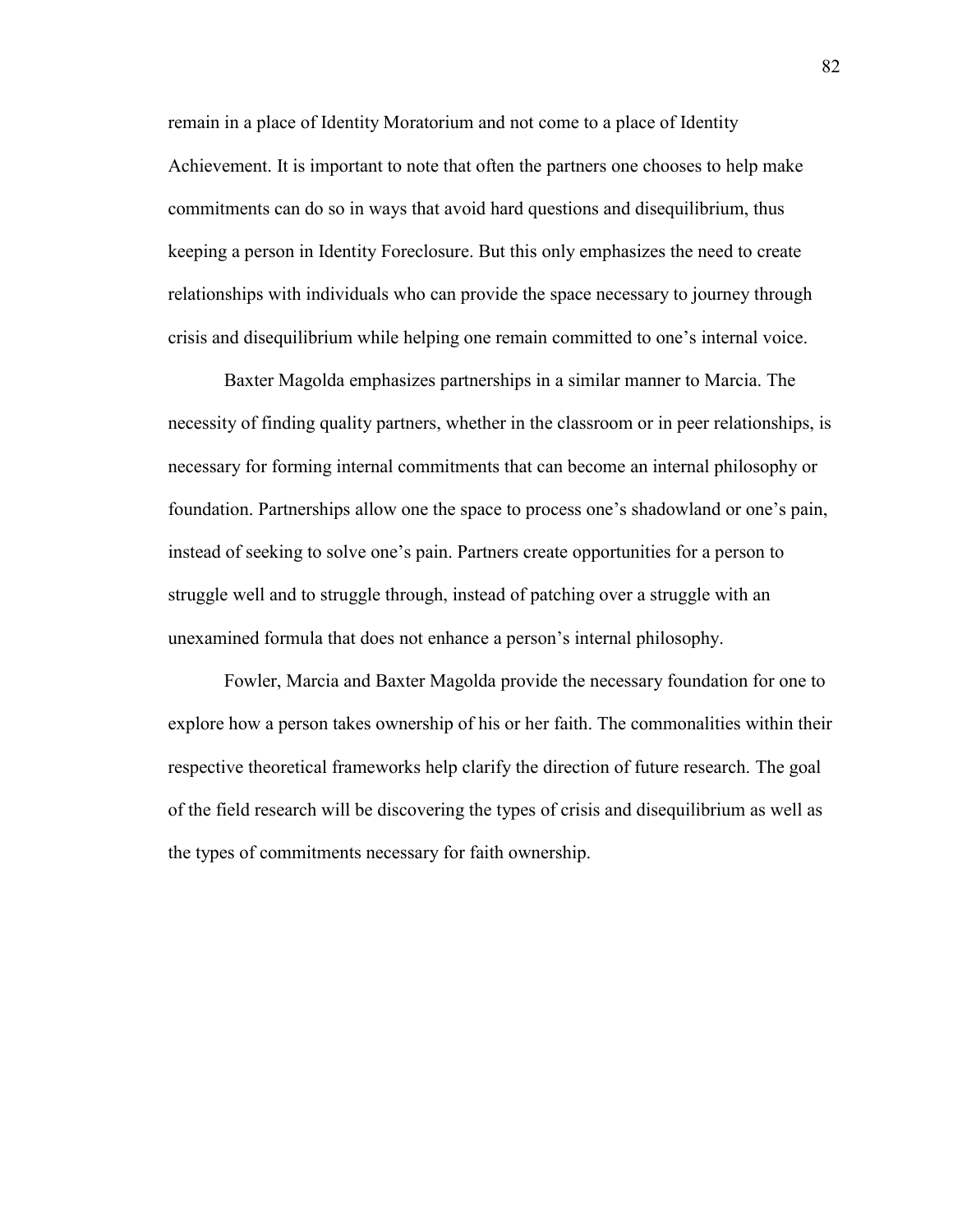### CHAPTER FOUR: PROJECT METHODOLOGY AND IMPLEMENTATION

Faith development and specifically faith ownership is a process. The biblical mandate to love God with all of one's heart-mind embraces and prioritizes such a process. The insistence on transforming one's mind in order to enact the type of embodied hope discussed in Scripture also emphasizes the process of faith ownership. The literature of faith development theory, identity development theory, and selfauthorship all point to an unfolding progression towards autonomy and healthy intrapersonal and interpersonal development. It is within these theories that one can see the type of important, difficult, and ongoing work necessary for faith ownership to occur.

The combination of these theories points to the larger process of faith ownership. Theoretically one can understand how experiencing times of crisis and disequilibrium, coupled with impactful relationships and a commitment to one's values can move someone towards developing a healthy executive ego and self-authoring his or her future. But is this actually how the process of faith ownership progresses for college students that identify with a mature sense of faith? Do the same factors of crisis and commitment help shape the foundation of one's understanding and actualization of faith? Specifically, are there certain types of crises and commitments that have more relevance or importance for a student in the midst of this process? In order to respond to these questions and the process orientated nature of this field, it became necessary to utilize a grounded-theory approach to the field research. Essentially, the research itself needed to be flexible and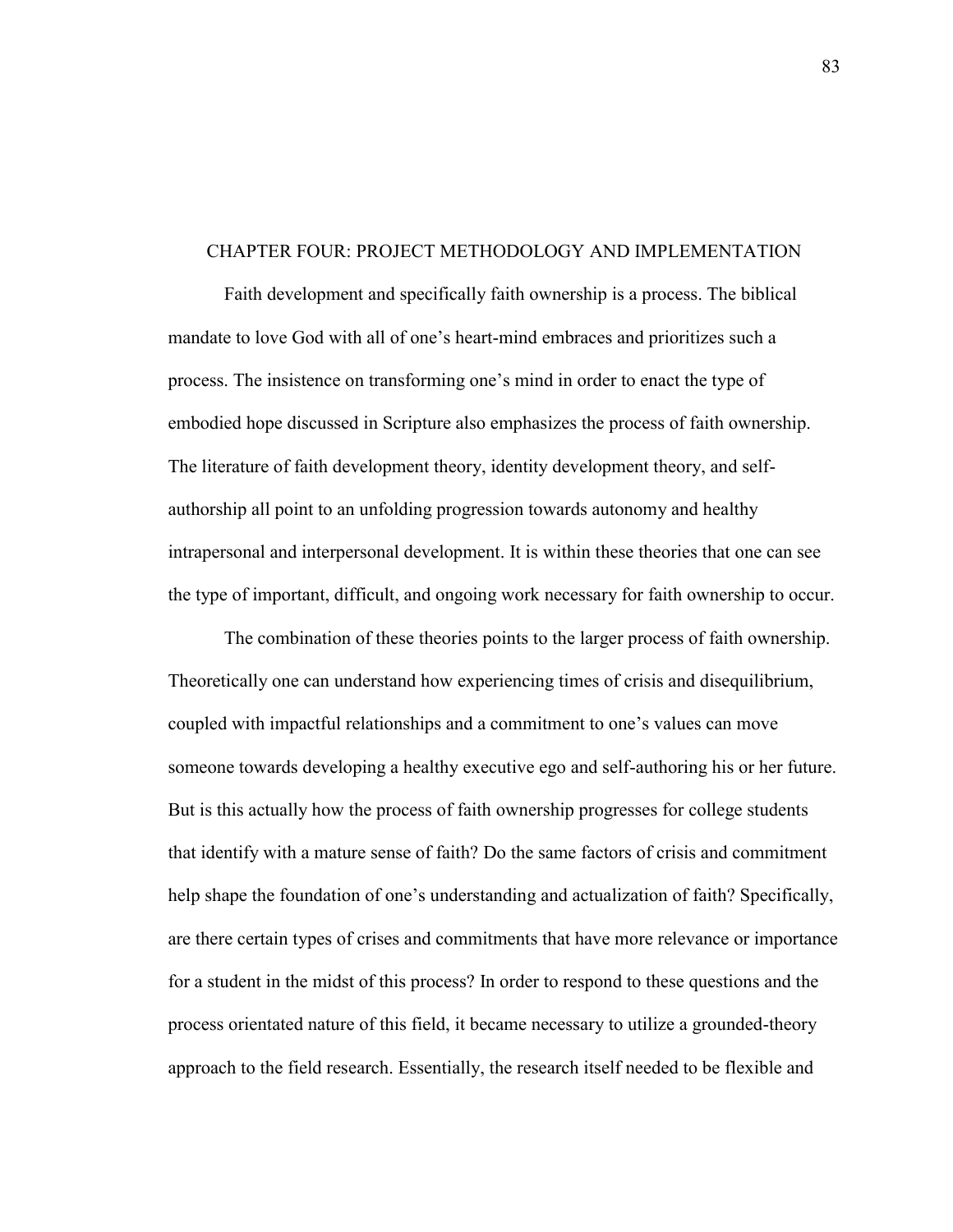moldable to adapt to the findings as they were being produced in order to accurately understand the nature of the participants' experiences.

It was also necessary to use a mixed-methods approach for the field research. This approach allowed the researcher to accurately move beyond simply ascertaining *what* level of faith maturity one self-assessed, towards understanding *how* a person progressed to that place. Understanding the methodology used for this research and the implementation of that methodology for this project, will allow one to best understand how the researcher concluded with the principles and themes for faith ownership being proposed in this project.

# **Study Design and Research Method**

# *Grounded-Theory*

Utilizing three different theoretical approaches for faith and identity development meant that the researcher couldn't simply conduct a linear study on a new subset of participants based on a verified measurement tool. Instead, a grounded-theory approach to the field research provided the flexibility necessary to refine the findings as a set of principles emerged from the research. Grounded theory is a qualitative research methodology that inductively distills information from participants through a series of data collection efforts and comparisons.<sup>1</sup> A researcher utilizing a grounded theory methodology should not have preconceived notions about his or her research, but should allow the stories of participants to form the direction of the research. $2$  Initially, the

<sup>&</sup>lt;sup>1</sup> Anselm Strauss and Juliet Corbin, *Basics of Qualitative Research: Grounded Theory Procedures and Techniques* (Newbury Park: Sage Publications, 1990), 23.

<sup>&</sup>lt;sup>2</sup> Tahereh Najafi Ghezeljeh and Azita Emami, "Grounded Theory: Methodology and Philosophical Perspective," *Nurse Researcher* 17 (2009): 15.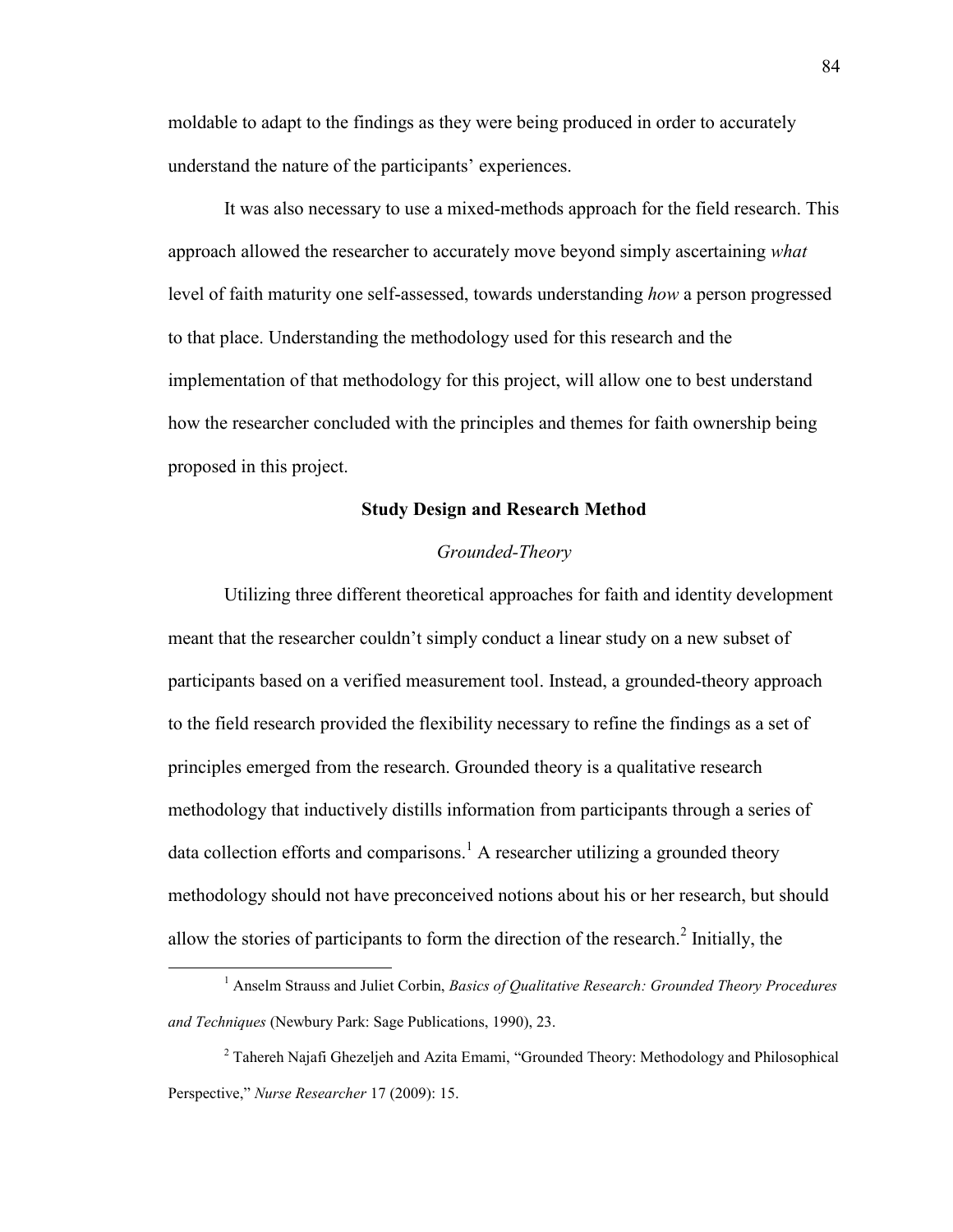researcher should analyze the data in comparison with other data, but should progress to comparing categories of data with other categories of data.<sup>3</sup> Grounded theory is both a refining process that sifts through data to find important themes, and a congruent process that seeks to discover consistencies within data that point towards a larger pattern. Strauss and Corbin write, "Data collection, analysis, and theory stand in reciprocal relationship with each other. One begins with an area of study and what is relevant to that area is allowed to emerge."<sup>4</sup> Antony Bryant and Kathy Charmaz have advanced the field of grounded theory and write,

The Grounded Theory Method builds empirical checks into the analytic process and leads researchers to examine all possible theoretical explanations for their empirical findings. The iterative process of moving back and forth between empirical data and emerging analysis makes the collection of data progressively more focused and the analysis successively more theoretical.

Grounded theory was first utilized by Barney G. Glaser and Anselm L. Strauss in 1965 when they studied hospital patients and medical personnel's awareness of dying and the interactions during the process of death. From their study, a new qualitative theoretical approach to research emerged that allowed for stories and experiences to influence the creation of theory, not simply test previously constructed theory.<sup>5</sup> In 1967, Glaser and Strauss wrote *The Discovery of Grounded Theory*, which detailed the

<sup>&</sup>lt;sup>3</sup> Ghezeljeh and Emami, 15.

<sup>4</sup> Strauss and Corbin, 23.

<sup>5</sup> Barney G. Glaser and Anselm L. Strauss, *Awareness of Dying* (Chicago: Aldine Publishing Company, 1965), 259.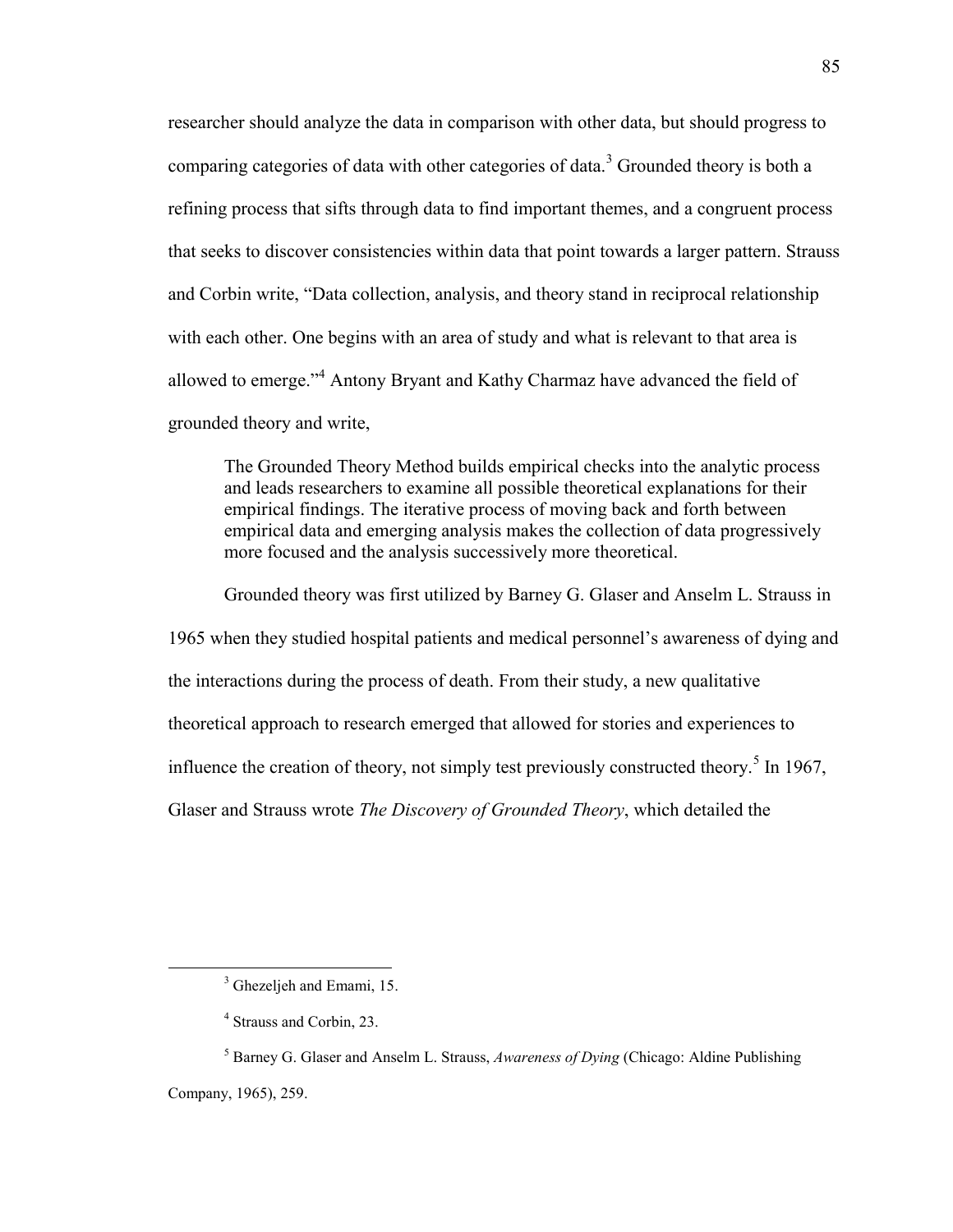sociological principles of grounded theory as a viable and reliable form of theoretical development, to be utilized by social scientists and researchers.<sup>6</sup>

Glaser and Strauss, and later Strauss and Juliet Corbin, listed four components necessary within a grounded theory approach. First, the data being researched must fit within the substantive area of the intended topic of study.<sup>7</sup> Second, those involved with the research and those who practice within the specific area of study should be able to understand and comprehend the research. $8$  Third, the results of the research project should have a generality to them, which allows for others within the field to see relevant connections to other aspects or applications within that area of study.<sup>9</sup> Fourth, there needs to be a sense of control with the specifics of the study that relate specifically to the phenomenon being studied.<sup>10</sup>

A grounded theory approach requires a sense of flexibility, understanding that the data collection and analysis process will likely change the course of the investigation.<sup>11</sup> The researcher's job within a grounded theory approach is to let the results emerge from the data and the categories of data that are being derived. To do this well a researcher needs to have a certain level of connection to the area of study, but must also have a

 $\overline{a}$ 

<sup>11</sup> Paul D. Leedy and Jeanne Ellis Ormrod, *Practical Research: Planning and Design*, 11th ed. (Boston: Pearson, 2016), 256.

<sup>6</sup> Barney G. Glaser and Anselm L. Strauss, *The Discovery of Grounded Theory: Strategies for Qualitative Research* (Chicago: Aldine Publishing Company, 1967), 3.

<sup>7</sup> Glaser and Strauss, *Awareness*, 260.

<sup>8</sup> Glaser and Strauss, *Awareness*, 262.

<sup>&</sup>lt;sup>9</sup> Strauss and Corbin, 23.

<sup>10</sup> Strauss and Corbin, 23.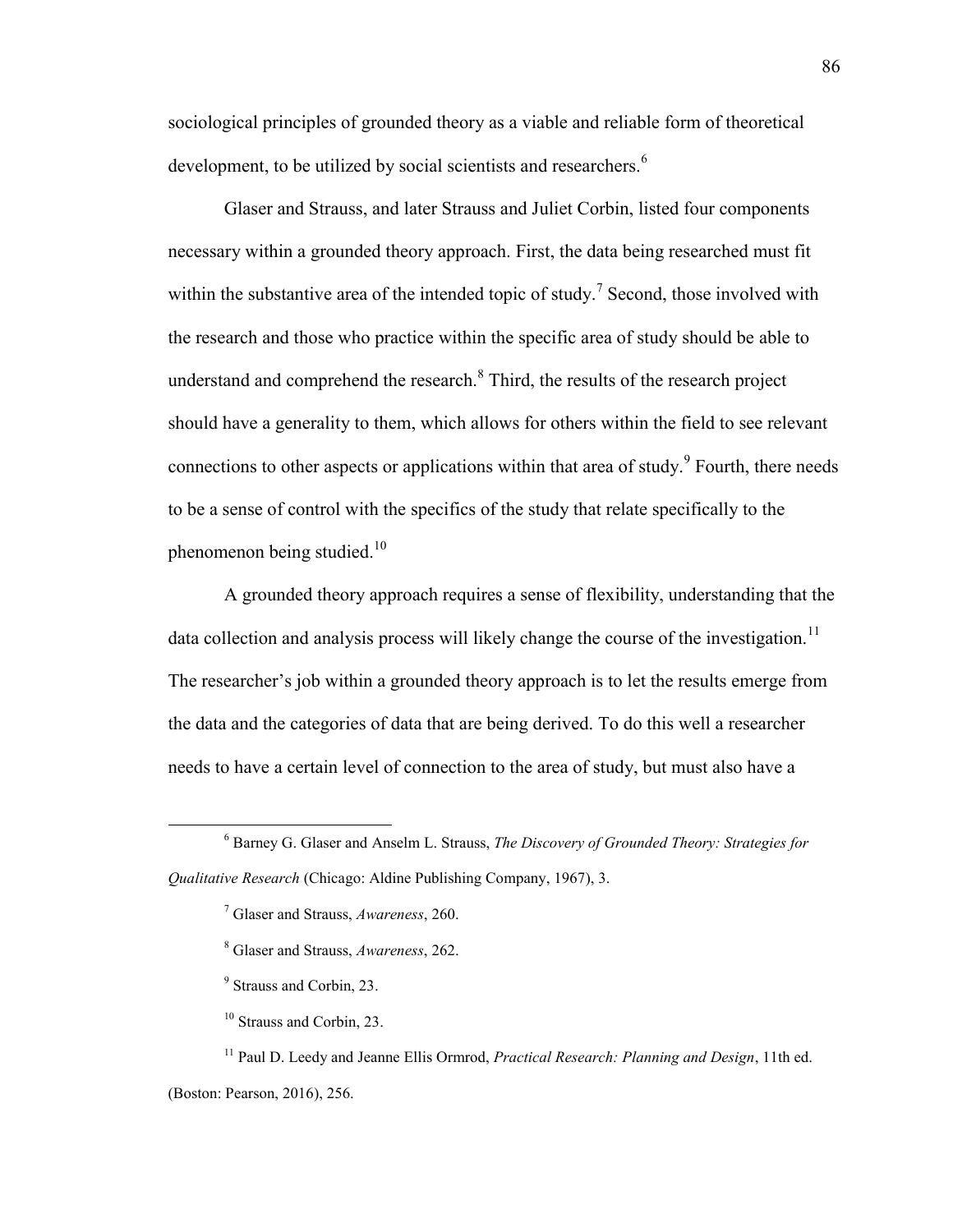degree of distance from the known or theorized results so as to remain as objective as possible, letting the data collection and analysis inform the direction of the study. Experts on grounded theory have differing opinions about how closely a researcher should familiarize himself or herself with previous findings related to the area of study being researched.<sup>12</sup> Too much knowledge could limit a researcher's ability to remain openminded about the data being collected and analyzed. More knowledge, however, could allow a researcher to think clearly and insightfully about the data being collected.<sup>13</sup>

For the purposes of this research project, the author was familiar with the theories of Fowler, Marcia and Baxter Magolda, which allowed for clarity in discerning how best to create the open-ended questionnaire. But the author refrained from forming specific hypotheses about what might be found.<sup>14</sup> Instead, it was the priority of the author to allow the data collection and analysis to clearly communicate the story of the participants so as to create a well-defined set of principles.

# *Research Method*

The goal of this research project was to create a set of principles that articulate how a college student at a Midwestern Christian liberal arts university can take ownership of his or her faith. In order to study how this is possible, the researcher used a mixed-method with both quantitative and qualitative features. First, the researcher utilized a quantitative method to determine the faith maturity of participants. Second, the researcher utilized a qualitative method to investigate the possible patterns found within a

<sup>&</sup>lt;sup>12</sup> Leedy and Ormrod, 256.

<sup>&</sup>lt;sup>13</sup> Leedy and Ormrod, 257.

<sup>&</sup>lt;sup>14</sup> Leedy and Ormrod, 257.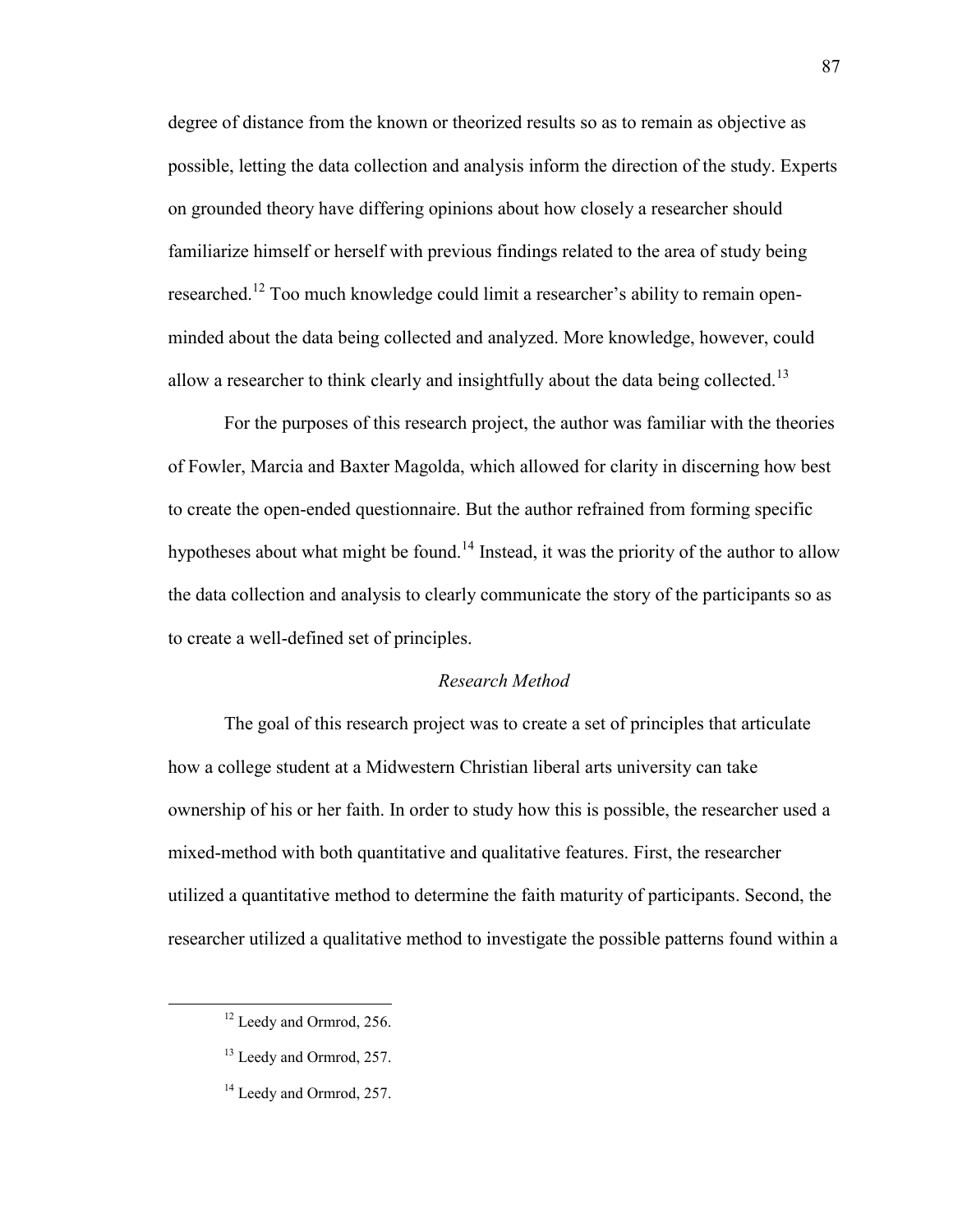group of participants who had a higher faith maturity score. This "two-phase design" clearly separates the two methods from one another,<sup>15</sup> while maintaining that both are complementary aspects for gaining the most accurate results.<sup>16</sup> Another name for this type of mixed-methods approach is "multiphase iterative design" – early phases of data collection are utilized or built upon by later phases of data collection, with the different phases having different methods for data collection.<sup>17</sup>

# **Research Instruments**

#### *Faith Development Scale*

The first phase of the research project was the quantitative phase, which utilized an established faith maturity measurement tool, the *Faith Development Scale* (FDS). This survey allowed the researcher to differentiate between students who self-assessed a mature understanding of faith with those who self-assessed a more dependent understanding of faith.

The FDS was developed by Gary K. Leak, Anne A. Loucks, and Patricia Bowlin, who sought to create a global measure that would align with Fowler's stages of faith development.<sup>18</sup> The global measure was designed to provide an overall index for where a

<sup>16</sup> David Silverman and Amir Marvasti, Doing Qualitative Research: A Comprehensive Guide (Los Angeles: Sage Publications, 2008), 57.

<sup>17</sup> Leedy and Ormrod, 313.

 $\overline{a}$ 

<sup>18</sup> Gary L. Leak, Anne A. Loucks and Patricia Bowlin, "Development and Initial Validation of an Objective Measure of Faith Development," *International Journal for the Psychology of Religion* 9, no. 2 (1999), 107.

<sup>15</sup> John W. Creswell, *Research Design: Qualitative and Quantitative Approaches* (Thousand Oaks: Sage Publications, 1994), 177.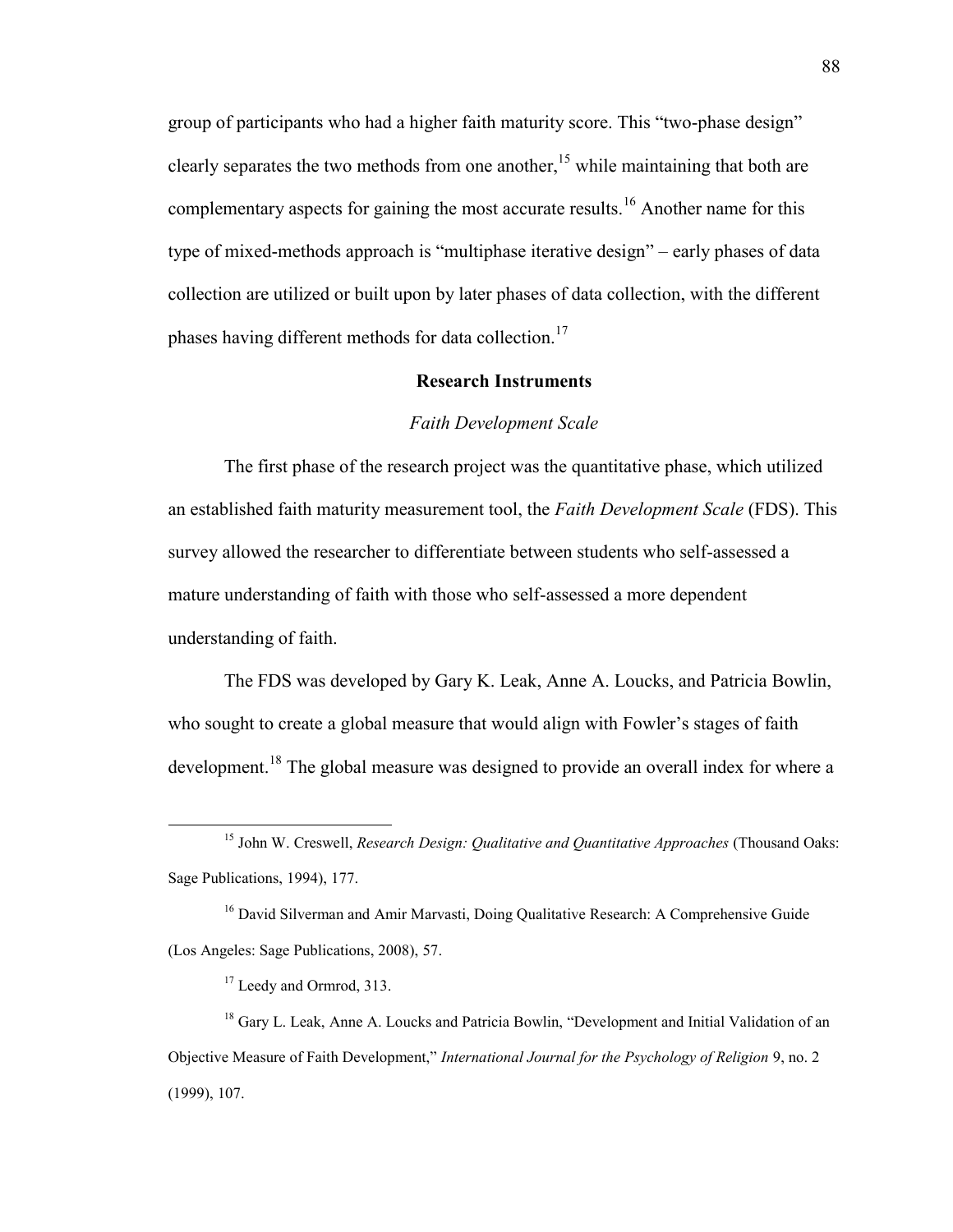person was identifying within Fowler's stages, not provide specificity within each stage or determine movement between stages.<sup>19</sup> Leak et al. conducted five initial studies, testing the FDS for validity and reliability. In the course of their studies they deleted five items of the original 13 point scale that did not meet standards.<sup>20</sup> In the first study, they tested the FDS in relation to Fowler's stages of faith, religious maturity, religious motivation, religion as quest, and social desirability.<sup>21</sup> The second study tested the FDS in correlation to personality traits, while also reinforcing validity by utilizing a different methodological approach.<sup>22</sup> In the third and fourth studies, Leak et al. had a different demographic of participants use the FDS. The initial studies utilized students at a catholic university. In the third and fourth studies students at a public university and at conservative churches respectively took the FDS.<sup>23</sup> Finally, a longitudinal study with a cross-sectional design was created to further assess the validity and reliability of the measure. In this study, Leak et al. compared the results between college seniors and college freshmen, postulating that maturation would occur due to growth during the developmental years of college.<sup>24</sup> In each of their studies the FDS was found to be valid

- $21$  Leak, Loucks and Bowlin, 109-112.
- <sup>22</sup> Leak, Loucks and Bowlin, 114.
- <sup>23</sup> Leak, Loucks and Bowlin, 118-119.

<sup>&</sup>lt;sup>19</sup> Leak, Loucks and Bowlin, 107.

<sup>20</sup> Leak, Loucks and Bowlin, 108.

<sup>24</sup> Leak, Loucks and Bowlin, 120.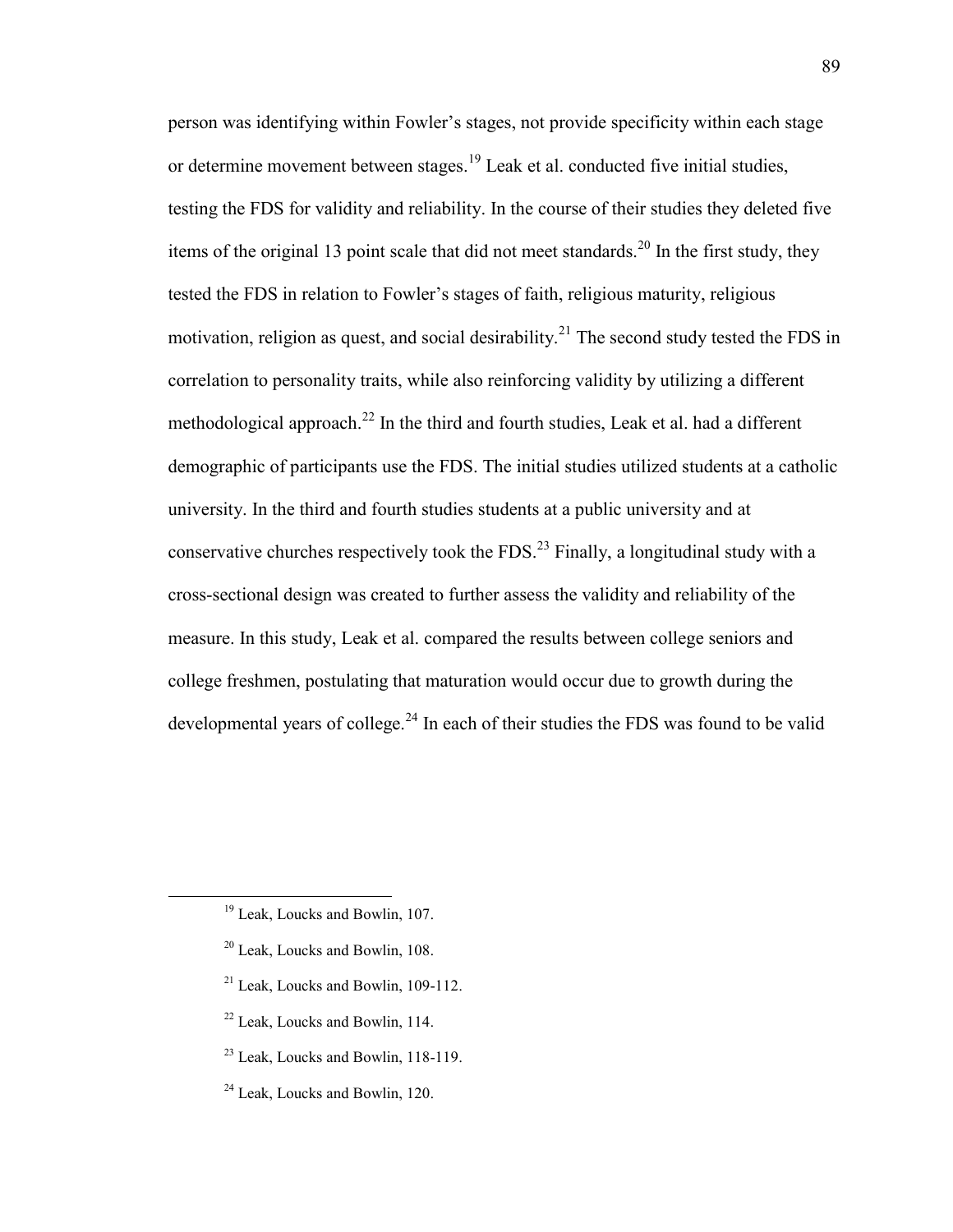and reliable.<sup>25</sup> Leak would later test the FDS in regards to factorial validity, and again found the FDS to be a valid measurement of faith development.<sup>26</sup>

In writing about various faith development measurement tools, Heinz Streib found the FDS to be a valid measurement, maintaining that it "would be well-suited for research with larger samples in respect to time limitations."<sup>27</sup> However, Streib is critical of the ability of the FDS to be an accurate faith development measure for populations outside of a Christian context.<sup>28</sup> Although Streib's critique may put into question the *global* aspect of the FDS, the endorsement of validity and reliability for larger samples in a Christian context support the use of the FDS for this research project.

Stephen Parker has also evaluated faith development measurements for their validity and reliability, especially in regards to their connection to Fowler's stage theory. Parker found that the FDS was a reliable and valid measurement tool that could be used for research.<sup>29</sup> However, Parker also commented that the FDS did not accurately correlate specific scores to specific stages within Fowler's theory.<sup>30</sup> Therefore, it would not be

<sup>28</sup> Streib, 29.

<sup>&</sup>lt;sup>25</sup> Leak, Loucks and Bowlin, 121.

<sup>26</sup> Gary K. Leak, "Factorial Validity of the Faith Development Scale," *International Journal of the Psychology of Religion* 18, no. 2 (2008), 129.

<sup>27</sup> Heinz Streib, "Faith Development Research at Twenty Years," in *Developing a Public Faith: New Directions in Practical Theology: Essays in honor of James W. Fowler,* edited by Richard R. Osmer and Fredrich L. Schweitzer, 29, (St. Louis: Chalice, 2003).

<sup>29</sup> Stephen Parker, "Measuring Faith Development," *Journal of Psychology and Theology* 34, no. 4 (2006): 344.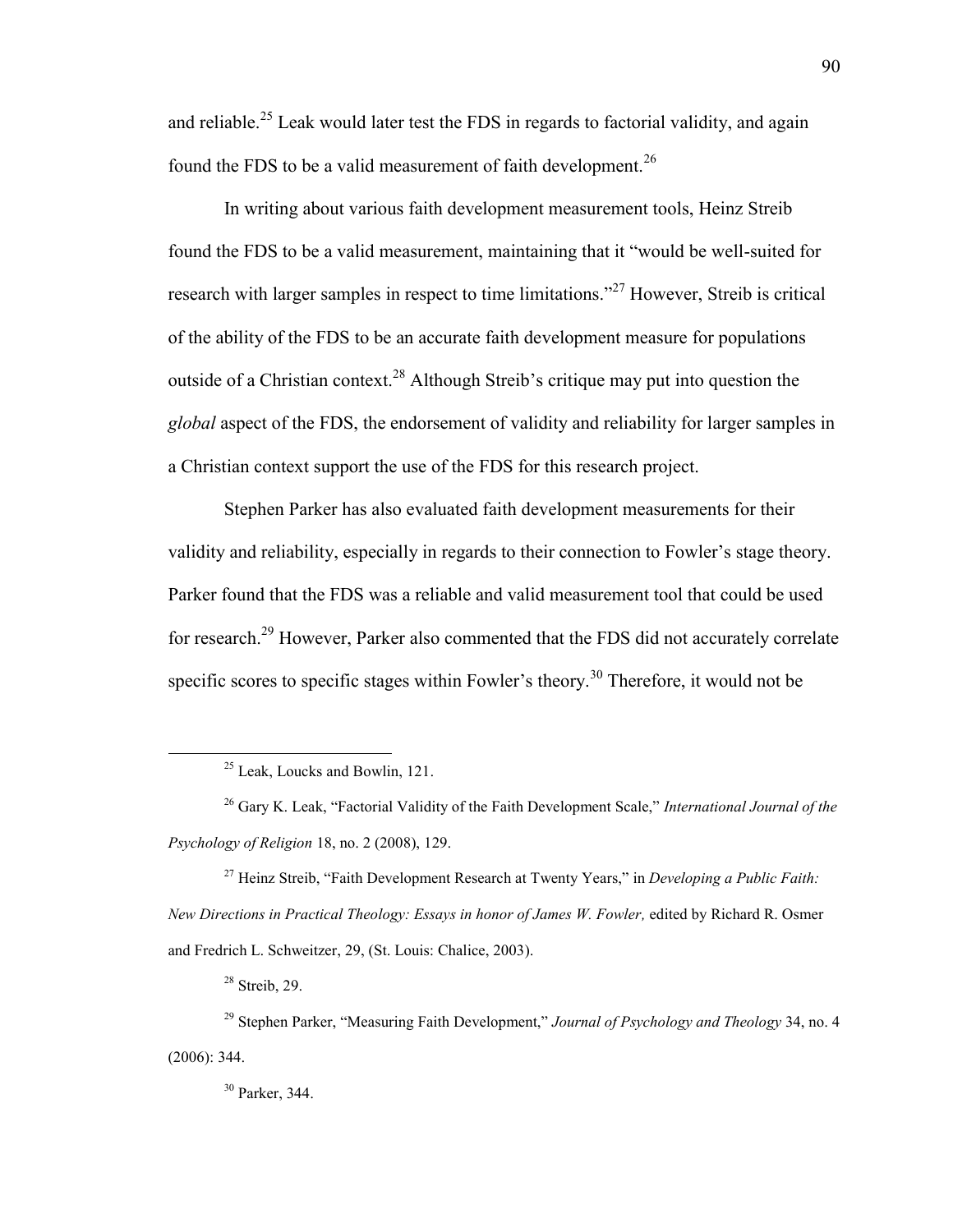valid to utilize the FDS to measure a person's placement within Fowler's stage theory, but it would be valid to use the FDS to test faith maturity.

# *Open-Ended Questionnaire*

The qualitative section of the mixed-method approach began with an open-ended questionnaire that sought to understand themes from those participants who had a higher global faith maturity score on the FDS. Creating the open-ended questionnaire required an understanding of the three developmental theories being utilized in this project, while not writing questions that were prescriptive of assumed responses. The researcher utilized general themes found within the three developmental theories and created questions that allowed the participants the freedom to share aspects of their story.

# *Focus Groups*

Once the open-ended questionnaire had been administered, the data collected and categorized into themes, the researcher utilized the themes for the second phase of the qualitative section, focus groups. The semi-structured focus groups used standardized open-ended questions and served to define and specify the findings in greater detail. The synthesis of data collection after the open-ended questionnaire provided specificity for the types of questions that needed to be asked. The grounded-theory methodology allowed for the researcher to utilize the categories of data to narrow the scope of the questions, while still remaining open to the differentiations within each participant's story. After the collection of data from the focus groups the researcher again analyzed the data and categorized the findings into themes. These themes allowed the researcher to clearly and specifically determine principles for faith ownership.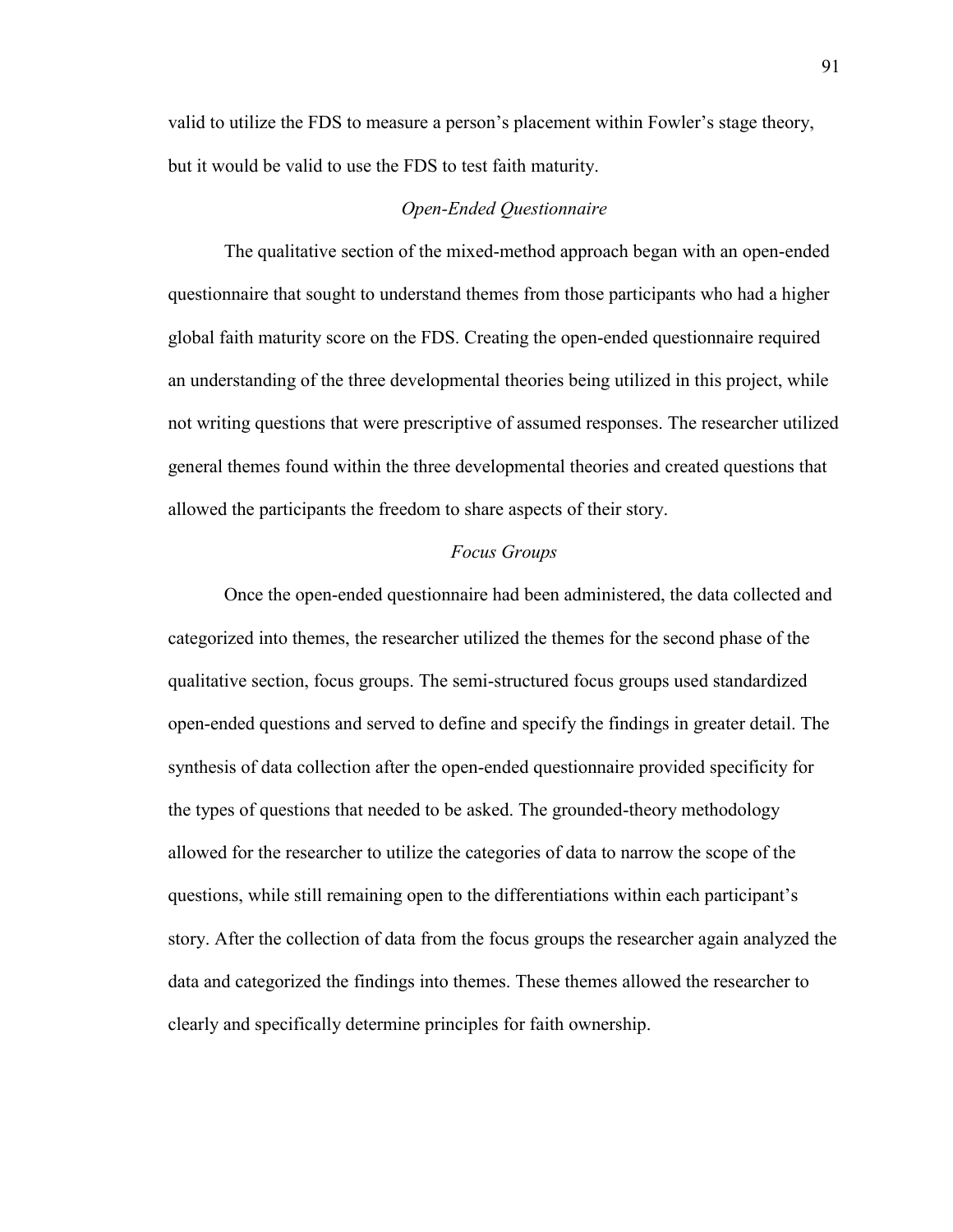## **Data Collection**

## *Faith Development Scale*

# **Creating the Assessment**

Once the researcher found the FDS measurement tool and ascertained its validity and reliability, steps were taken to adapt it into an electronic form that could be easily given to a large group of potential participants. The researcher utilized Qualtrics, an electronic survey and assessment generator. Through this program the researcher created a consent form, gathered demographic information, recreated the FDS, and invited further participation in the research project for participants who scored at a determined threshold. The items in the FDS remained exactly as written in the original measurement tool.<sup>31</sup>

## **Determining Participants**

The researcher contacted colleagues who oversaw student leadership programs and ministries within the offices of Campus Ministries and Student Life. These colleagues were able to provide email lists of their student leaders. The students were from residence life, student government, student activities, international student organizations, and discipleship ministries. All of the students were in a leadership capacity at the time of their invitation. Altogether, there were 210 student leaders invited to participate in the quantitative FDS. Students were given two weeks to finish the FDS. Prior to the deadline, two reminder emails were sent to participants who had not completed the FDS. After the two weeks were completed 117 student leaders had started the FDS with 92 completing the survey.

<sup>&</sup>lt;sup>31</sup> Leak, Loucks and Bowlin, 124.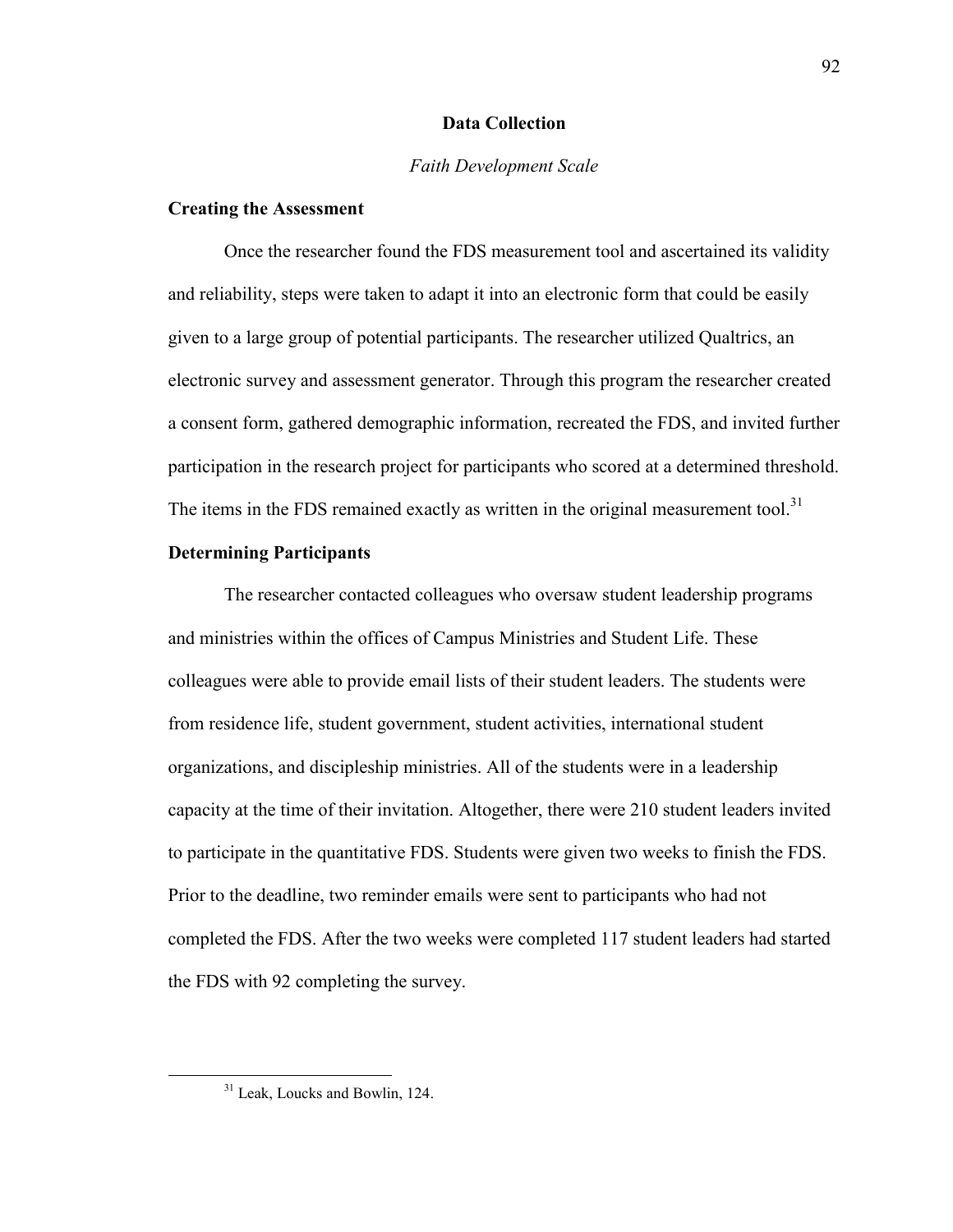# *Open-Ended Questionnaire*

# **Creating the Questionnaire**

The open-ended questionnaire consisted of seven items that were based on the three developmental theories: Fowler's faith development theory, Marcia's identity development theory, and Baxter Magolda's self-authorship theory (see Appendix). The goal of the questions was to allow each participant to share their story in an authentic way, while refraining from leading the participants towards desired or presupposed responses. The questionnaire was created using Qualtrics and administered via email for participants who indicated six or more mature responses on the eight item FDS survey. The following are the items on the open-ended questionnaire with the requisite

connections to the developmental theories:

Item 1: Please describe 3-5 turning points (both positive and/or negative) that have shaped your faith as you currently understand it.<sup>32</sup> Item 2: What resources have helped strengthen your ability to listen to, cultivate and trust your internal voice in regards to your beliefs?<sup>33</sup> Item 3: When faced with new ideas, tensions, or expectations, how have you sorted through these to create meaning for yourself?<sup>34</sup> Item 4: Who can you identify as a supportive partner(s) in your faith journey? List them here, along with the reason(s) why you identified them as a supportive partner? $35$ Item 5: Please describe a painful experience and how that experience shaped your faith journey? $36$ 

551.

<sup>32</sup> Baxter Magolda, 314; Fowler, 173.

<sup>33</sup> Baxter Magolda, *Authoring*, 316; Fowler, *Stages*, 172.

<sup>34</sup> Baxter Magolda, *Authoring*, 317; Fowler, *Stages*, 173; Marcia, "Development and Validation,"

<sup>35</sup> Baxter Magolda, *Authoring*, 319; Marcia, "Development and Validation," 552.

<sup>36</sup> Baxter Magolda, *Authoring*, 315; Fowler, *Stages*, 178.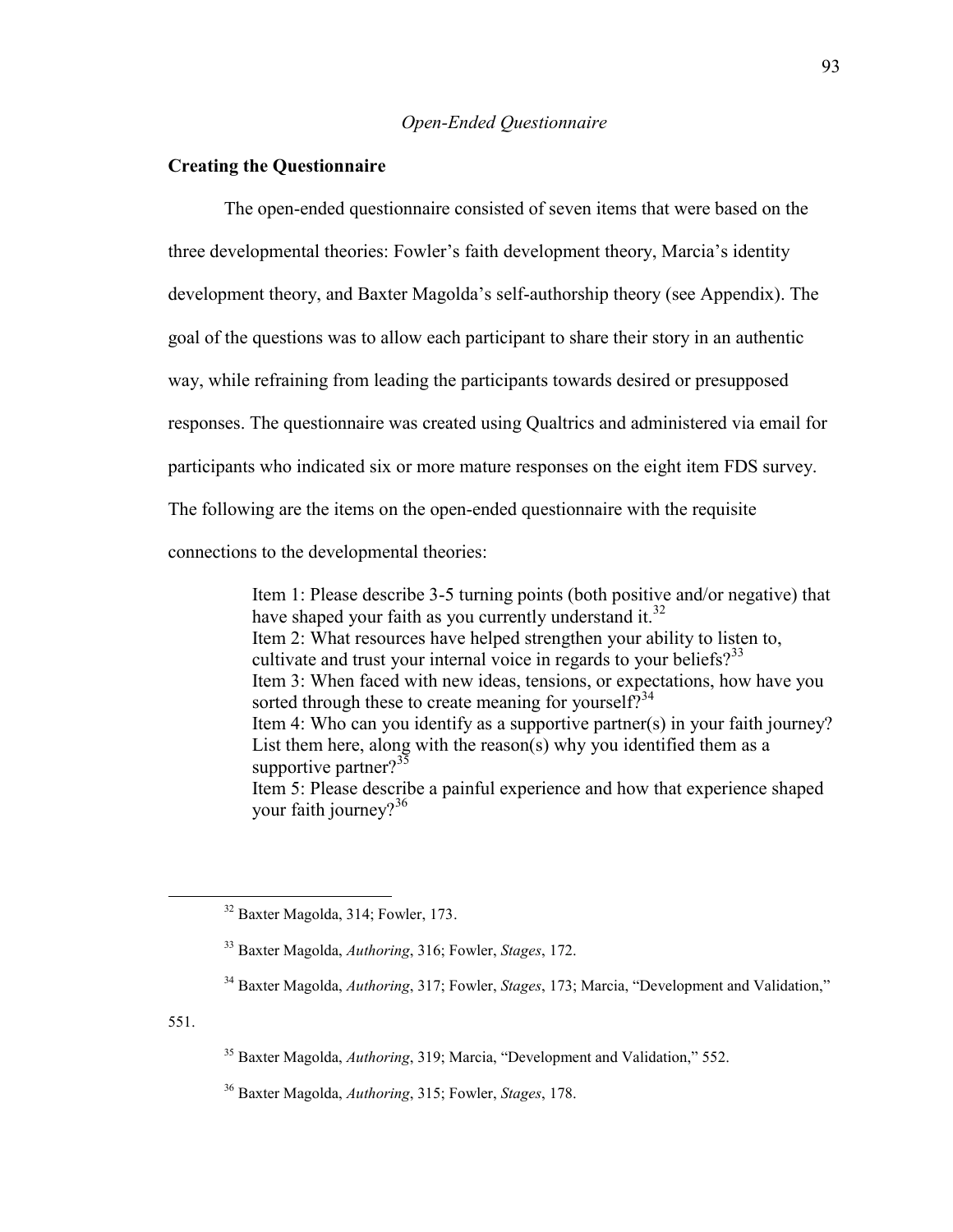Item 6: What activities or habits have helped you maintain a sense of commitment to your faith journey? $37$ Item 7: How have you navigated experiences with people you love and respect but with whom you find yourself disagreeing? $38$ 

# **Determining Participants**

The FDS survey was comprised of eight items, offering two statements from which participants were asked to choose a statement that best identified with them at the time of their participation. For each item there was a statement that represented a mature faith identity and a statement that represented a less mature faith identity. Students who scored six or more mature responses were given the opportunity to participate in the qualitative section of the research project. Of the 92 student leaders who took the FDS, 27 provided responses that were at or above six mature indicators. These students were sent an invitation to participate in the second phase of the research project by filling out the open-ended questionnaire, using the same email addresses provided for the FDS.

# **Implementing the Questionnaire**

The researcher provided a two week time period to complete the open-ended questionnaire. During the two week period the researcher sent four email reminders to those who had yet to complete the survey. Upon consultation with the researcher's advisor, the open-ended questionnaire was kept open for an additional week, in the hope of gaining more participation. At the end of the three week period, 14 students had participated in the second phase of the research project.

<sup>37</sup> Baxter Magolda, *Authoring*, 318; Marcia, "Development and Validation," 551.

<sup>38</sup> Baxter Magolda, *Authoring*, 314; Fowler, *Stages*, 182; Marcia, "Development and Validation,"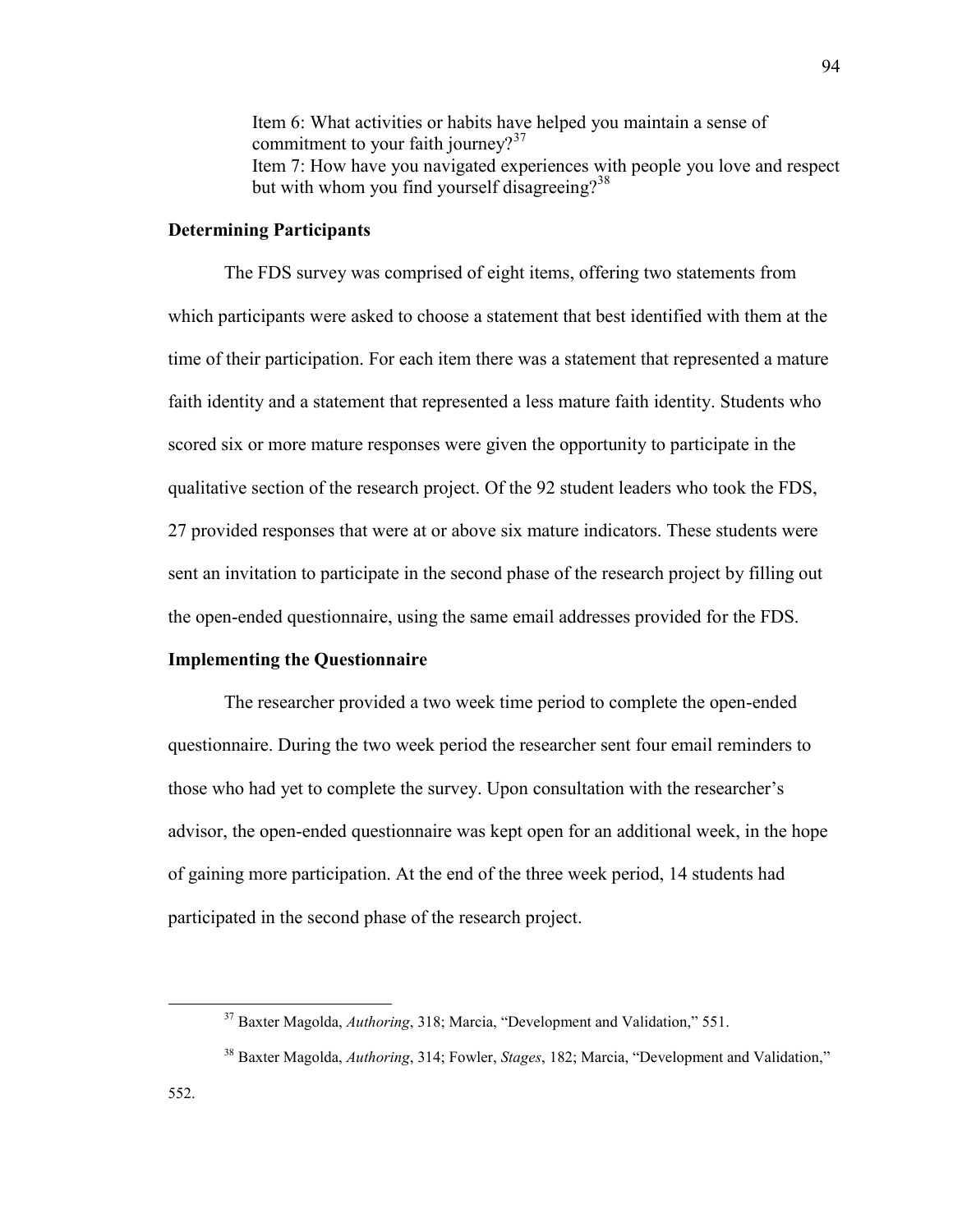## **Analyzing the Initial Results**

Each of the seven items from the open-ended questionnaire was analyzed, synthesizing and categorizing the collected data into various themes and trends. For each item the researcher coded and counted the responses, utilizing a key for the coding process. Upon completion of the coding and counting process the responses were categorized to delineate trends and themes.

# *Focus Groups*

### **Creating the Group Questions**

Once the responses to the open-ended questionnaire were categorized into themes and trends, the researcher determined questions that would allow participants to further examine the initial findings of the research project. For a couple items on the open-ended questionnaire there were not any discernable themes or trends that initially stood out. Therefore, the researcher proposed similar questions in the focus group setting to see if new trends or themes emerged. For other items there were clear categories emerging from the data. In these instances the participants in the focus groups were asked to further explore or explain their responses. The questions were posed in such a way as to evaluate or define the initial findings of the research project.

### **Conducting the Focus Groups**

The students who participated in the open-ended questionnaire were invited to participate in the final phase of the research project. Nine of the 14 were able to participate in one of two focus groups, with one student able to conduct an additional one-on-one session with the researcher. The same questions were asked during each focus group session. Each student was made aware of the consent form and the resources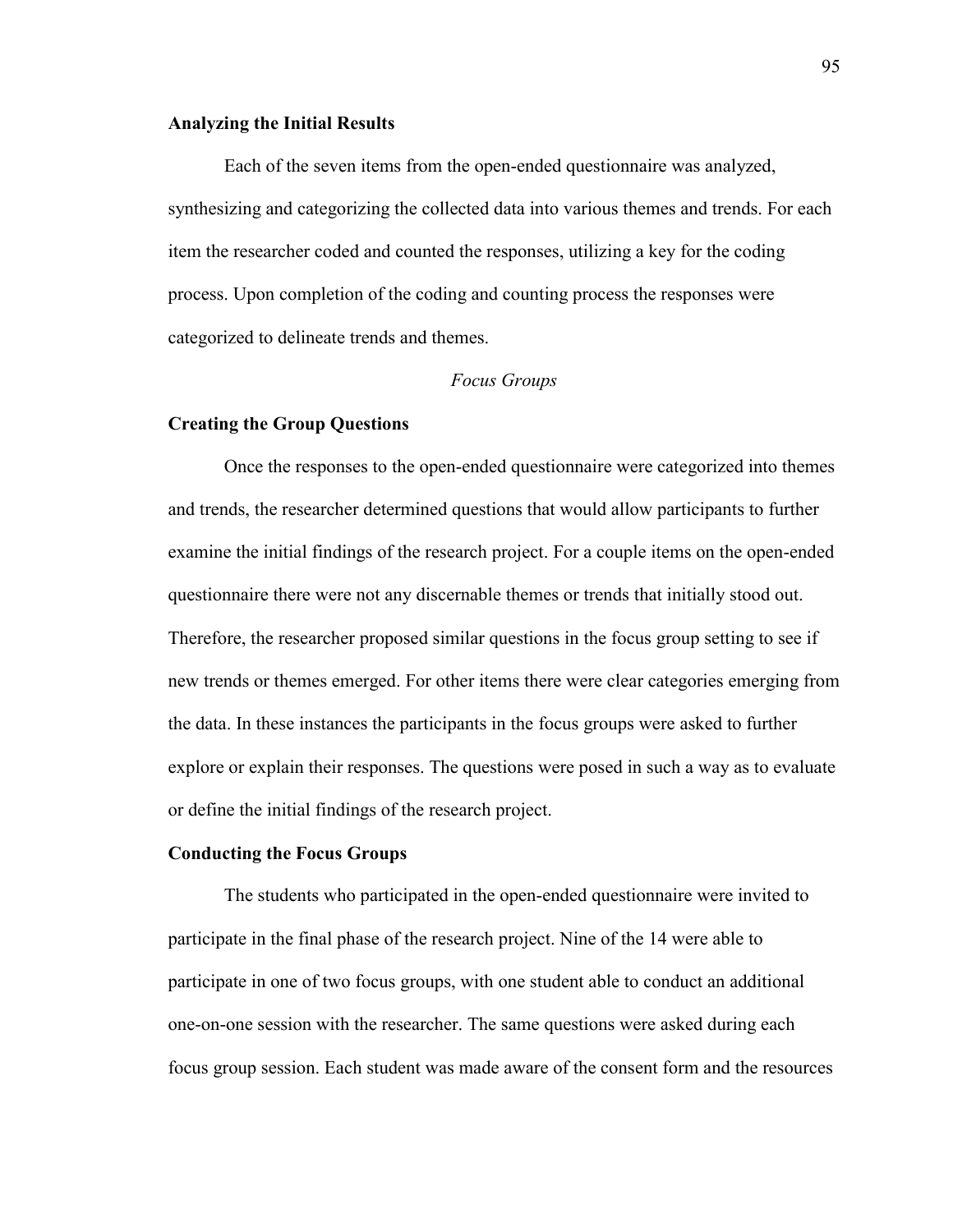available to them should any of their responses or the conversations during the focus group have an effect on their emotional, spiritual or psychological health. The focus groups were recorded with two devices with the consent of the participants. The researcher provided a gift card for each participant who completed the final phase of the research project.

In review, the researcher employed a mixed-methods study design with priority placed upon the qualitative data. The research instruments included the FDS, an online open-ended questionnaire, and focus groups. The recruitment strategy consisted of generating an email list of student leaders from the departments of Campus Ministries and Student Life. Ninety-two student leaders participated in the quantitative portion of the research project. Twenty-seven students were invited to participate in the open-ended questionnaire. Fourteen students completed the open-ended questionnaire and were subsequently invited to participate in a focus group. Eight students participated in a focus group session. The data analysis involved descriptive coding of themes into categories and sub-categories for each of the qualitative portions of the research project.

The researcher obtained approval from the Institutional Review Board (IRB) before proceeding with the study. The IRB "seeks to ensure the respectful and ethical treatment of human participants in research.<sup>39</sup> The researcher completed research ethics training through the Collaborative Institutional Training Initiative (CITI).<sup>40</sup> The researcher also submitted the Informed Consent Form and the research instrument questions.

<sup>39</sup> Bethel University, "Institutional Review Board," Bethel University, http://www.bethel.edu/ academics/irb/ (accessed February 29, 2016).

<sup>40</sup> Collaborative Institutional Training Initiative, "Home Page," https://www.citiprogram.org/ (accessed March 14, 2016).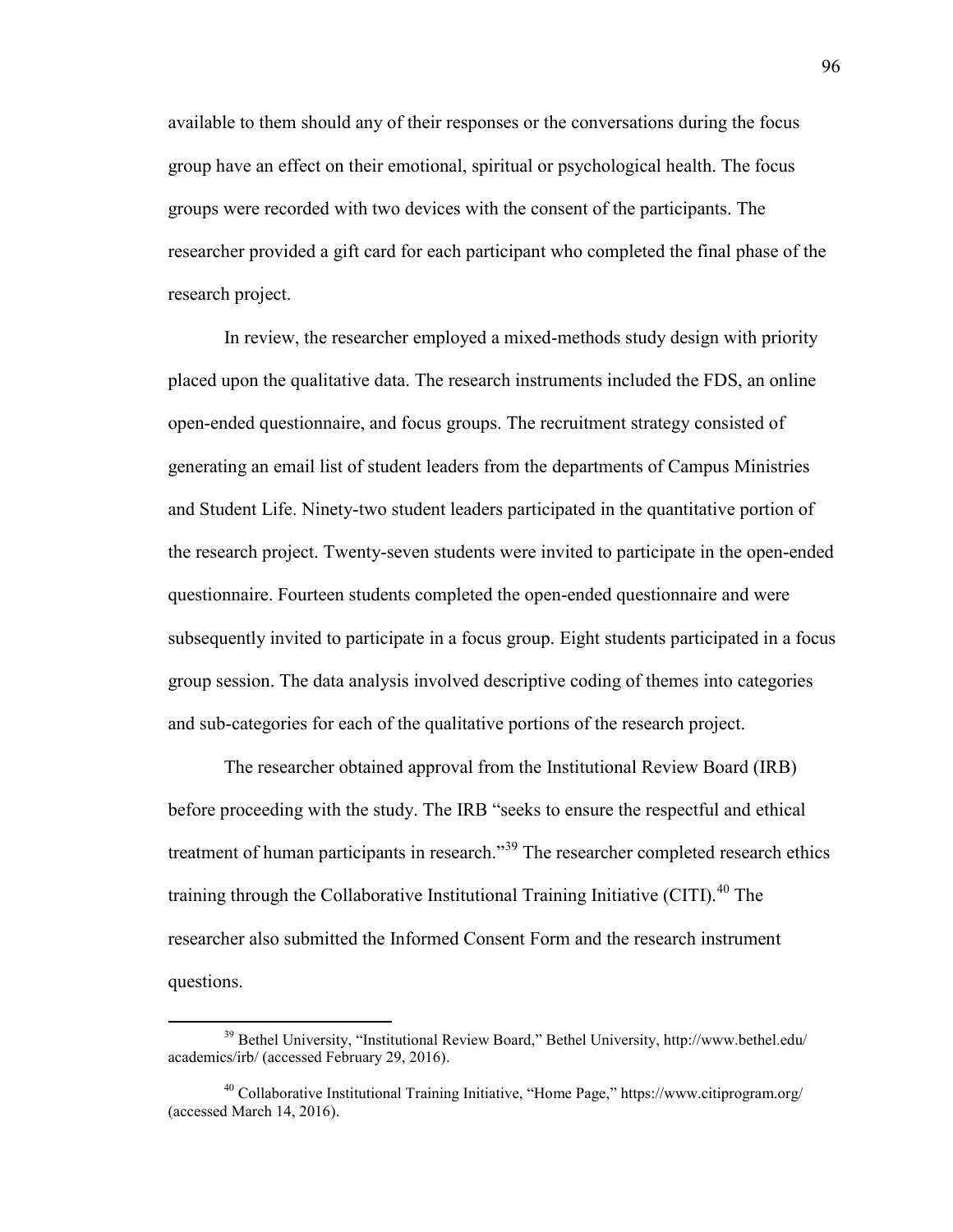## CHAPTER FIVE: PROJECT ANALYSIS AND FINDINGS

The open-ended questionnaire and the subsequent focus groups provided the researcher with a significant amount of data. The open-ended questionnaire had seven items, while each focus group had five questions from which data was generated. With grounded theory as the methodological approach, the researcher utilized the findings of the open-ended questionnaire to generate the questions for the focus groups. Also, because of the grounded theory approach, the findings in the open-ended questionnaire were intentionally limited as the focus groups were able to more specifically engage items that may have lacked specificity. Looking at the analysis of the data from each item or question will allow one to understand the findings from each stage of the field research.

## **Faith Development Scale**

### *Analysis*

An invitation to the FDS was sent to 210 student leaders. While 117 students started the FDS, 92 completed the survey. The results of the survey were organized by the researcher to determine potential qualitative participants. The FDS suggests that individuals with a higher global score have a higher level of faith maturity. Table 5.1 indicates the number of respondents for each FDS global score. The score out of 8 represents the number of mature responses indicated by each participant.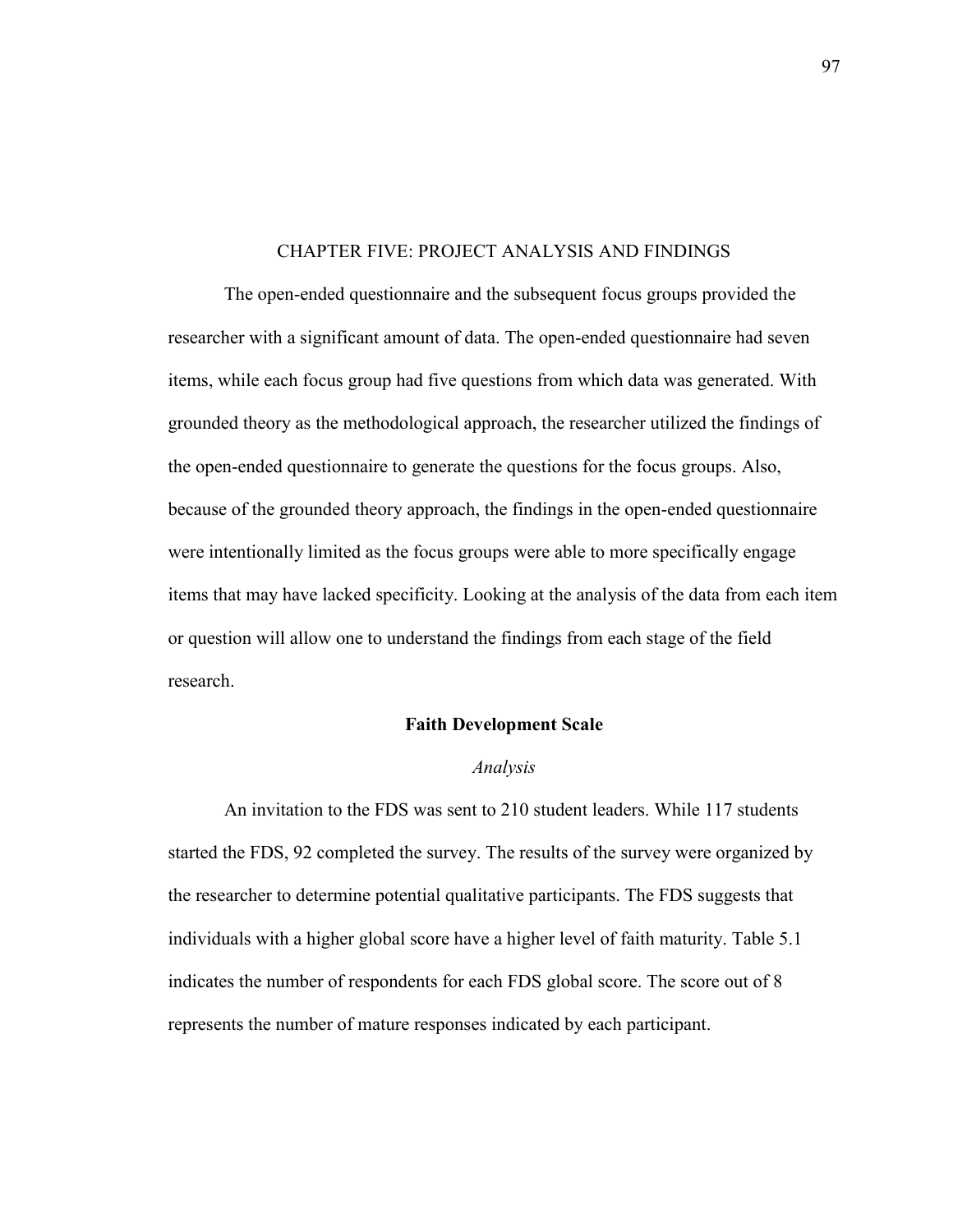| <b>FDS</b> Score    | Number of Respondents |
|---------------------|-----------------------|
| $\sqrt{0}$ out of 8 |                       |
| $\vert$ 1 out of 8  |                       |
| $2$ out of 8        |                       |
| $3$ out of 8        | 8                     |
| $4$ out of 8        | 13                    |
| $5$ out of 8        | 15                    |
| $6$ out of 8        | 14                    |
| $7$ out of 8        | 21                    |
| $8$ out of $8$      | 11                    |

Table 5.1: Number of respondents for each FDS score.

The majority of student leaders who completed the FDS indicated a mature response for more than half of the items on the survey. The researcher determined to utilize those who scored a 6 out of 8 or better on the FDS survey for the qualitative aspects of the research project. Additionally, as part of the online FDS survey, the researcher asked participants to indicate whether or not they would like to be involved in future aspects of the research project. Of the 46 individuals who scored a 6 out of 8 or better on the FDS, 27 indicated their willingness to participate in the qualitative process of the research project.

# **Open-Ended Questionnaire**

The open-ended questionnaire was completed by fourteen individuals who scored a six out of eight or better on the FDS. Ten of the fourteen were female, four were male.

#### *Analysis*

## **Item One: Turning points that have shaped one's faith journey**

Participants were asked to list three to five "turning points" that have shaped their faith. The list of responses encouraged participants to view potential turning points as both positive and negative. Each turning point was coded and counted to create data points. From the fourteen participants, 39 turning points were reported. In some participants' responses similar turning points were mentioned, such as being influenced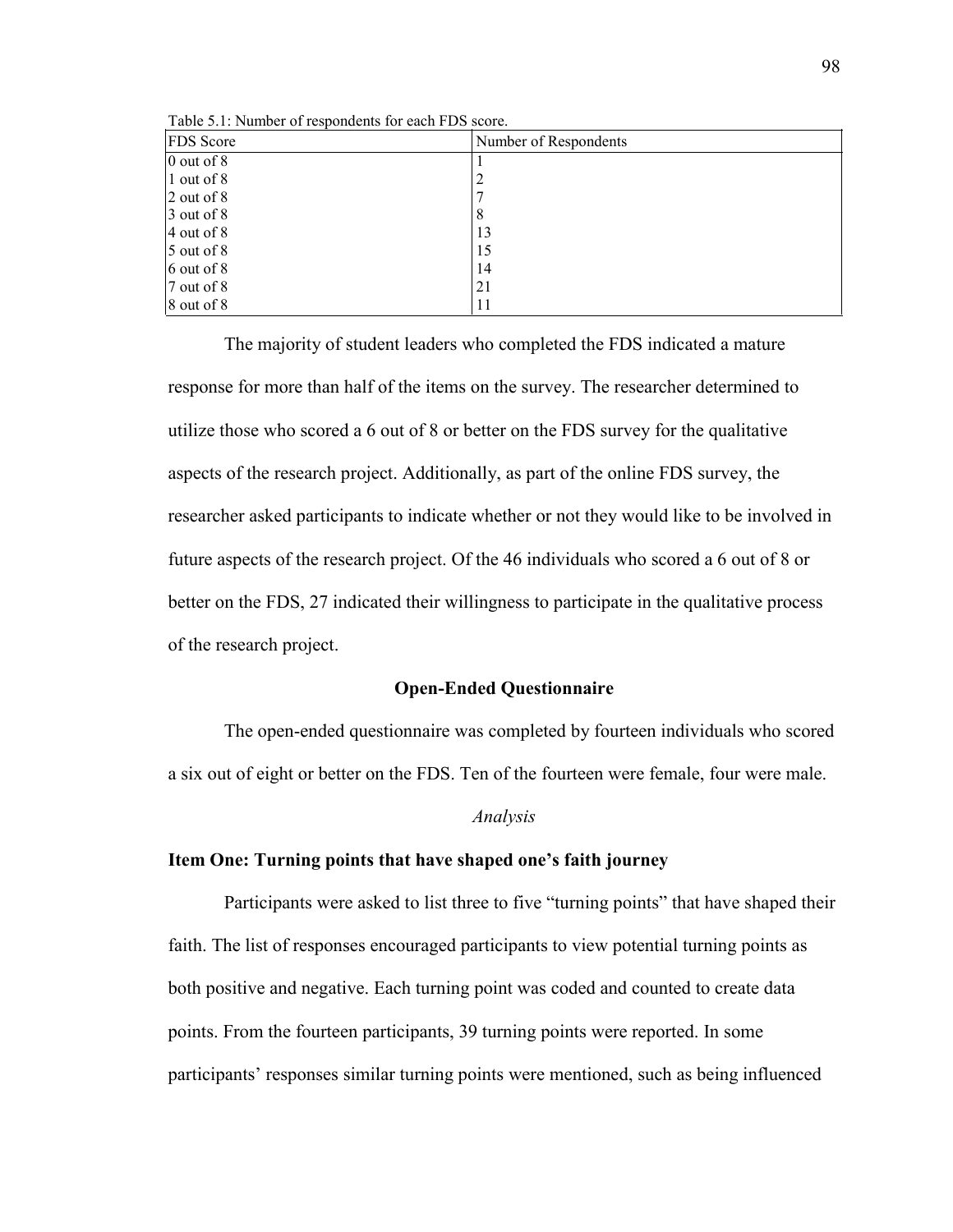by friends and asking hard questions. Table 5.2 shows the different types of turning

points that participants listed with the frequency of each response.

| $1000$ $\sigma$ . Turning points that have shaped one start fourney<br>Type of Turning Point | Number of Occurrences |
|----------------------------------------------------------------------------------------------|-----------------------|
| Going to college                                                                             |                       |
| Influence of friends                                                                         | 4                     |
| Emotional encounter with God                                                                 | 3                     |
| Traveling outside of the country                                                             | $\overline{c}$        |
| Asking hard questions                                                                        | $\overline{c}$        |
| Having negative faith influences                                                             | $\overline{c}$        |
| Impact of home faith environment                                                             | $\overline{c}$        |
| Learning to forgive someone                                                                  | $\overline{c}$        |
| Parent's divorced                                                                            | 2                     |
| Peer group changed                                                                           |                       |
| Reading the Bible                                                                            |                       |
| Going to high school                                                                         |                       |
| Parent's beliefs shifted                                                                     |                       |
| Participation in specific college class                                                      |                       |
| Spiritual relationship with high school teacher                                              |                       |
| Break-up with significant other                                                              |                       |
| Being baptized in the Holy Spirit                                                            |                       |
| Making poor decisions                                                                        |                       |
| Parent lost a job                                                                            |                       |
| Friend committed suicide                                                                     |                       |
| Struggled with an eating disorder                                                            |                       |
| Helping with a ministry                                                                      |                       |

Table 5.2: Turning points that have shaped one's faith journey.

Going to college was the most common turning point, included by half of the participants, followed closely by the influence of friends and emotional encounters with God. Twelve of the 39 turning points were connected to a change in physical location. Thirty-two of the 39 turning points were due to a connection with another person (either the turning point included the participant being effected by another person or the participant was engaging with another person), while only seven turning points were internal or personal. Peers were mentioned in a person's turning point on 20 of the 39 responses. Parents or adult mentors were only mentioned on five occasions. On only six occasions was a spiritual discipline mentioned. Of the 39 turning points, eleven were negative, with the remaining 28 being positive or neutral.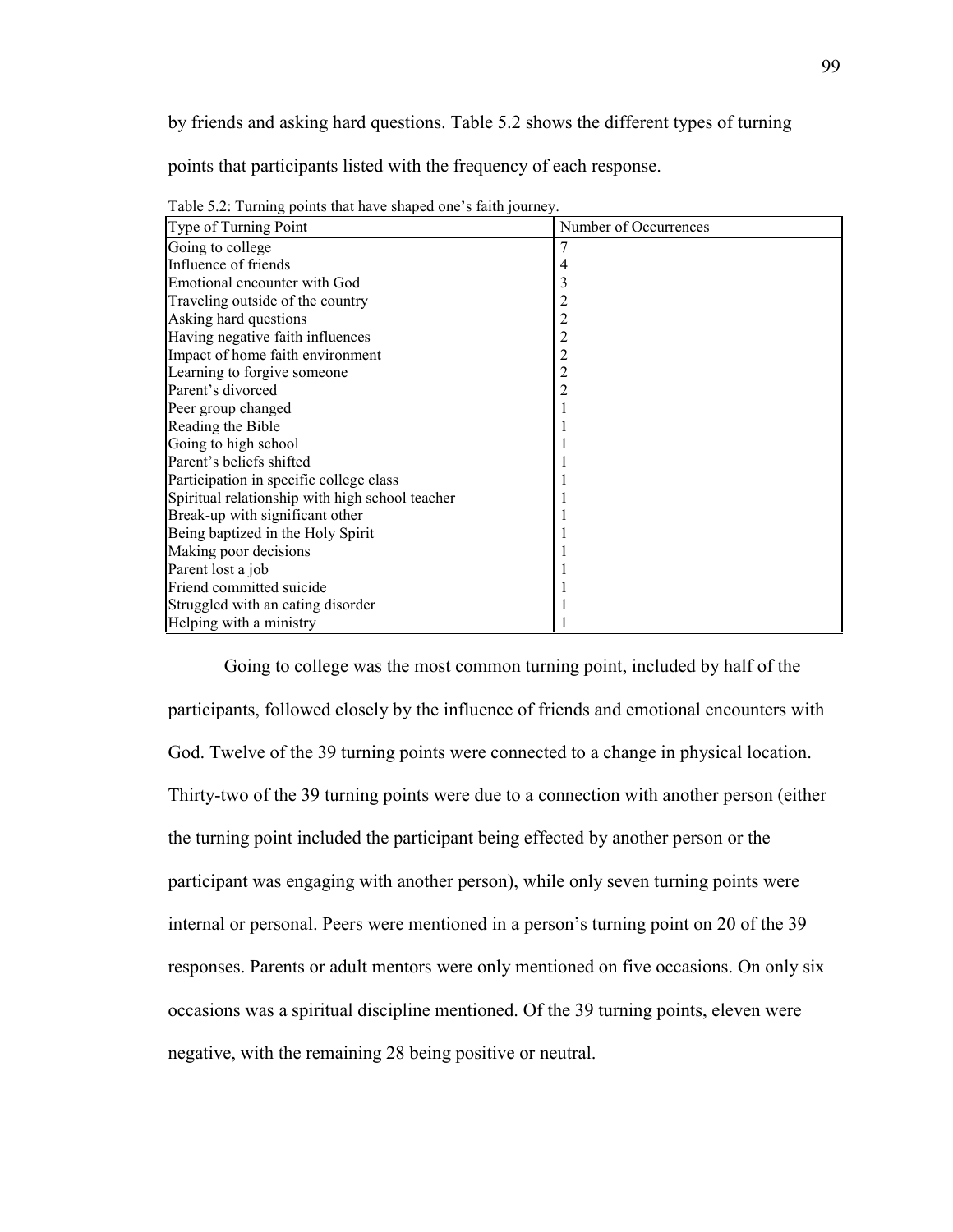## **Item Two: Resources that have strengthened one's internal voice**

The second item on the open-ended questionnaire asked participants to list resources that have strengthened their ability to listen to, cultivate, and trust their internal voice in regards to beliefs that one holds. No examples were given. Participants were not given a minimum or maximum number of resources, and were not asked to weigh the resources on the level of importance or impact. Table 5.3 shows the list of resources and the frequency of each response.

| Resource                   | Number of Occurrences |
|----------------------------|-----------------------|
| <b>Bible</b>               |                       |
| Friends                    | 4                     |
| Mentor                     | 4                     |
| Family                     | 4                     |
| Prayer                     | 4                     |
| Dialogue with other people | 3                     |
| Internal sense             | 3                     |
| Book                       | 3                     |
| Church or chapel service   | 3                     |
| Mom                        |                       |
| Speaker                    | 2                     |
| College class              | 2                     |
| Holy Spirit                | 2                     |
| Significant other          |                       |
| Leading a small group      |                       |
| Professor                  |                       |
| <b>Resident Assistant</b>  |                       |
| Silence                    |                       |

Table 5.3: Resources that have helped strengthen one's internal voice in regards to beliefs.

There were 46 total resources listed. The Bible was the most frequently mentioned resource with five of the fourteen respondents including it. However, due to the large variety of resources listed and the lack of specificity of some responses, it became necessary to batch the responses into categories. Table 5.4 lists the types of resources into two categories, while providing sub-categories within each of the two main categories.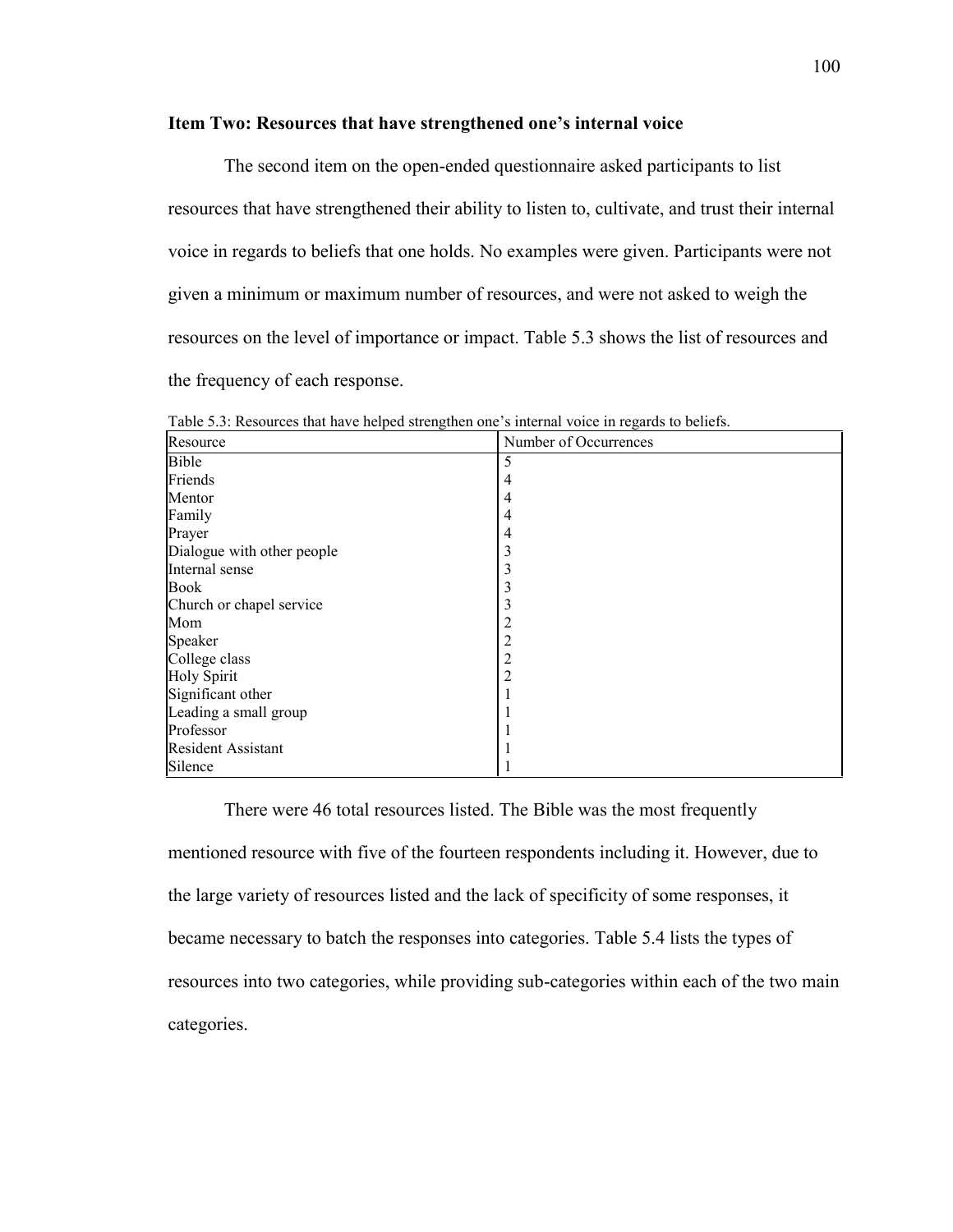| Category            | Sub-Category        | Resource                  | Number of Occurrences |
|---------------------|---------------------|---------------------------|-----------------------|
| (total occurrences) | (total occurrences) |                           |                       |
| Relationship (21)   | Conversation with   | Friends                   | $\overline{4}$        |
|                     | Peer $(9)$          | Dialogue with other       | 3                     |
|                     |                     | people                    |                       |
|                     |                     | Significant other         |                       |
|                     |                     | Leading a small           |                       |
|                     |                     | group                     |                       |
|                     | Mentor $(6)$        | Mentor                    | $\overline{4}$        |
|                     |                     | Professor                 |                       |
|                     |                     | <b>Resident Assistant</b> |                       |
|                     | Family Member (6)   | Family                    | $\overline{4}$        |
|                     |                     | Mom                       | 2                     |
| Spiritual           | Contemplation (10)  | Prayer                    | $\overline{4}$        |
| Disciplines (25)    |                     |                           |                       |
|                     |                     | Internal sense            | 3                     |
|                     |                     | Holy Spirit2              |                       |
|                     |                     | Silence                   |                       |
|                     | Reading (8)         | Bible                     | 5                     |
|                     |                     | <b>Book</b>               | 3                     |
|                     | Formal Speaking (7) | Church or chapel          | 3                     |
|                     |                     | service                   |                       |
|                     |                     | Speaker                   | 2                     |
|                     |                     | College class             | $\overline{2}$        |

Table 5.4: Categories and sub-categories of resources that have helped strengthen one's internal voice in regards to beliefs.

A relational connection to another person and spiritual disciplines emerged as the two main categories for separating the data. Within each of the main categories the data was divided into sub-categories to specify the types of responses. In the relational category responses were placed in sub-categories connected to their peers, an adult mentor, and someone from their family. In the spiritual discipline category responses were placed in sub-categories representing contemplative practices, reading, and formal speaking engagements (such as church attendance or going to a college class). Of the 46 total resources listed, 25 were placed in the spiritual disciplines category and 21 in the relationship category. Within each sub-category, there wasn't a significant difference between any types of response from the other responses.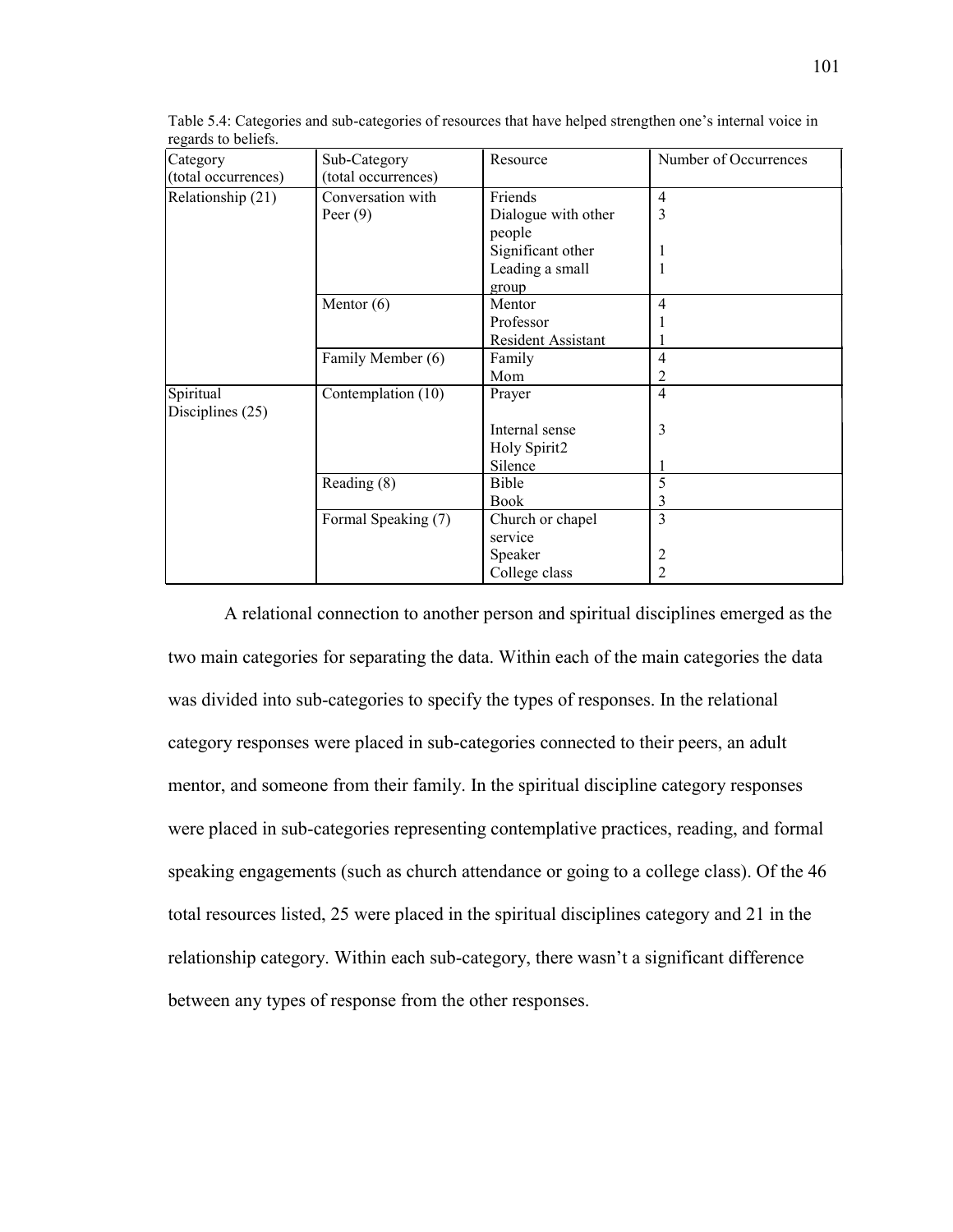# **Item Three: Making meaning when faced with new tensions**

For the third item on the open-ended questionnaire participants were asked how they have sorted through new ideas, tensions or experiences in order to create meaning for themselves. Table 5.5 shows the types of efforts participants have used to create meaning with the frequency of each response.

| Type of Effort                  | Number of Occurrences |
|---------------------------------|-----------------------|
| Talk to friends                 |                       |
| Look to internal beliefs        | b                     |
| Keep an open mind               |                       |
| Talk to family                  |                       |
| Evaluate Jesus' response        |                       |
| Consult the Bible               |                       |
| Seek to understand others       |                       |
| Talk to a mentor                |                       |
| Seek reconciliation             |                       |
| Discuss differences             |                       |
| Stay positive                   |                       |
| Pray                            |                       |
| See situation as an opportunity |                       |

Table 5.5: How to sort through new experiences in order to create meaning.

Half of the respondents said that they would talk to a friend or a group of friends about their new experience or tension. Almost half of the respondents mentioned that they would look internally or trust their internal sense in knowing how to make meaning of the new experience or tension. Specifically consulting the Bible was only mentioned on three occasions. Because of the variety of responses and the different types of responses, the researcher categorized the data two different ways. In Table 5.6 the types of effort for meaning making have been given category headings based on the type of effort.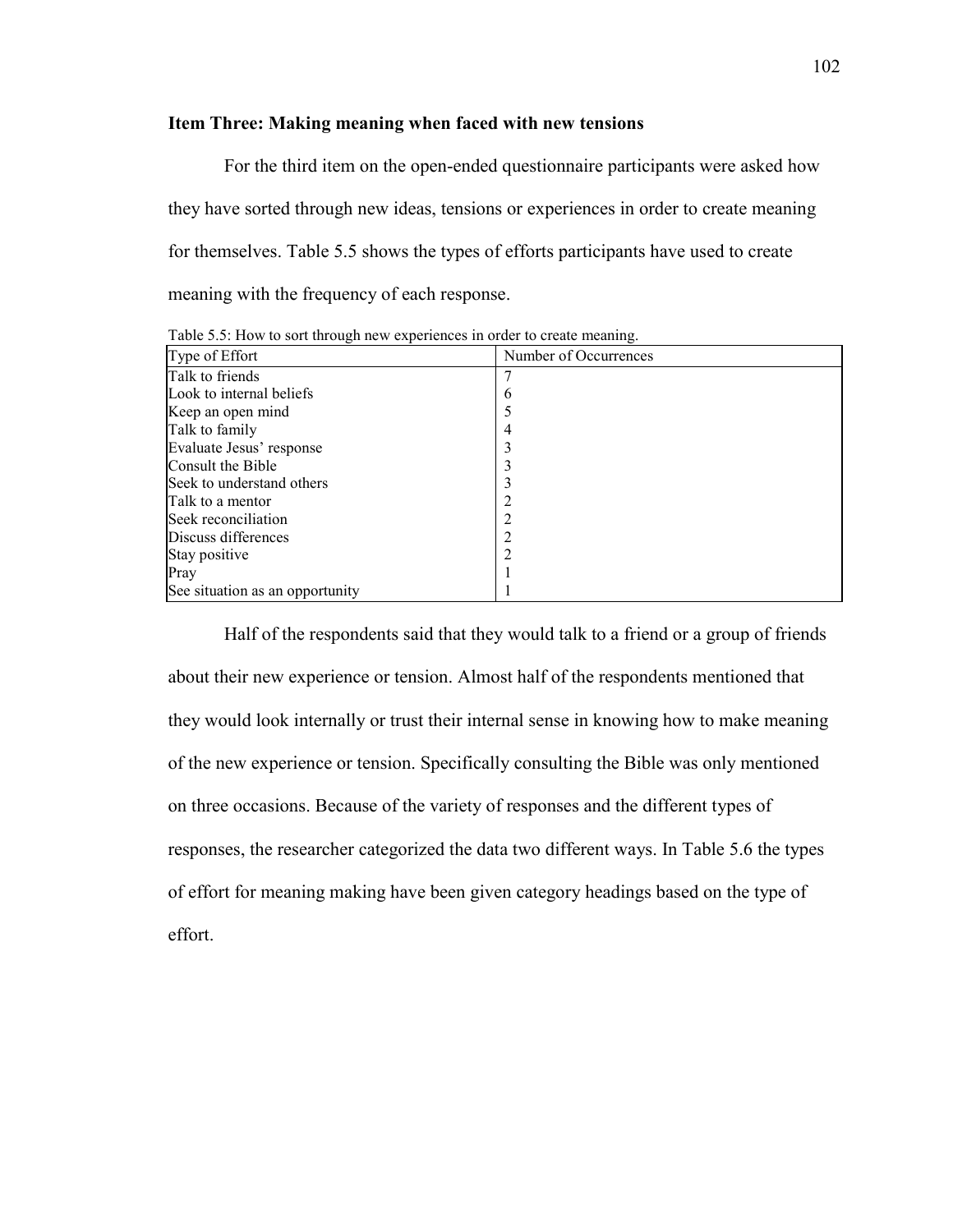| Category       | Sub-Category<br>(total occurrences) |                                    | Number of Occurrences |
|----------------|-------------------------------------|------------------------------------|-----------------------|
| Type of Effort | Seeking Further                     | Keep an open mind                  | 5                     |
|                | Understanding (15)                  | Seek to understand<br>others       | 3                     |
|                |                                     | Seek reconciliation                |                       |
|                |                                     | Discuss differences                | 2                     |
|                |                                     | Stay positive                      | $\overline{c}$        |
|                |                                     | See situation as an<br>opportunity |                       |
|                | Consult a Trusted                   | Talk to friends                    |                       |
|                | Person $(13)$                       | Talk to family                     | 4                     |
|                |                                     | Talk to a mentor                   |                       |
|                | Engage a Spiritual                  | Look to internal beliefs           | 6                     |
|                | Discipline                          | Evaluate Jesus' response           | 3                     |
|                |                                     | Consult the Bible                  |                       |
|                |                                     | Pray                               |                       |

Table 5.6: How to sort through new experiences to create meaning.

There were 41 different responses given. The different types of efforts for meaning making were spread proportionally between three distinct categories: those who were seeking further understanding on the specific tension or experience (15), those who consulted another person about the new experience or tension (13), and those who engaged a spiritual discipline (13).

The information was then re-categorized by whether or not the type of effort was relational or not in Table 5.7.

| Category          | Sub-Category           |                           | Number of Occurrences |
|-------------------|------------------------|---------------------------|-----------------------|
| Relational Effort | Connect Deeper with    | Talk to friends           |                       |
|                   | Someone (28)           | Keep an open mind         |                       |
|                   |                        | Talk to family            | 4                     |
|                   |                        | Seek to understand others |                       |
|                   |                        | Talk to a mentor          |                       |
|                   |                        | Seek reconciliation       |                       |
|                   |                        | Discuss differences       |                       |
|                   |                        | Stay positive             |                       |
|                   |                        | See situation as an       |                       |
|                   |                        | opportunity               |                       |
|                   | Individual Effort (13) | Look to internal beliefs  | 6                     |
|                   |                        | Evaluate Jesus' response  | 3                     |
|                   |                        | Consult the Bible         |                       |
|                   |                        | Pray                      |                       |

Table 5.7: How to sort through new experiences to create meaning. Relational Effort.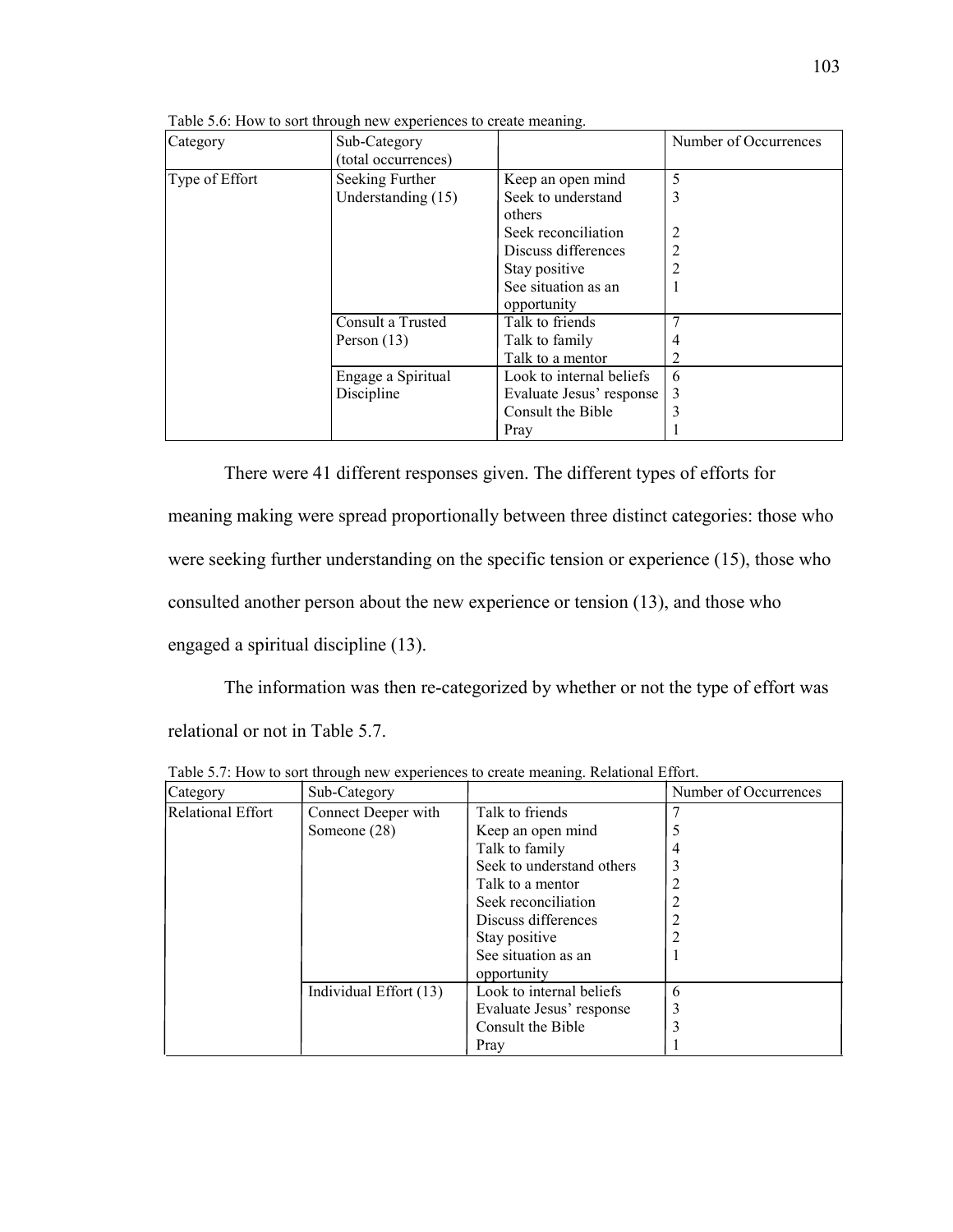When attempting to make meaning of a new idea, tension or experience,

respondents looked to connect deeper with another person on 28 or the 41 responses. Thirteen responses were connected to a person's individual effort. It should be noted that three of the 28 responses in the "connect deeper with someone else" category may be illsuited for this categorical alignment (stay positive and see situation as an opportunity) because they don't accurately fit in either category being utilized. With this in mind, connection with another person still has a significant advantage over an individual effort.

# **Item Four: Spiritual partners and why they were significant**

The fourth item on the open-ended questionnaire was actually two questions in one item. The first aspect of item four asked participants to list the significant partners on one's faith journey. Participants were not given a minimum or maximum number of partners, nor were participants asked to weigh the significance between one partner and another. Table 5.8 is a list of the significant partners that participants have had on their faith journey, categorized by the type of partner.

| Category (total occurrences) | Type of Partner          | Number of Occurrences |
|------------------------------|--------------------------|-----------------------|
| Peer $(19)$                  | College peer             | 13                    |
|                              | Significant other        | 4                     |
|                              | Friend from home         | 2                     |
| Family (16)                  | Parent                   | 12                    |
|                              | Sibling                  | 4                     |
| Adult Mentor (8)             | High school youth pastor |                       |
|                              | Missions team            | 2                     |
|                              | High school teacher      |                       |
|                              | Pastor                   |                       |
|                              | College professor        |                       |
|                              | Mentor                   |                       |
| No Partner $(1)$             | Did not prefer a partner |                       |

| Table 5.8: Partners on a person's faith journey. |  |  |  |
|--------------------------------------------------|--|--|--|
|                                                  |  |  |  |

The participants in the open-ended questionnaire generated 43 total significant partners. One participant preferred not to utilize a mentor because of past painful experiences when opening up to a trusted spiritual partner. The types of significant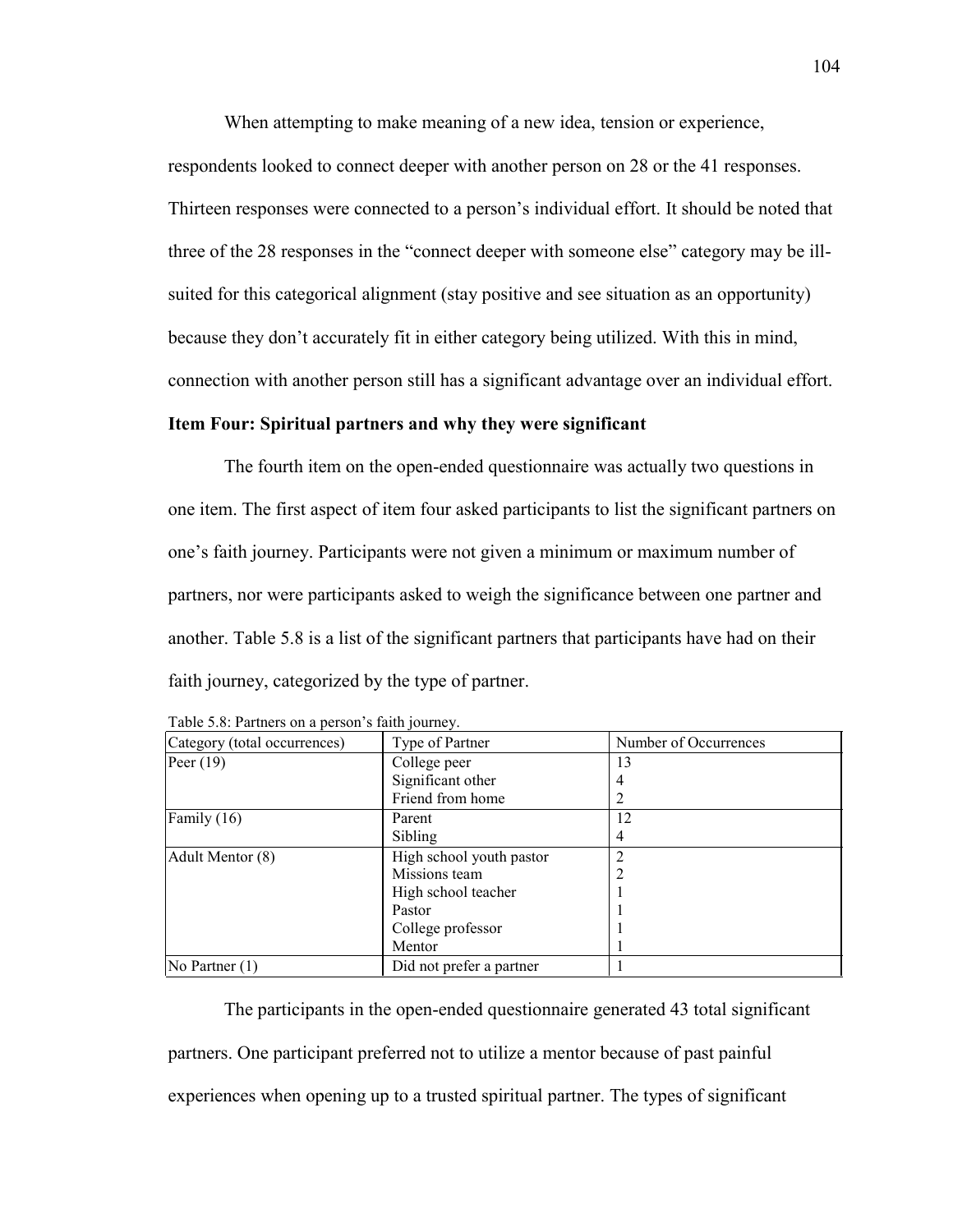partner were categorized into three groups: peers, family, and adult mentor. The people on one's mission team were mentioned by participants on two occasions. Mission's teams are generally comprised of peers, but are typically led by a more seasoned or experienced adult. Because the adult leader provides the direction and helps facilitate the environment on the mission trip, the responses were categorized in the adult mentor section. However, it is possible that the most impactful relationship on a mission trip was with one's peers who are being affected in similar ways by the experience, so it is possible these responses could be placed in the peer category.

Peers were the strongest significant partner with 19 total responses. Within the peer category, a person from one's college (either individual friend or group of friends) was mentioned the most frequently, with 13 total responses. Parents were the most frequently mentioned family member, on 12 of the 16 responses. Adult mentors did not have a significant response within that category.

The second question asked within item four was why the significant partners were understood to be significant. The responses were categorized by the researcher in Table 5.9.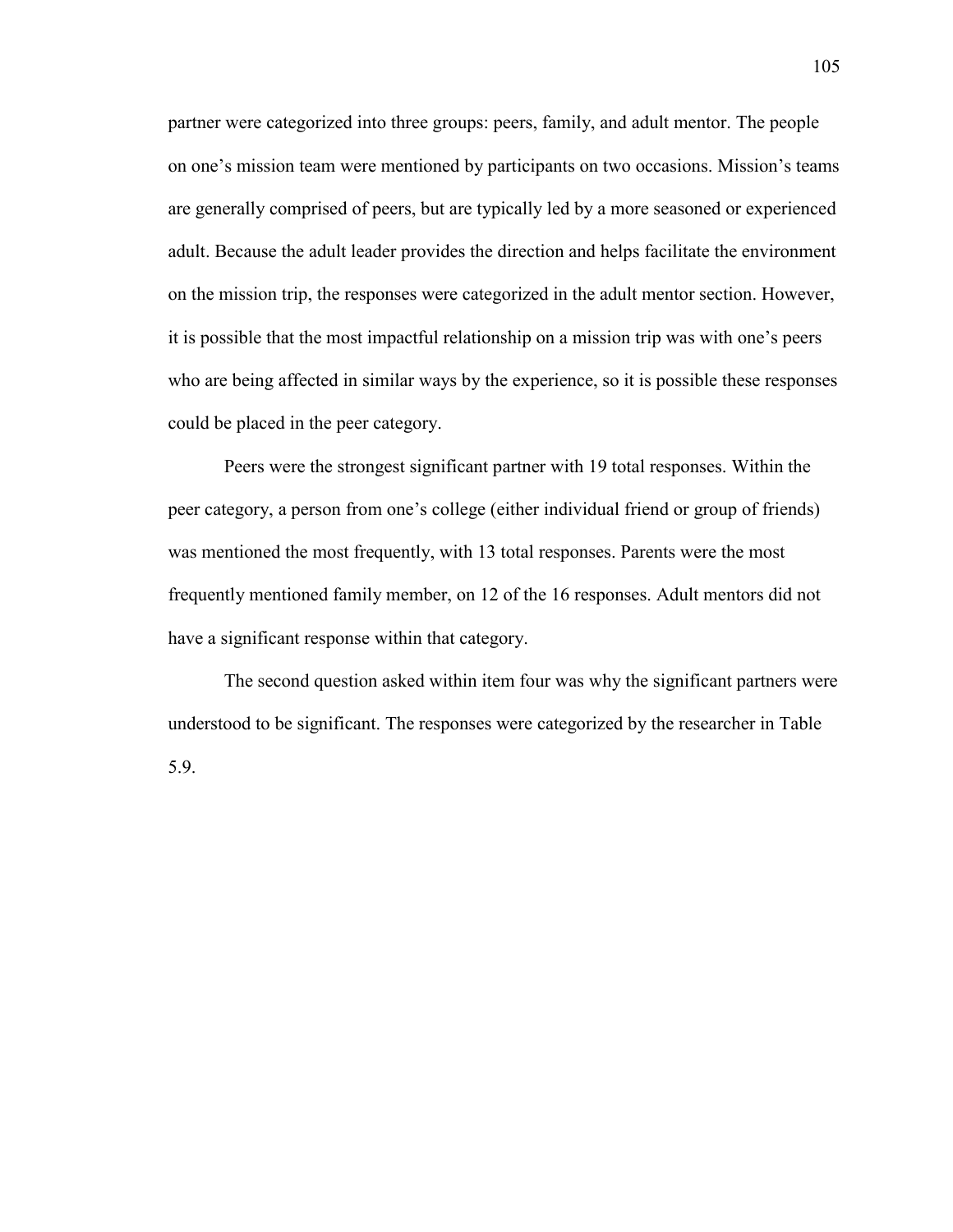| 1 WO 19 0 17 1 1 19 WO 0 110 11 11 |                                |                       |
|------------------------------------|--------------------------------|-----------------------|
| Category (total occurrences)       | Specific Reasons               | Number of Occurrences |
| Provided Space to Process (62)     | Provides encouragement/support |                       |
|                                    | Available for questions        | 14                    |
|                                    | Challenging                    |                       |
|                                    | Offer a unique perspective     |                       |
|                                    | $\lambda$ 1. 11 $\lambda$      |                       |

Table 5.9: Reasons why partners were significant.

|                                  | 1.1.001.001.01.0000.0000         |   |
|----------------------------------|----------------------------------|---|
|                                  | Challenging                      | 8 |
|                                  | Offer a unique perspective       | 6 |
|                                  | Accountability                   |   |
|                                  | Model vulnerability              | 4 |
|                                  | Connect to daily living          |   |
|                                  | Trustworthy                      |   |
| Provided Specific Direction (32) | Offers prayer                    | 8 |
|                                  | Respected the longevity of faith | 6 |
|                                  | Have a similar faith journey     |   |
|                                  | Confident in beliefs             | 4 |
|                                  | Provides direction               |   |
|                                  | Have a perseverant faith         |   |
|                                  | Inspirational                    | っ |
|                                  | Provides knowledge               |   |

There were 94 reasons why participants found significance in the partners listed. The most frequently mentioned responses were that a significant partner provided encouragement and support (21 occasions) and that a significant partner was available for questions (14 occasions). The researcher placed responses in one of two categories: responses that indicated the significant partner provided space for one to process (62 responses) and responses that indicated the significant partner provided specific direction (32 responses). The category of being provided space to process was determined by the researcher answering the question: Would the participant feel known by the significant partners interaction? The category of providing specific direction was determined by the researcher answering the question: Would the participant need to be vulnerable in this interaction? (In order to offer prayer, one typically needs to be vulnerable. But often prayer can be used to communicate direction or values instead of simply validating one's struggle; thus it was placed in the specific direction category. If prayer were to be moved to the process category, the frequency of responses would be divided 70/24.)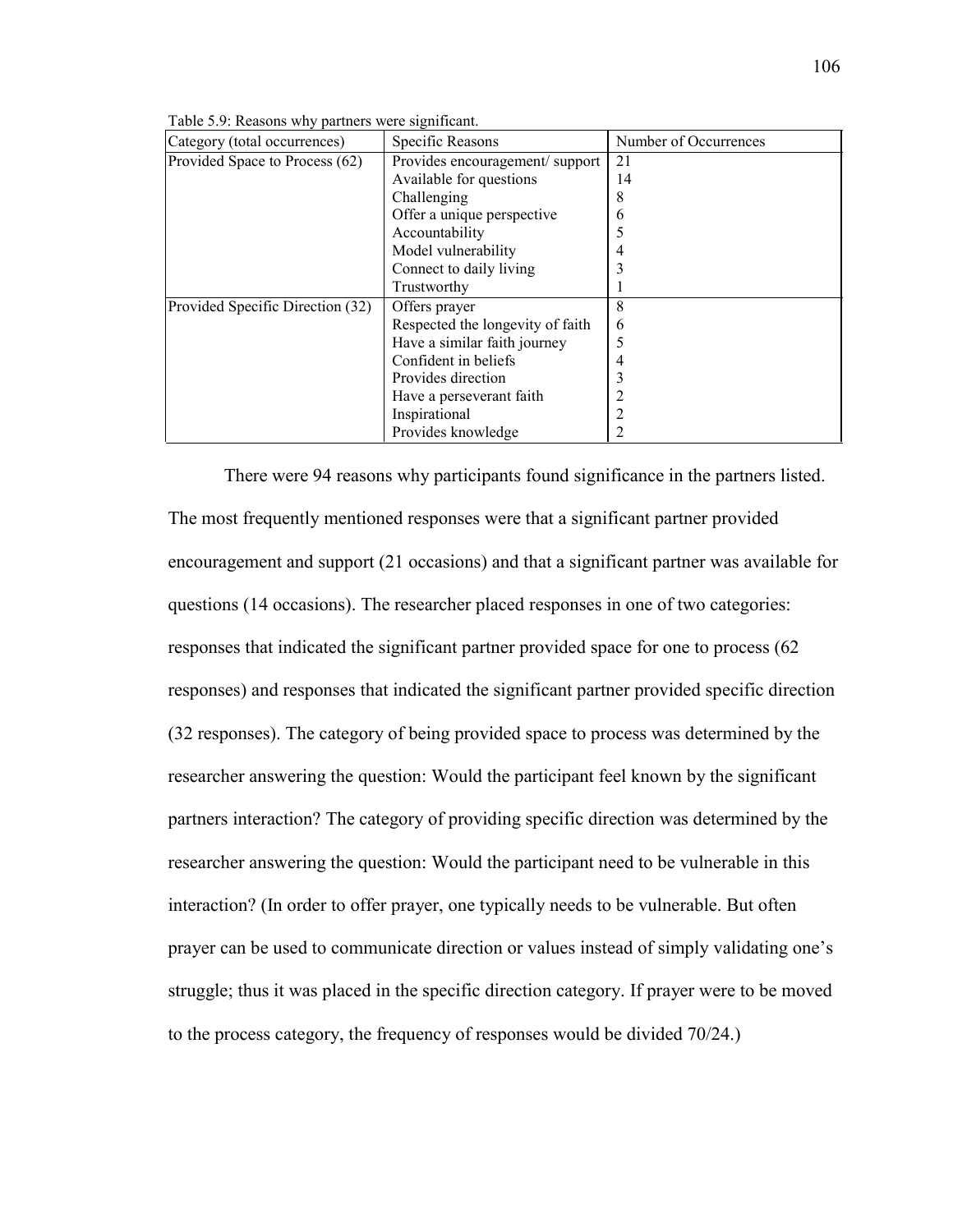### **Item Five: Painful experiences that have shaped one's faith journey**

The fifth item on the open-ended questionnaire is similar to the fourth in that it essentially asks two questions of each participant. The first aspect of item five asked respondents to describe a painful experience that shaped one's faith. The types of experiences and the frequency of such an experience are listed in Table 5.10.

| Category (total occurrences) | Type of Experience                     | Number of Occurrences |
|------------------------------|----------------------------------------|-----------------------|
| Painful Experience in Faith  | Broken trust by spiritual authority    |                       |
| Community $(6)$              | Bullied by Christians at young age     |                       |
|                              | Wasn't considered a 'good' Christian   |                       |
|                              | Judged by 'dysfunctional' church       |                       |
|                              | Missionary family not welcomed home    |                       |
| Painful Experience in        | Person close died or committed suicide | 4                     |
| Family $(5)$                 | Parents divorced                       |                       |
|                              | Relationship with significant other    |                       |
|                              | ended                                  |                       |
| Painful Experience           | Struggled with eating disorder         |                       |
| Personally (2)               | Wrestled with one's identity           |                       |

Table 5.10: Types of painful experiences that influenced faith journey.

The first aspect of item five is reminiscent of the first item (significant turning points in one's faith journey), except these instances are focused specifically on the painful experiences; which represented less than a third of the turning points in item one. The researcher separated the data into three categories: painful experiences that originated in one's faith community, painful experiences that originated in one's family, and painful experiences that originated because of an intrapersonal situation. The most common painful experience was the death of someone close to the participant, which was reported on four occasions. Parents were only mentioned negatively in one response. A failure in one's faith community was the strongest category, but had a variety of expressions.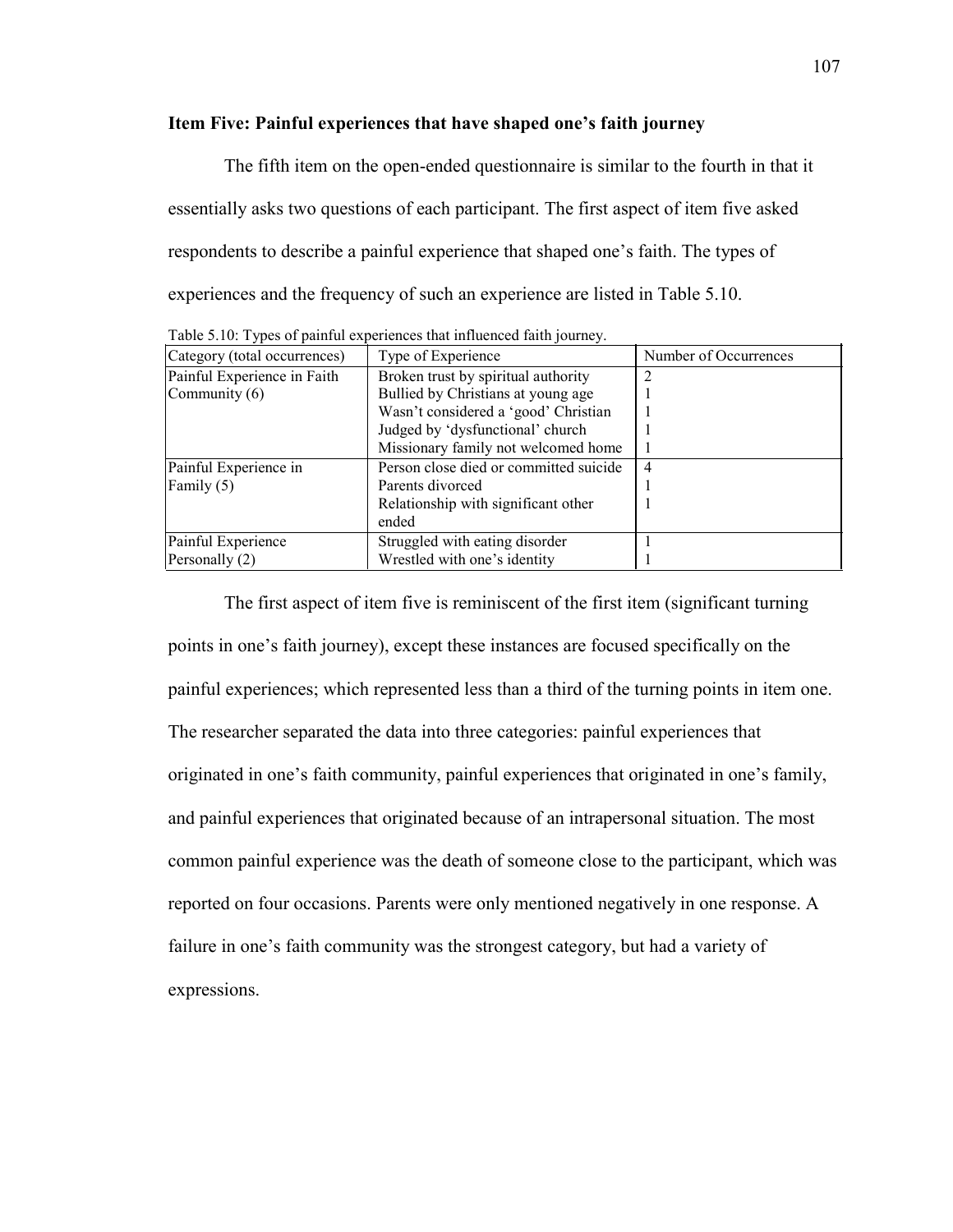The second aspect of item five was how a painful experience shaped one's faith journey. Table 5.11 lists the type of reactions that were expressed by participants and the number of times those reactions occurred.

| Category (total occurrences) | Type of Reaction                | Number of Occurrences |
|------------------------------|---------------------------------|-----------------------|
| Positive Reaction (17)       | Felt God's presence             | 5                     |
|                              | Forced to own faith             |                       |
|                              | Provided a new community        |                       |
|                              | Able to connect with others     |                       |
|                              | Connected peers                 |                       |
|                              | Received healing                |                       |
|                              | Recognized need for forgiveness |                       |
|                              | <b>Engaged Bible</b>            |                       |
|                              | Closer family relationships     |                       |
|                              | Grew stronger in beliefs        |                       |
| Negative Reaction (16)       | Questioned God                  | 3                     |
|                              | Home church not safe place      |                       |
|                              | Questioned authority            |                       |
|                              | Distrust of people with answers |                       |
|                              | Family struggles                | 2                     |
|                              | Poor self-image                 |                       |
|                              | Felt judged                     |                       |
|                              | Questioned identity             |                       |

Table 5.11: How a painful experience shaped one's faith journey.

The responses to the second aspect of item five were divided into two categories: positive reactions and negative reactions. There were 33 overall reactions to the various painful experiences. The reactions were almost equally distributed between the two categories. Feeling God's presence had the most occurrences with five people mentioning this reaction. The reactions were not weighted by respondents. With thirteen painful experiences listed in the first part of item five and 33 reactions to those experiences, there were close to three reactions on average per painful experience. This data is not able to tell us which reactions are more significant than others.

#### **Item Six: Disciplines and habits that have shaped one's faith journey**

The sixth open-ended questionnaire item focused on the specific disciplines, habits and activities that participants engage in to help maintain and shape one's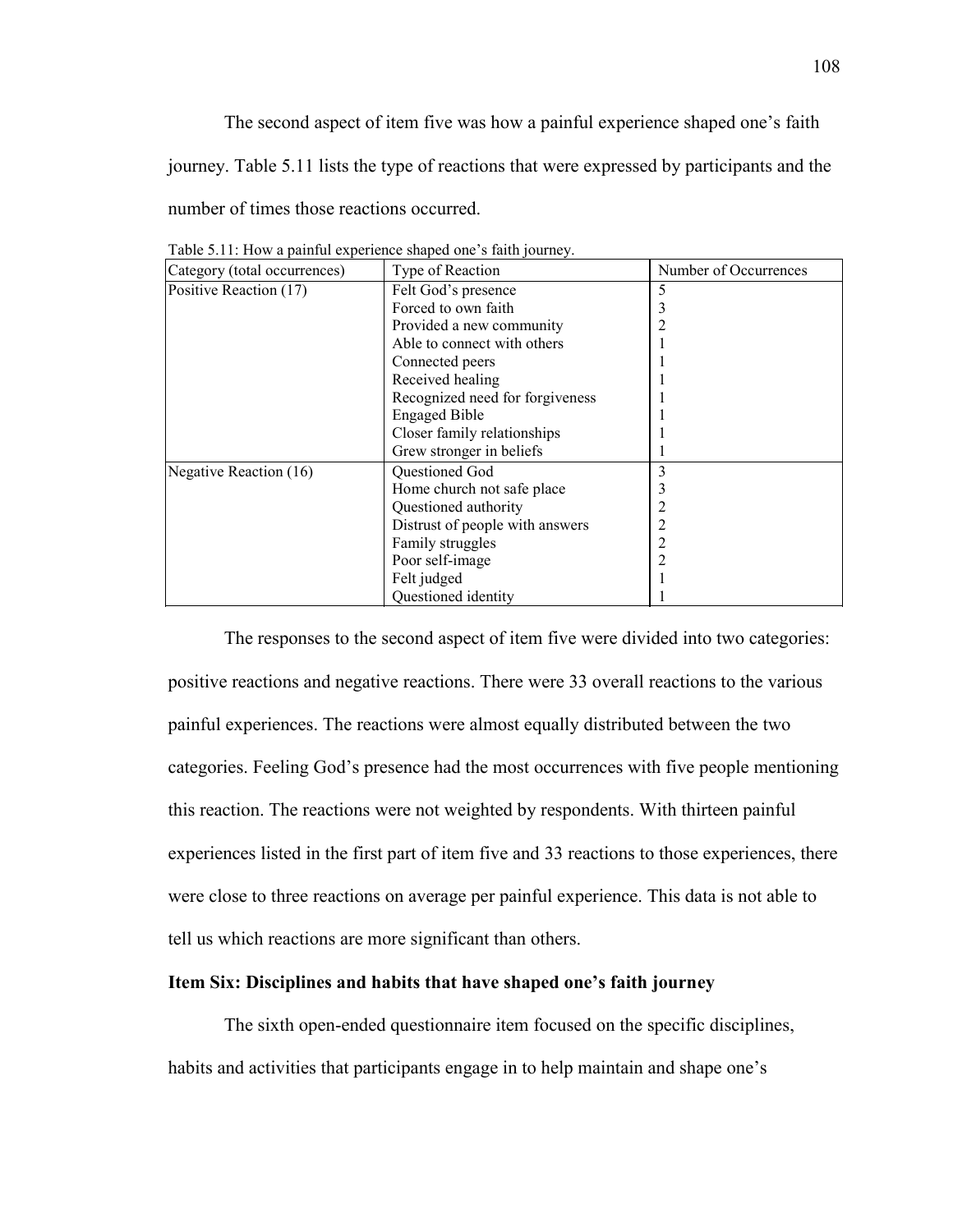commitment to one's faith journey. This question is similar to the second item (what resources have strengthened your ability to trust your internal voice), but focuses on the disciplines and habits that shape faith or maintain faith. Table 5.12 provides two categories of responses while listing the responses and the frequency of each item.

| Category (total occurrences) | Specific Items               | Number of Occurrences |
|------------------------------|------------------------------|-----------------------|
| Intrapersonal (24)           | Prayer                       |                       |
|                              | Reading the Bible            |                       |
|                              | Reading Christian books      |                       |
|                              | Listening to Christian music |                       |
|                              | Studying                     |                       |
|                              | Utilizing a devotional app   | 2                     |
|                              | Times of solitude            |                       |
|                              | Journaling                   |                       |
| Interpersonal (18)           | Dialogue with others         | 8                     |
|                              | Going to church or chapel    |                       |
|                              | Small group meetings         |                       |
|                              | Serving others               |                       |

Table 5.12: Types of activities, habits, or disciplines that help maintain commitment.

In total, there were 42 specific activities, habits or disciplines that participants engage in that help shape or maintain one's faith. The most frequent response was dialoguing with others (eight occurrences), which was followed closely by the three traditional spiritual disciplines of prayer (seven occurrences), going to church or chapel (seven occurrences), and reading the Bible (five occurrences). Dividing the responses into categories of intrapersonal and interpersonal did little to differentiate the items, as each was well represented (24 and 18 respectively).

# **Item Seven: Navigating experiences of disagreement with people one loves and respect**

The final open-ended questionnaire item dealt with how participants navigated experiences of disagreement with people one loves and respects. The focus of this question is the different forms of resiliency with which the participants engage. Table 5.13 lists the different responses and the frequency of each response.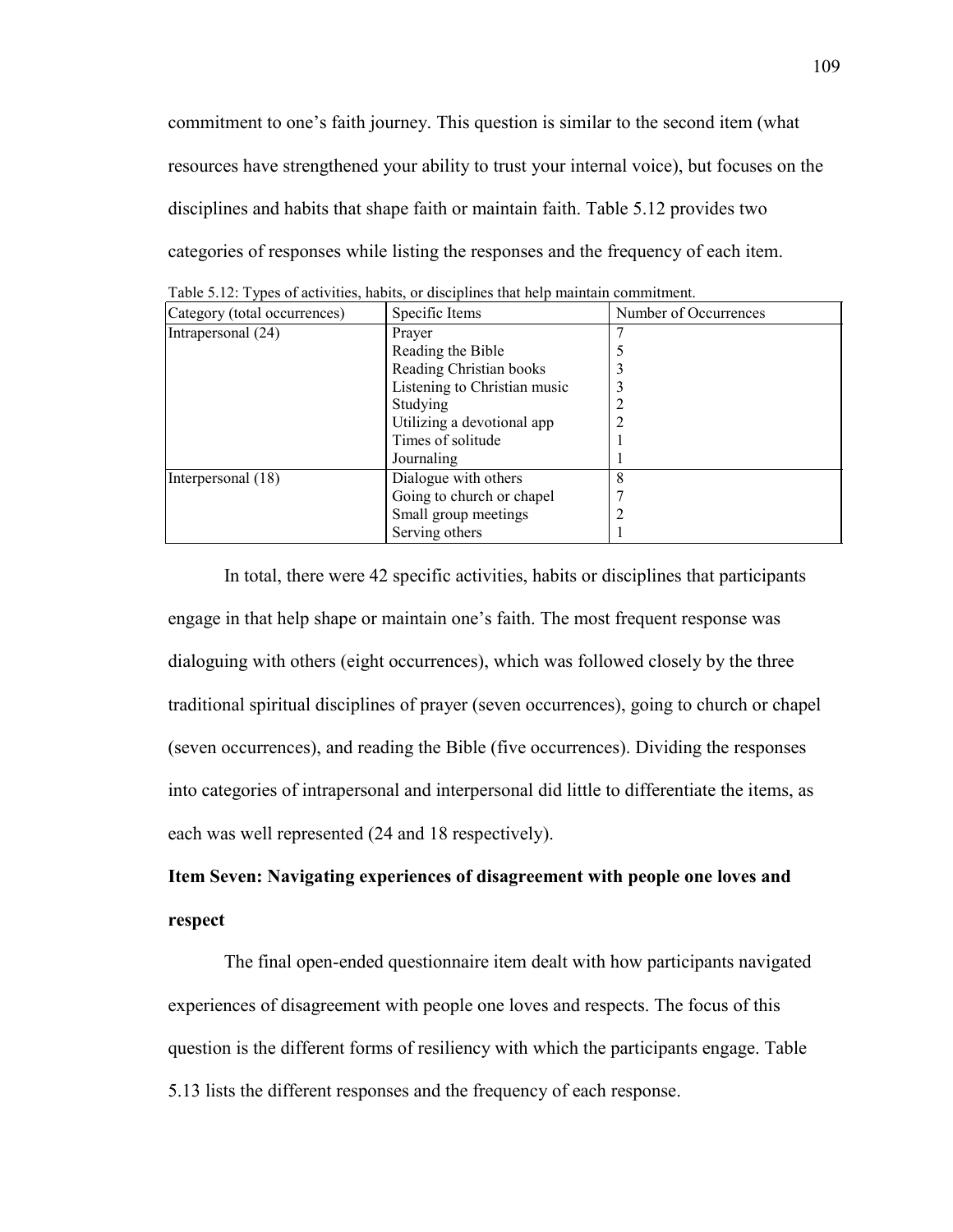| Types of Response                         | Number of Occurrences |
|-------------------------------------------|-----------------------|
| Was willing to disagree                   | 8                     |
| Stayed committed to the relationship      | 6                     |
| Shared one's own beliefs                  |                       |
| Remained open-minded                      | 4                     |
| Found it hard to share differences        |                       |
| Sought understanding                      | 2                     |
| Kept Jesus Christ central in relationship | 2                     |
| Won't bring up subject anymore            | 2                     |
| Backed away from the relationship         | 2                     |
| Asked questions                           |                       |
| Incorporated into one's own faith         |                       |
| Remained committed to faith               |                       |
| Prayed                                    |                       |
| Listened for guidance from Holy Spirit    |                       |
| Remained calm                             |                       |

Table 5.13: How a person has navigated disagreements with people one respects.

There were 40 total responses to item seven. The most frequent response (eight occurrences) was that participants were willing to disagree with the person they were at odds with, instead of not engaging the issue. The four most frequent responses all had to do with remaining in dialogue with the person with whom the participant disagreed. Table 5.14 categorizes the responses to further show the relational nature of participants' responses.

| Category (total occurrences) | Types of Response                 | Number of Occurrences |
|------------------------------|-----------------------------------|-----------------------|
| Positive Response towards    | Was willing to disagree           | 8                     |
| Relationship (28)            | Stayed committed to the           | 6                     |
|                              | relationship                      |                       |
|                              | Shared one's own beliefs          | 5                     |
|                              | Remained open-minded              |                       |
|                              | Sought understanding              |                       |
|                              | Kept Jesus Christ central in      | 2                     |
|                              | relationship                      |                       |
|                              | Asked questions                   |                       |
| Negative Response toward     | Found it hard to share            | 3                     |
| Relationship (7)             | disagreement                      |                       |
|                              | Won't bring up subject anymore    |                       |
|                              | Backed away from the              | $\overline{2}$        |
|                              | relationship                      |                       |
| Internal Response (5)        | Incorporated into one's own faith |                       |
|                              | Remained committed to faith       |                       |
|                              | Prayed                            |                       |
|                              | Listened for guidance from        |                       |
|                              | <b>Holy Spirit</b>                |                       |
|                              | Remained calm                     |                       |

Table 5.14: Categories for how a person navigated disagreements with people one respects.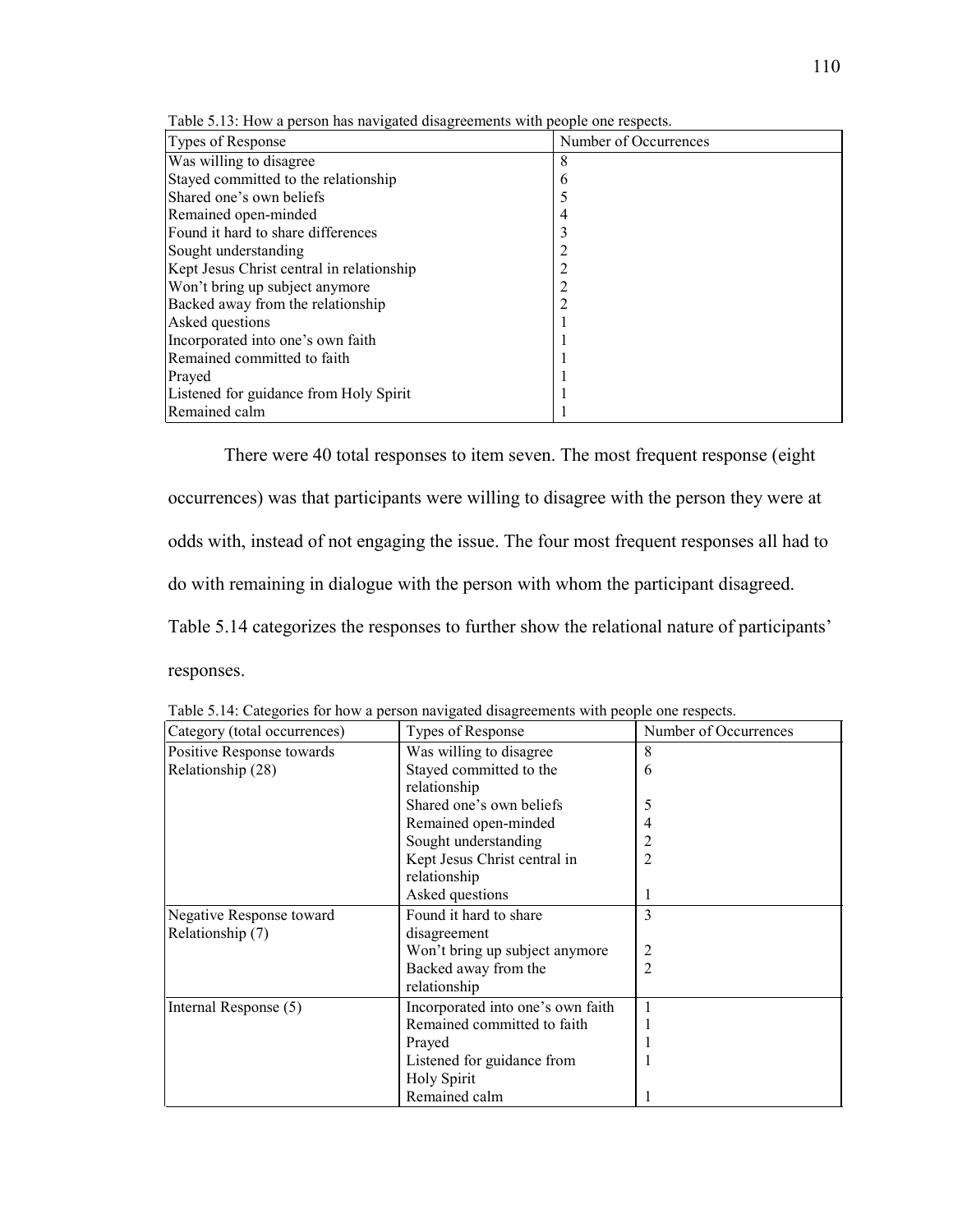Overwhelmingly, respondents were willing to stay positive and engaged in the disagreement with the person with whom they loved and respected; of the 40 responses, 28 responses were positive towards engagement. Only seven of the 40 responses were negative.

## *Findings*

The data provided through the open-ended questionnaire indicated that participants with a mature understanding of one's faith have experienced significant lifeturns that are generally framed in a positive way. However, when asked specifically about location changes or transitions, respondents frequently associated those situations with negative emotions or negative reactions.

The data also indicated that respondents valued relationships and spiritual disciplines equally in regards to one's faith development. Although there seems to be an equality to these resources, relationships were equally emphasized even when the question had a bias towards spiritual disciplines. In regards to the relationships that participants had with a spiritual partner, the data indicated that the most impactful aspect of their relationship was that spiritual partners provided respondents with space to process one's faith and didn't simply give spiritual direction.

### **Focus Groups**

The researcher conducted two focus groups with four participants in each group. The focus groups lasted roughly one hour and engaged in specific questions that were designed to either clarify themes found in the open-ended questionnaire or to explore certain themes at a deeper level. Both focus groups were asked the same questions, with slight variation in how a question was asked.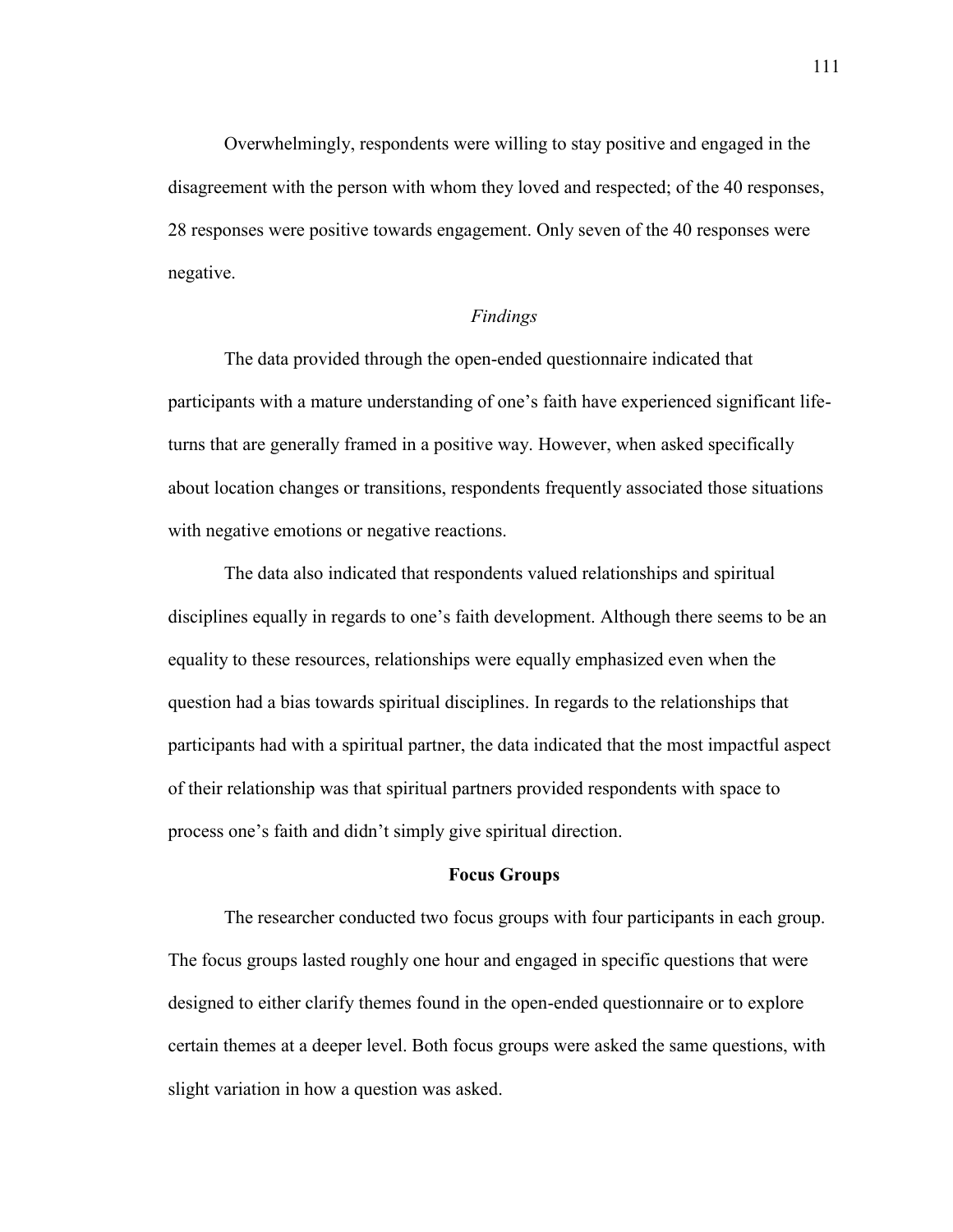#### *Analysis*

# **Question One: How has loss or a failure in one's faith community affected one's faith?**

The open-ended questionnaire indicated that loss or a failure in one's faith community had a significant impact on one's faith journey. The first question for each focus group was to understand how such a loss or a failure affected a person and how that affect impacted one's faith journey. Table 5.15 shows how participants responded along with the frequency of each response. The responses have also been categorized by the type of response.

| Category (total occurrences) | Type of Effect                       | Number of Occurrences |
|------------------------------|--------------------------------------|-----------------------|
| Negative Reaction (18)       | Become angry, bitter or cynical      |                       |
|                              | Disengage from spiritual disciplines |                       |
|                              | Question validity of community       |                       |
|                              | Feel disillusioned                   |                       |
|                              | <b>Ouestion God</b>                  |                       |
|                              | Feel confused                        |                       |
|                              | Feel sad                             |                       |
|                              | Sought affirmation outside of faith  |                       |
|                              | community                            |                       |
| Positive Reaction (4)        | Re-engage faith                      |                       |
|                              | Activate faith through good works    |                       |

Table 5.15: The effect of loss or faith community failure on one's faith journey.

Becoming angry, bitter or cynical was the most frequent response of participants with five out of eight participants indicating such a response. Three of the eight participants disengaged from spiritual disciplines. Three of eight significantly questioned the validity of their faith community. And positively, three of the eight re-engaged their faith in a more passionate way. When describing how a loss or a failure within one's faith community affected one's faith development, the initial response by the participants was overwhelmingly negative. Some indicated how they were able to move past the negative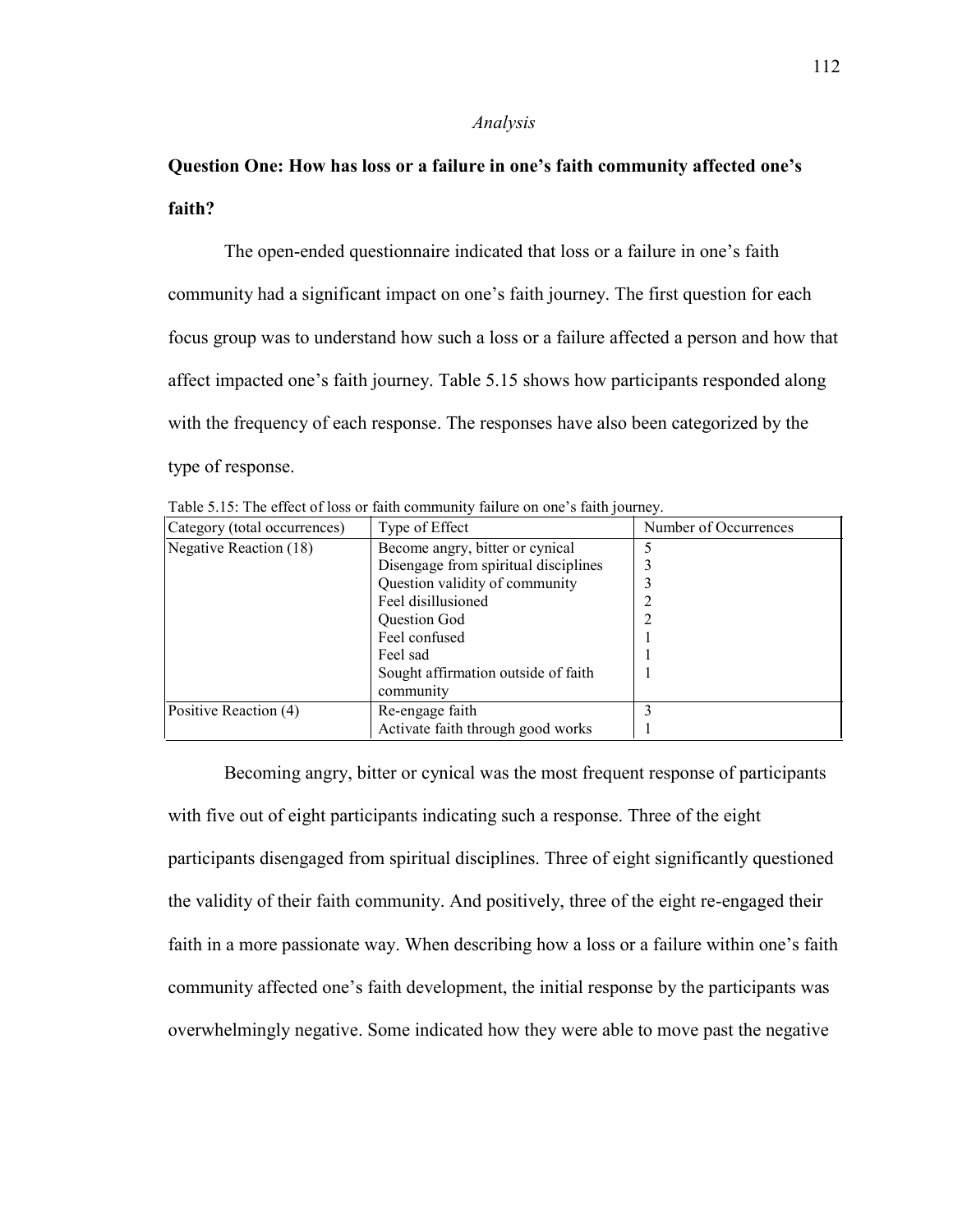response, but the vast majority of responses indicated a season of hardship with how they had originally constructed meaning in their faith journey.

One participant's comments summarize the theme of this question well when speaking about the death of a loved one, "I got very bitter and angry, just really stopped caring about my spiritual life; stopped doing my devotions. I didn't really pray anymore, and I would try to put on this happy face that everything was fine, but I became really cynical." The following is from a participant who had experienced failures within the faith community, "If someone comes off and tells me immediately that they are a Christian, I automatically put up a wall and I don't have a trust for them because of that; because of the fact that I've been hurt by people who call themselves Christians, and then act so differently." Another participant's comments highlight the positive reaction, though it is still filled with tension when speaking about being hurt by her home church, "I think for me it has just led me closer and closer to the Lord. Church is still a struggle I'm trying to work through."

# **Question Two: How does a location change or a transition deepen ownership of faith?**

One of the significant turning points that was expressed in item one of the openended questionnaire dealt with a location change or a transition affecting one's faith. For the second question of the focus groups the hope was to delve further into how a location change or a transition affected one's faith. Table 5.16 provides the responses of participants and the frequency of each response. There were 23 total responses, with each participant providing between two and three responses each.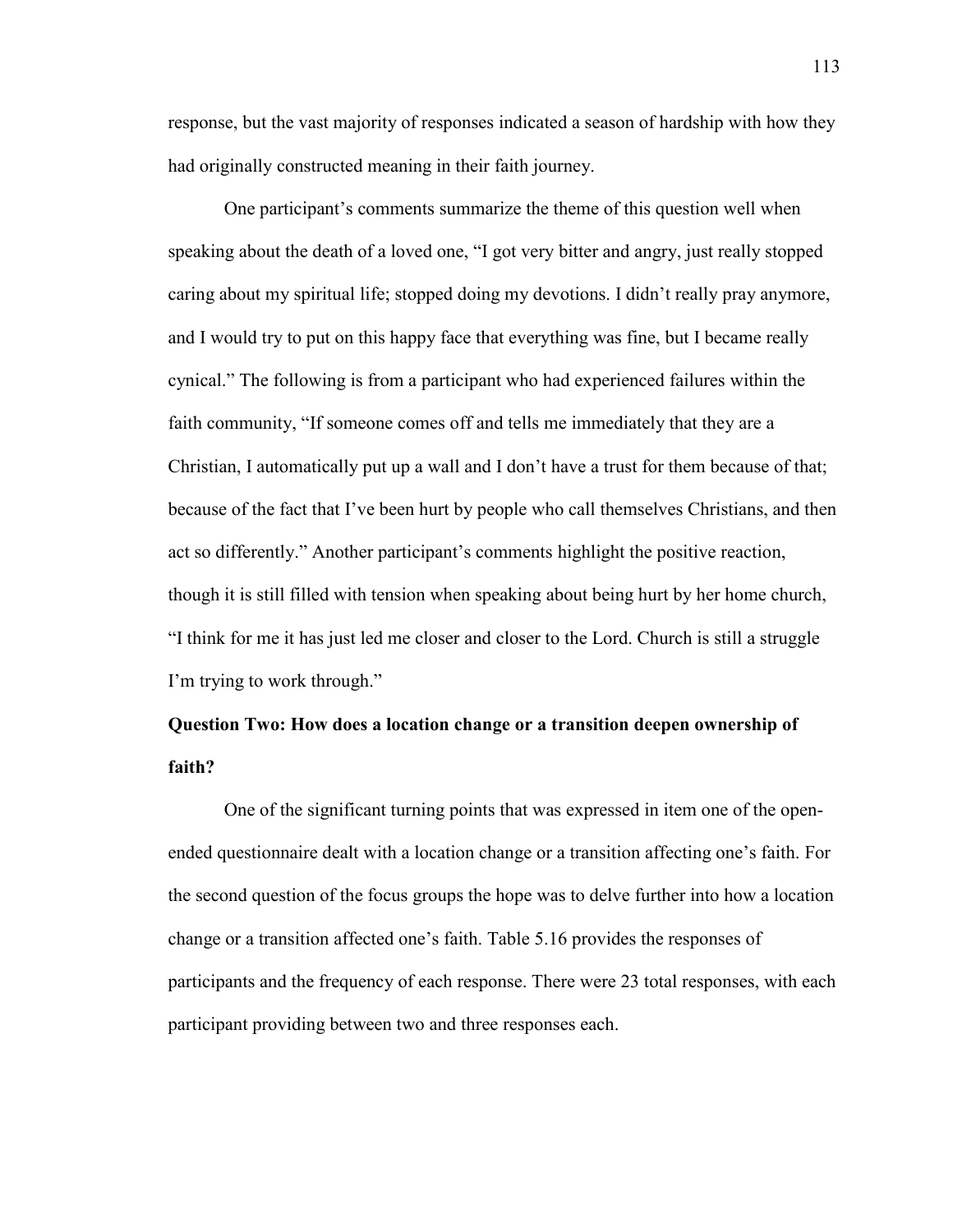| Category (total occurrences)      | Type of Effect                          | Number of Occurrences |
|-----------------------------------|-----------------------------------------|-----------------------|
| Negative Initial Response (11)    | Disagreed with parents or home church   | 6                     |
|                                   | Questioned one's faith                  | 4                     |
|                                   | Disillusioned with the church in the US |                       |
| Positive Initial Response (7)     | Trusted in God                          |                       |
|                                   | Learned about other denominations or    |                       |
|                                   | theology                                |                       |
|                                   | Found acceptance                        |                       |
|                                   | Lived a more active faith               |                       |
| Internalized Initial Response (5) | Depended on oneself                     |                       |
|                                   | Experienced independence                |                       |

Table 5.16: The effect of a location change on one's faith.

Similar to the responses for the first question, the general reaction to a location change or a transition was initially negative. The positive aspects of a location change or transition were more closely balanced with the negative aspects, especially if one were to interpret the internalized responses as positive experiences. Six of the eight respondents mentioned that a location change or a transition caused tension or disagreement with one's parents or one's home church. In most instances, the participants were speaking about a transition to college. Four the eight participants found themselves questioning their faith.

During the first focus group, a participant commented about the transition to college; he said, "I went to the same church while growing up. So I came to Bethel and found that I kind of thought that all Christians had the same thoughts. I realized that wasn't true at all. I kind of disagree with what my church said at home. And actually I agree with this." In a similar instance during the second focus group, a respondent said, "I think the transition into college was something that made me realize that my faith does have to be my own at some point. I think that there are things that I would disagree with as far as my church at home and even some of the things my parents believe. I think my faith looks a bit different." When speaking about her parent's divorce and the selling of her family home after her high school graduation, one respondent said, "Because the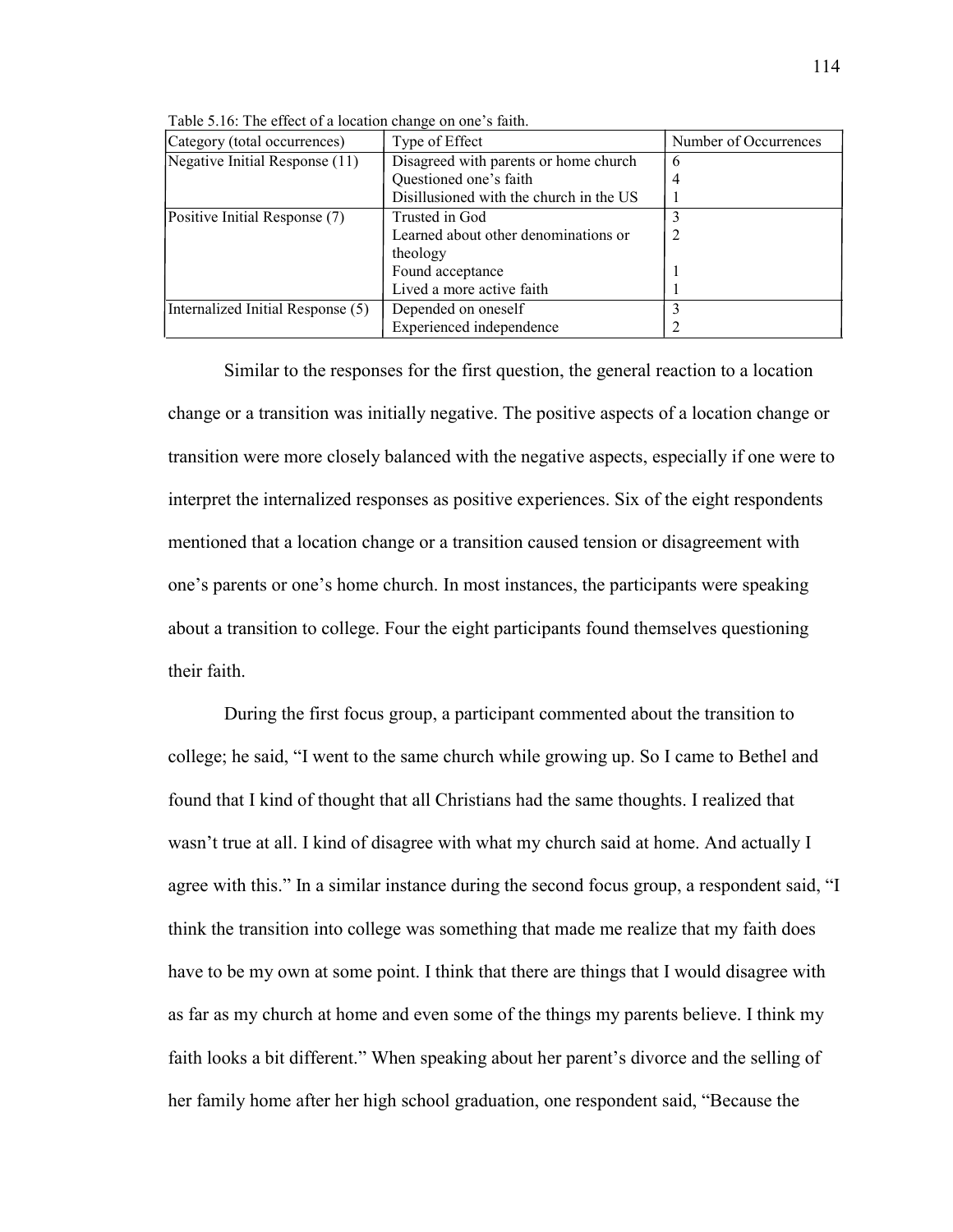whole past has been gone and we sold the house and everything, and the door seemed to be closed, I had to find elsewhere to go develop. So I think spiritually that made me realize that no longer do I have my parent's faith to lean on." In a positive way, a participant in the second focus group summarized the effect of her transition well when she said, "Being surrounded by Christians has been good for me. To see all the different exposures and different opinions has been very beneficial for me, making my faith my own."

# **Question Three: How does processing with a spiritual partner make a difference in one's faith development?**

The open-ended questionnaire data suggested that participants valued having spiritual partners who allowed space for one to process. For the focus group sessions the goal was to understand why processing was effective for spiritual formation. For the third focus group question, the researcher asked how processing with a significant partner made a difference in one's faith development. Table 5.17 lists the different types of effects that a processing partner had on a participant and the frequency of those effects. There were 22 different responses from the focus group participants.

| Category (total occurrences) | Type of Effect                      | Number of Occurrences |
|------------------------------|-------------------------------------|-----------------------|
| Listening Emphasis (12)      | Allowed one to think out loud       | 4                     |
|                              | Current situation was validated     |                       |
|                              | Was allowed to struggle             |                       |
|                              | Was allowed to grow                 |                       |
|                              | <b>Experienced</b> freedom          |                       |
| Speaking Emphasis (9)        | Received feedback                   |                       |
|                              | Was offered a new perspective       |                       |
|                              | Didn't succumb to the internal lies |                       |
|                              | Offered prayer                      |                       |
| No Spiritual Partner (1)     | Was self-reliant                    |                       |

Table 5.17: The effect of a spiritual partner who allows for processing to happen.

The responses for question three of the focus groups were categorized into two groups, one with a listening emphasis and another with a speaking emphasis. It is not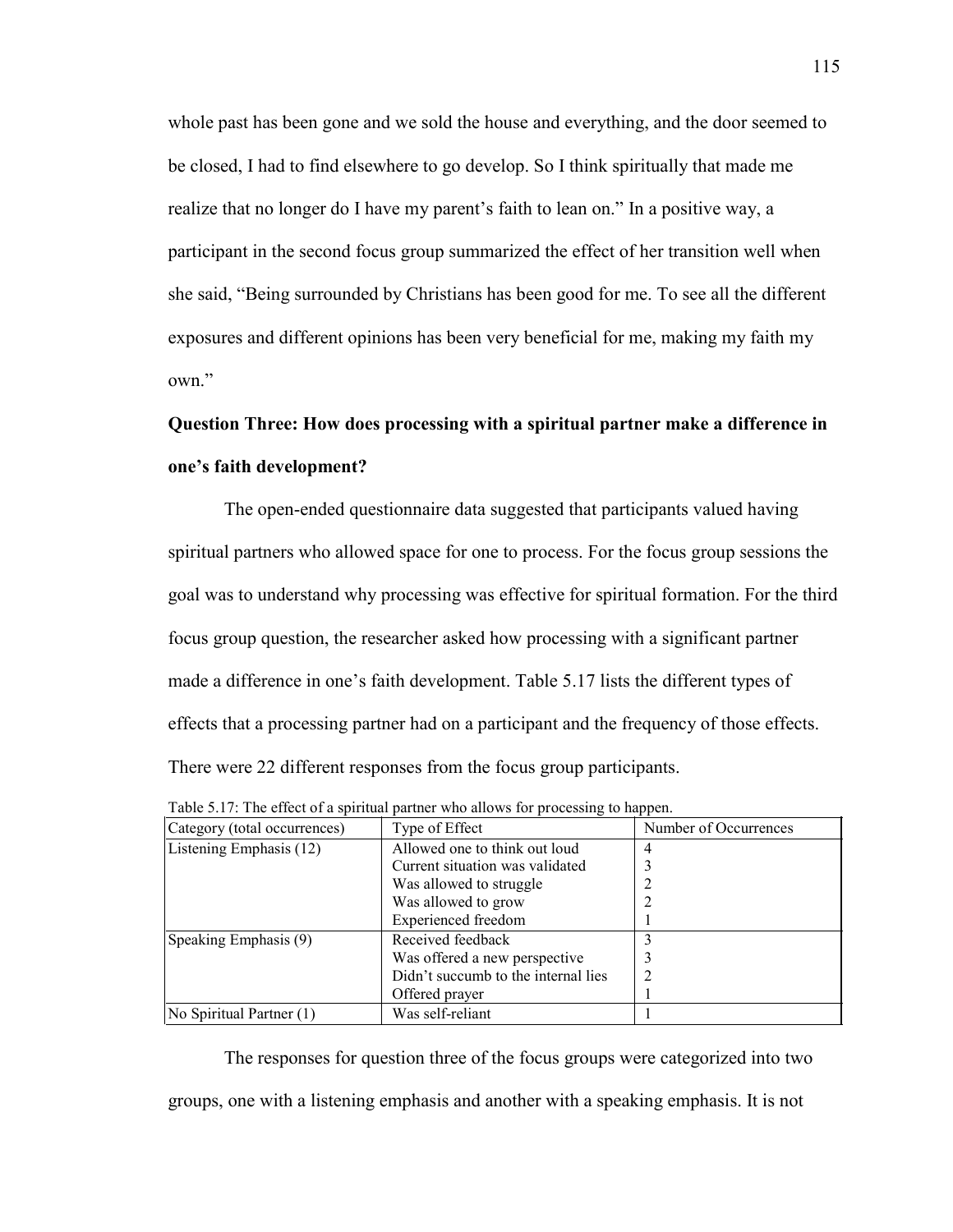surprising that a listening emphasis is the more dominant response when the question is framed by the idea of being given space to process. In contrast, the number of responses that emphasized a spiritual partners' willingness to speak were almost at a similar frequency. The most common response about how processing was helpful for one's faith development was that significant spiritual partners allowed one to think out loud, with one respondent calling herself a verbal processor.

One respondent summarized the helpful interaction with her spiritual partner well when she said, "I think the most important thing, most valuable thing, she has done for me is that she always asks why. Why do you think that? Why do you see God this way?" Another respondent from the first focus group emphasized receiving an outside perspective on an issue when he said, "I think that it's really important to have someone who's there to process things with because it adds a new perspective." This comment was followed by someone who said, "A big thing for me is even saying lies out loud." She followed this comment up by discussing how just having someone there to hear her process was helpful because she was able to hear herself differently.

# **Question Four: How does processing with a spiritual partner differ from receiving direction?**

Not only did the data from open-ended questionnaire emphasize the importance of processing with a spiritual partner, it was contrasted with receiving direction. The openended questionnaire did not specifically contrast the two ideas; therefore, in the focus groups the researcher chose to directly address the differences between being able to process and receiving direction. The results in Table 5.18 represent participants' views on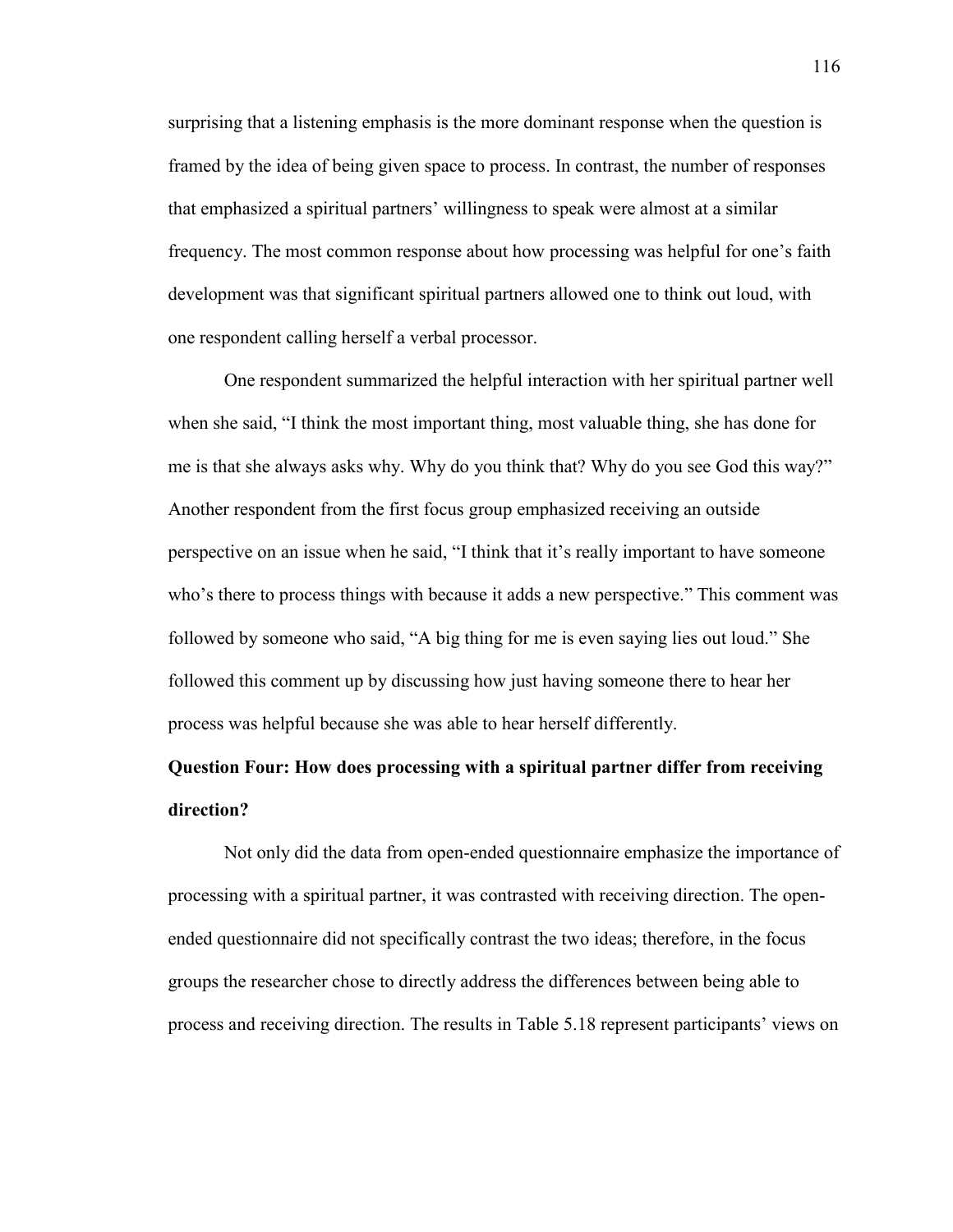the strengths or weaknesses (the types of effect) for both being given space to process and receiving direction from a spiritual partner.

| Category (total occurrences) | Type of Effect                       | Number of Occurrences |
|------------------------------|--------------------------------------|-----------------------|
| Process $(21)$               | Was able to grow                     |                       |
|                              | Was able to learn new things         |                       |
|                              | Was able to be vulnerable and honest |                       |
|                              | Brought things to the light          |                       |
|                              | Took away Satan's power              |                       |
|                              | Allowed one to think for oneself     |                       |
|                              | Led to evangelism                    |                       |
|                              | Was encouraging                      |                       |
| Direction (10)               | Didn't help during adversity         | 4                     |
|                              | Thinking was done for you            |                       |
|                              | Caused a wall to go up               |                       |
|                              | Had judgment attached                |                       |
|                              | Person expressed bias                |                       |

Table 5.18: The difference between processing and direction from a spiritual partner.

Respondents to the fourth question of the focus groups were overwhelmingly supportive of processing as a means of spiritual growth. Not only were 21 of the 31 responses focused on the positive nature of being provided space to process, but each of the ten instances where being given direction was mentioned were all in a negative context. Five of the eight respondents said that being allowed to process provided space for one to grow, with four of the eight participants saying that processing allowed one to learn new things. In speaking about receiving direction from a spiritual partner, four of the eight said that receiving direction was unhelpful during times of adversity.

The strongest language of the focus groups was used to describe the type of frustration experienced in direction receiving situations. After the death of her cousin, one respondent was told that she just needed to pray more and do her devotionals. She talked about how that type of spiritual direction was hurtful and said, "There was this spiritual channel within me that was blocked, and no amount of devotions was going to fix it." Another participant described going through a difficult season and having a hard time with the spiritual direction being given because it didn't acknowledge the feelings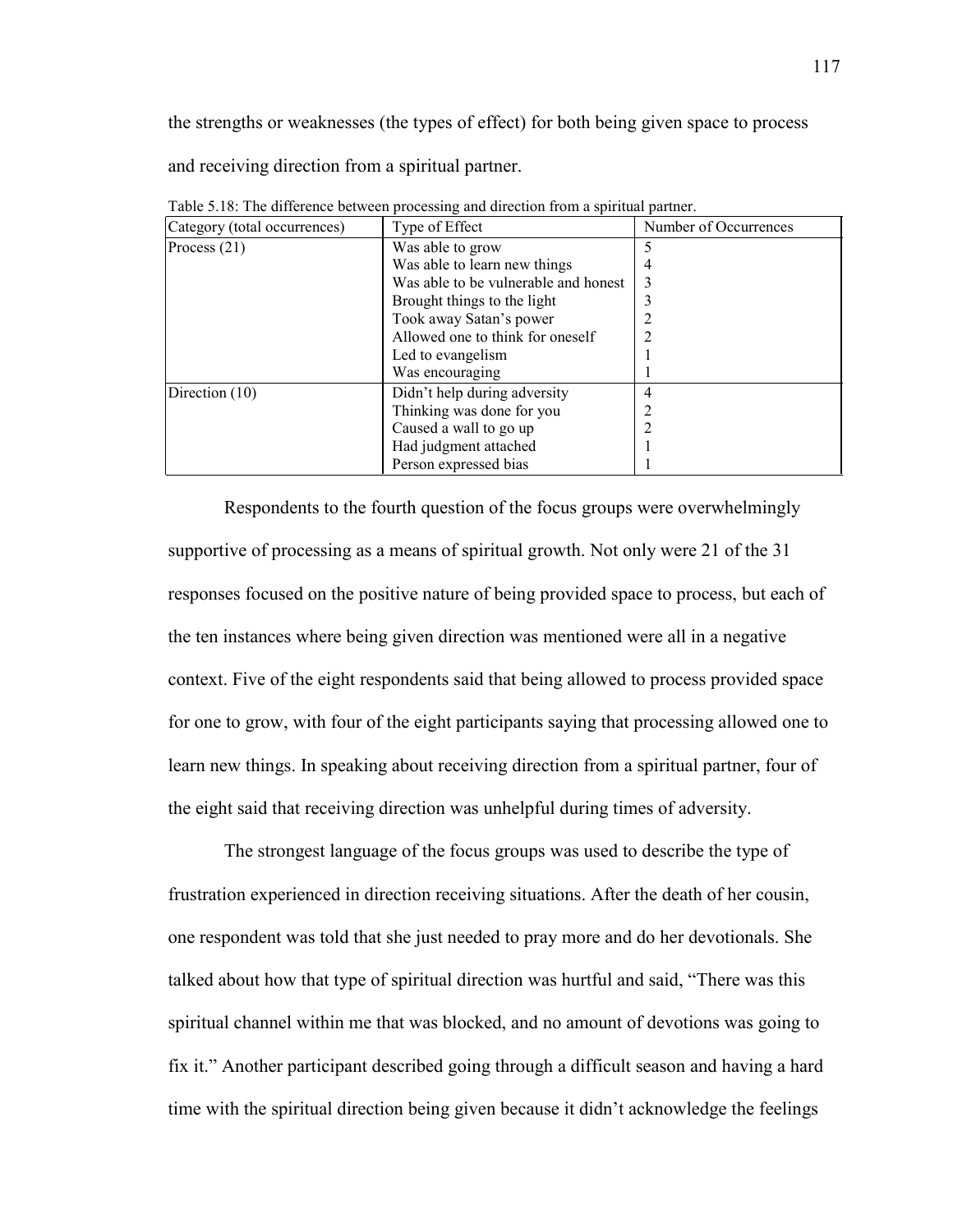behind the behaviors. She said, "Someone just telling you what to do is not going to change the fact that you're feeling something, and it's not going to necessarily go away. I think that processing allows you to release those feelings."

The willingness to process with someone was positively captured when a respondent said, "I think for me processing is when I know the other person is open to options about how the outcome is going to look." Another participant said, "I think that's the big difference (between being given direction and having space to process), if people have their minds open or not." In the second focus group a person responded to the fourth question by saying, "I think for me the biggest thing is that process allows for progress to take place."

# **Question Five: Which resources – relationships or spiritual disciplines – have had a greater impact on your faith journey?**

Item two of the open-ended questionnaire asked respondents to name the resources that have helped shape one's faith development, and item six asked about different disciplines, habits or activities that have helped maintain one's faith. In both instances responses were similarly dispersed between spiritual disciplines and connecting with others. In item two the emphasis was on relationships, but in item six the emphasis was on the intrapersonal nature of the disciplines. The fifth question of the focus groups hoped to ascertain where participants were placing the emphasis between these two resources of faith development. Table 5.19 lists the responses of the participants in three categories: an emphasis on relationships, an emphasis on spiritual disciplines, and the necessity of both.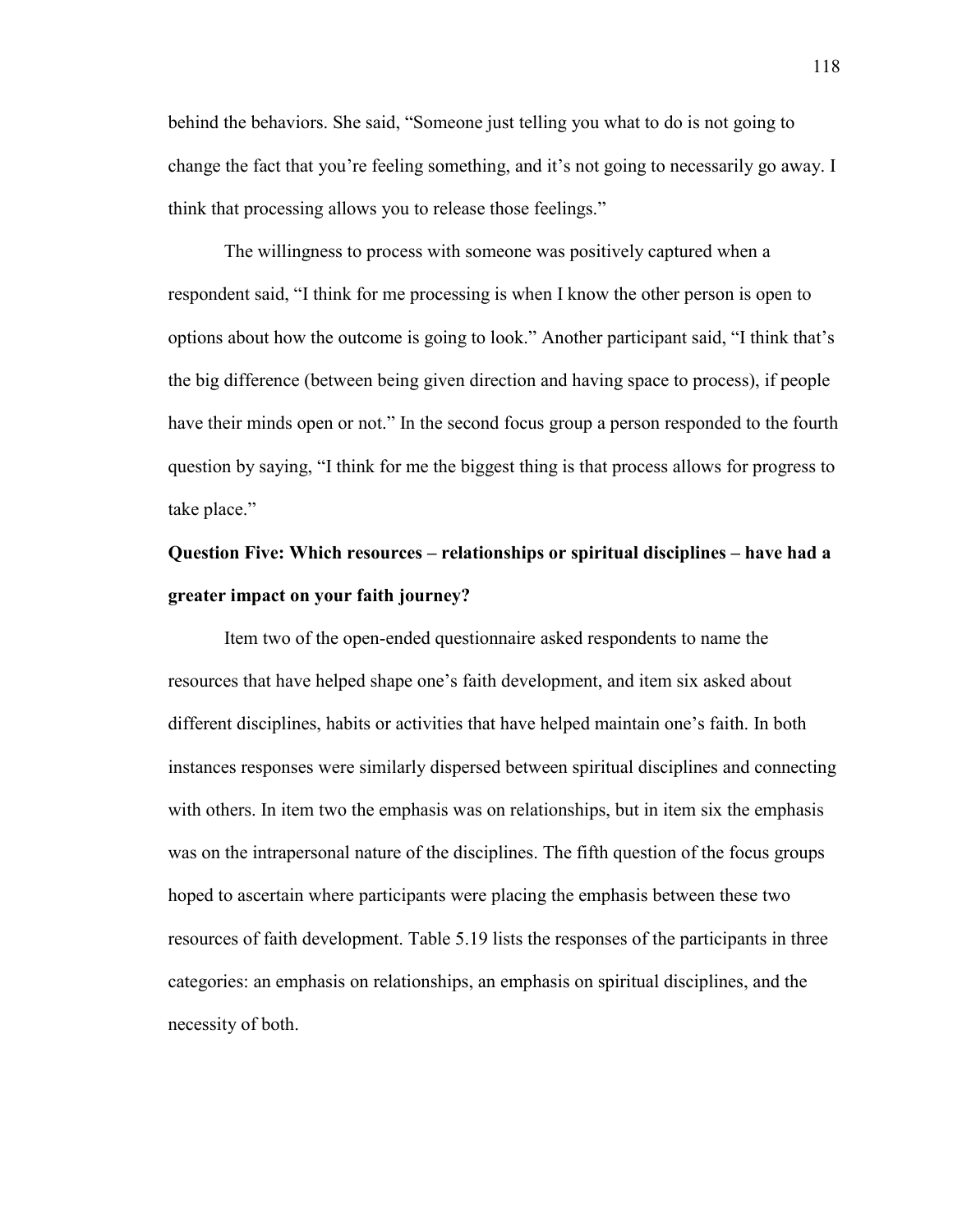| Category (total occurrences)  | Type of Resource                     | Number of Occurrences |
|-------------------------------|--------------------------------------|-----------------------|
| Emphasis on Relationships (6) | Relationships are more important     | 4                     |
|                               | Relationships enhance spiritual      |                       |
|                               | disciplines                          |                       |
| Necessity of Both (5)         | Need both                            |                       |
|                               | Should be done together              |                       |
| <b>Emphasis on Spiritual</b>  | Spiritual disciplines are more       |                       |
| Disciplines (2)               | important                            |                       |
| Non-Specific Response (3)     | Depends on the person which one      |                       |
|                               | is emphasized                        |                       |
|                               | Depends on the season a person is in |                       |
|                               | Neither is helpful                   |                       |

Table 5.19: Greater impact on faith development: relationships or spiritual disciplines.

An emphasis on relationships or the necessity of having both aspects was more positively spoken of in contrast with just an emphasis on spiritual disciplines. The most common response from half of the focus group participants was that relationships were more important than spiritual disciplines. On two occasions respondents said that their relationships enhanced their willingness to engage in spiritual disciplines. Most interestingly were the comments about the necessity of having both. In most instances, the participants discussed the complementary nature of one towards the other.

One respondent summarized the emphasis on relationships well when she said, "Reading the Bible by myself and trying to understand it alone is not going to be as powerful as when I'm with a person and we are reading it together." In a similar way, one of the respondents from the first focus group, who grew up in a missionary family overseas, said, "I think those things should be together. I think it's also very American of us to separate these two things. We are not as community oriented as other cultures." A participant from the second focus group explained her reason for gravitating to the relational aspect of things when she said, "I'm an extrovert, a verbal processor, so to actually understand how I'm feeling and where I'm at and what I'm thinking, I have to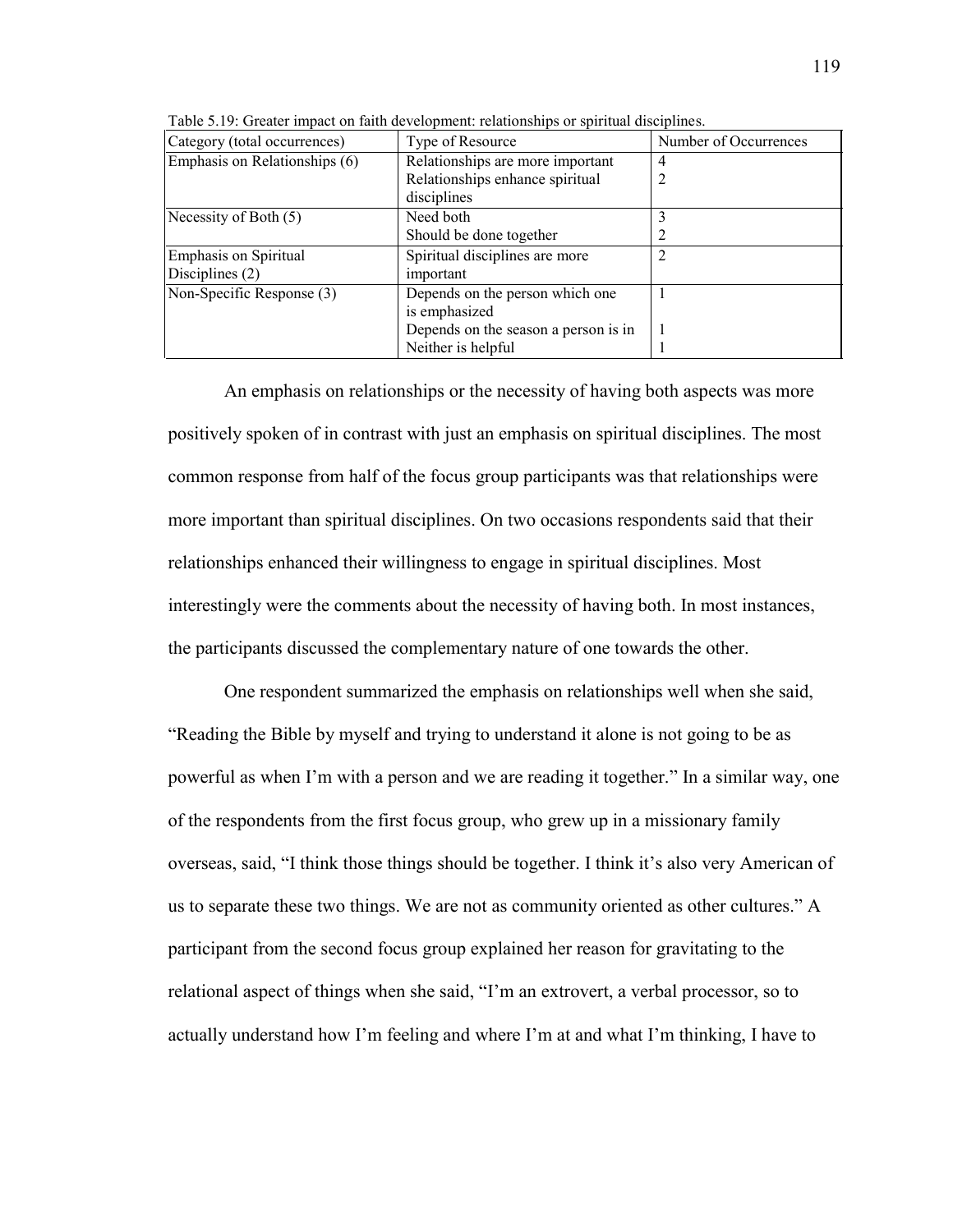talk and talk until I finally get to that, 'Oh that's it, that's what I'm feeling.' And obviously, that doesn't happen as easily when I'm just reading the Bible."

## *Findings*

The data from the focus groups was consistent with the data from the open-ended questionnaire in regards to participants' negative reaction to painful experiences and times of transition or location change. Participants indicated that the negative reactions often fueled one's faith development. Additionally, the data from the focus groups supported the data that relationships were more positively regarded when one was given space to process and not simply given spiritual direction.

Finally, the data indicated that participants differentiated between relationships and spiritual disciplines in regards to helpful resources for one's faith development. Instead of seeing the two resources as equally important, participants emphasized relationships, especially as a reason to engage in the spiritual disciplines.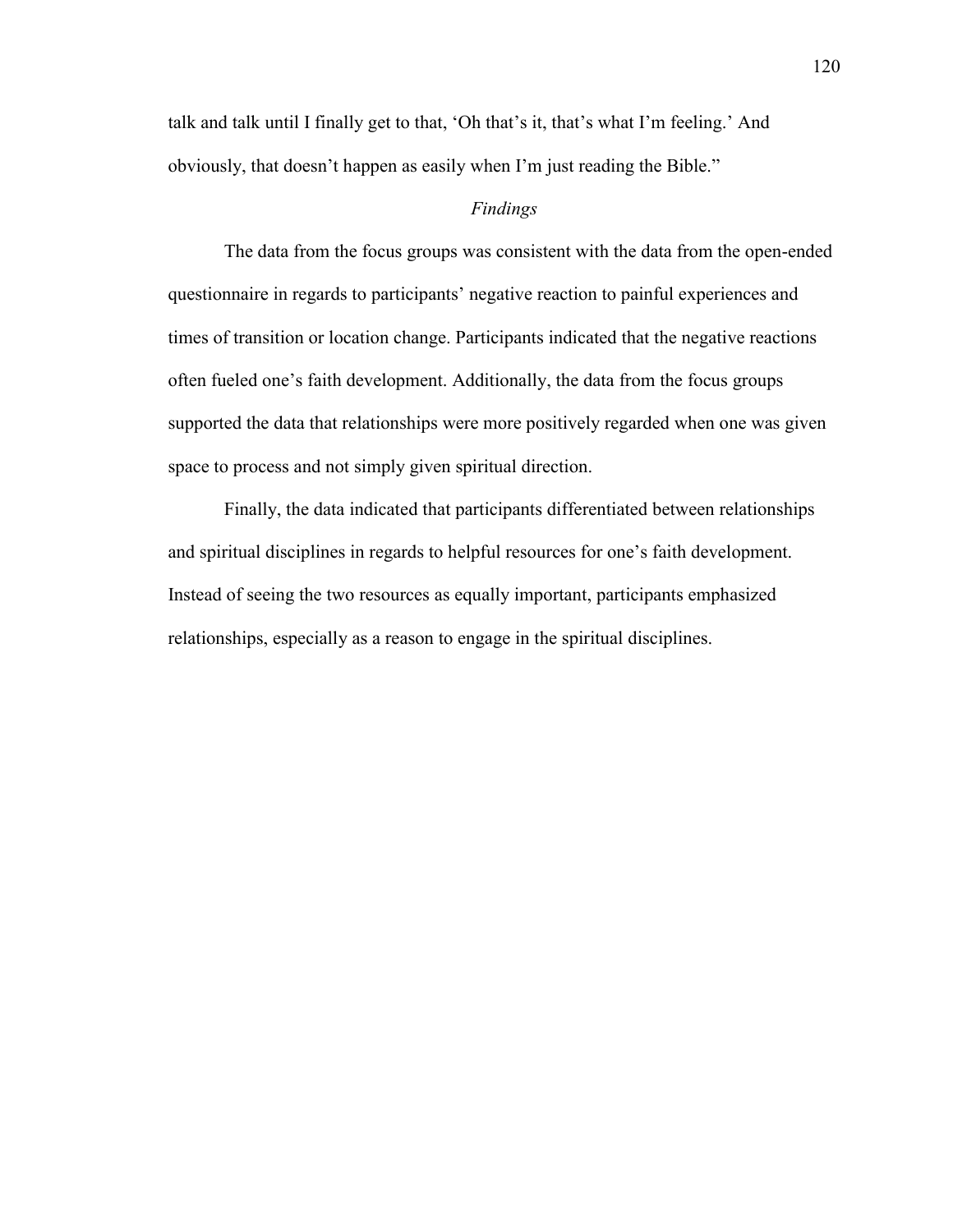#### CHAPTER SIX: PROJECT DISCUSSION AND EVALUATION

The qualitative field research, which consisted of an open-ended questionnaire and two focus groups, produced data that was analyzed and categorized to thematically develop principles for how college students at a Midwestern Christian liberal arts university were taking ownership of their faith. The open-ended questionnaire indicated that individuals who scored a six out of eight or greater on the FDS experienced difficult life turns, which were met by a period of negative reactions and emotions. The questionnaire also indicated that when asked to explain why a significant partner was helpful for faith development, the significant partners who allowed a person to process his or her experiences, beliefs, and feelings were most beneficial. The focus groups confirmed and clarified much of the data generated in the open-ended questionnaire, while enhancing the necessity of relationships for one's faith development. The research completed for this project and the subsequent principles generated support and extend the research conducted for the Biblical and Theological Foundation and the Review of Related Literature, and are discussed below.

The research project had areas of strength and weakness; first in the design itself and then secondly in the implementation of the project. An evaluation of the research project with suggestions for future improvement follows the discussion of the research findings.

121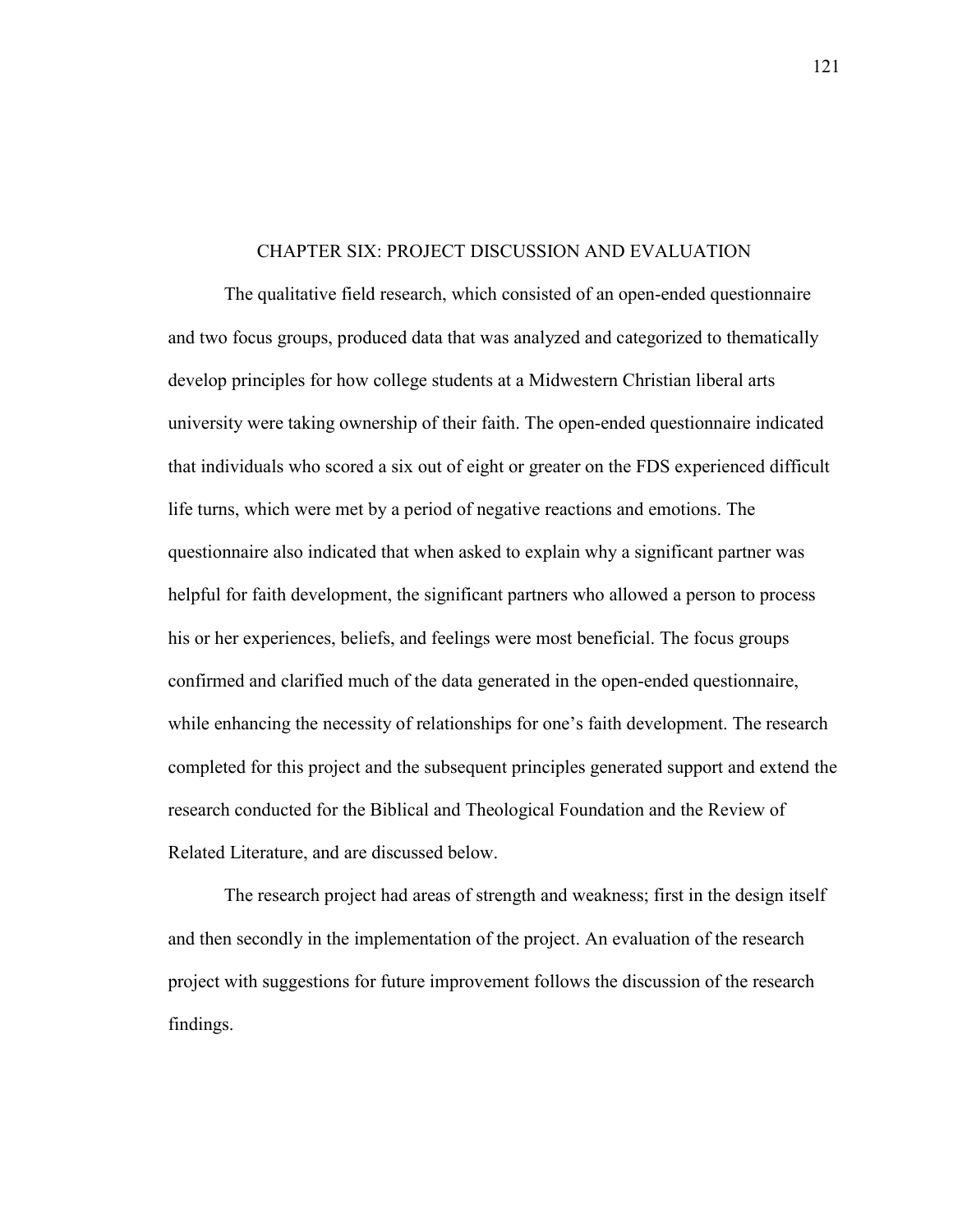#### **Discussion**

### *Engaging Crisis and Pain*

The first principle generated from the research project is that for students who are presenting a more mature understanding of one's faith *a painful experience is a catalyst for faith exploration and ownership*. The student leaders who participated in the qualitative portions of the research project indicated two specific categories of painful experiences that impacted their faith development: failures within one's faith community and loss within one's family. Although when asked about significant life turns on the open-ended questionnaire negative or painful experiences accounted for less than onethird of the experiences listed, each of the eight focus group participants could vividly recount how a painful experience had been the catalyst for his or her faith development.

The two categories of painful experiences are of note for the researcher. The loss of a loved one, especially someone at a young age, and the ending of a parent's marriage are the types of losses that one doesn't expect at an early age. These are the types of losses that would make a person question the nature of a loving and good God. These are also the types of losses, especially the divorce of one's parents, which would make a person question one's identity and purpose. A failure within one's faith community is of similar interest as it also represents an unexpected questioning or doubt in the structures and relationships that give one's faith meaning and substance. Each of the participants in the focus groups who described such a failure were speaking like it was the death of something sacred.

Painful experiences are a catalyst for belief. In the above study of the *Shema*, the faith of Israel was described as "the result of experience and not the conclusion of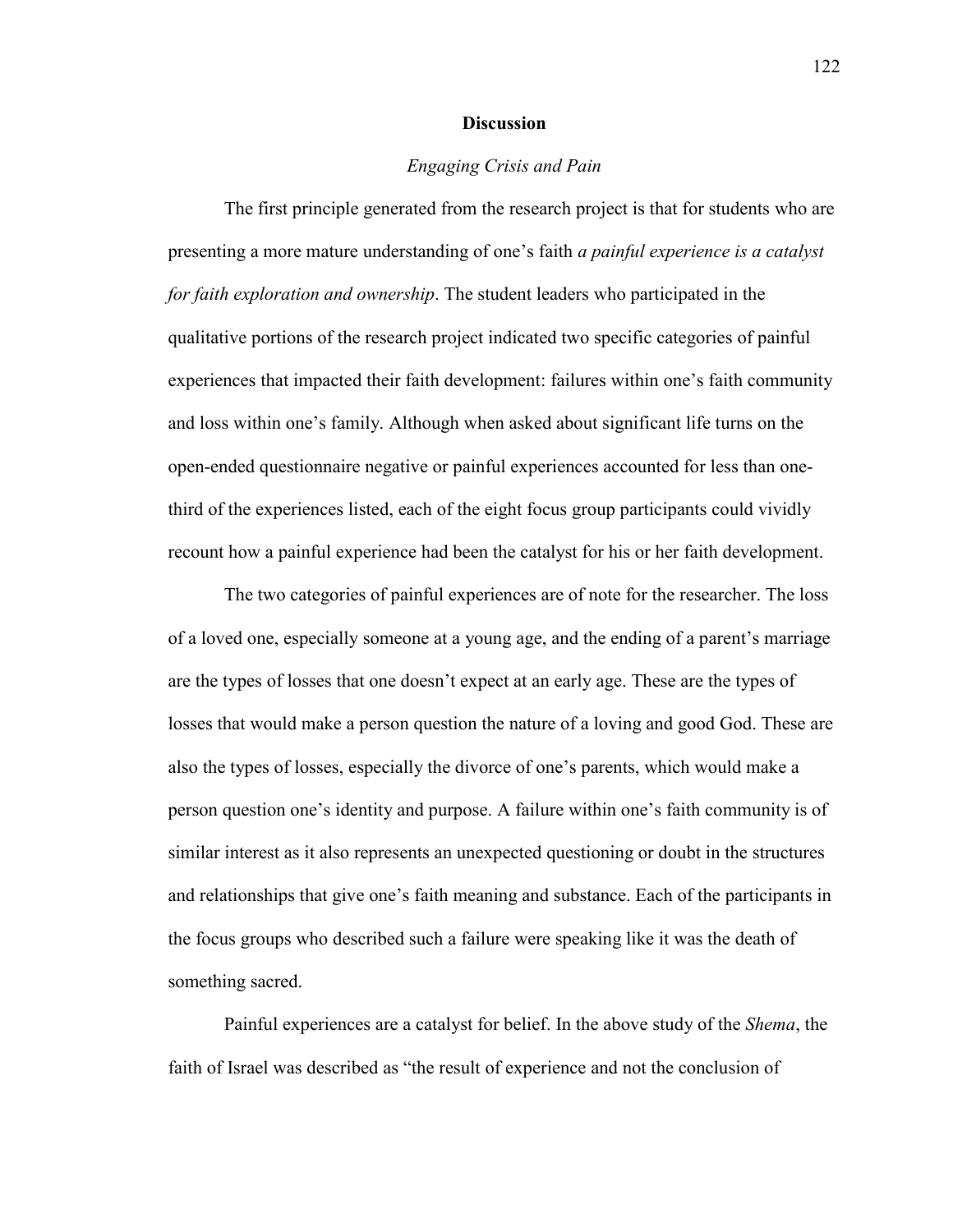abstract logic."<sup>1</sup> The rescuing of God's people and the giving of God's Law were understood as loving in light of the degrading and marginalizing Egyptian oppression. In every telling of God's story with Israel, it begins with a God who rescued from slavery. Painful experience was the catalyst for relationship and faith in a God who entered a lived reality and not a philosophical vacuum.

The *Shema* was also the foundation of one's identity in relation to God and the community.<sup>2</sup> The nature of a painful experience calls into question one's identity and to whom one is ascribing and inferring worth. The participants in the qualitative portion of this research project all discussed how their painful experiences demanded a questioning of one's relationship with God, and in some instances one's faith community. The *Shema* requires that one commit to a relationship with a loving God.<sup>3</sup> It is natural that after a sudden or unexpected loss or the failure of one's faith community, one would question the nature of a loving God. The participants also described their faith journey as perseverant, which would show a commitment to God, despite the pain experienced. The concept of love in the *Shema* is not simply an emotional experience, but a covenantal commitment expressed through one's actions.<sup>4</sup>

A painful experience as a catalyst for faith ownership is at the heart of Fowler's transition from a Stage 3 expression of one's faith to a Stage 4 expression. Painful experiences upset one's current conceptualization of the world and how it makes sense,

 $\overline{a}$ 

4 Block, 189.

 $<sup>1</sup>$  Lasor, 119.</sup>

<sup>2</sup> Miller, 98.

<sup>&</sup>lt;sup>3</sup> Cragg, 209.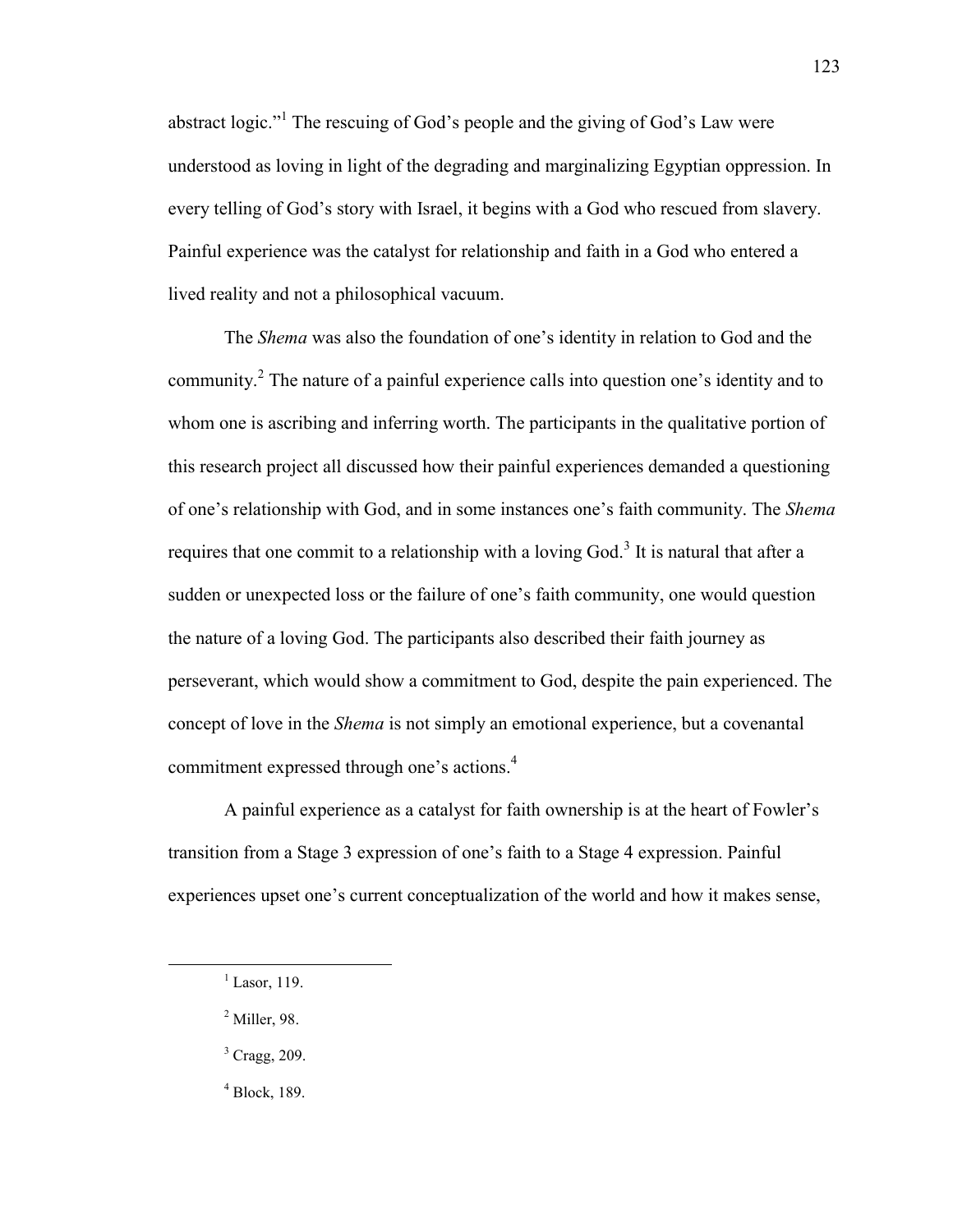causing one to form a new reality that incorporates the new circumstances.<sup>5</sup> Regarding the failures of one's faith community, Fowler writes that contradictions between one's authority structures is one of the main factors that leads to stage transition.<sup>6</sup>

A transition to college was understood as a significant life turn by many of the participants in the open-ended questionnaire. And although not specifically linked to a painful experience, a transition to college was discussed in the focus groups as a turning point that caused tension between one's parents and in some instances one's home church. Such a location change or transition is one of the specific "leaving home" experiences that Fowler discusses as a transitional moment for one's faith ownership.<sup>7</sup> The participants in the focus groups also discussed how their transition to college exposed them to different denominations and theologies, which caused tension with one's previously held beliefs. This is an important factor as Hoffman writes that for some their religious environment doesn't encourage exploration, keeping people at an earlier stage of faith.<sup>8</sup> The exposure to different denominations and theologies is also of particular note as Parades-Collins and Collins found that often students (especially white students, which comprised all of the focus group participants) lack exposure to diverse communities at predominantly white evangelical schools.<sup>9</sup> Positively, Baxter Magolda, Barber and King

- 7 Fowler, *Stages,* 178.
- 8 Hoffman, 1027.
- <sup>9</sup> Parades-Collins and Collins, 74.

<sup>5</sup> Cartwright, 217.

<sup>6</sup> Fowler, *Stages,* 173.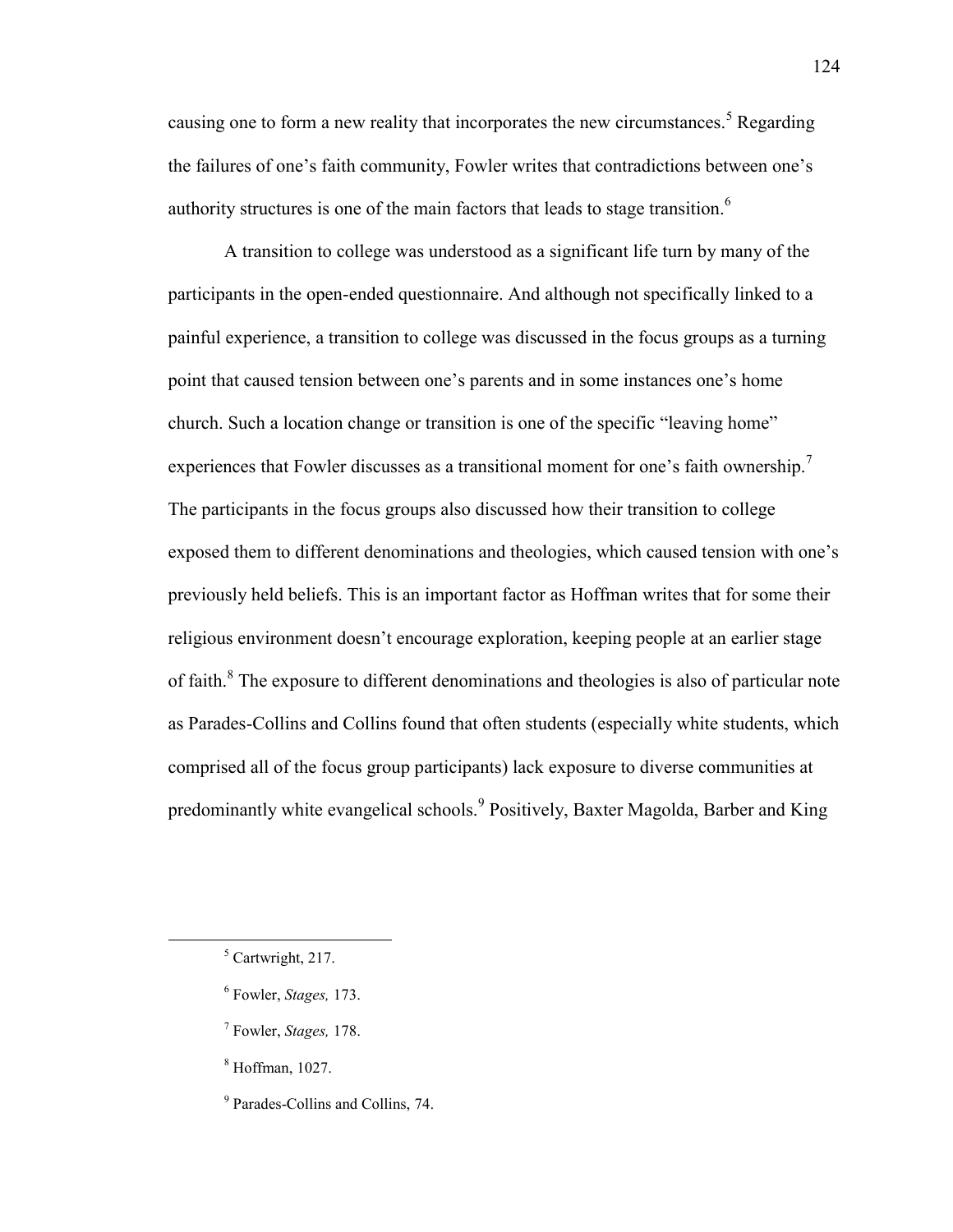found that students who were exposed to difference and discrepancies were more likely to trust their internal voice. $10$ 

Participants in the open-ended questionnaire described their painful experience as causing an internal questioning of one's identity and worldview. Articulating how a person arrives at Identity Achievement, Marcia writes that a person must manage internal conflict as one attempts to join oneself to a larger sense of purpose and meaning.<sup>11</sup> Marcia's Identity Moratorium status is contingent upon a person engaging crisis, often through the failure of one's known authority structures (either individuals or institutions).<sup>12</sup> A major theme of Barber, King, and Baxter Magolda's research indicated that a death in the family or the breakup of a significant relationship significantly contributed to introspection of one's worldview.<sup>13</sup> The loss of a loved one or the failure of one's faith community often forces a person to view their trusted authority figures (including God) as complex, as a person can no longer see them in the simplistic light of perfection. The ability to see others and oneself as capable of multiple perspectives is seemingly a prerequisite for a stronger grasp on one's identity.<sup>14</sup>

### *Willing to be Angry*

The second principle generated from the research project is that for students who have taken ownership of their faith *anger and doubt must be willingly explored*. During each focus group conversation when discussing painful experiences that led to faith

<sup>10</sup> Barber, King, and Baxter Magolda, 878.

<sup>&</sup>lt;sup>11</sup> Marcia and Josselson, "Eriksonian," 620.

<sup>&</sup>lt;sup>12</sup> Marcia, "Development and Validation," 552.

<sup>&</sup>lt;sup>13</sup> Barber, King, and Baxter Magolda, 884.

<sup>&</sup>lt;sup>14</sup> Marcia, "Treading," 133.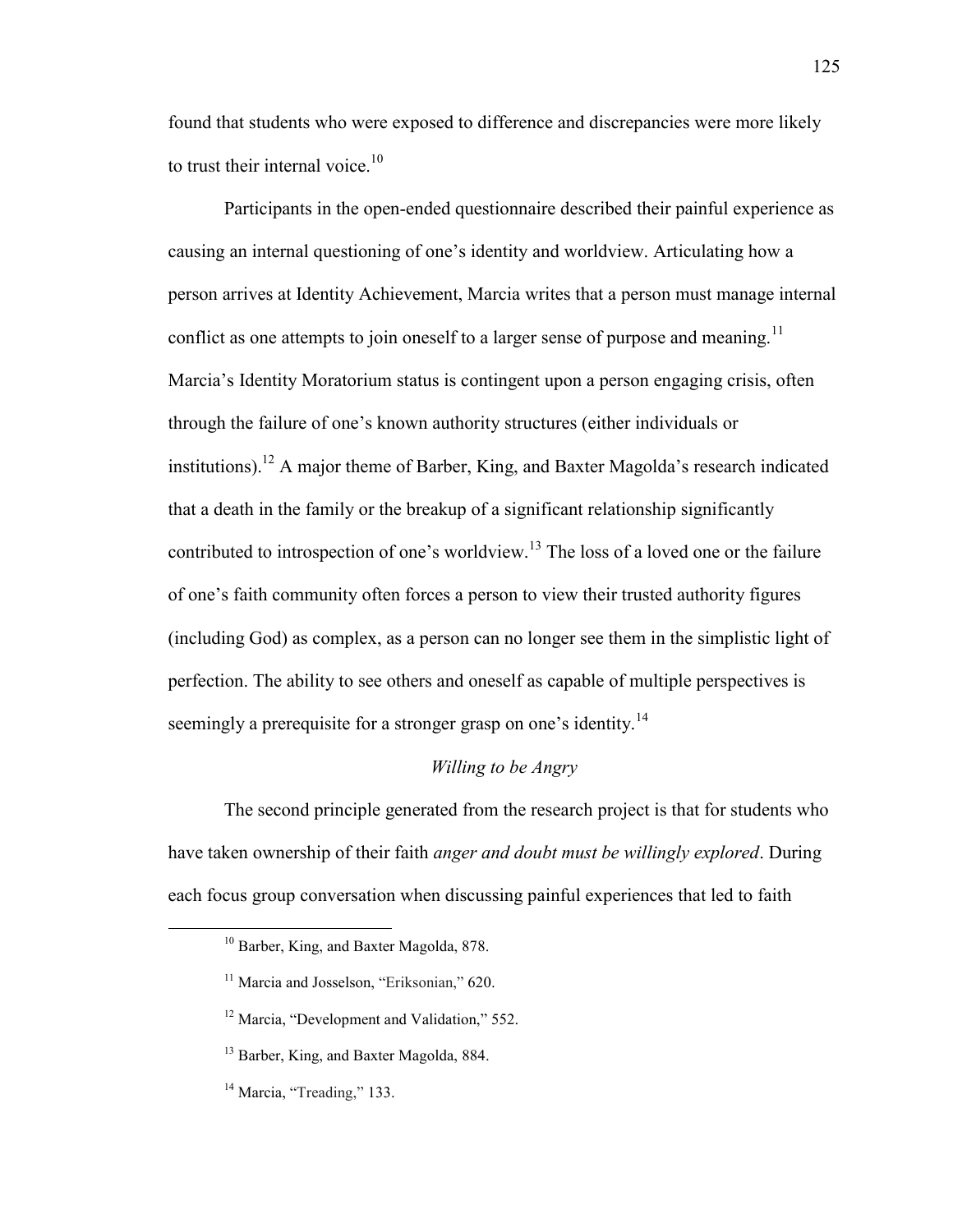ownership participants clearly expressed feelings of anger, bitterness and cynicism. Half of the responses in the open-ended questionnaire about how a painful experience leads to faith ownership were negative. Participants discussed how a spiritual partner validated one's feelings and one's questions. Significant partners also remained open-minded, allowing participants to think out loud. One participant in the second focus group spoke about being allowed to say lies out loud, which exposed the lies and led to freedom.

Moreland, in writing about the concept of loving God with all of one's heart, explains that emotions were understood to be one aspect of love, but not the entirety of loving God.<sup>15</sup> Too often love of God can be framed in one context or another. In some instances love of God is emotional; in other circles love of God is intellectual. Cragg writes that loving God with one's heart-mind requires a person to love God with the entirety of one's being.<sup>16</sup> The emotional expressions of one's faith journey, through painful experiences and periods of doubt and crisis, are not the entirety of one's relationship, but are necessary for full devotion. Dunham summarizes the balance of loving God with all aspects of one's being, writing, "Mindless passion threatens to undo the world. But the life of the mind disconnected from the human heart and soul is empty and devoid of promise."<sup>17</sup> A willful exploration of one's anger and doubt is an expression of the fullness of how one is called to relationally engage God.

Connected to the willful exploration of anger and doubt is the belief that exploration will lead one to wholeness. Participants framed the majority of their

<sup>&</sup>lt;sup>15</sup> Moreland, 50.

<sup>16</sup> Cragg, 209.

 $17$  Dunham, 24.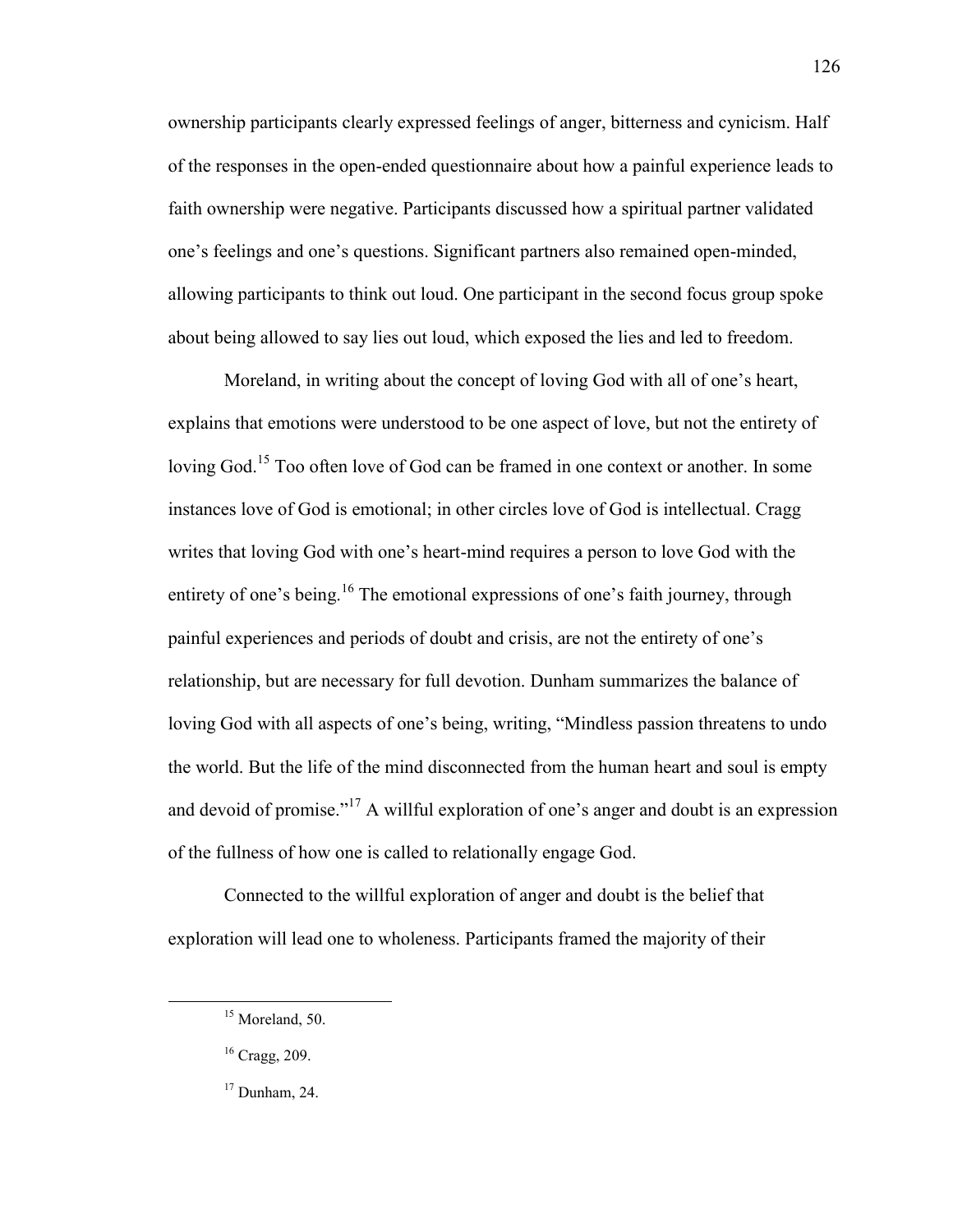significant life turns in positive terms. In the open-ended questionnaire a dominant posture of participants was a positive outlook on relationships that experienced disagreements or tensions. This type of optimistic mindset, even in the midst of painful experiences and in the midst of emotional turmoil, allows for one to overcome hardship and form new constructs of meaning and purpose. Harrisville differentiated the ideas of "conform" and "form" found in Romans 12:2. For those who were being transformed by the Holy Spirit there was an internal condition, while those who were conforming to the patterns of the world there was an inconsistency in one's willfulness.<sup>18</sup>

Fowler underscores the necessity of a willful exploration of one's worldview and identity in order for faith ownership to occur. In describing the conditions for transition to Stage 4, Fowler emphasizes the emotional impact that loss or trauma can have on an individual.<sup>19</sup> These types of experiences can either be a catalyst for faith exploration and ownership or lead a person to solidify one's commitment to external sources.<sup>20</sup> Each of the focus group participants discussed the journey through anger as a necessary process that provided meaning for one's identity and faith.

For some people who face tension or difference in their trusted external authority sources, instead of creating an executive ego that becomes the primary voice in one's ability to make meaning, they strengthen their reliance upon external sources.<sup>21</sup> This inability to move beyond reliance upon external sources may indicate an unwillingness to engage the emotional impact or disillusionment caused by a painful experience. The

<sup>&</sup>lt;sup>18</sup> Harrisville, quoted in Dunn, 712.

<sup>&</sup>lt;sup>19</sup> Fowler, "Postmodern," 170.

<sup>20</sup> Fowler, "Postmodern," 170.

<sup>21</sup> Fowler, *Stages,* 179.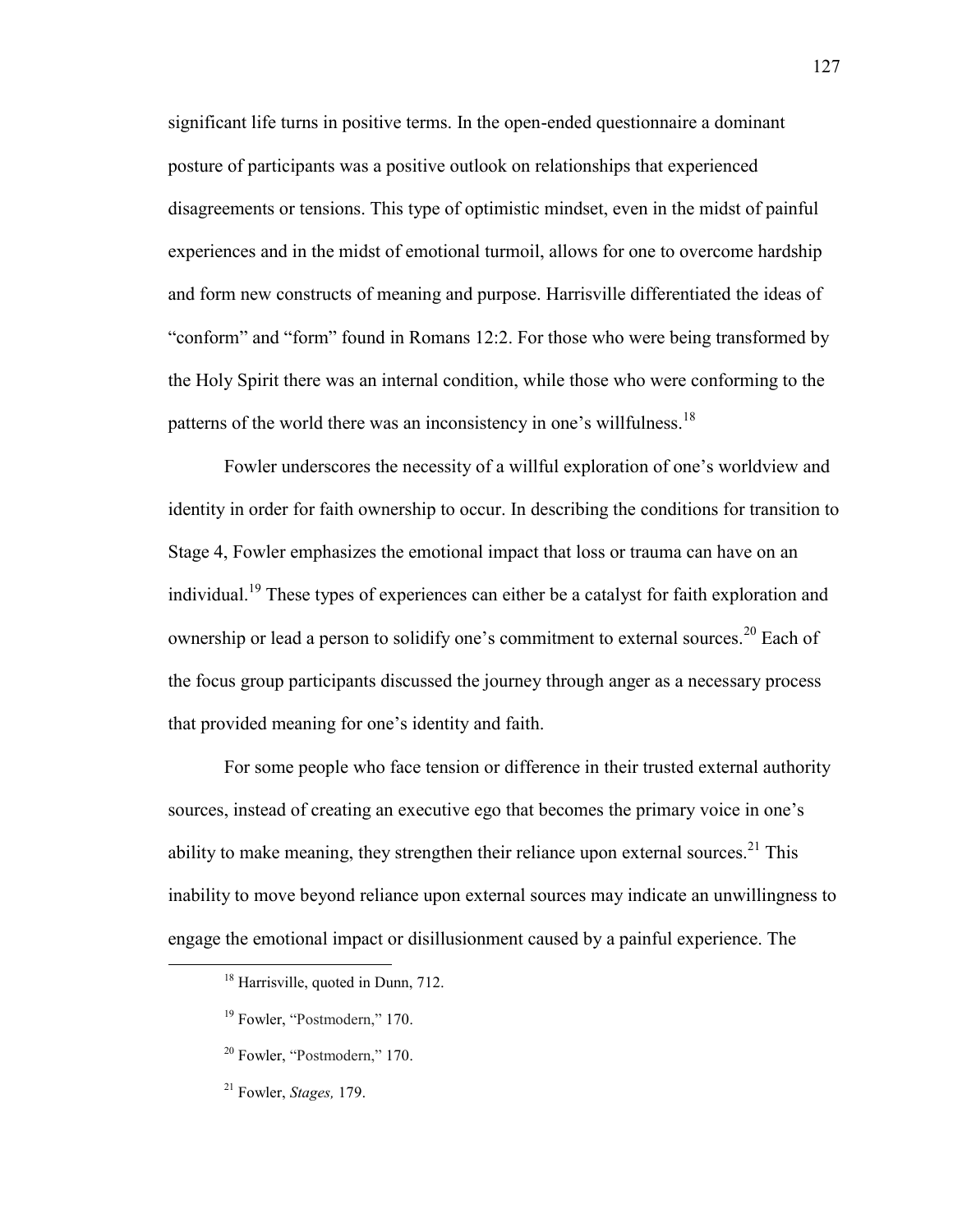participants in the open-ended questionnaire and the focus groups all indicated persistence in one's growth and development, a willingness to engage hard emotions.

For Marcia, challenging individuals who identify with a Foreclosed status of identity formation can not only cause one to feel backed into a corner and defensive, but can cause despair.<sup>22</sup> The problem with this type of emotional reaction to a challenge is that instead of the hoped for movement towards Identity Moratorium or Identity Achievement, despair can lead towards a sense of hopelessness. Those who identified a mature faith were perseverant when strong challenges occurred, willing to face the emotional anger engendered by doubt and disillusionment.

Baxter Magolda emphasizes the necessity of peer relationships for one's journey through the "shadowlands" or through painful experiences.<sup>23</sup> The key components within one's peer relationships, according to Baxter Magolda, are: confirmation, contradiction and continuity.<sup>24</sup> These components validate one's emotions and provide the necessary space to process how one is making sense of new realities and painful experiences. Anger, bitterness and cynicism are normalized emotions when painful experiences have taken place. A trusted peer should provide confirmation of one's feelings and continuity of relationship through a difficult season.

### *Desiring Relationships and the Spiritual Disciplines*

A trusting relationship with a peer is an example of the third principle generated from the research; faith ownership is made possible when *engaging in supportive* 

<sup>22</sup> Marcia and Josselson, "Eriksonian," 621.

<sup>23</sup> Baxter Magolda, *Authoring,* 272.

<sup>24</sup> Baxter Magolda, *Authoring,* 344.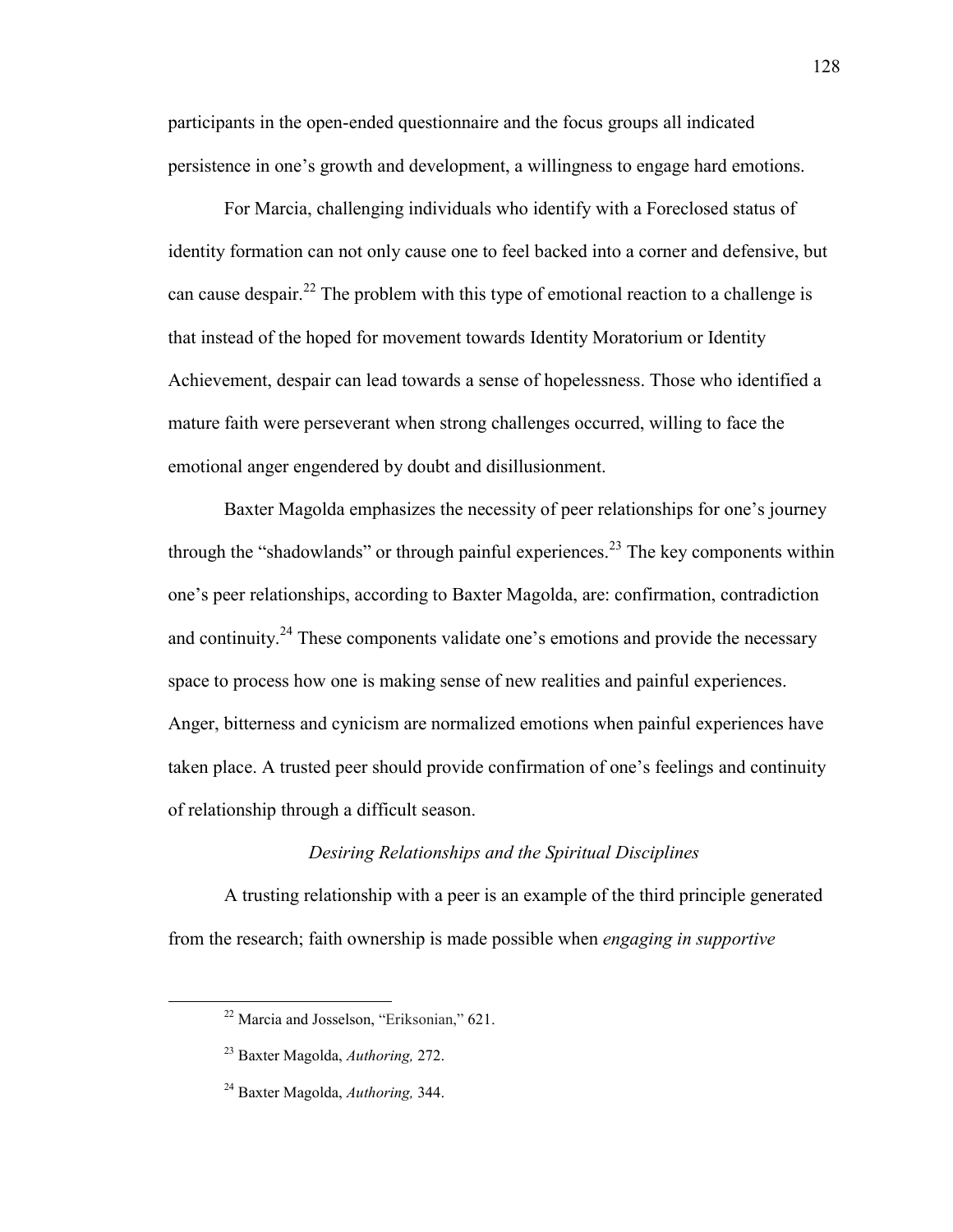*community which encourages growth through spiritual disciplines*. The open-ended questionnaire asked participants to list resources used to enhance one's internal voice. The responses were equally distributed between connecting with others relationally and engaging a spiritual discipline. When these responses were explored during the focus groups a clear emphasis was placed on relationships, but still acknowledged the vital role of spiritual disciplines. Participants generally agreed that the spiritual disciplines were more powerful or impactful when engaged with one's community. When asked about habits or activities that helped one maintain one's faith commitment, respondents were again nearly equally supportive of interpersonal and intrapersonal activities, with a slight emphasis on the intrapersonal aspects, such as prayer and reading the Bible.

Interestingly, when describing how one took ownership of one's faith after a painful experience, respondents all agreed that growth took place because of supportive relationships, yet their initial moment of clarity or their breakthrough was often described as an independent experience with God. The experience with God wasn't simply internalized, but shared with a trusted mentor or friend. Relationships and spiritual disciplines therefore seem to be tied to one another in a delicate balance. The emphasis remains on relationships because participants agreed that lasting change and growth occurred when able to process major life turns and the questions within one's faith journey.

God created humans as relational beings that desire love and community. The foundation of the nation of Israel was built upon this love, as articulated through the Shema.<sup>25</sup> Daniel I. Block describes the uniqueness of God's approachability towards his

<sup>&</sup>lt;sup>25</sup> Work, 96.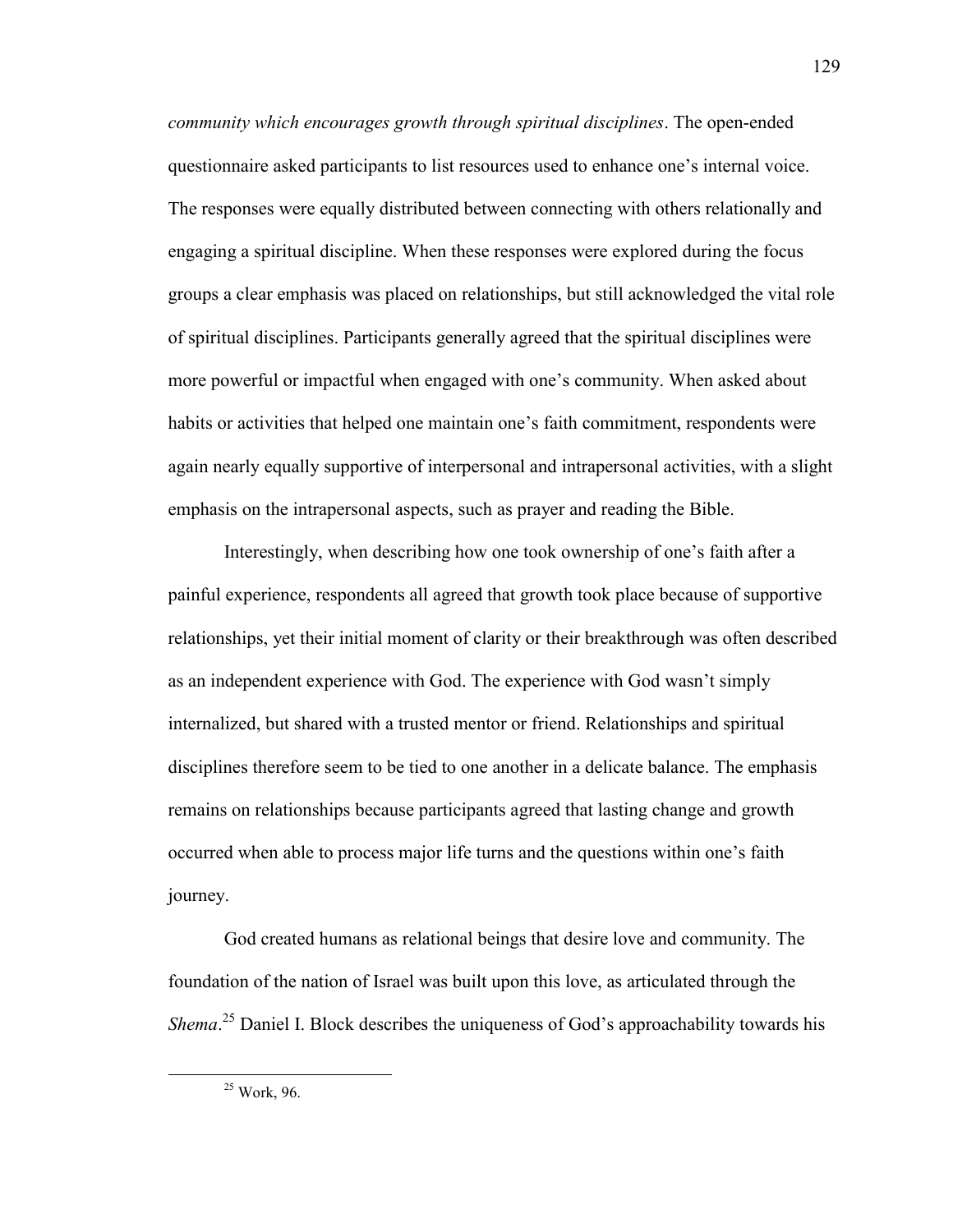people when God establishes a covenantal relationship.<sup>26</sup> The *Shema* is God's clear calling for humanity to love God with the entirety of one's being, in order to be whole and holy. The concept of love can only be done through self-giving relationship that refuses to remain in isolation.<sup>27</sup> Patrick Miller describes the necessity of relationship with God when he writes that God is "what keeps life from being chaotic and divided beyond the limits of human management."<sup>28</sup>

Unity within one's community is an extension of one's love for God. In Paul's letter to the people of Rome he calls upon them to be unified around the Gospel of Jesus Christ above all things, including how they had previously understood the world.<sup>29</sup> A supportive and unified community was essential to practice the type of theology that the earlier portions of Paul's letter articulated.

A relationship with God as the foundation for one's being and relationship with one's community starts with love. However, love is a complicated concept that incorporates more than just emotion, but intellect and logic as well.<sup>30</sup> Christine Mitchell emphasizes that it is important for one to know why one is in relationship to God.<sup>31</sup> Therefore, study and discipline are necessary for growth and maturity. Without study and

- <sup>28</sup> Miller, 104.
- $29$  Smiga, 267.
- <sup>30</sup> Mitchell, 13.
- $31$  Mitchell, 13.

<sup>26</sup> Block, 186.

<sup>27</sup> Cragg, 209.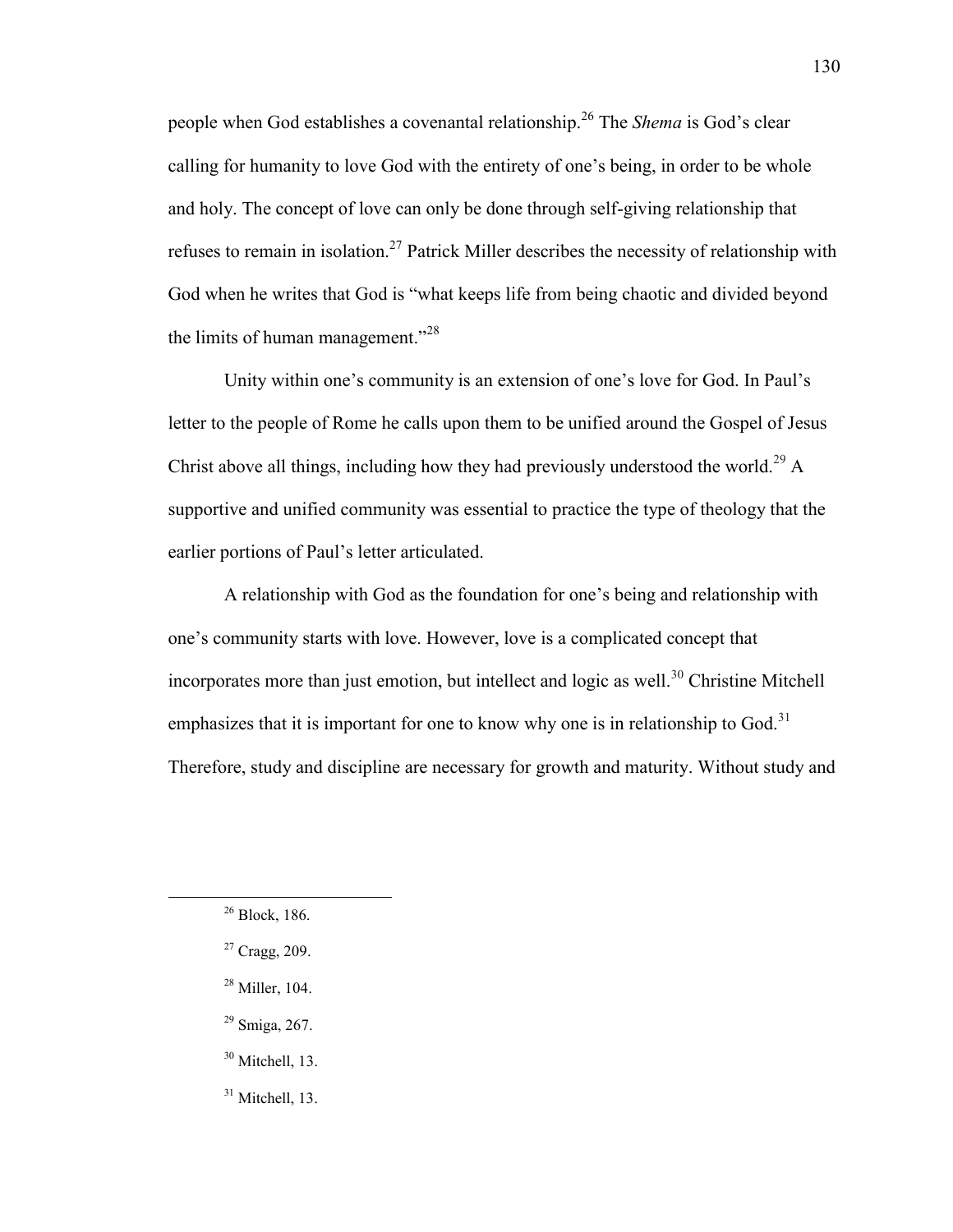mindful exploration faith can become stagnant for an individual, and also for a community if not led from a place of thoughtful engagement.<sup>32</sup>

Study and mindful exploration are necessary for growth in one's faith development. Fowler writes that one of the factors leading to Stage 4 is an "encounter with experiences or perspectives that lead to critical reflection on how one's beliefs and values have formed and changed, and on how 'relative' they are to one's particular group or background."<sup>33</sup> Tensions and conflict between trusted authority figures is also a contributing factor to stage transition.<sup>34</sup> Marcia also emphasizes these two factors when describing the transition from a Foreclosed identity status to a Moratorium identity status.<sup>35</sup> Both of these factors emphasize the necessity of relationships and engagement of spiritual disciplines for growth.

Relationships can also hinder one's growth as they emphasize conformity to group norms or institutional ideologies that lessen one's willingness to think critically. Fowler cautions young adults leaving home for college who might find themselves conforming to a sorority or a fraternity because those groups can hinder one's pursuit of identity formation.<sup>36</sup> Baxter Magolda also cautions the blind trust a person can put in an external authority figure, trusting in the formulas of others and not thinking critically for oneself.<sup>37</sup> She also is critical of the educational methodology found in many secondary

<sup>32</sup> McCracken, 472.

<sup>33</sup> Fowler, *Stages,* 173.

<sup>34</sup> Fowler, *Stages,* 173.

<sup>&</sup>lt;sup>35</sup> Marcia, "Development and Validation," 552.

<sup>36</sup> Fowler, *Stages,* 178.

<sup>37</sup> Baxter Magolda, *Making*, 71-72.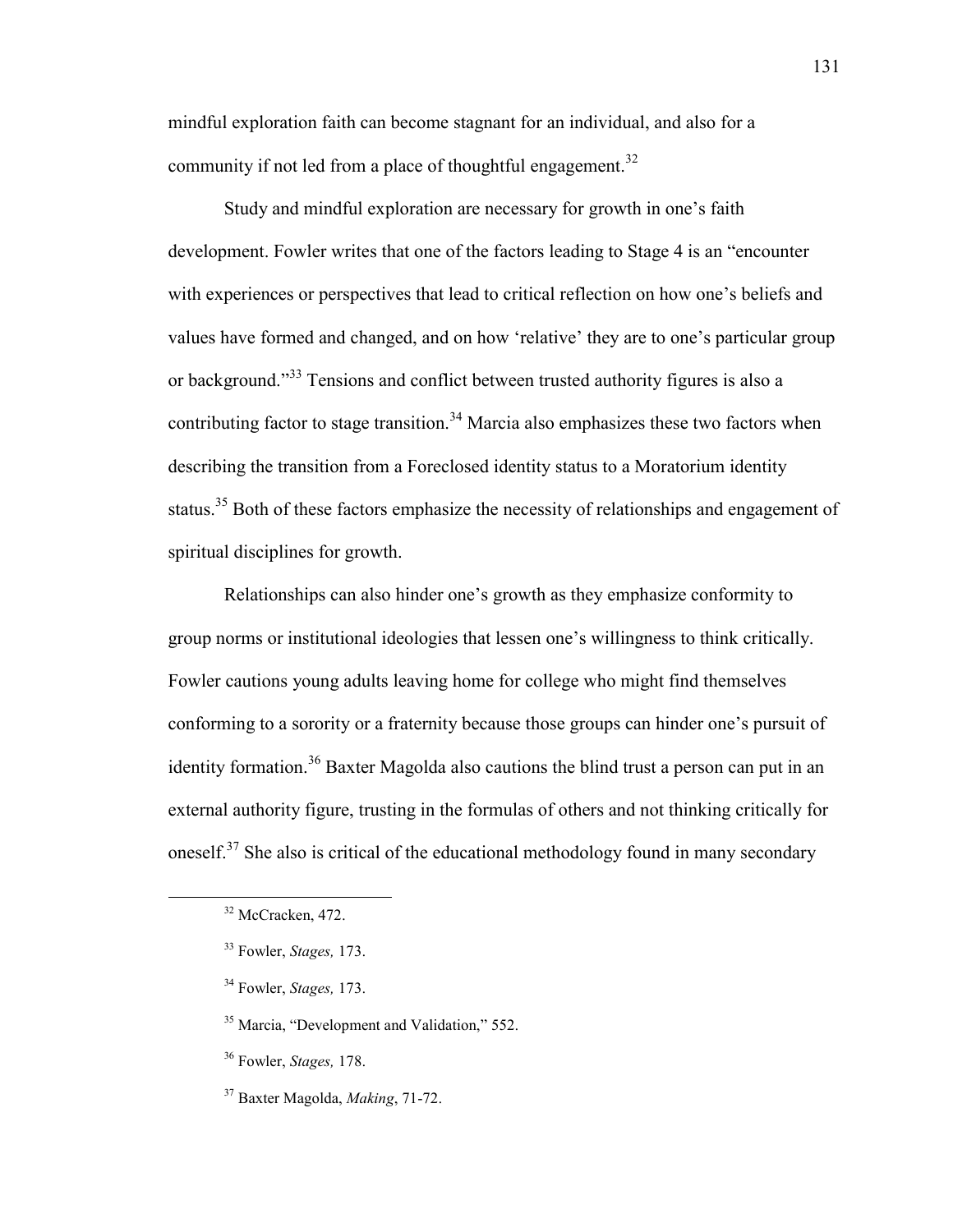schools and universities that limit the trust one is to have in one's internal voice.<sup>38</sup> Therefore, relationships that support one's exploration of spiritual disciplines or the reasons why someone believes are vital for a mature understanding of one's faith.

Partnerships are a unique emphasis for Baxter Magolda's self-authorship.<sup>39</sup> Fowler and Marcia seem to tolerate the role of a trusted partner and the role of one's community, whereas Baxter Magolda emphasizes the importance and necessity of partnership for one's development. She writes about the "skill" of self-authorship as it balances the necessity of finding and trusting one's internal voice while learning to become interdependent with trusted partners.<sup>40</sup> Partners can help build a person's internal foundation by creating circumstances that build a person's confidence.<sup>41</sup>

The journey towards self-authorship incorporates all facets of a person's development. Baxter Magolda writes that transformation of how people view "knowledge, their identity, and their relations with others" is the only way to move towards self-authorship.<sup>42</sup> Relationships that emphasize and encourage development through spiritual disciplines exemplify the type of healthy partnership for which Baxter Magolda strongly advocates.

### *Processing Leads to Ownership*

The fourth principle generated from the research is that for participants who had an FDS score of 6 out of 8 or higher their *relationships focused on processing one's* 

- <sup>39</sup> Baxter Magolda, *Authoring,* 250.
- <sup>40</sup> Baxter Magolda, "Developing," 41.
- <sup>41</sup> Baxter Magolda, *Authoring,* 250.
- <sup>42</sup> Baxter Magolda, "Self-Authorship," 69.

<sup>38</sup> Baxter Magolda, *Authoring,* 275.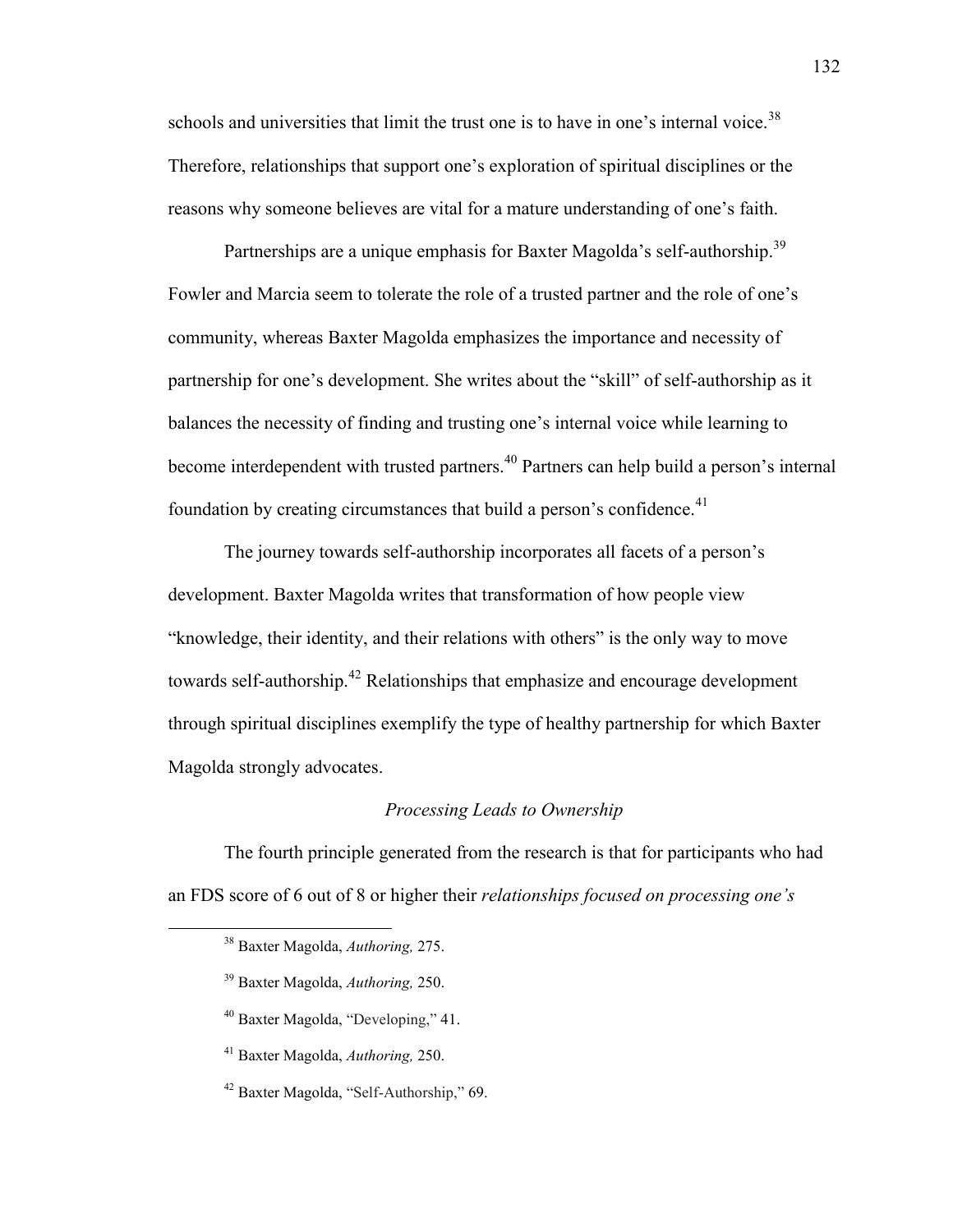*experiences, feelings, and beliefs*. The open-ended questionnaire indicated that participants strongly valued relationships when asked about resources that impacted one's trust in one's internal voice. Most frequently noted were the relationships one had with a peer. When asked how one created meaning after experiencing something new, participants were overwhelmingly likely to connect deeper with another person about what they had encountered, as opposed to internally exploring how to make meaning of the new experience. The strongest indicator on the open-ended questionnaire about the necessity of processing one's experiences, feelings, and beliefs was the fourth item about significant partners on one's faith journey. Peers were again the most frequently mentioned partner, with a family member a close second. But when asked why a significant partner had made an impact on one's faith journey, a partner's willingness to process was significantly more impactful than a person willing to give specific direction. Additionally indicated on the open-ended questionnaire, when asked how one navigated a disagreement with a person one loves and respects, the willingness to disagree, the desire to share one's own beliefs, and the commitment to staying open-minded were three of the top four responses. In all, participants were four times more likely to stay positive about the relationship and engage in continued dialogue as opposed to becoming negative and shutting down communication with the other person.

Initially the focus groups seemed to balance participants' appreciation for process with one's appreciation for specific direction. When asked why a process oriented relationship was impactful, nearly half of the responses indicated a significant partner that was willing to speak into one's life, as opposed to a significant partner who was willing to listen. But when pressed in the focus groups to differentiate between a process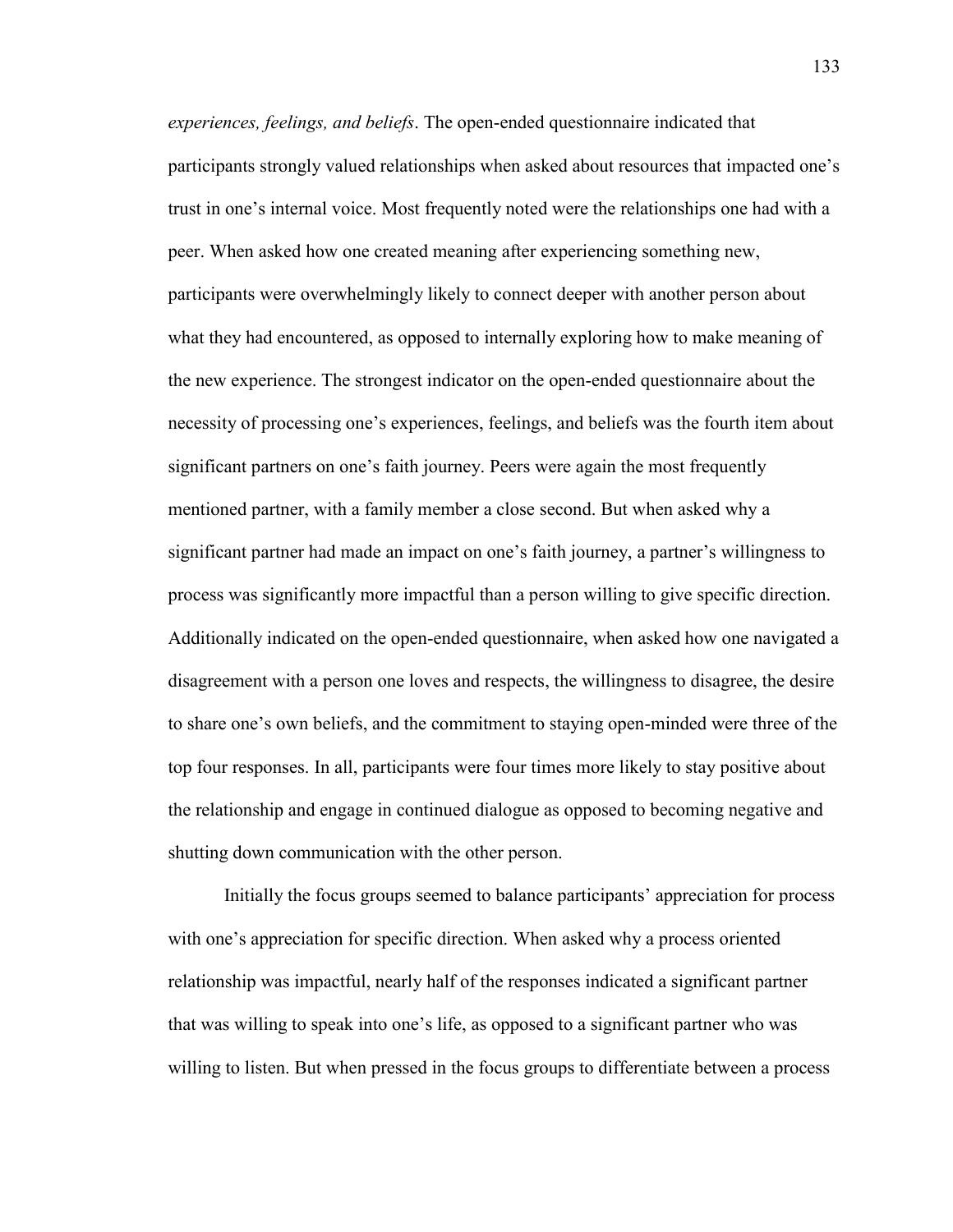oriented relationship and a relationship that provided specific direction, participants didn't have a single positive thing to say about relationships that were specifically direction oriented. Participants commented on numerous occasions about how direction oriented relationships were actually harmful when facing adversity, pushing people further away from engaging spiritual disciplines. However, in regards to process oriented relationships the most common responses were that significant partners provided space for one to grow, learn new things, and be vulnerable.

Loving God with one's mind is easily viewed as an individual effort. But a thorough study of how one loves with one's mind reveals the necessity of loving in community, as was discussed above. Jewell contextualizes Romans 12 by reminding readers that the desired renewal is for a community and not simply individuals.<sup>43</sup> The specific nature of the type of community necessary for growth and identity formation are relationships where process is utilized. Ledger writes that renewing one's mind happens on a consistent basis when a person is in solidarity with another, hearing a person's stories and experiences and allows those moments to enhance one's own process of identity formation.<sup>44</sup>

When a person moves from conforming to the patterns of this world and allows him or her to be transformed by the renewing of one's mind, the language emphasizes a process oriented experience. Although the Holy Spirit is intimately and necessarily connected to one's transformation, each person is expected to be an active participant in

 $\overline{a}$ 

134

<sup>43</sup> Jewett, 733.

 $44$  Ledger, 72.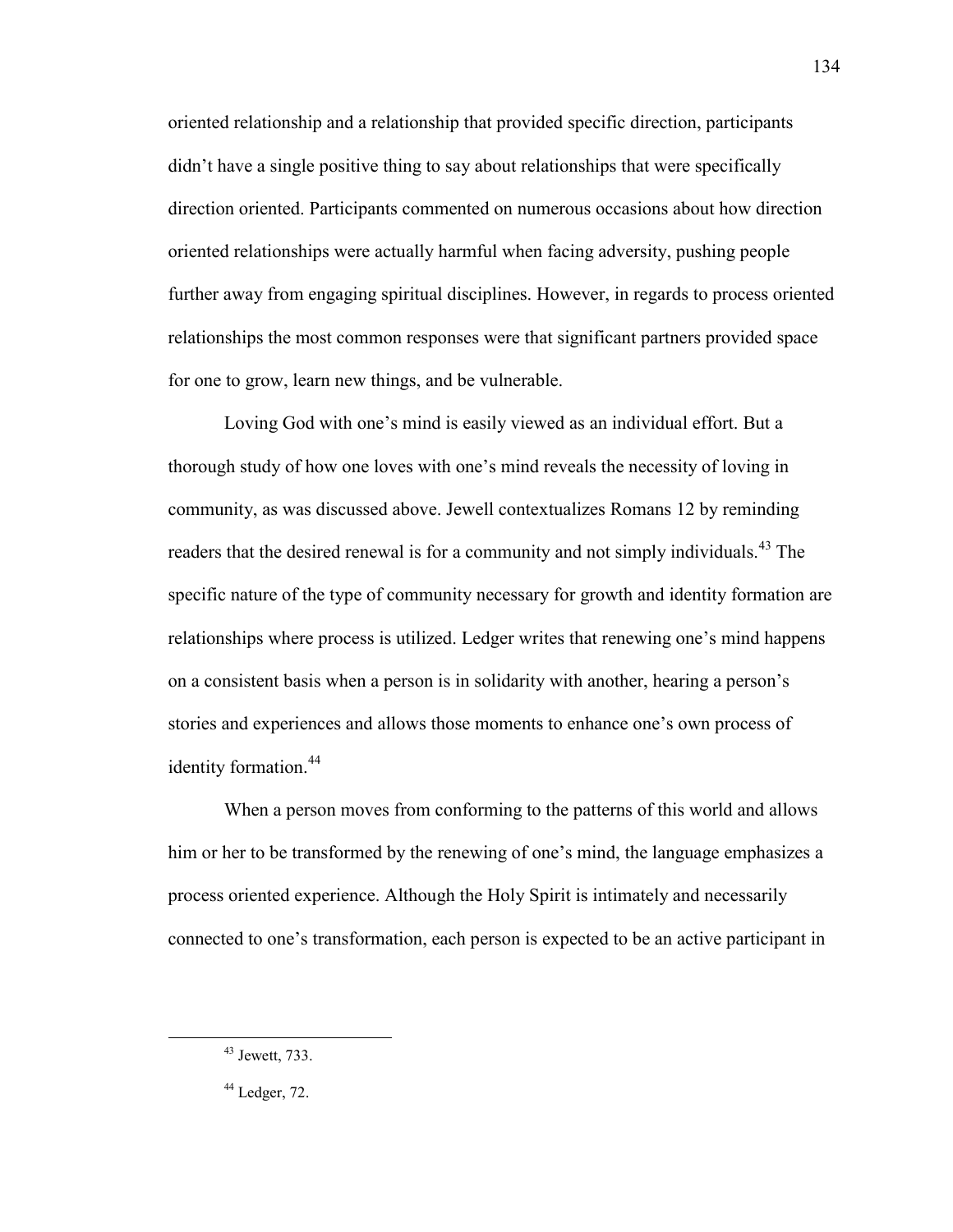the on-going nature of transformation.<sup>45</sup> Paul is calling upon each person, in the context of community, to no longer conform, but to actively participate in God's renewal.<sup>46</sup> Heibert investigates the verb tense of Romans 12:2 in order to emphasize the process oriented nature of transformation.<sup>47</sup> The hope for humanity is a communal experience of process orientated relationships that continue an on-going work of God's Spirit to transform individuals and communities.

Stage 5 of Fowler's faith stages is the clearest space where one comes to honor and respect the perspectives of others. How one relates to others is consistently embedded in the stage development of Fowler's theory. At first, trusted others are unquestioned and dominant.<sup>48</sup> As one matures and is exposed to more ideas and additional significant partners, trusted others cause tension and force one to develop an executive ego.<sup>49</sup> But as the executive ego develops an unhealthy narcissism, one is required to again face the limits of one's own understanding of the world and one's way of making meaning.<sup>50</sup> In entering the ambiguity of how people from diverse experiences make meaning, a person becomes open and accepting of the perspectives and values of others.<sup>51</sup> Because Stage 5

- <sup>47</sup> Hiebert, 321.
- <sup>48</sup> Fowler, *Stages,* 154.
- <sup>49</sup> Fowler, *Stages,* 179.
- <sup>50</sup> Fowler, *Stages,* 183.
- <sup>51</sup> Fowler, *Stages,* 185.

 $45$  Harrison, 128.

<sup>46</sup> Hiebert, 320.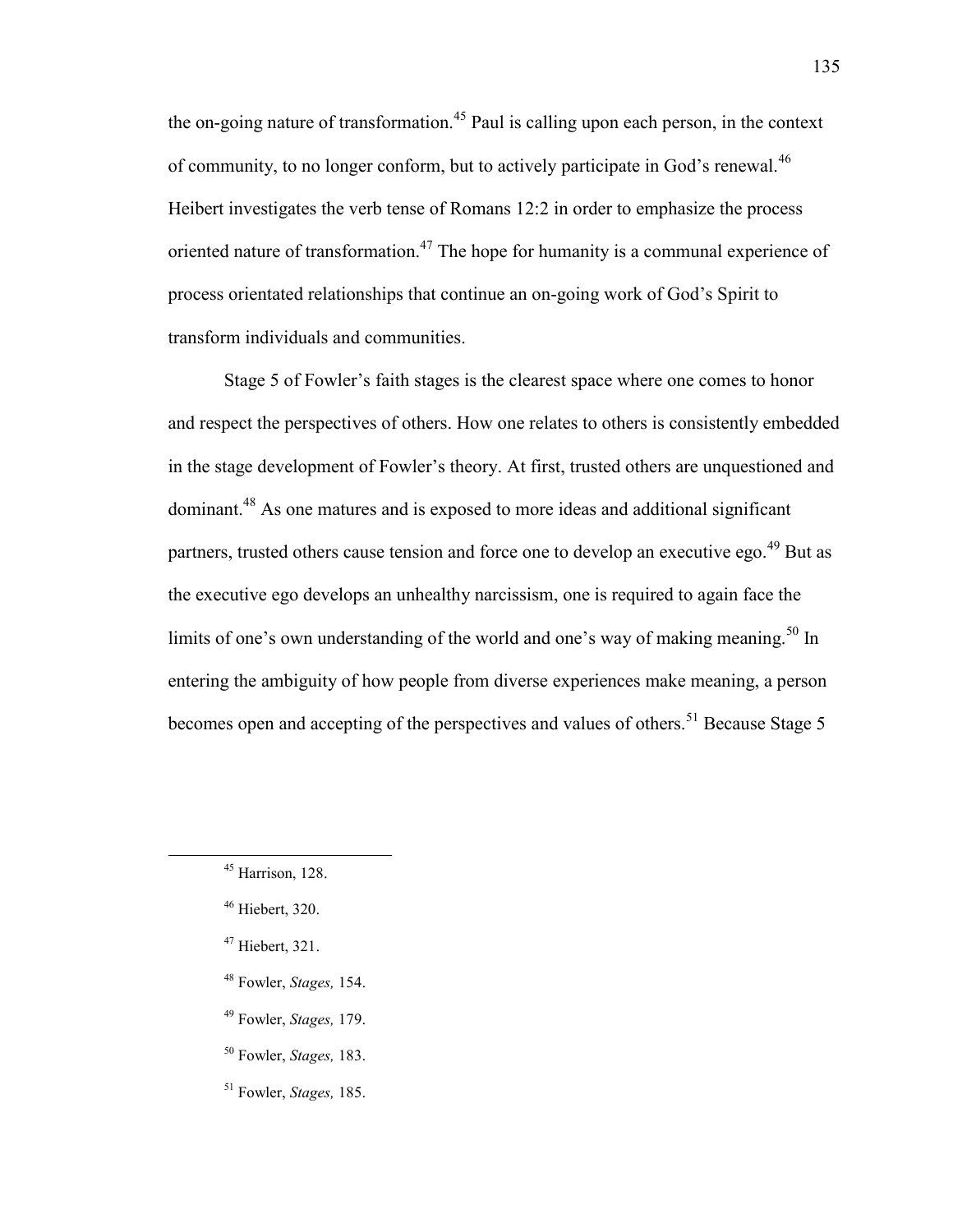lacks a specific objective definition and is more experiential, the need for process is paramount.<sup>52</sup>

Processing one's experiences, especially one's tensions with external authority figures and institutions, lies at the heart of Marcia's identity status of Moratorium. In writing about a therapist's approach to helping someone in Moratorium, Marica encourages the therapist to first validate the current experiences and feelings of the individual, and not simply try to solve or resolve the individual's situation for him or her.<sup>53</sup> Secondly, Marcia writes that one should help a person experiencing disequilibrium by thoughtfully exploring the disequilibrium with the individual.<sup>54</sup> Identity Achievement can only be arrived at when one is able to process through the experiences and feelings that are causing disequilibrium and crisis.

Baxter Magolda writes that for those experiencing crisis it is necessary to initially offer support that validates the building of one's internal foundation.<sup>55</sup> Additionally, a significant partner doesn't simply view another's experiences as the other person's opportunity to grow, but recognizes the mutual opportunity for learning to take place.<sup>56</sup> Finally, in a study done by Baxter Magolda, participants who had the strongest sense of their internal voice were those who had the strongest support. The support participants

<sup>52</sup> Hoffman, 1028.

<sup>327</sup> Marcia and Josselson, "Eriksonian," 620.

<sup>&</sup>lt;sup>54</sup> Marcia and Josselson, "Eriksonian," 620.

<sup>55</sup> Baxter Magolda, *Authoring,* 250.

<sup>56</sup> Baxter Magolda, *Authoring,* 251.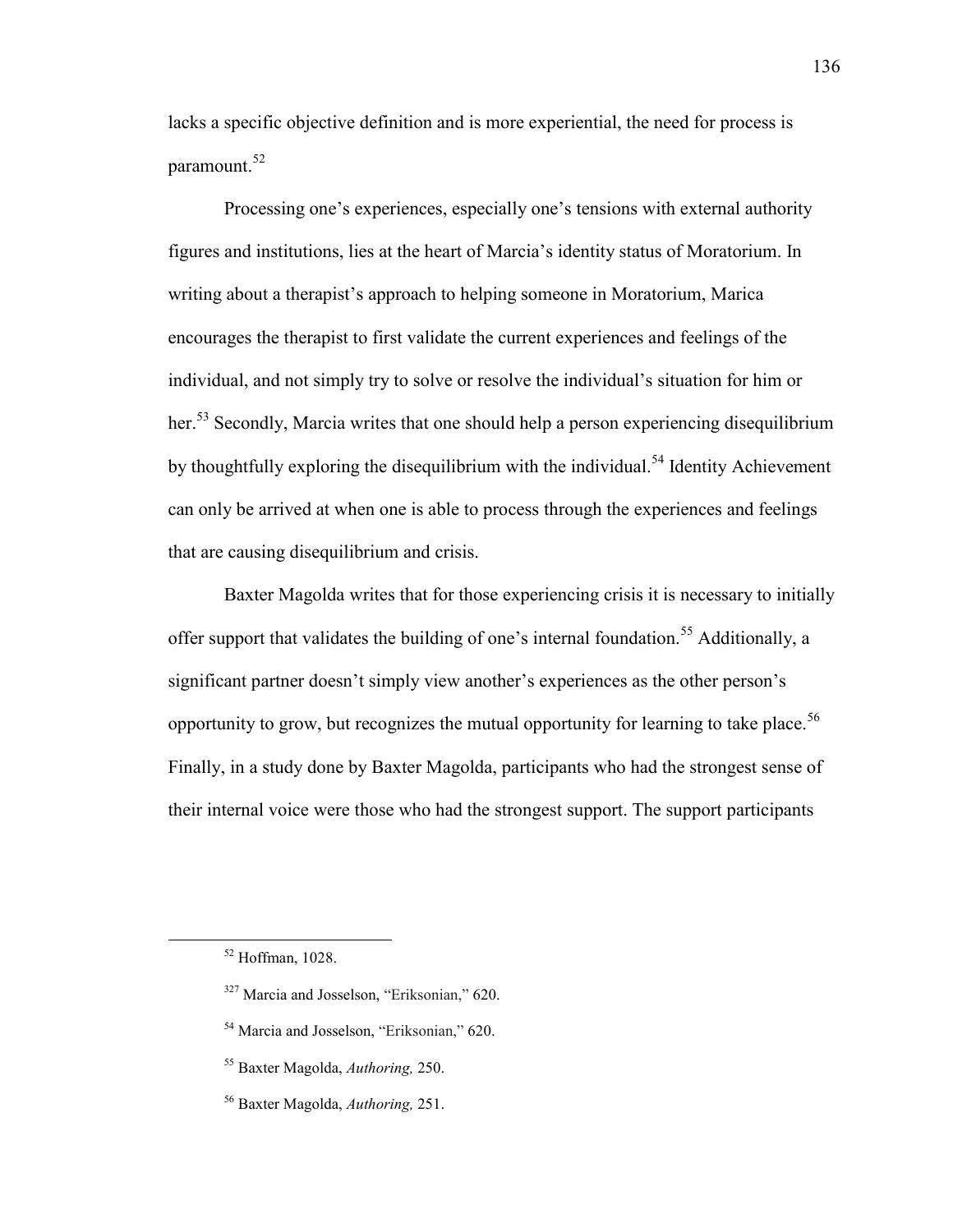received was validating of one's feelings, supportive of one's processing through

experiences, and a collaborator in one's problem solving efforts.<sup>57</sup>

The four principles generated from the field research are supported by the Biblical and Theological Foundation and the Review of Related Literature. The four principles build upon one another creating an interdependent thematic series. When helping another take ownership of one's worldview, belief system or identity, these principles should be considered:

- 1. Painful experiences are a catalyst for faith exploration and ownership
- 2. Anger and doubt must be willingly engaged
- 3. Supportive communities which encourage growth through spiritual disciplines are the best resource
- 4. Relationships which focus on processing one's experiences, feelings and beliefs are developmentally responsible

# **Evaluation**

# *Research Project Design Strengths*

Every research project is an effort in improvement. But a quality project will provide specific areas of strength that validate the findings and create a foundation for future study. The design of this research project had areas of improvement and areas of strength, both of which are important for future research endeavors. The main strengths of this research project were the utilization of the FDS survey for the quantitative portion of the mixed-methods approach, the connection between the open-ended questionnaire and the related literature, and the funneling of students through a three-step research process.

The FDS is not a valid instrument for predicting which specific stage of faith a person finds oneself identifying with at the time one takes the FDS or how one is moving

<sup>57</sup> Baxter Magolda, *Authoring,* 12.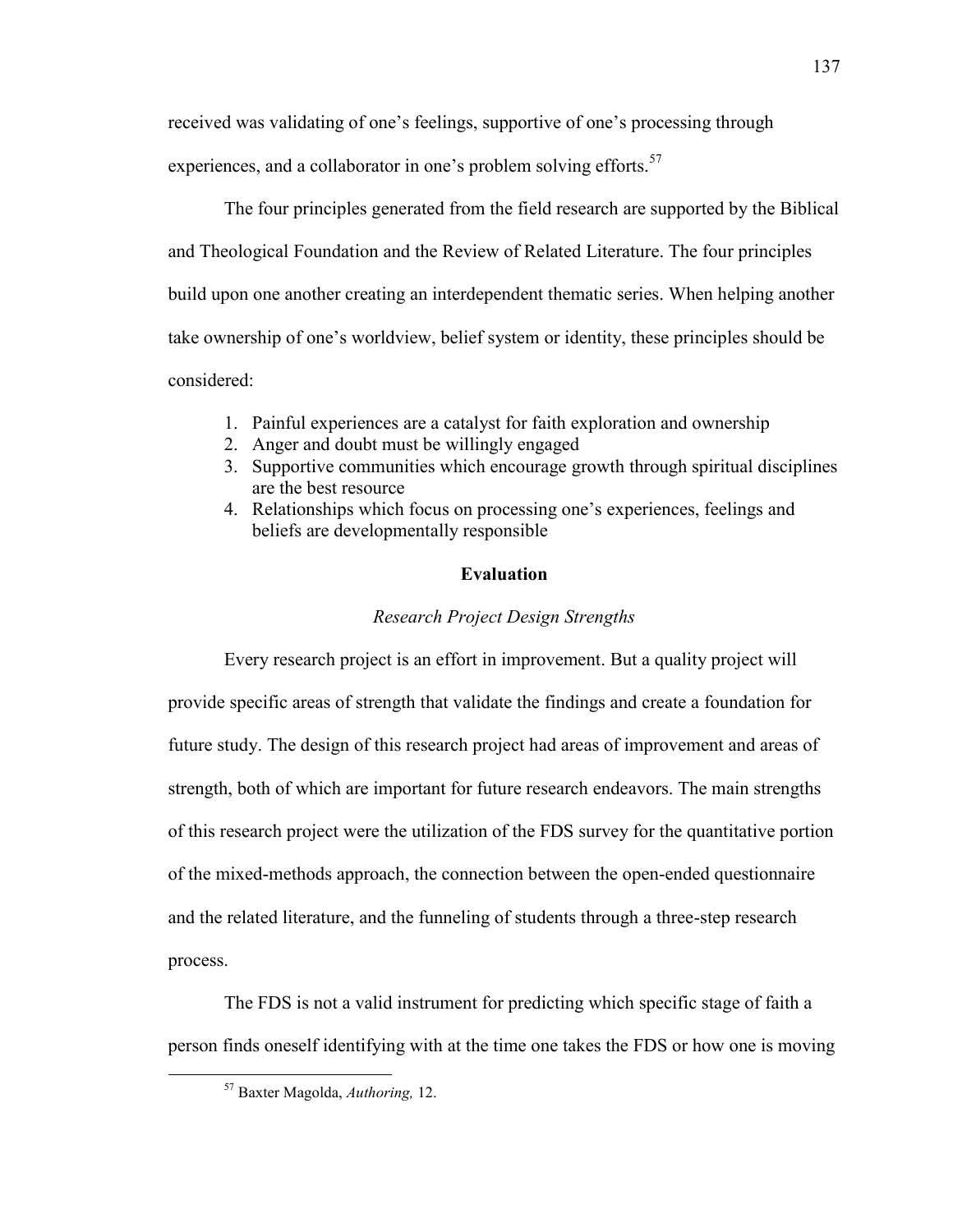between specific stages. Instead, the strength of the FDS is to compare large groups of individuals to one another, determining which individuals are indicating a more mature understanding of one's faith. This was precisely how the FDS was utilized for this research project. The reliability of the quantitative portion of the study was not only high, but gave the researcher confidence moving into the later stages of qualitative assessment.

The second area of design strength for this research project was the connection between the open-ended questionnaire and the three developmental theories utilized. The researcher understood each theory well enough to know the general themes, while remaining distant enough to stay open to emerging principles during the phase of field research, which was completed before the completion of the Review of Related Literature. Each question of the open-ended questionnaire was connected to two or three of the developmental theories utilized. Additionally, the questions on the open-ended questionnaire were connected specifically to the primary theorists of each developmental theory. This provided depth and consistency between the questionnaire and the related literature, which allowed the researcher to not only connect the data to the related literature but allow import principles to emerge from the data that could expand or build upon the developmental theories.

Through the three-step research process of FDS quantitative survey, qualitative open-ended questionnaire, and semi-formal focus groups, information was funneled and explored. The utilization of a consistent group of student leaders through each of the three phases allowed for the researcher to clarify and provide depth to the different categories generated through the data collection process. Through this process subcategories were created and more refined principles emerged from the data.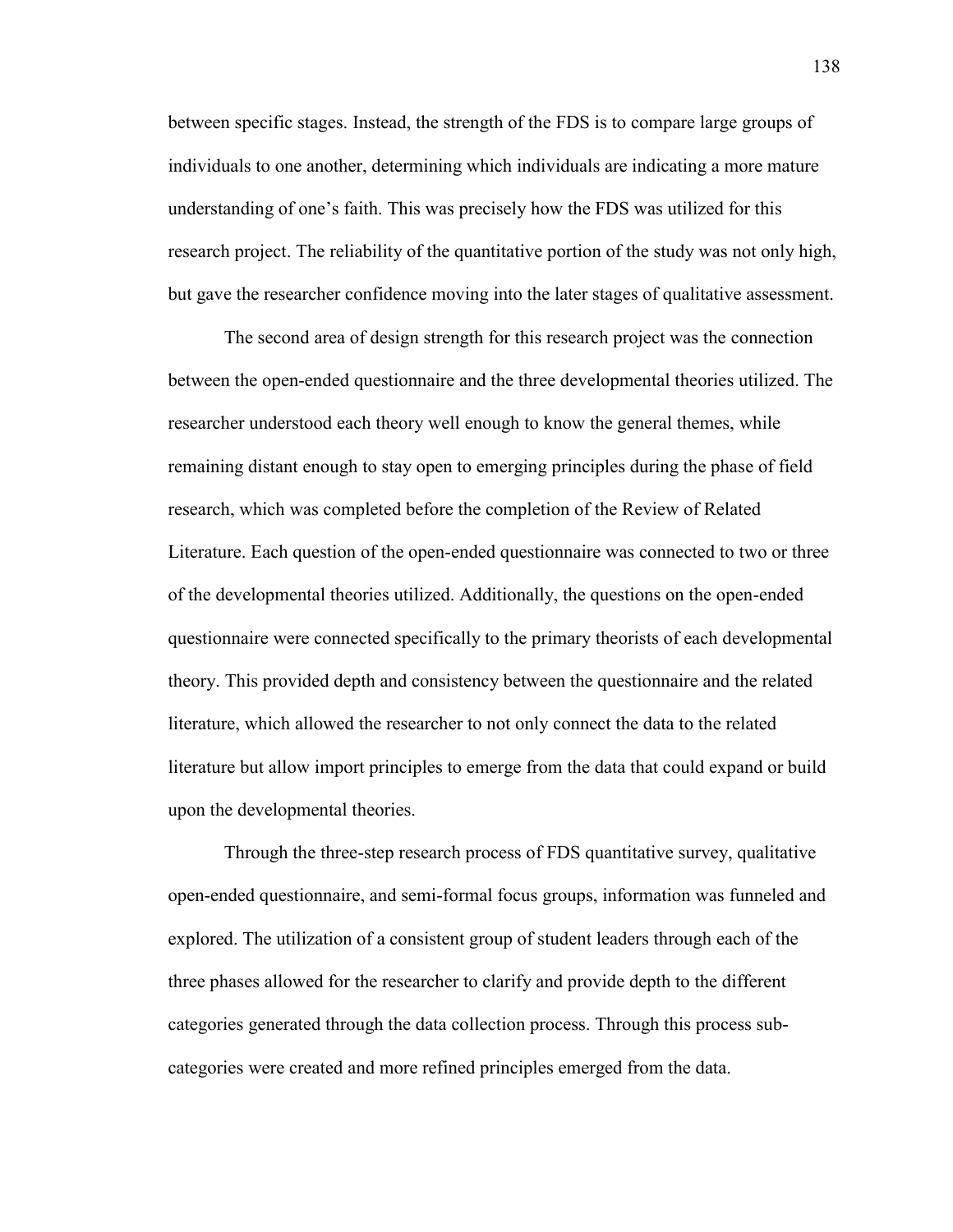#### *Research Project Design Weaknesses*

Time constraints and specificity of research can limit one's ability to comprehensively explore a topic. Therefore, it is important to honesty acknowledge the weaknesses of a research project so that future endeavors can develop and possibly augment the principles generated. The most glaring weaknesses of this project from a design perspective are that it didn't incorporate qualitative participants who scored lower than six out of eight on the FDS, the qualitative categories, sub-categories and principles weren't evaluated against a similar demographic of participants who didn't participate in each level of research, and the open-ended questionnaire didn't take into consideration specific themes from the Biblical and Theological Foundation.

The principles generated in this research project were developed through the data collection process and compared to the findings in the Biblical and Theological Foundation and the Review of Related Literature. But they were not compared to any assessment or exploration of students who registered an FDS score of less than six out of eight. This comparison would have either placed into question the validity of the principles being generated, or solidified their reliability. Future research efforts would do well to include a larger spectrum of faith maturity.

The second weakness of this research project was that it didn't incorporate enough qualitative participants in order to compare findings between differing groups of students. The principles generated from this project could have been refined had there been enough participants to evaluate the primary research participants' categories and sub-categories. Instead, the researcher was only able to funnel the data through a consistent group of participants. The funneling of data was a strength of the project, but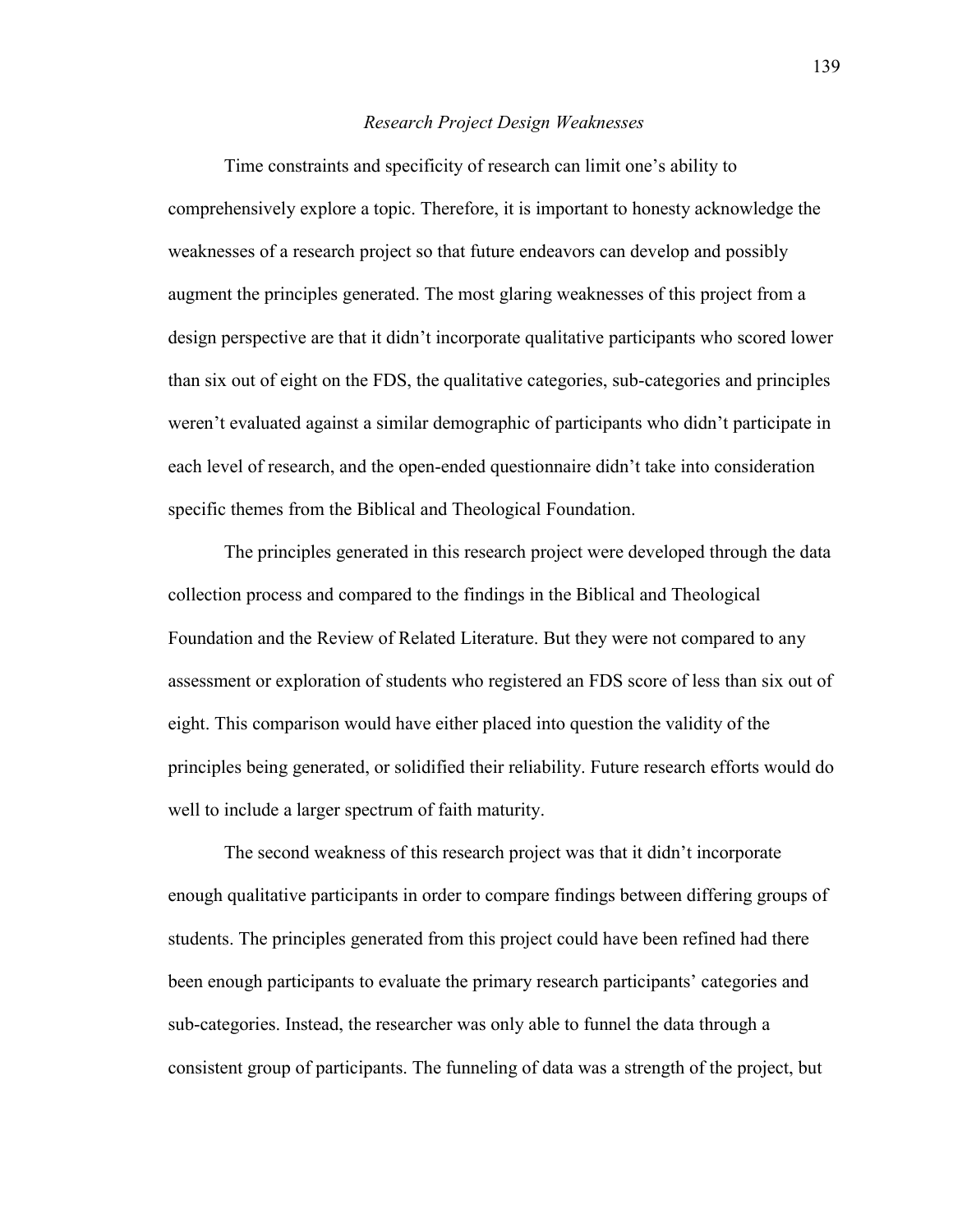could have been refined with more participants incorporated into the process at a different vantage point.

The Biblical and Theological Foundation was intimately connected to the principles generated from the data, but the questions on the open-ended questionnaire didn't specifically incorporate themes from that Foundation. The data generated could have related better and could have been more devotionally driven had the themes from the Biblical and Theological Foundation been taken into consideration.

#### *Implementation Strengths and Weaknesses*

The design of the research project had areas of strength and weakness, which provide a helpful foundation for future research. The implementation of the research project also had its areas of strength and weakness. The strengths of the implementation were that the timing between the field research and writing the Review of Related Literature allowed the researcher to remain connected to the data while not creating presumptive conclusions, and that the researcher had access to the participants in such a way to conduct a grounded theory methodological approach. The weaknesses of the project's implementation were that the field research was conducted at the end of the university school year, which limited students' availability, and that the coding and counting of the qualitative data was only conducted by the researcher and did not use any third party evaluators.

The field research was completed shortly after the project was approved. The timing of the research allowed the researcher to remain open to the categories, subcategories and emerging principles as they were generated during the data collection phase of the project. Once the field research was completed, the researcher conducted a

140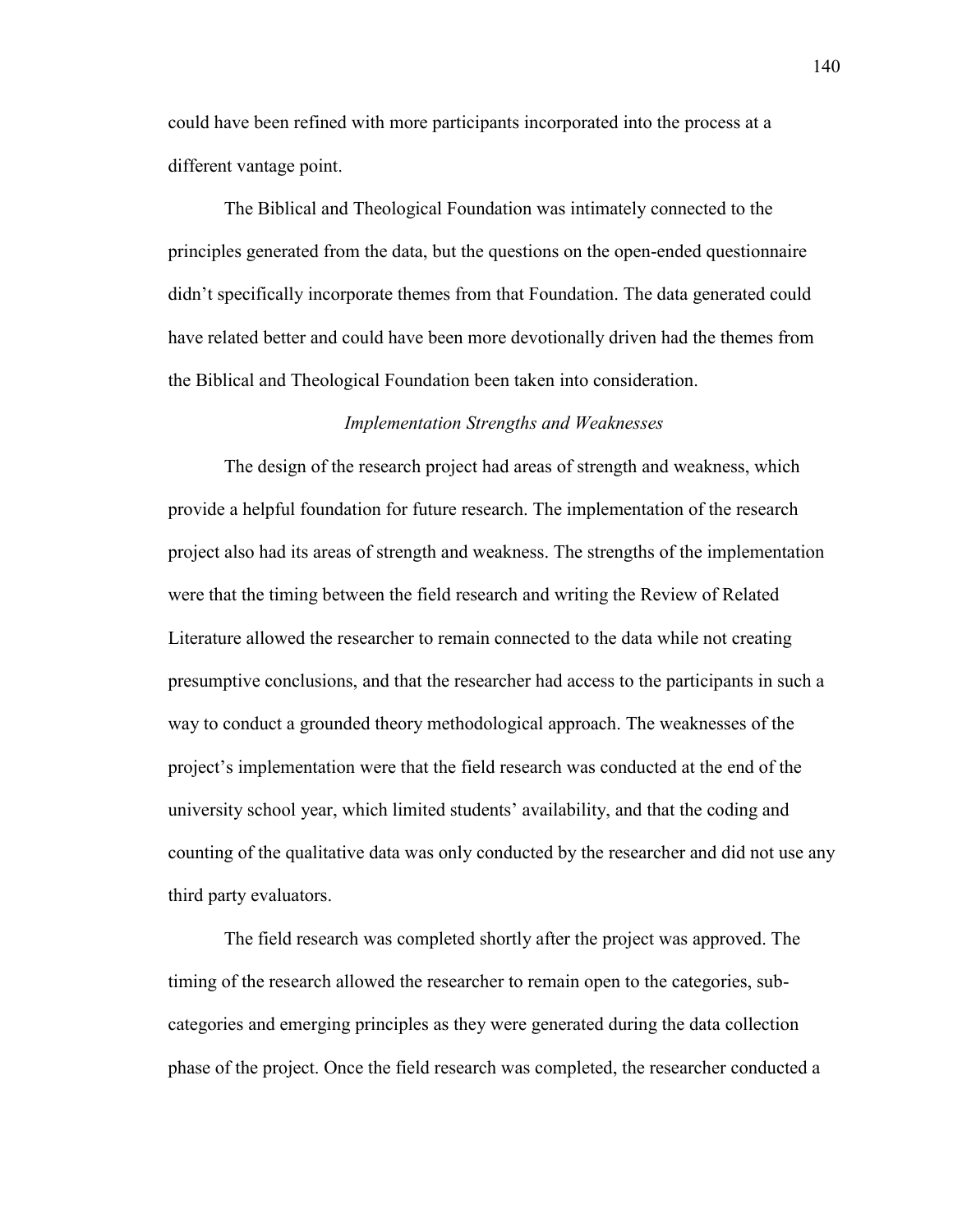thorough review of the biblical and theological foundation and then a review of the related literature, which was connected to the questions utilized for the open-ended questionnaire. The order of these data collection phases helped validate the findings of the field research.

Utilizing a grounded theory methodological approach to the field research required flexibility with one's participants. Having available access to participants and convenient locations for focus groups allowed the researcher to move fluidly from one aspect of the field research to another. With student leaders' limited availability at the end of the university school year, accessibility was essential for completion with a consistent group of participants.

Although accessibility allowed the researcher to complete the project in a timely manner, the timing of the field research at the end of the university school year hampered the level of involvement. One of the design flaws mentioned above was not including additional participants who scored highly on the FDS but were not part of the open-ended questionnaire. Although this was not something originally considered by the researcher, the limited availability of participants due to the timing of the school year would have prevented such a process. The number of open-ended questionnaire participants could also have been increased had the project been implemented at a different time in the school year.

The research findings from both qualitative phases of the field research needed to be coded and counted in order to create categories, sub-categories and the principles. The researcher would have enhanced the specificity and validity of the research had other evaluators been invited to code and count the responses. The triangulation of the results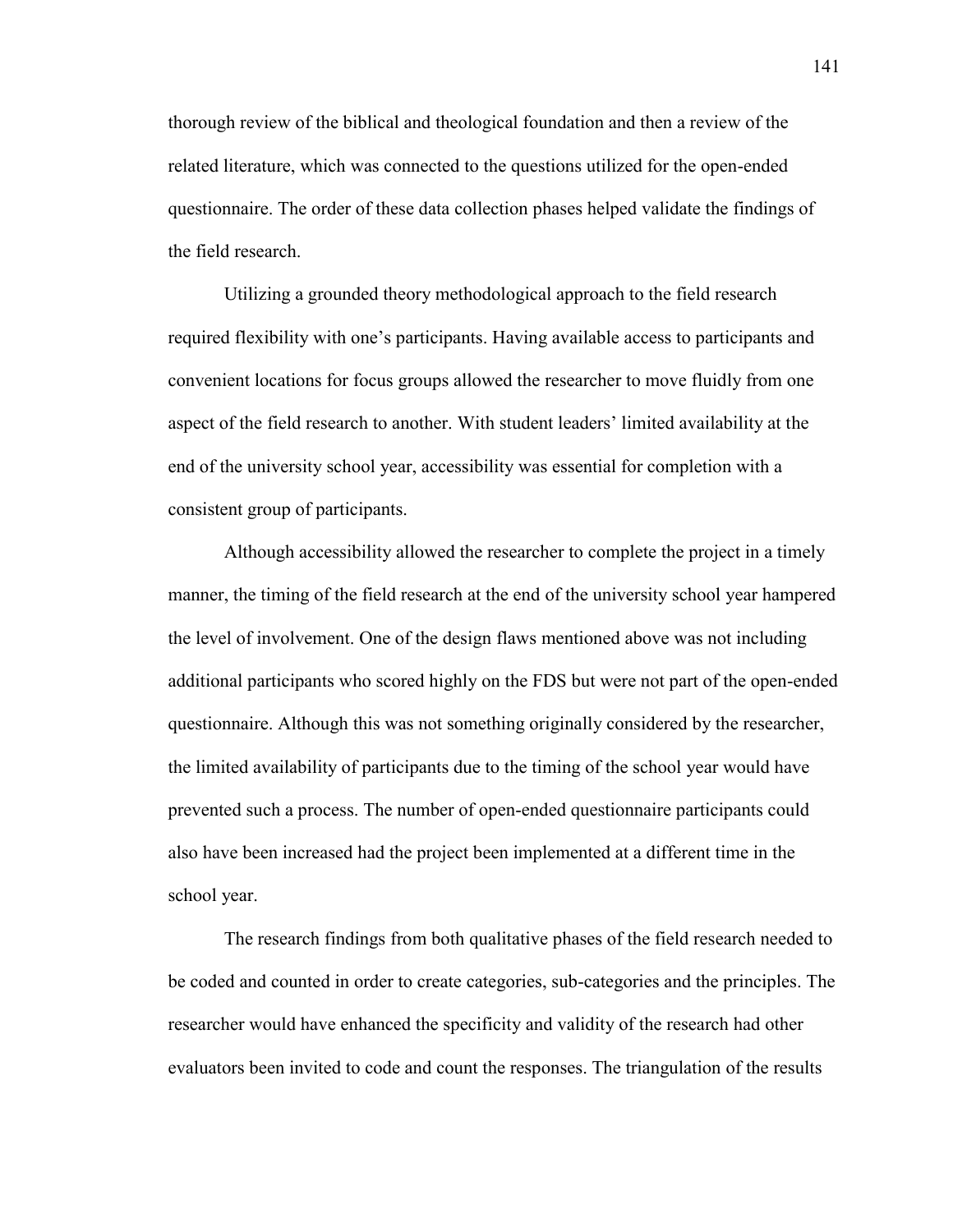would have been another form of data collection that could have influenced the questions asked during the focus groups and could have influenced the principles generated through the final synthesis and analysis of the data.

The design and implementation of the research project provided a quality foundation for the principles generated. The design and implementation utilized the FDS in the most accurate way, formatted the project to best fit grounded theory, and connected well to the related literature. However, the design and implementation also had areas of improvement, which if acted upon will potentially enhance and validate the findings of this research project. Conducting the field research early in the school year or early in the spring semester would provide more participants, improving on the amount of qualitative participants, allowing the researcher to evaluate the categories and principles being generated from different points of reference.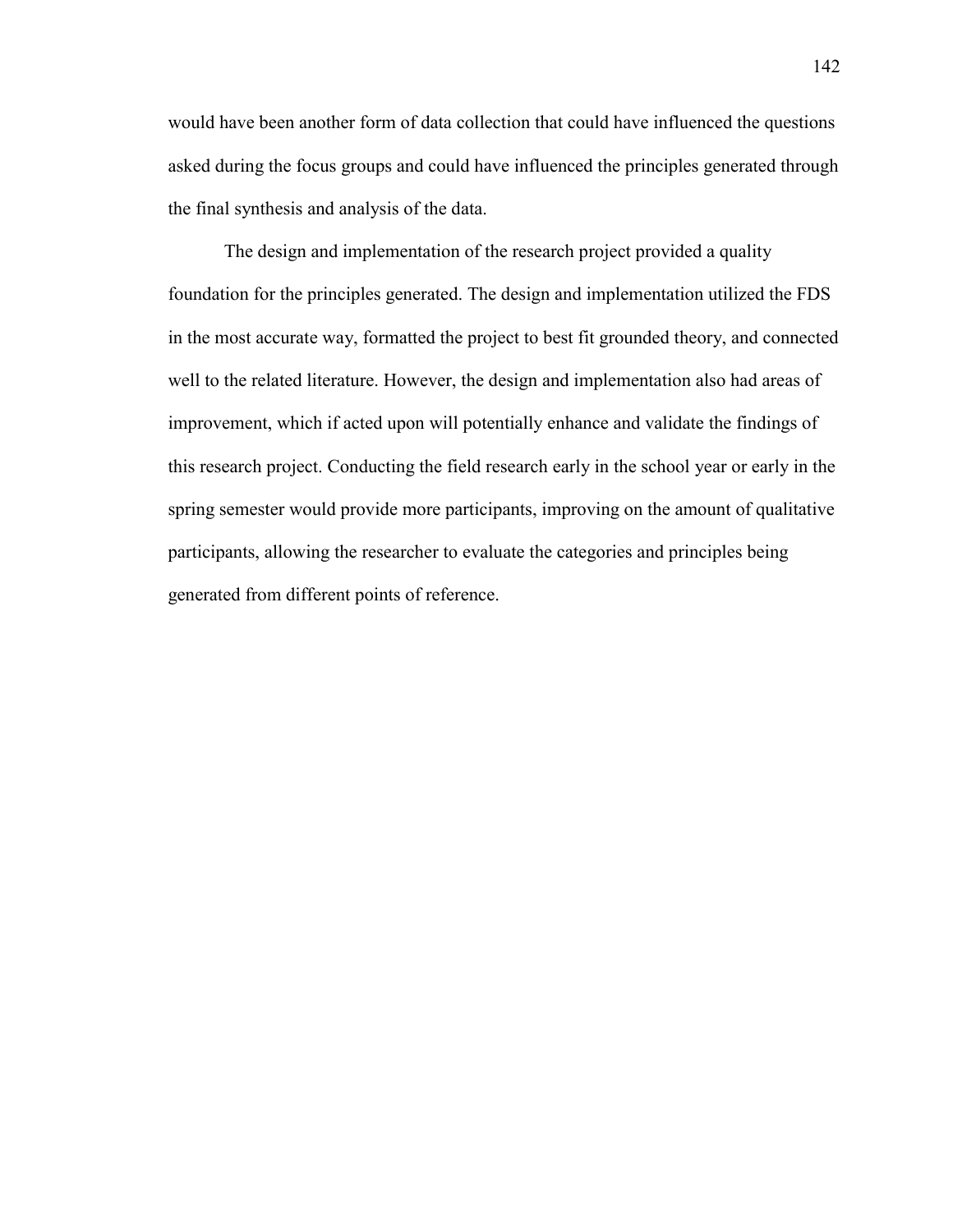#### CHAPTER SEVEN: PROJECT REFLECTION

Dedication to this project amidst long hours of data consumption, data analysis, and data synthesis, have led to a place of reflection and processing. In one sense the journey felt like it was coming to a point of closure and completion; but in another sense the journey seems to only have just begun. This project has produced specific principles that have affected the professional responsibilities and personal faith journey of the researcher, but the process itself has provided clarity around the researcher's calling and ministry. Additionally, the research done for this project has created a natural foundation for future research possibilities, some of which the researcher envisions exploring.

#### **Personal Growth**

#### *The Principles*

The four principles generated from this research project have had a profound impact on the researcher. In some regard these principles seem simple and obvious, ideas that have been known intuitively by the researcher for many years. But when organically discovered through the process of grounded theory, the principles have become clearer and therefore more evaluative. Once they became evaluative, the principles were easier to identify in practice and it became easier to evidence their lack. The professional responsibilities and the personal faith journey of the researcher were both impacted by the development of these four principles:

- 1. Painful experiences are a catalyst for faith exploration and ownership
- 2. Anger and doubt must be willingly engaged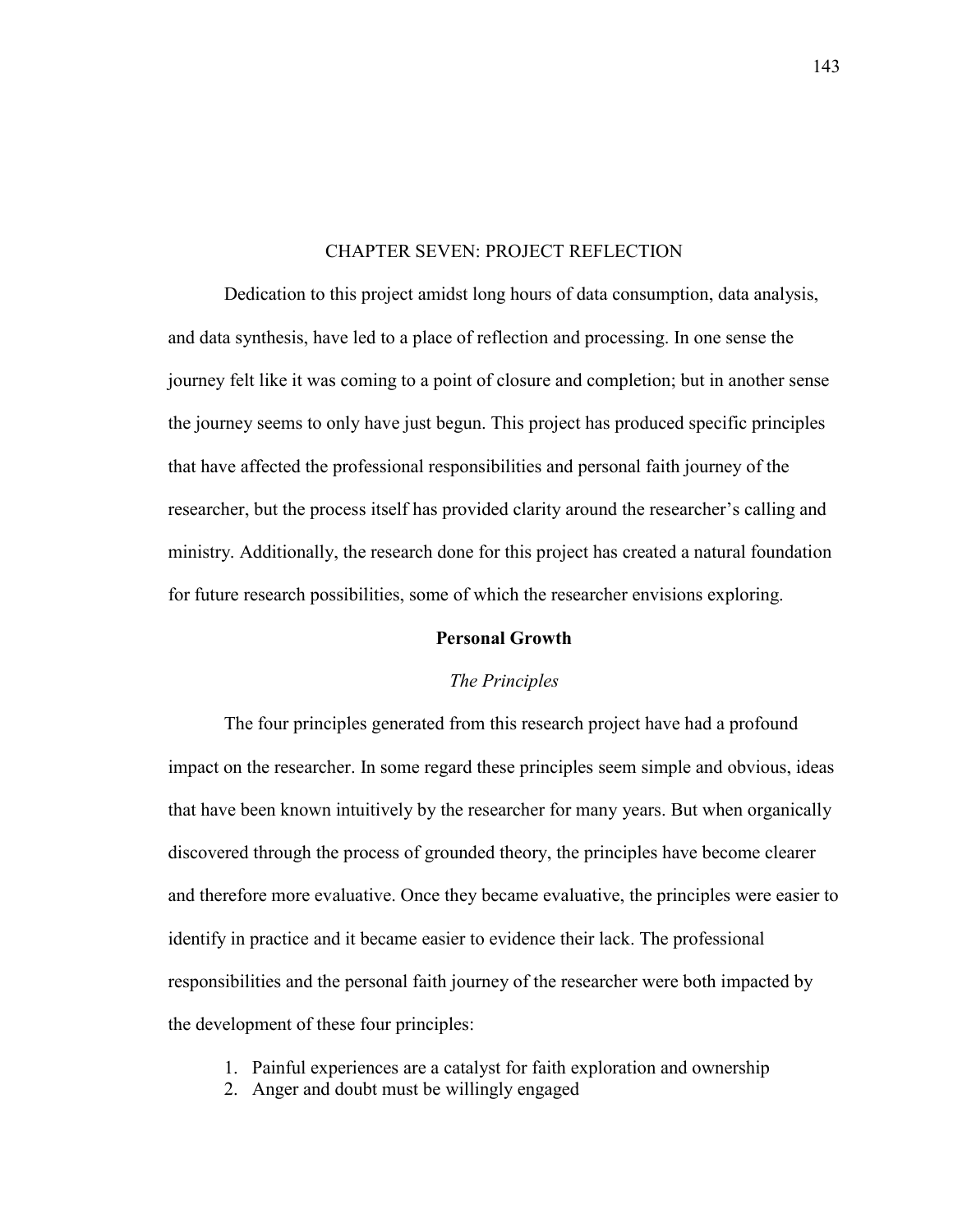- 3. Supportive communities which encourage growth through spiritual disciplines are the best resource
- 4. Relationships which focus on processing one's experiences, feelings and beliefs are developmentally responsible

## **Professional Responsibilities**

As a campus pastor at a Midwestern Christian liberal arts university, the researcher is consistently in relationship with students similar to those who participated in the research project. The primary responsibilities of the researcher are to develop and train leaders for the university discipleship program and to help provide vision and leadership during chapel settings. The researcher is also asked to make himself available for student concerns as they arise. Additionally, the researcher is an adjunct faculty member, working with first-year students and students with intellectual disabilities. These four distinct roles provide multiple opportunities and a variety of venues for interaction with students reflecting on and processing a myriad of faith and identity experiences.

One of the most consistent barriers to a student's spiritual health is the feeling of shame and isolation around painful and often self-inflicted experiences. Pain and crisis are experienced by each person to varying degrees. Students often feel shame and isolation because they don't recognize the normalcy of their experiences. In recognizing the need to help students utilize painful experiences for faith ownership, the researcher has first attempted to normalize the painful experience, creating an interconnectivity to others away from isolation and shame. This has taken place in all four settings – training discipleship leaders on how to lead others while experiencing one's own crisis of faith, creating chapel experiences that name and normalize painful experiences, processing one-on-one with students seeking personal help, and facilitating classroom discussions or assignments that confront fears and allow students to share one's story.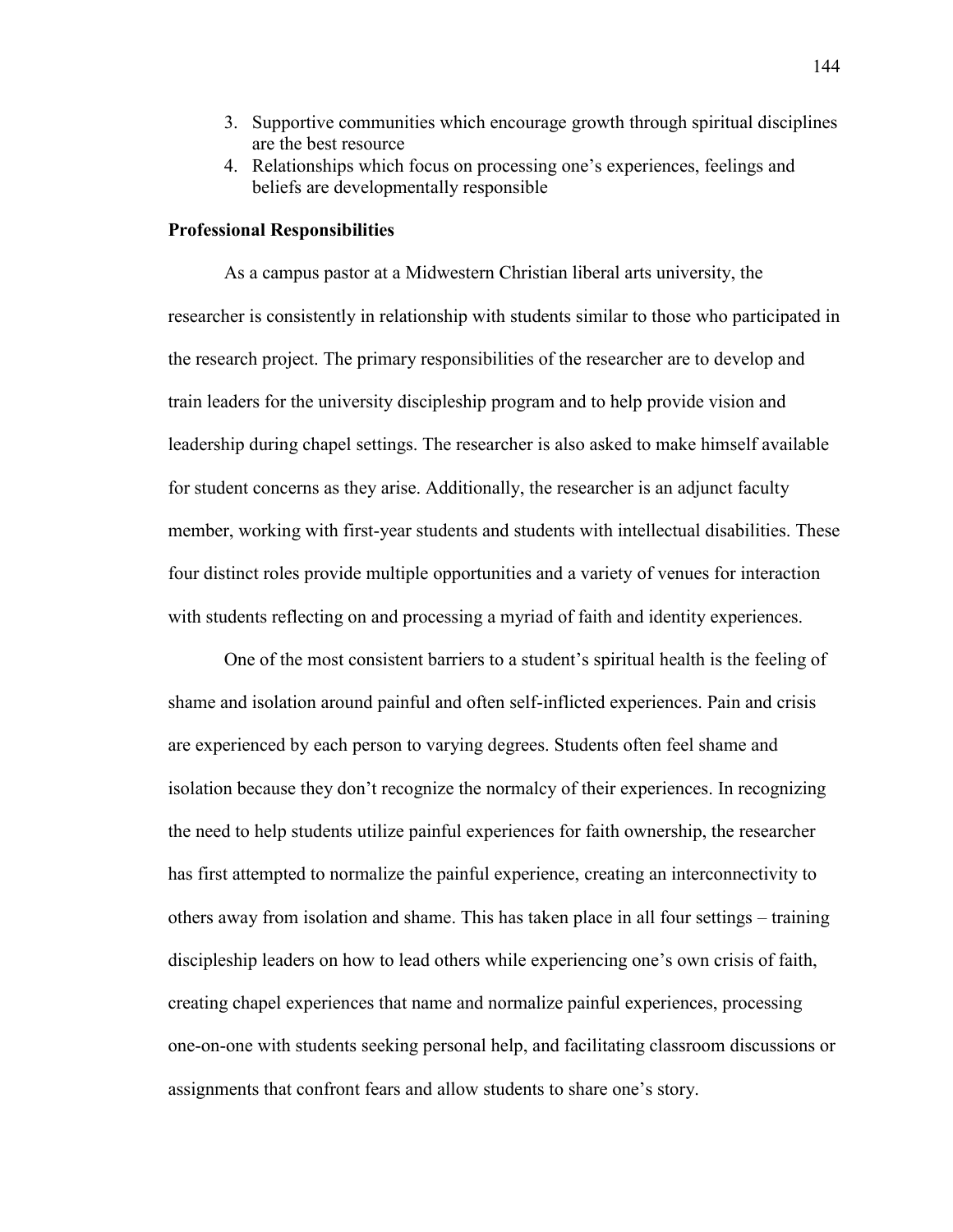When normalizing one's experience it becomes necessary to quickly normalize one's emotional reaction to the pain or shame. Willingly engaging anger and bitterness as a means to faith ownership requires that one create a safe space for those emotions to be expressed. The researcher has often sat with students who have been afraid to feel deeply. Their faith community has taught them to mask certain socially unacceptable emotions or there is shame attached to feeling certain emotions, putting into question God's acceptance and love. The researcher has sought to embrace the honesty of one's emotions, while processing one's actions once the emotions have been named and clarified. The most common place for such an interaction is during one-on-one settings with a student seeking pastoral help; but the researcher has also incorporated this theme into chapel presentations and in the classroom.

One of the most consistent expressions of the Christian faith that the researcher engages with when speaking to students is a rules oriented faith, one in which the presentation of the Gospel is about what is appropriate and what is not appropriate. Too often the spiritual disciplines, namely prayer, reading one's Bible, and going to church or chapel, have become the key expectations from which one measures the success or failure of one's relationship to God. In many cases, the emotional energy around these expectations is what qualifies as healthy or unhealthy. Thus, community has become the strongest emphasis of the researcher's ministry and encouragement for others. Connecting with others through humble vulnerability and active listening are the means by which one can grow and develop, while combatting a rules oriented faith. The discipleship ministry no longer has a philosophy of peer leaders teaching or instructing, but instead leaders are expected to create quality questions that invite others to share their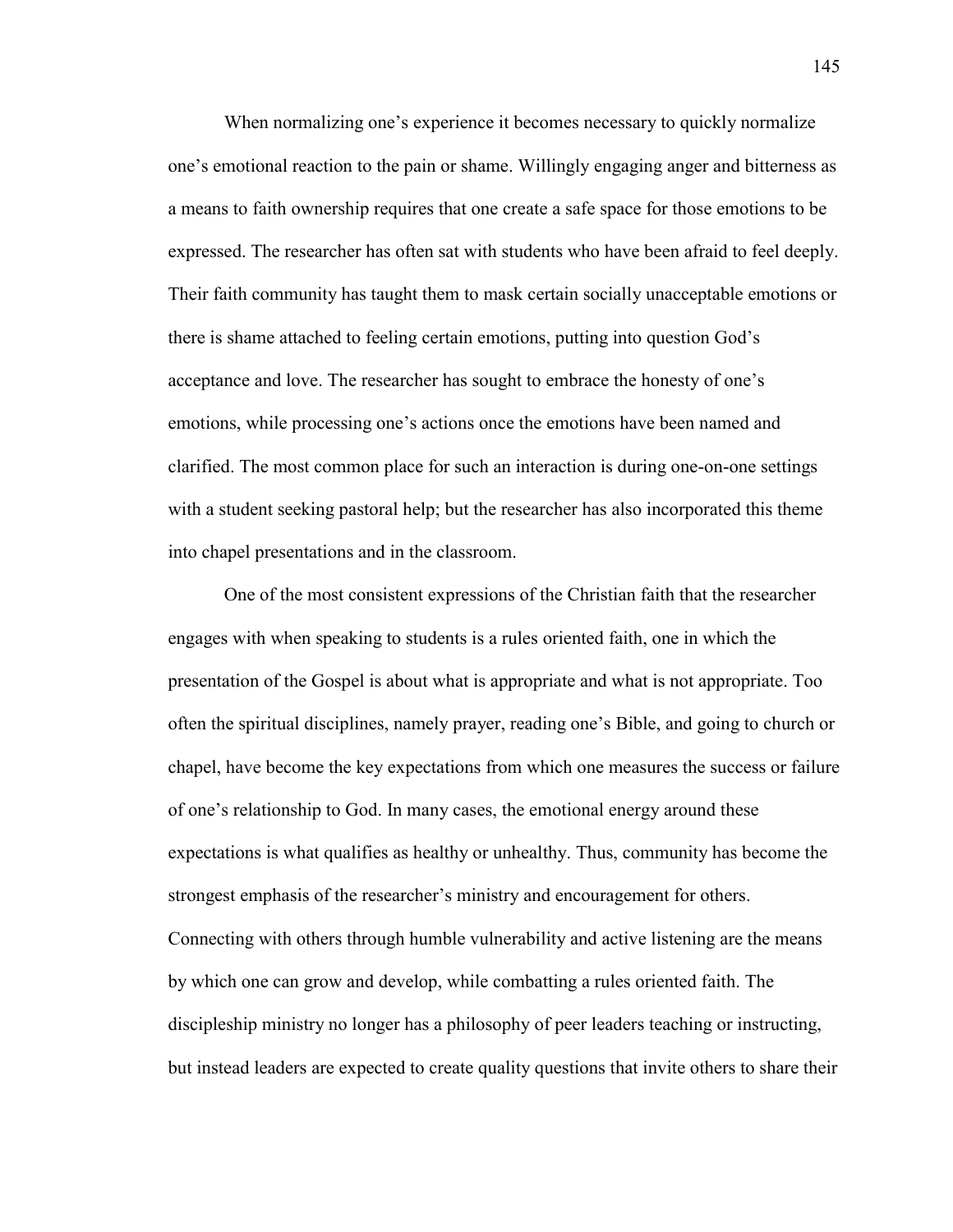experience and their understanding of God's Word. Chapel settings are not simply transmissions of "God's truth found in Scripture," but are becoming spaces to explore the depths and tensions found within Scripture and ask questions about how God's Word applies to how one is living in community. The hope of the classroom is as a safe space to process one's learning and experiences, where any question is valid as a means to learning. During individual settings the researcher often asks about one's understanding of Scripture and the message one has been given through one's faith tradition. Finally, the researcher has challenged groups and individuals to explore a variety of spiritual disciplines, beyond the limited number that has often been the extent of one's experience; always encouraging the subsequent processing of one's experiences with new disciplines in trusted community.

Processing one's experience and one's faith journey has been a consistent theme of the researcher's interaction with students in all four settings. Growth and maturity are not simply for the student reaching out one-on-one to a campus pastor, a group of student leaders at a training session, a classroom of students, or the student body during chapel. Growth and maturity are for the researcher as well. The only way to know how to best help a student develop in his or her faith or take ownership of his or her identity is to become a learner. The researcher has sought to create space for processing in order to learn and grow personally; and in that growth better train, instruct, normalize, teach, and most importantly, listen.

## **Personal Faith Journey**

The study of faith development, identity development, and self-authorship led to much introspection and interpersonal processing for the researcher. Where the researcher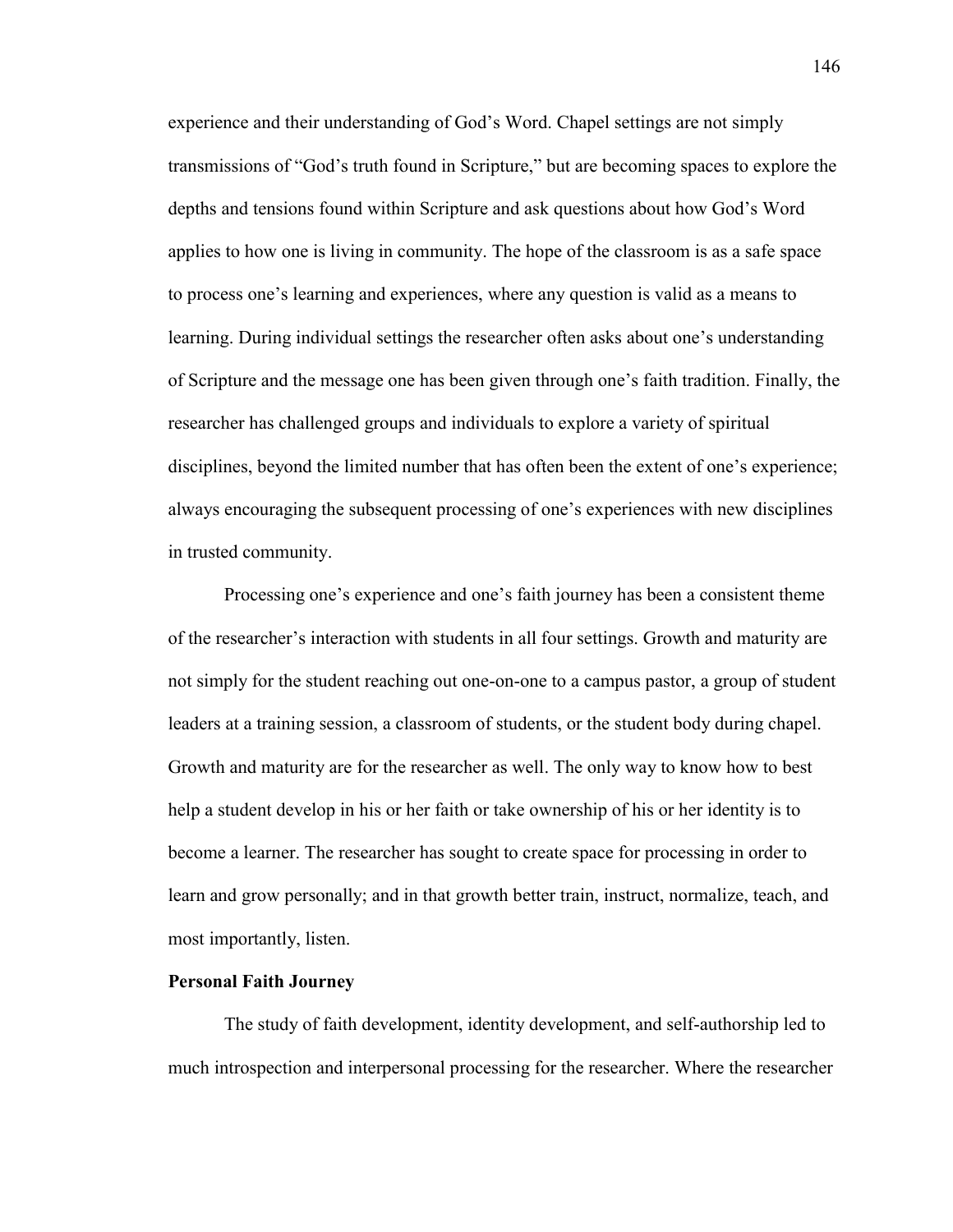was depending on others, where the researcher was trusting in one's own executive ego, and where the researcher was validating and honoring the stories of others, all became regular components of the researcher's internal processing. Regularly the researcher recognized the need for disequilibrium and hard questions so as to move away from a Foreclosed identity status. And most importantly, reconnecting with quality partners willing to ask hard questions was life-saving and life-giving for the researcher. The principles generated from the field research have each impacted the necessary generosity of the researcher toward his own story.

Moving from early adulthood into adulthood while being married to an independent, strong-willed woman created marital tension and hardship that forced the researcher into difficult questions about identity. Although these experiences took place a number of years ago, the residue and processing has not subsided, and the learning has not stopped. The research for this project reinforced the necessity of embracing those hard experiences and journeying through them. It was often easier to ignore the pain and mask over it. But sitting in those memories and the lingering tension of those experiences has proved vital for the health of the researcher's marriage and sense of identity.

As was the case for the participants in this research project, the researcher recognized the need to be angry, bitter, and frustrated with aspects of one's own experiences. The honesty of the emotions allowed for vulnerability and transparency to be more consistent expressions in contrast to playacting and placating over the difficult conversations and emotions experienced. Honesty and vulnerability were susceptible and risky places where pain could be experienced in even deeper forms. But honesty and vulnerability were also risky places where love could be experienced in ways too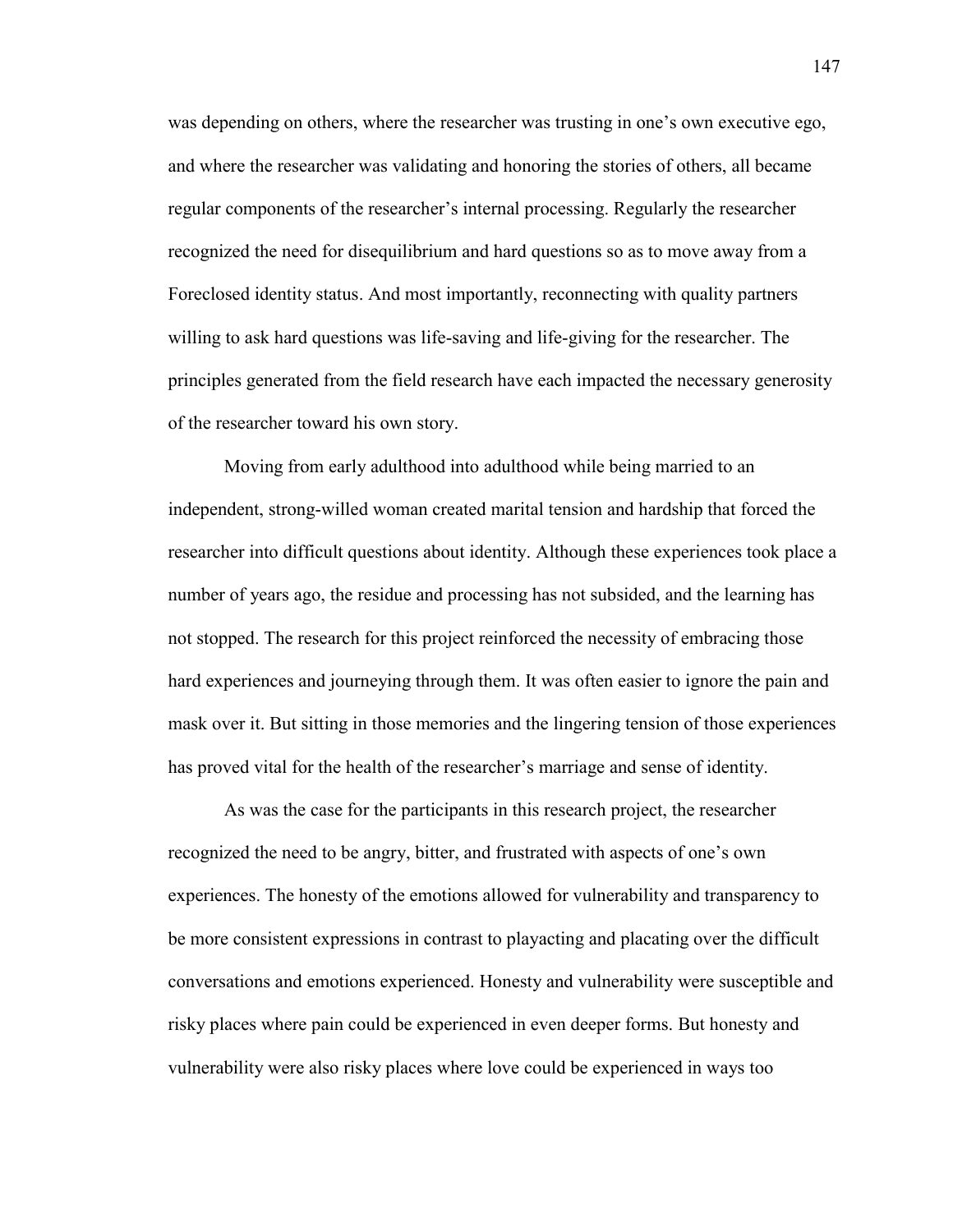overwhelming to capture in words. The researcher found that by journeying through the painful experiences and engaging with the honesty of one's emotions, hope and love were given root.

As relationships have developed and transparency has become more consistent, the researcher has been challenged to find healthy pathways towards God. For many years the more traditional spiritual disciplines Bible reading and prayer had been neglected. Church and chapel attendance were consistent, but more as either obligatory experiences or as functions of one's profession. However, quality relationships with trusted friends have reinvigorated a desire for spiritual health. The process towards spiritual health and engagement has been slow and not without missteps; but the consistency of accepting and supportive community has made the journey possible.

"What are you doing when you are at your best?" This question was asked of the researcher in the midst of a vulnerable and authentic exchange between two friends who were taking their friendship to new levels of honesty. This question was also asked in the midst of the researcher's studying and digesting of Fowler, Marcia and Baxter Magolda. The irony of the moment was almost too much; but the deep introspection forced by such a question created a trajectory for the researcher. In what was starting to become a downward spiral, kept from community because of shame, was now becoming the catalyst for growth and transformation. The willingness of the researcher's friend to process and not simply solve the problem at hand meant that the researcher was able to maintain power to change and maintain an openness to be transformed.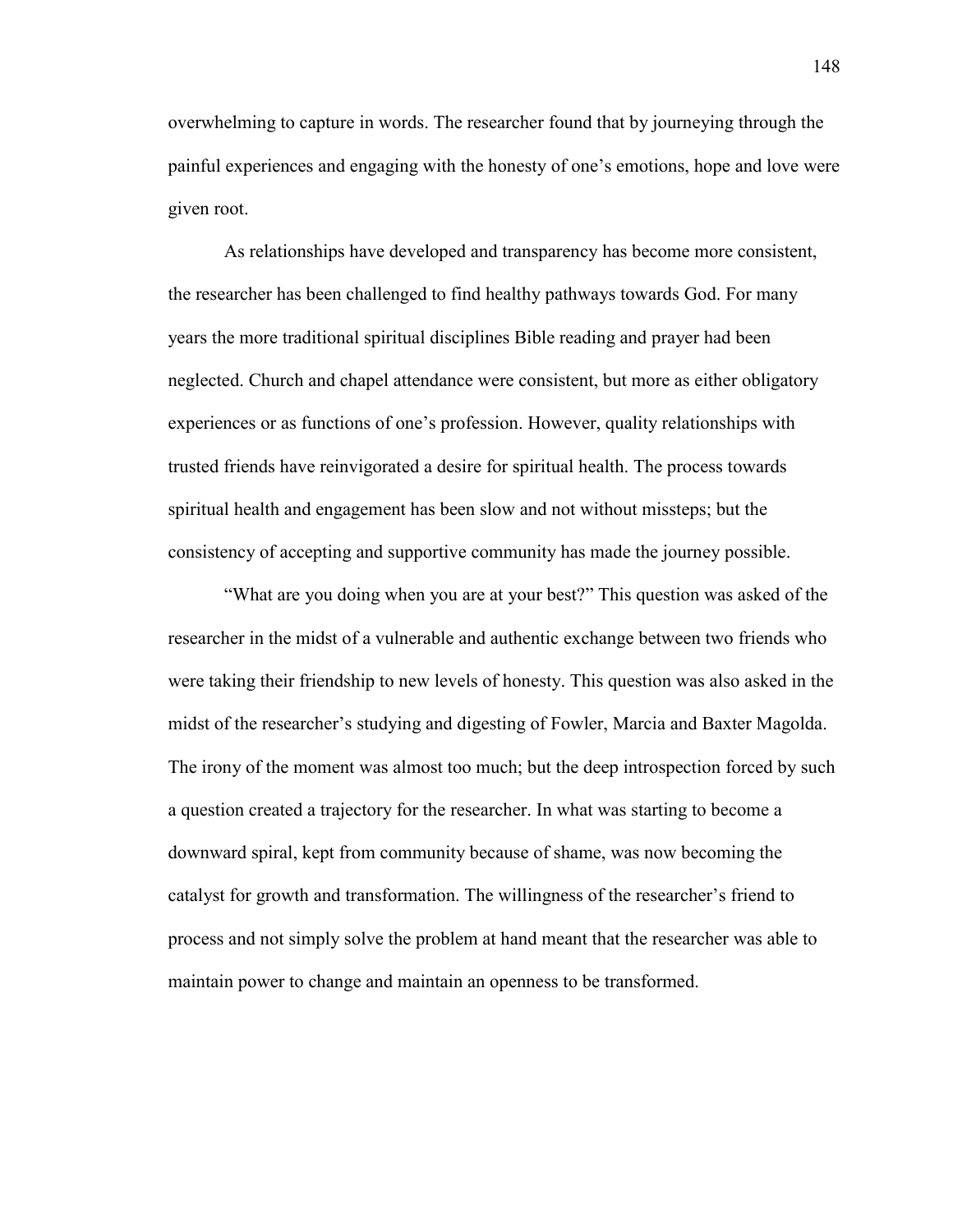## *The Process*

The process of completing this research project has required perseverance and sacrifice. But this process has also required love and hope. The career of the researcher was at a crossroads when the doctoral degree was started almost four years ago. As is the case with others, life changed and shifted while the degree was pursued. Professionally, some doors were opened and other doors were closed.

The prospect of becoming faculty in a Christian Ministries department at a Christian liberal arts university was a hoped for goal at the time of commencing the degree program. The process of completing this research project has confirmed that this professional trajectory may be compelling in some iterations, but is more than likely not the career path that would fit best with the researcher's strengths at this time. Although capable of doing quantitative and qualitative research, the researcher recognizes the personal sacrifices required of a person committing time and energy to research development on a consistent basis. These sacrifices and the perseverance needed to complete such studies is not an area that the researcher anticipates pouring extended amounts of energy or time.

The persistence required of this research project was made possible due to the stories of students met through this process and the stories of students who will be affected by this research project. The vulnerability and honesty shared by the participants in the open-ended questionnaire and the focus groups allowed the researcher to produce the principles generated from data. The openness of these students was inspirational, and energized the researcher to tell their story through the completion of this project. Without their transparency and trust this research would not be possible. This type of trust and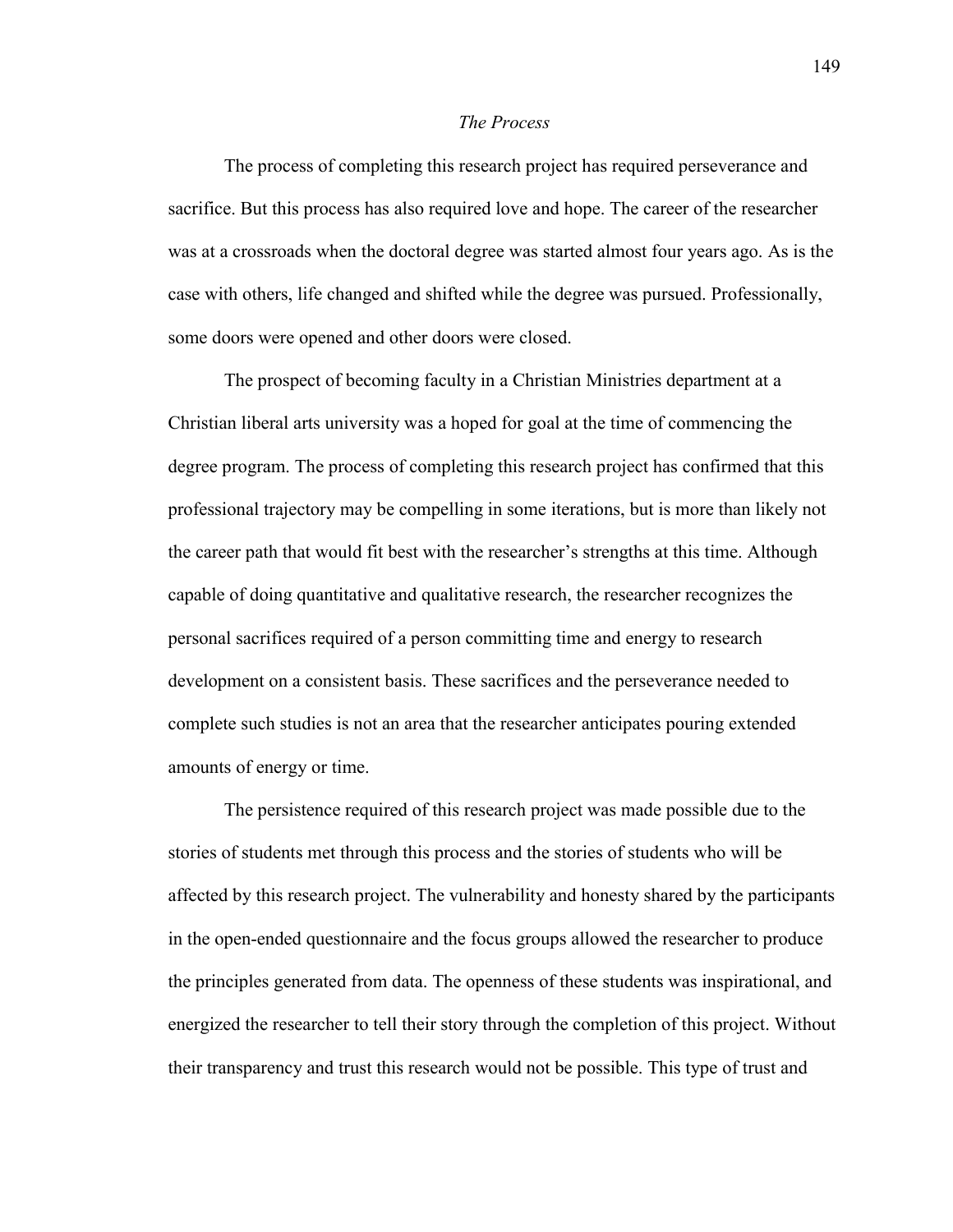willingness to take ownership of one's faith is what inspires the researcher and is the type of work the researcher hopes to impact.

The principles generated from this project have the opportunity to impact other students as they seek trusting relationships in which to share their story. The fear of these stories being met with unlooked-for direction, judgment, or shame is a driving force behind the completion of this project. The hope of these stories being met with openness, better questions, and a teachable spirit are also an impetus moving this project towards completion. Hearing the stories of students and hearing the ways in which they have felt burdened by others' perspective on their story confirm the researcher's desire to be a transformative agent in the contemporary church. This process has solidified the researcher's desire through speaking, writing, listening, and creating to affect meaningful growth in the church for the next generation of leaders.

## **Future Research Possibilities**

#### *Impact of Emotions*

The open-ended questionnaire produced categories of information about how individuals dealt with painful experiences and how individuals experienced tension with others. Often emotions, specifically anger, were at the center of people's stories. Additionally, emotional experiences with God after a painful experience were a minor but consistent theme. The focus groups also engaged the impact or necessity of emotions. Questions were asked about one's emotional connection to God and one's emotional connection to others and how those connections to others impacted one's faith development. The data generated by these questions was inconclusive. A more specific and exhaustive study of the emotional impact of spiritual experiences or the role of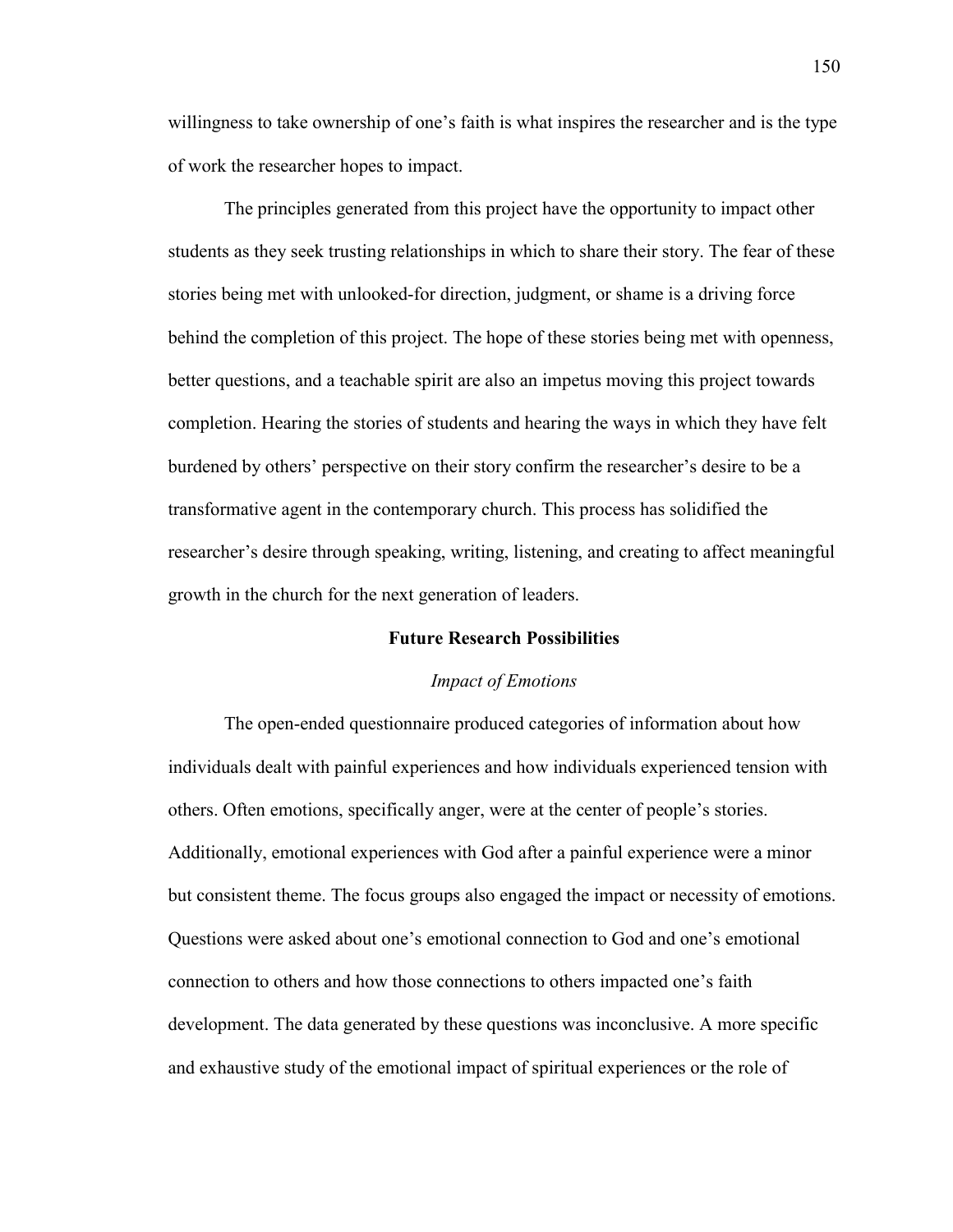significant partners emotions in one's faith development may produce results that could build on the principles already developed in this research project.

## *Gender Specific Principles*

The principles generated from the field research were inclusive of both females and males. The reviews of faith development theory, identity development theory, and self-authorship did not distinguish any differences between how males and females develop or grow or self-author differently from one another. There was not an indication from the qualitative open-ended questionnaire or the focus groups to suggest that a strictly male sampling or a strictly female sampling would have produced different results. However, knowing that relationships are the key component to developing a mature faith, there are many aspects of these developmental relationships yet to process and examine. It is possible that a gender specific study or a study that separates the results according to gender, while delving more deeply into the types of relationships that impact faith ownership may reveal gender specific principles.

The results of a gender specific study would greatly enhance the efforts of the church and other related ministries efforts to disciple men and women. If the results reveal gender specific principles, those could be readily applied to the training efforts of discipleship leaders. The implications may be even more necessary and impactful if the results are inconclusive or reveal that there is not a difference in the faith ownership journey of males and females. In many denominations and traditions males and females are engaged differently, which may actually be a misconception of how faith development is done well. Only a more in-depth study of how relationships impact each gender towards faith ownership can determine how it could impact discipleship efforts.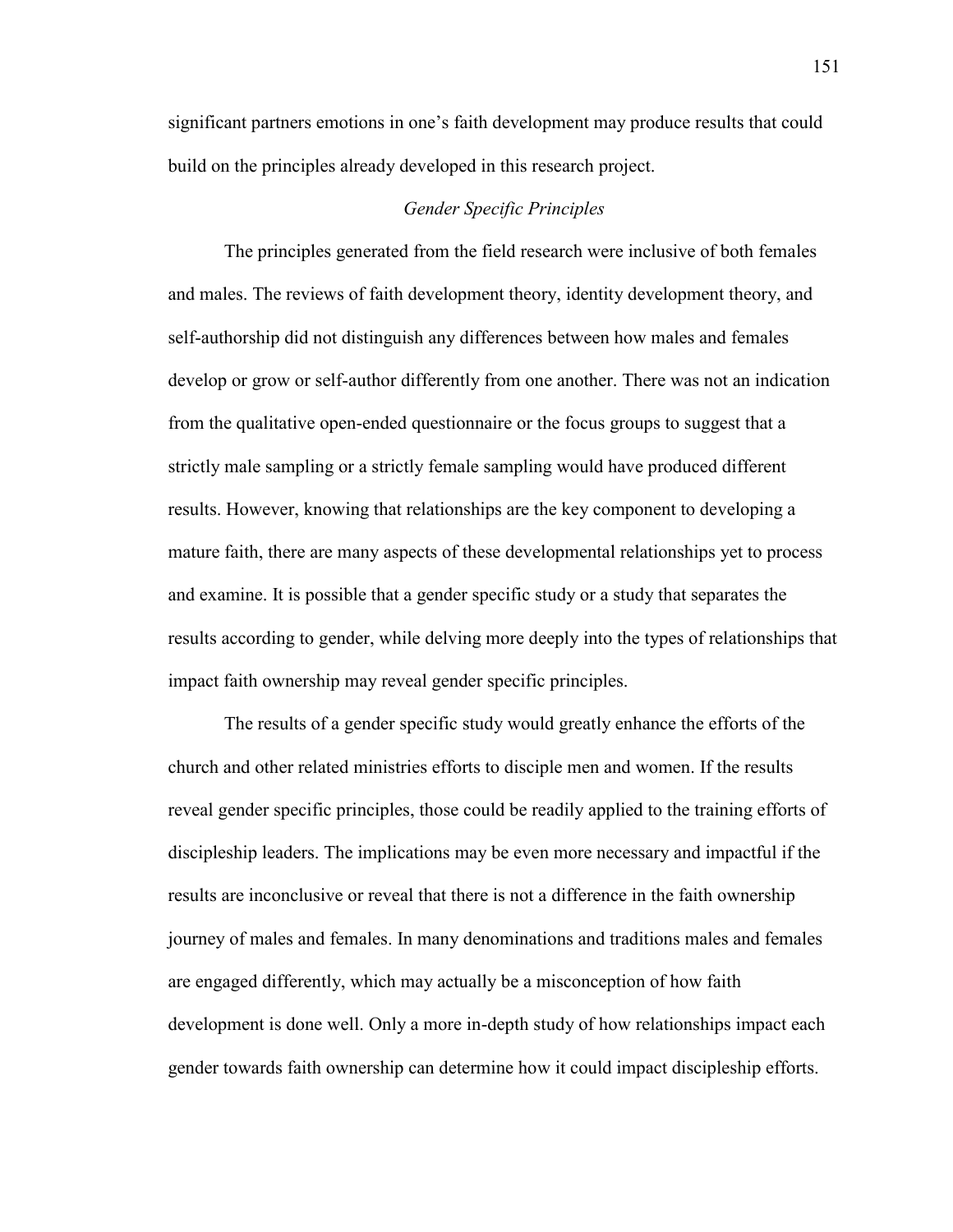#### *Post-Collegiate Faith Maturity*

Fowler's faith development theory indicated that Stage 4 is often possible for a person upon entering into a collegiate experience because the change of location and newly competing external influences cause a person to form an executive ego. But for some, the executive ego is not formed during their college experience. Oftentimes the challenges to one's worldview are either so stark that one retreats more firmly to a set of externally defined authority figures or institutional structures, or the experiences of college are not severe enough and one is able to remain engrained in an authority driven pattern of faith practice. Therefore, college students leave at a stage of faith similar to that of which they arrived.

Painful experiences and new relationships can spark questions about one's worldview and one's identity at any age in one's life. A study of adults who indicate taking ownership of one's faith at a later stage in life may contrast or compliment well with the results of this research project. Peers and family were the most dominant sources of relational partnering found in the field research with college students. For adults taking ownership later in life, the principles may be consistent, but the partners or the processes may change.

#### *Denominational and Theological Differences*

The three developmental theories utilized for this research project do not limit to one specific denomination, people group, or socioeconomic status. Yet, the ability to mature in one's faith and take ownership of one's worldview is often contingent upon the strength of one's internal voice or executive ego and the receptivity one has towards others. Different denominational values and different theological articulations may place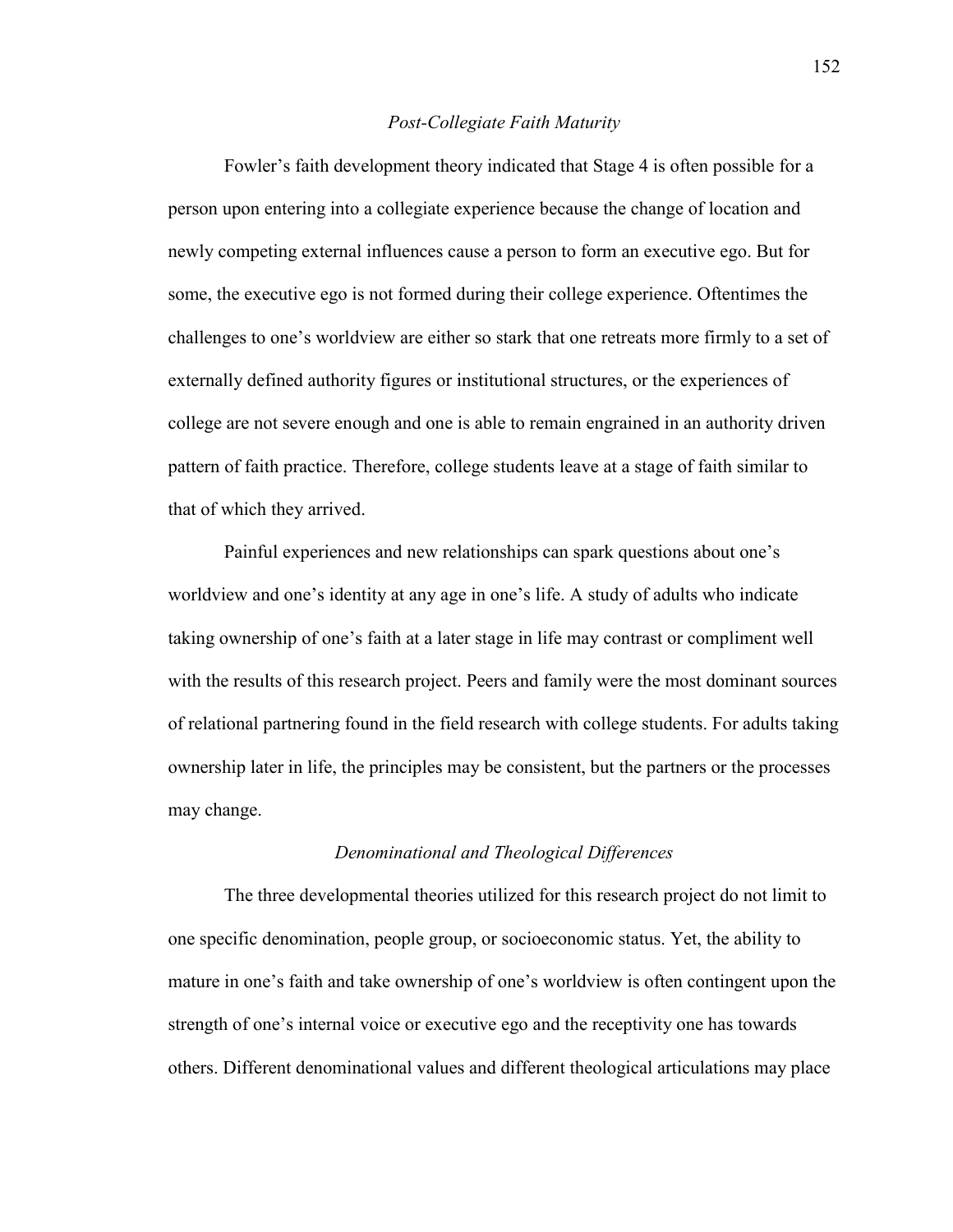more value in these areas than others. Examining the doctrines and core values of different denominations and replicating a similar qualitative study of faith ownership may build upon the principles generated in this study.

Theological streams often emphasize different values of openness and generosity. Conducting a study of individuals with a mature sense of faith from different theological backgrounds may produce important results. Simply comparing the quantitative results of the FDS with people from different denominational or theological streams may generate impactful data.

## **Conclusion**

Faith as relationship has been a guiding and consistent theme throughout this project. The field research emphasized the necessity of process oriented relationships. The Biblical and Theological Foundation declared a God of transformational love, only experienced through self-giving relationship. The Review of Related Literature recognized the complicated nature of relationships and the role relationships play in one's development. For the researcher, relationships were the catalyst for professional engagement and the redemption of personal growth. Faith as relationship, filled with hope, wonder, beauty, struggle, tension, pain, and developed through a willingness to process is the final principle. But it is also just the beginning.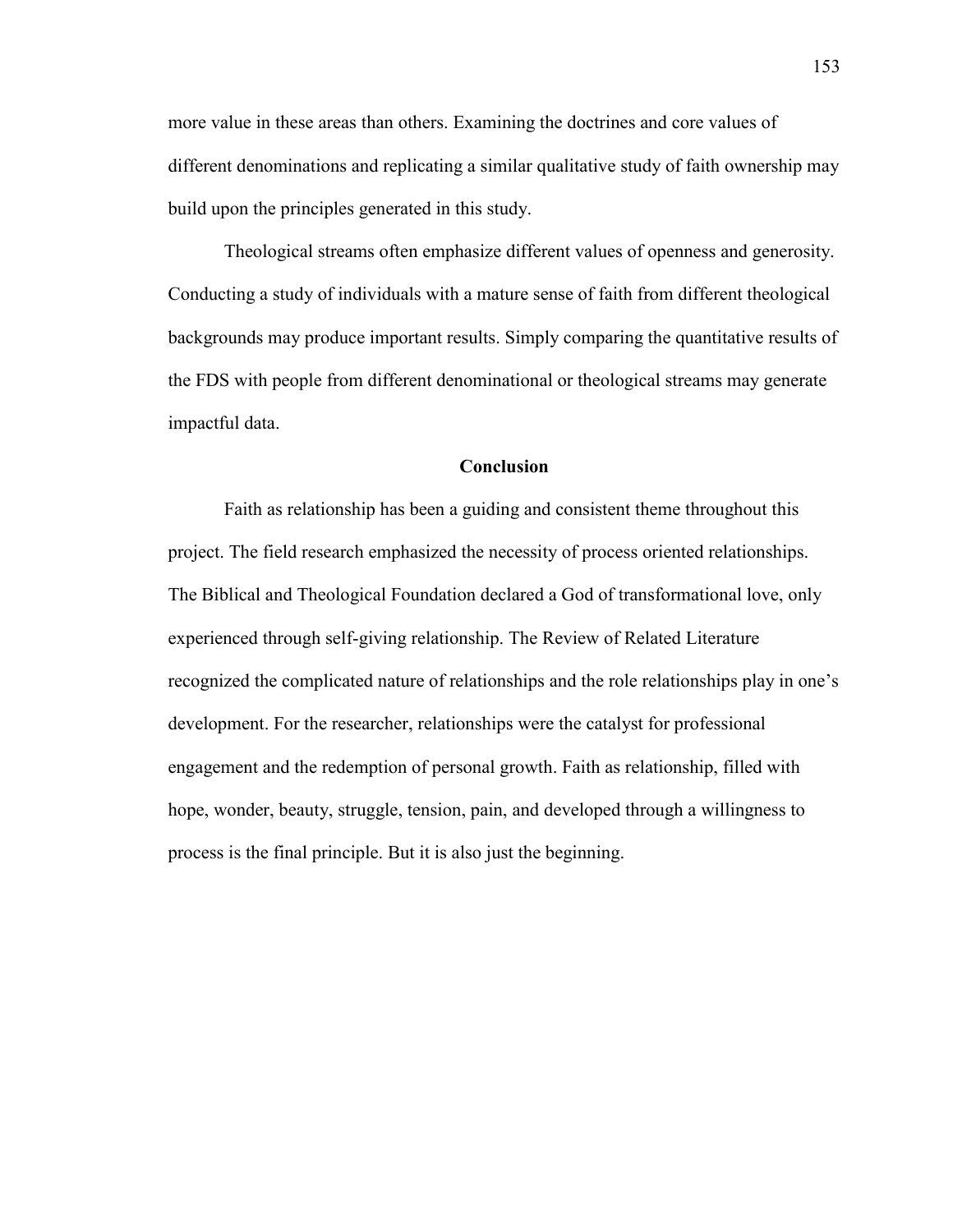## APPENDIX

# **Open-Ended Questionnaire**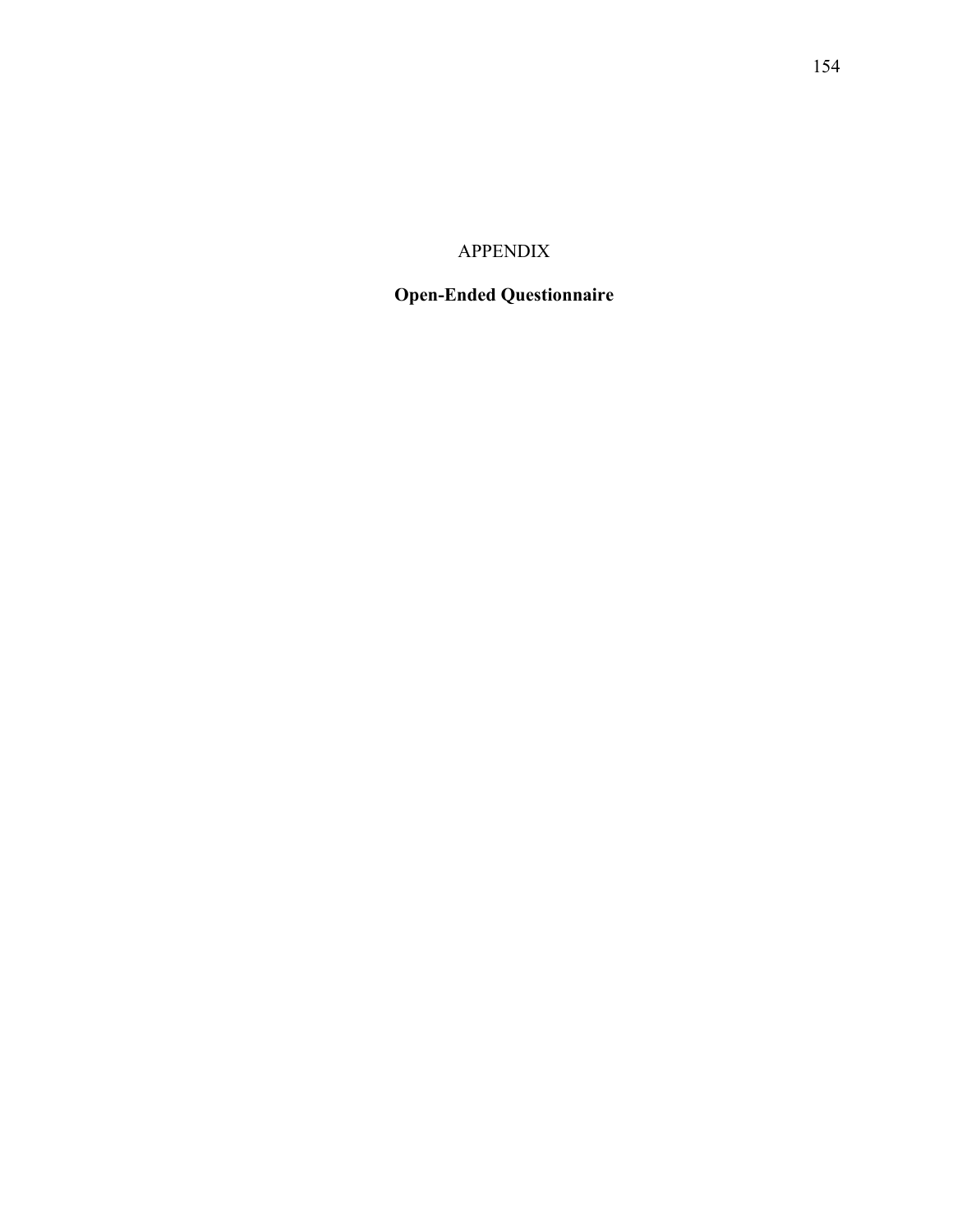## **Open-Ended Questionnaire**

Title of Research: Owning Your Faith and How It Happens

Principle Researcher: Jason Steffenhagen

Research Phase 2: Open-Ended Questionnaire

As was stated in the *Consent to Participate in a Research Study*, you have been selected for the second phase of the research process. In this phase you will be asked seven open-ended questions. Your responses to these questions will be known only by the researcher. Any use of your responses in written form will be done so without use of your name or any identifying characteristics. Upon completion, all responses will be coded and counted by the researcher to help formulate faith development principles and themes. The principles generated will then be reviewed by 12 selected participants who will discuss the themes in a focus group to further analyze and refine the theory and principles for how college students take ownership of their faith.

If you would like to receive a copy of the *Consent to Participate in a Research Study*, please email Jason Steffenhagen (stejas@bethel.edu).

#### **Demographic Items**

Name Email Address Cell Phone Number

#### **Open-Ended Questions**

(Please feel free to fully express your thoughts in each response. The more clearly you articulate your response, the easier it will be to discern principles and themes.)

- 1. Please describe 3-5 turning points (both positive and/or negative) that have shaped your faith as you currently understand it.
- 2. What resources have helped strengthen your ability to listen to, cultivate and trust your internal voice in regards to your beliefs?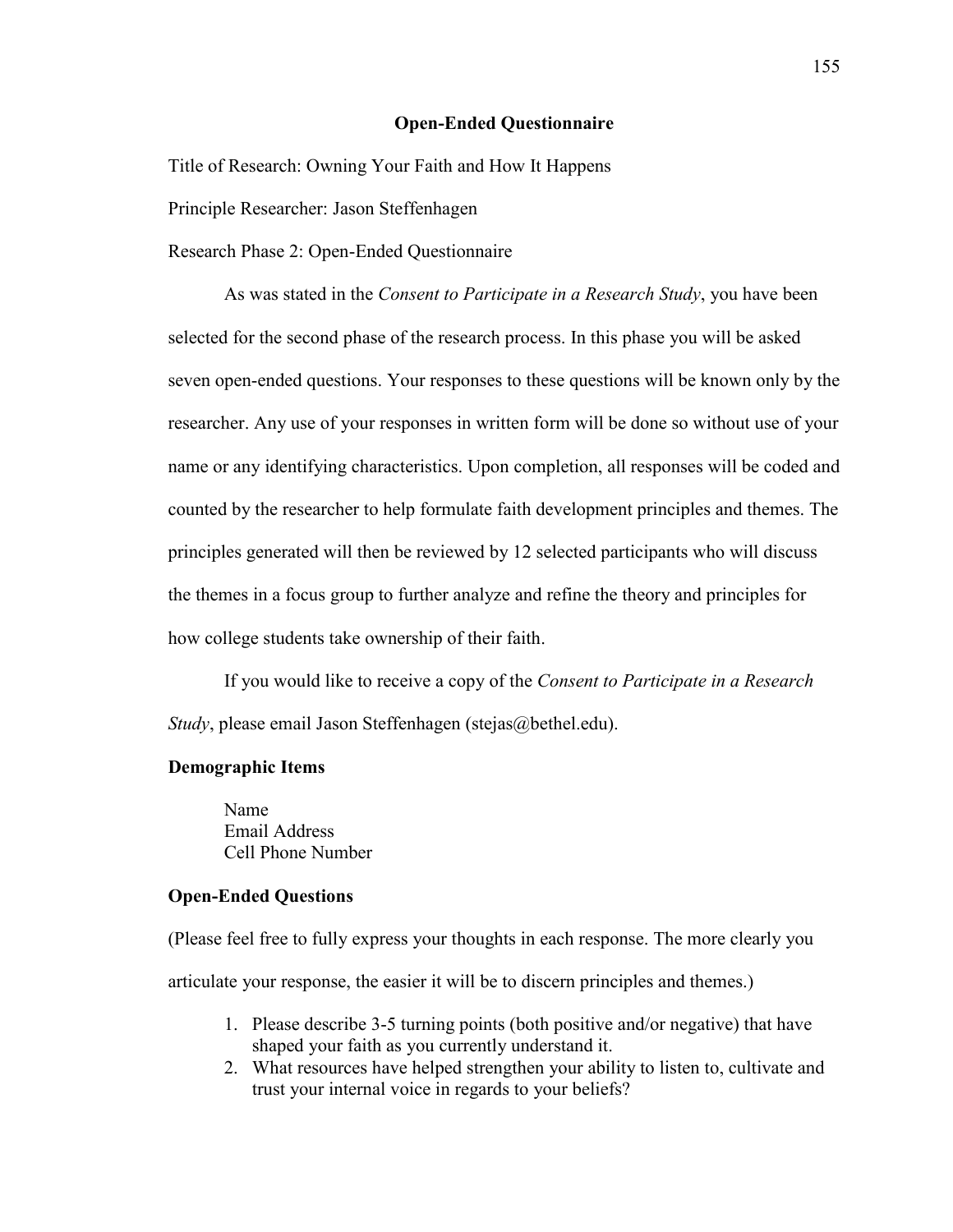- 3. When faced with new ideas, tensions, or expectations, how have you sorted through these to create meaning for yourself?
- 4. Who can you identify as a supportive partner(s) in your faith journey? List them here, along with the reason(s) why you identified them as a supportive partner?
- 5. Please describe a painful experience and how that experience shaped your faith journey?
- 6. What activities, habits, or disciplines have helped you maintain a sense of commitment to your faith journey?
- 7. How have you navigated experiences with people you love and respect but with whom you find yourself disagreeing?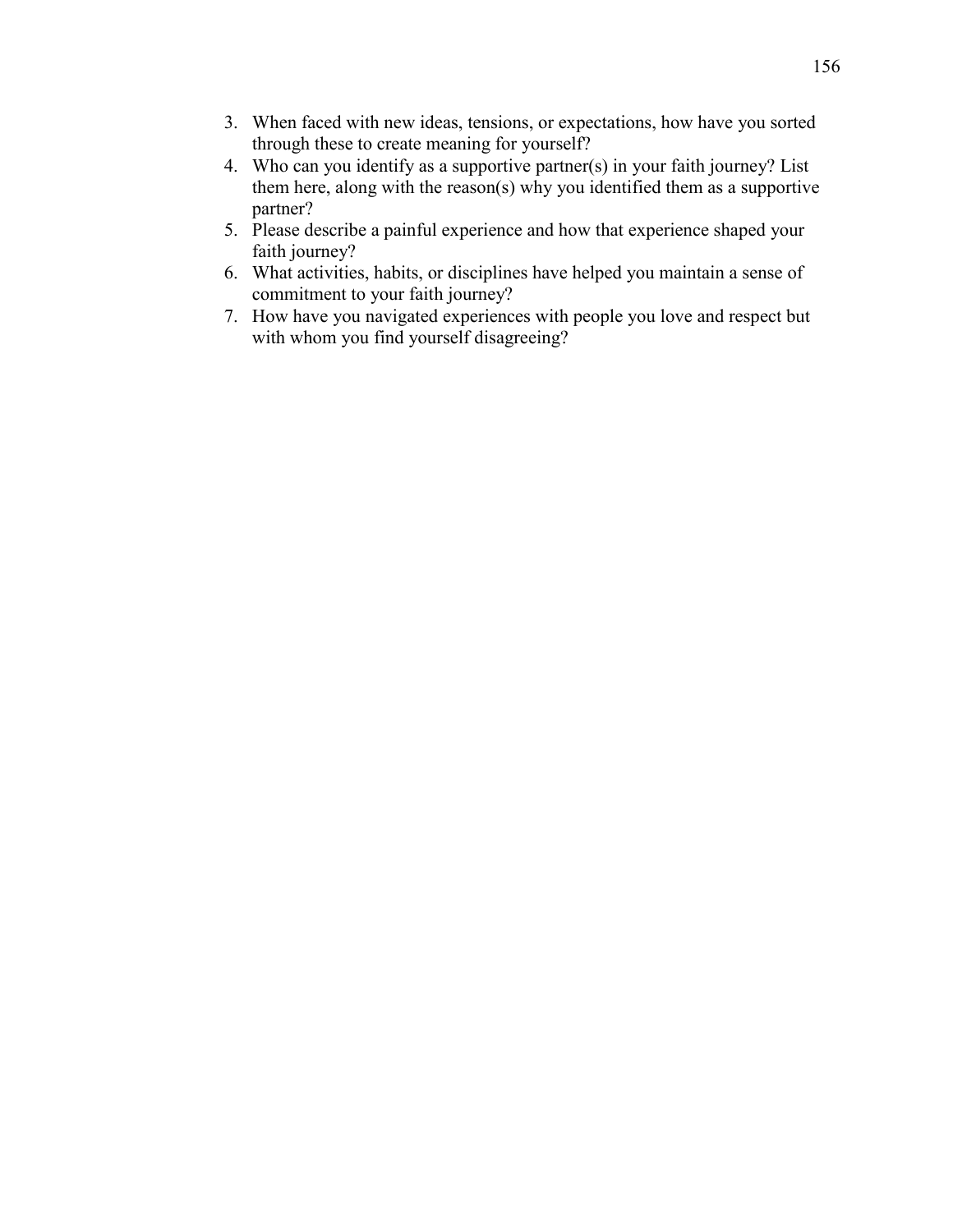## BIBLIOGRAPHY

- ASHE-ERIC Higher Education Report. "Theoretical Frameworks of Identity Development Theory: Foundational Theories." *ASHE-ERIC Higher Education Report* 29, no. 6 (2002): 11.
- Barber, James P., Patricia M. King, and Marcia B. Baxter Magolda. "Long Strides on the Journey Toward Self-Authorship: Substantial Developmental Shifts in College Students' Meaning Making." *Journal of Higher Education* 84, no. 6 (2013): 866- 895.
- Baxter Magolda, Marcia B. *Authoring Your Life: Developing an internal voice to navigate life's challenges.* Sterling, VA: Stylus, 2009.

\_\_\_\_\_\_\_\_. "Developing Self-Authorship in Graduate School." *New Directions for Higher Education*, no. 101 (1998): 41.

\_\_\_\_\_\_\_\_.*Making Their Own Way: Narrative for transforming higher education to promote self-development.* Sterling, VA: Stylus, 2001.

\_\_\_\_\_\_\_\_."Self-Authorship: The foundation for twenty-first-century education." *New Directions for Teaching and Learning*, no. 109 (2007): 69-83.

- Bethel University. "Student Profile." Bethel University. https://www.bethel.edu/institutional-data-research/institutionaldata/databook/student/ (accessed November 14, 2015).
- Bethel University. "Institutional Review Board." Bethel University. http://www.bethel.edu/ academics/irb/ (accessed February 29, 2016).
- Block, Daniel I. *Deuteronomy*. Edited by Terry Muck. The New Application Commentary: From biblical text…to contemporary life. Grand Rapids, MI: Zondervan, 2002.
- Brown, R. LaMon. "On Loving God with Our Minds." *The Theological Educator* 56 (1997): 3-9.
- Bruckner, James K. "A theological description of human wholeness in Deuteronomy 6." *Ex Auditu* 21 (2005): 1-19.
- Cartwright, Kelly B. "Cognitive Developmental Theory and Spiritual Development." *Journal of Adult Development* 8, no. 4 (2001): 216-218.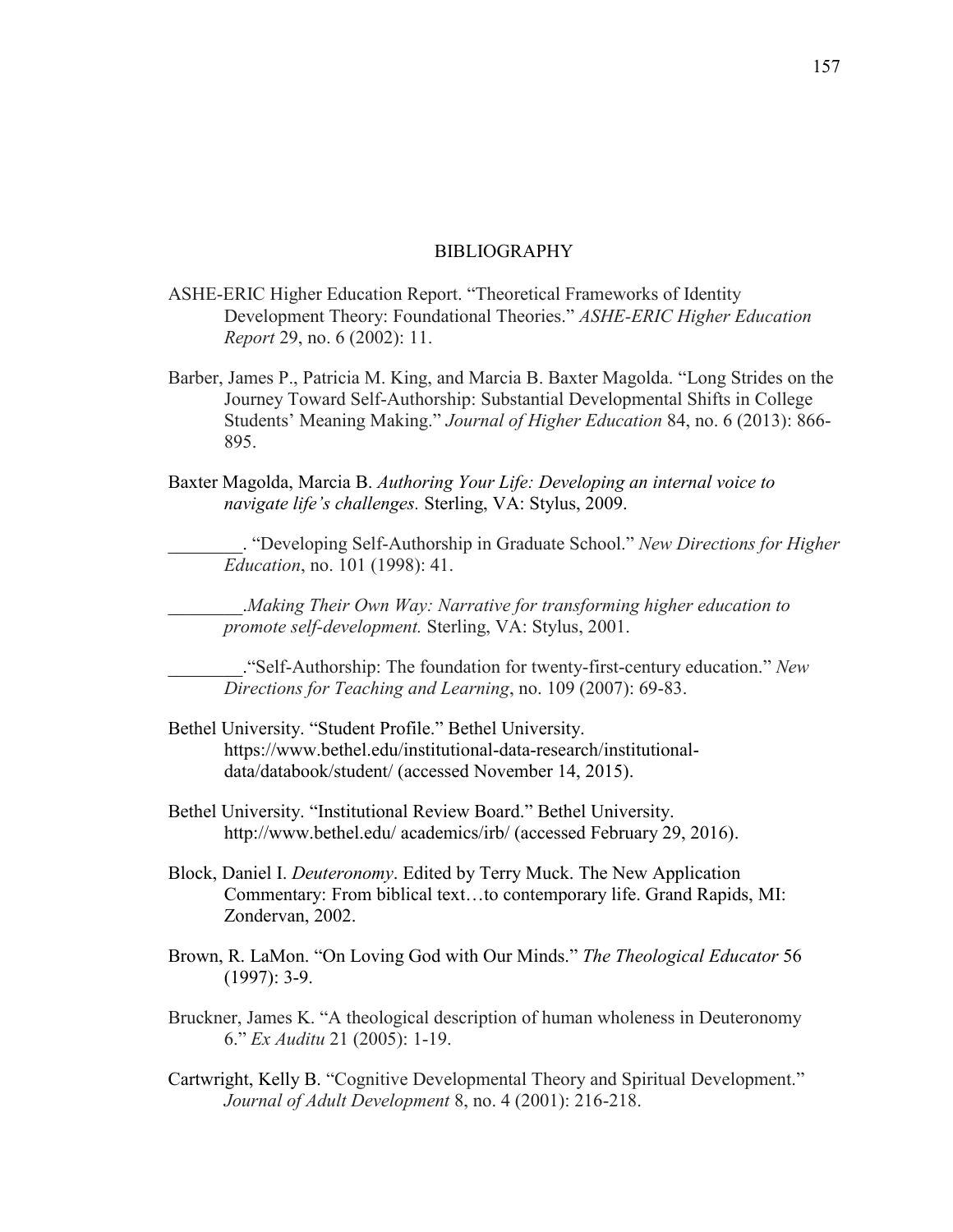- Christensen, Duane L. *Deuteronomy 1:1-21:9*. Edited by Bruce M. Metzger. Word Biblical Commentary, 2nd ed. Nashville: Thomas Nelson Publishers, 2001.
- Collaborative Institutional Training Initiative. "Home Page." https://www.citiprogram.org/ (accessed March 14, 2016).
- Cragg, Gerald R. "On Loving God with Our Whole Minds." *Andover Newton Quarterly* 16, no. 3 (1976): 207-209.
- Creswell, John W. *Research Design: Qualitative and Quantitative Approaches*. Thousand Oaks: Sage Publications, 1994.
- Dunham, Robert E. "Loving God with All Our Minds: A reminder for preachers." *Journal For Preachers* 34, no. 2 (2011): 19-24.
- Dunn, James D. G. *Romans 9-16*. Edited by David A. Hubbard and Glenn W. Barker. Word Biblical Commentary. Dallas, TX: Word Books, 1988.
- Fitzmyer, Joseph A. Romans. Edited by William Foxwell Albright and David Noel Freedman. The Anchor Bible: A new translation with introductions and commentary. New York: Doubleday, 1993.
- Fowler, James W. "Faith Development Theory and the Postmodern Challenges." *International Journal for the Psychology of Religion* 11, no. 3: 159-172.

\_\_\_\_\_\_\_\_. *Stages of Faith: The psychology of human development and the quest for meaning*. New York: Harper One, 1981.

- Ghezeljeh, Tahereh Najafi and Azita Emami. "Grounded Theory: Methodology and Philosophical Perspective." *Nurse Researcher* 17, no. 1 (2009): 15-23.
- Glaser, Barney G. and Anselm L. Strauss. *Awareness of Dying.* Chicago: Aldine Publishing Company, 1965.

\_\_\_\_\_\_\_\_. *The Discovery of Grounded Theory: Strategies for Qualitative Research*. Chicago: Aldine Publishing Company, 1967.

- Harrison, Everett F. *Romans—Galatians*. Edited by Frank E. Gaebelein. The Expositor's Bible Commentary. Grand Rapids, MI: Zondervan Publishing House, 1975.
- Harrisville, Roy A. *Romans*. Minneapolis, MN: Augsburg Publishing House, 1980. Quoted in James D. G. Dunn, *Romans 9-16*, Edited by David A Hubbard and David Noel Freedman, The Anchor Bible: A new translation with introductions and commentary, New York: Doubleday, 1993.
- Heidebrecht, Doug. "The Renewal of Perception: Romans 12:2 and Post Modernism." *Direction* 25, no. 2 (1996): 54-63.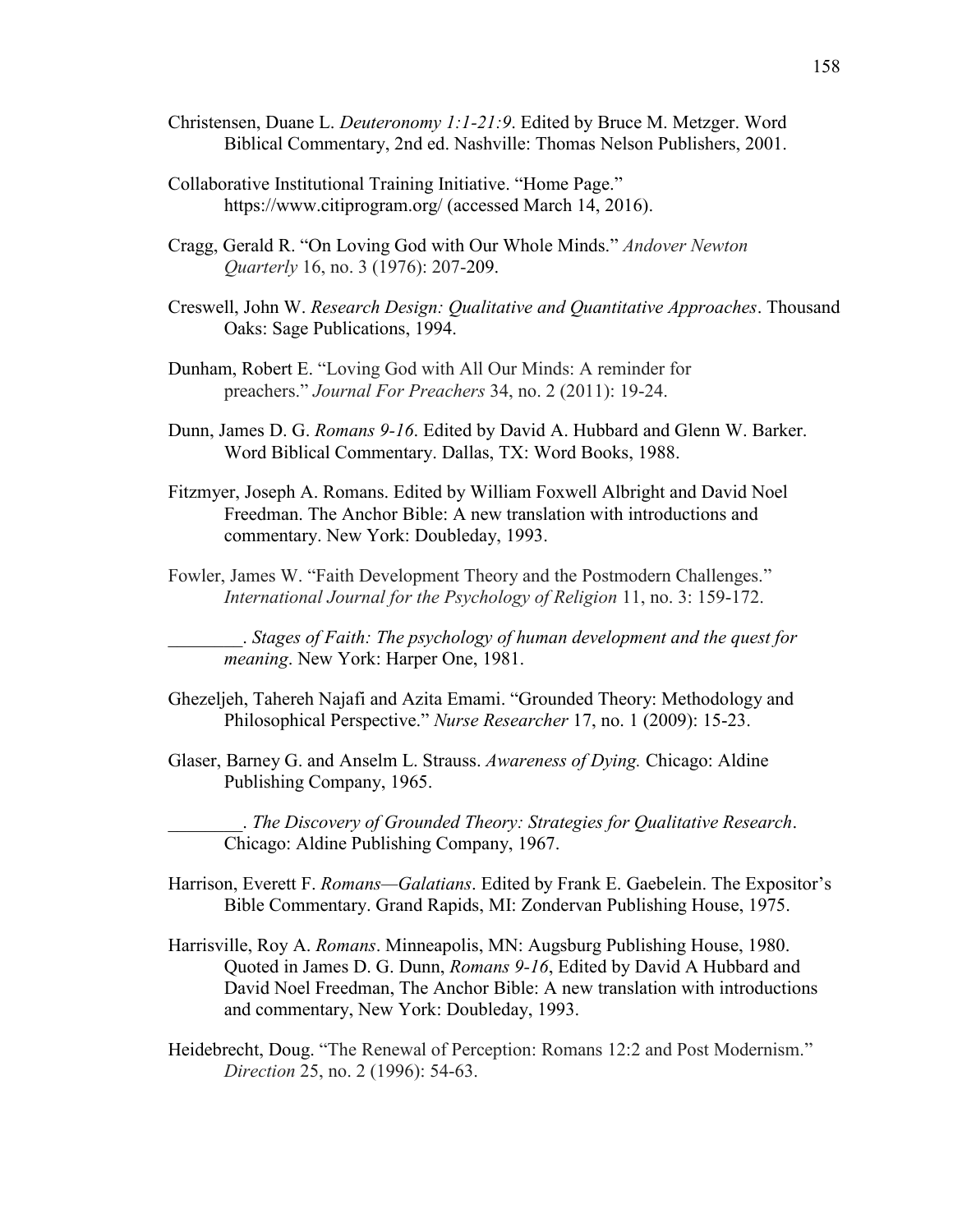- Hiebert, D. Edmond. "Presentation and Transformation: An Exposition of Romans 12:1- 2." *Bibliotheca Sacra* 151, no. 603 (1994): 309-324.
- Hoffman, Louis. "Religious Experience, Development, and Diversity." *Pastoral Psychology* 61, no. 5/6 (2012): 1025-1035.
- Jardine, Marlene M. and Henning G. Viljoen. "Fowler's theory of faith development: An evaluative discussion." *Religious Education* 87, no. 1 (1992): 74.
- Jewett, Robert. *Romans: A Commentary.* Minneapolis: Fortune Press, 2007.
- Lasor, William Sanford, David Allan Hubbard, and Frederic Wm. Bush, *Old Testament Survey: The Message, Form, and Background of the Old Testament,* 2<sup>nd</sup> ed. Grand Rapids, MI: William B. Eerdmans Publishing Company, 1996.
- Laughlin, Anne and Elizabeth G. Creamer. "Engaging Differences: Self-Authorship and the decision-making process." *New Directions for Teaching and Learning*, no. 109 (2007): 43-51.
- Leak, Gary L., Anne A. Loucks and Patricia Bowlin. "Development and Initial Validation of an Objective Measure of Faith Development." *International Journal for the Psychology of Religion* 9, no. 2 (1999): 105-124.

\_\_\_\_\_\_\_. "Factorial Validity of the Faith Development Scale." *International Journal of the Psychology of Religion* 18, no. 2 (2008): 123-131.

- Ledger, Christine. "Be Transformed by the Renewing of Your Mind: Reflections on Romans 12:1-2." *International Review Of Mission* 80, no. 317(1991): 71-88.
- Leedy, Paul D. and Jeanne Ellis Ormrod. *Practical Research: Planning and Design*. 11th ed. Boston: Pearson, 2016.
- Marcia, James E. "Development and Validation of Ego-Identity Status." *Journal of Personality and Social Psychology*, Vol. 3, No. 5 (1966): 551-558.

\_\_\_\_\_\_\_\_. "Education, Identity and iClass: From education to psychosocial development." *Policy Futures in Education* vol. 7 no. 6 (December 2009): 670- 677.

\_\_\_\_\_\_\_\_. and Ruthellen Jossellson. "Eriksonian Personality Research and Its Implications for Psychotherapy." *Journal of Personality* 81, no. 6 (2013): 617- 629.

\_\_\_\_\_\_\_\_."Treading Fearlessly: A Commentary on Personal Persistence, Identity Development, and Suicide." *Monographs of the Society for Research in Child Development* 68, no. 2 (2003): 131-138.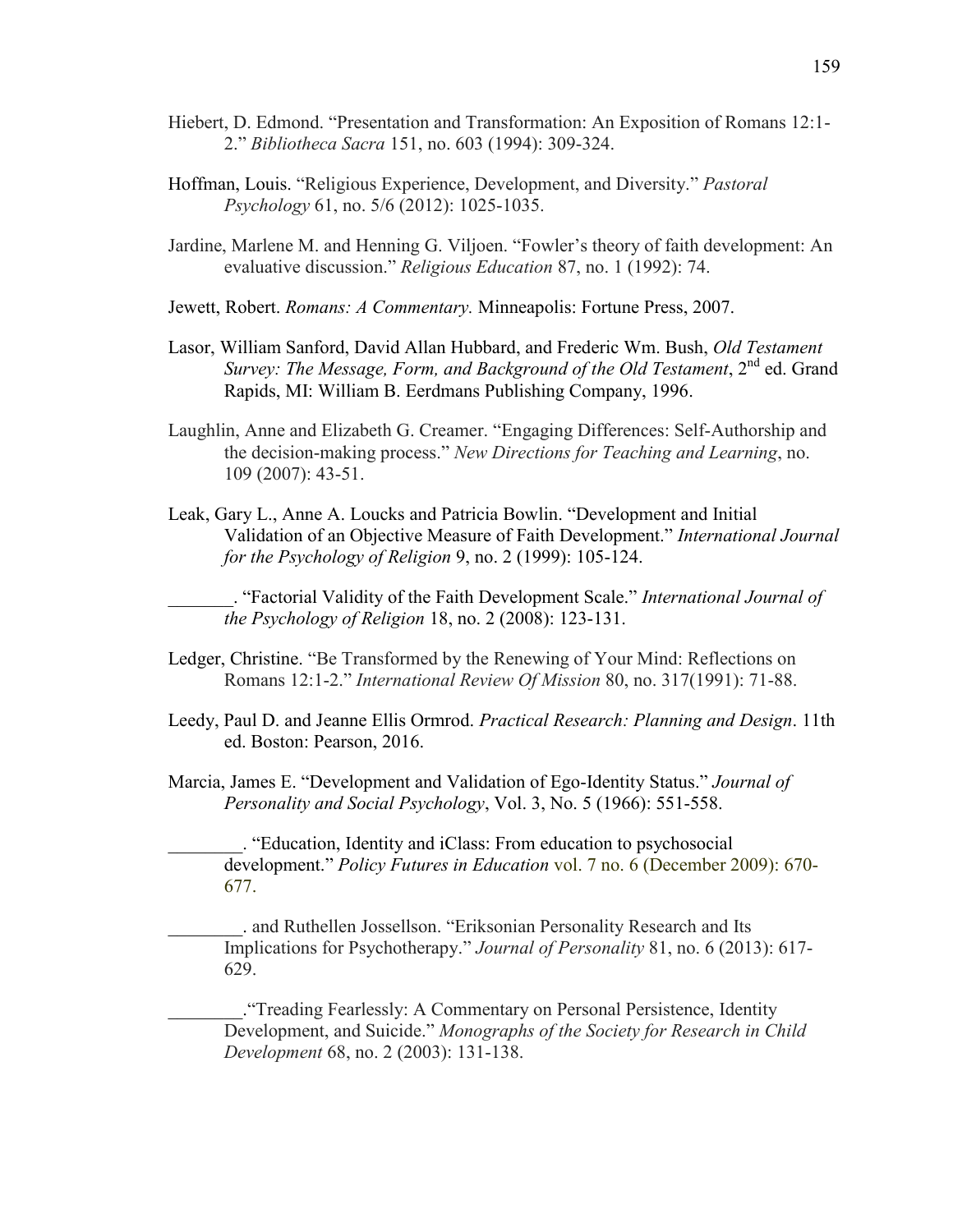- Maszaros, Peggy S. "The Journey of Self-Authorship: Why is it necessary?" *New Directions for Teaching and Learning*, no. 109 (2007): 5-14.
- Mayes, A. D. H. *Deuteronomy*. New Century Bible. Greenwood, SC: The Attic Press, Inc., 1979.
- McCracken, Robert J. "Let Us Love God with Our Minds." *Theology Today* 5, no. 4 (1949): 472-473.
- Merrill, Eugene H. *Deuteronomy*, Edited by E. Ray Clendenen. The New American Commentary: An exegetical and theological exposition of Holy Scripture. Nashville: Broadman and Holman Publishers, 1994.
- Miller, Patrick D. *Deuteronomy*. Edited by James Luther Mays. Interpretation: A bible commentary for teaching and preaching. Louisville: John Knox Press, 1990.
- Mitchell, Christine. "Heart and Mind in the Hebrew Scriptures." *Touchstone* 23, no. 1 (2005): 5-13.
- Moo, Douglas J. *Romans*. Edited by Terry Muck. The NIV Application Commentary: From biblical text…to contemporary life. Grand Rapids, MI: Zondervan, 2000.
- Moreland, J. P. *Love Your God with All Your Mind: The role of reason in the life of the soul*. Colorado Springs: NAVPRESS, 1997.
- Mounce, Robert E. *Romans*. Edited by E. Ray Clendenen. The New American Commentary. Nashville: Broadman and Holman Publishing, 1995.
- Paredes-Collins, Kristin and Christopher S. Collins. "The Intersection of Race and Spirituality: Underrepresented Students'' Spiritual Development at Predominantly White Evangelical Colleges." *Journal of Research on Christian Education* 20, no. 1 (2011): 73-100.
- Parker, Stephen. "Measuring Faith Development." *Journal of Psychology and Theology* 34, no. 4 (2006): 337-348.
- Piper, John. *Think.* Wheaton, IL: Crossway, 2010.
- Silverman, David, and Amir Marvasti. *Doing Qualitative Research: A Comprehensive Guide*. Los Angeles: Sage Publications, 2008.
- Smiga, George. "Romans 12:1-2 and 15:30-32 and the Occasion of the Letter to the Romans." *The Catholic Biblical Quarterly* 53, no. 2: 257-273.
- Stoessel, Horace E. "Notes on Romans 12:1-2: The Renewal of the Mind and Internalizing the Truth." *Interpretation* 17, no. 2 (1963): 161-175.